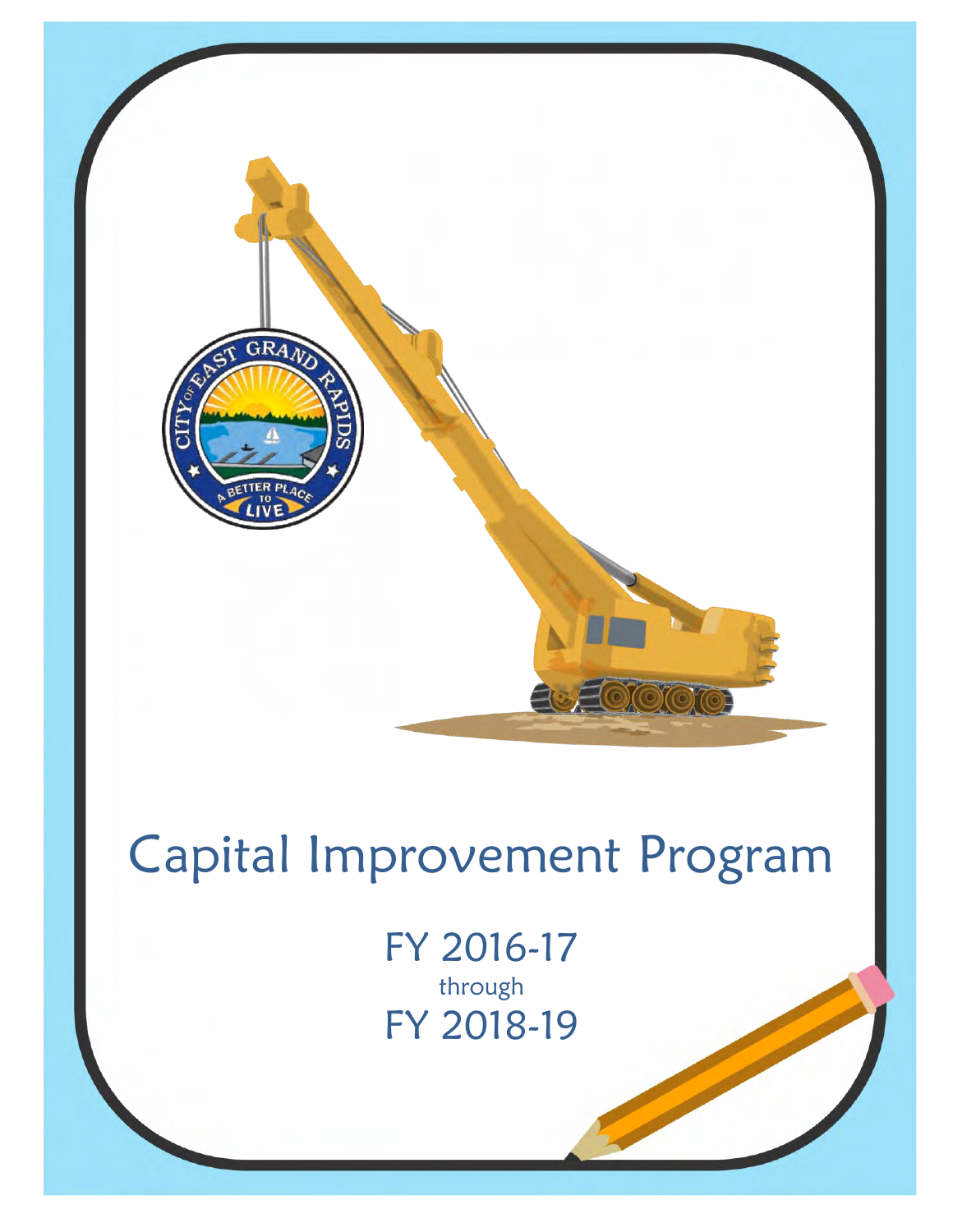#### CAPITAL IMPROVEMENT PROGRAM

# FY 2016-2017 through 2018-2019

#### TABLE OF CONTENTS

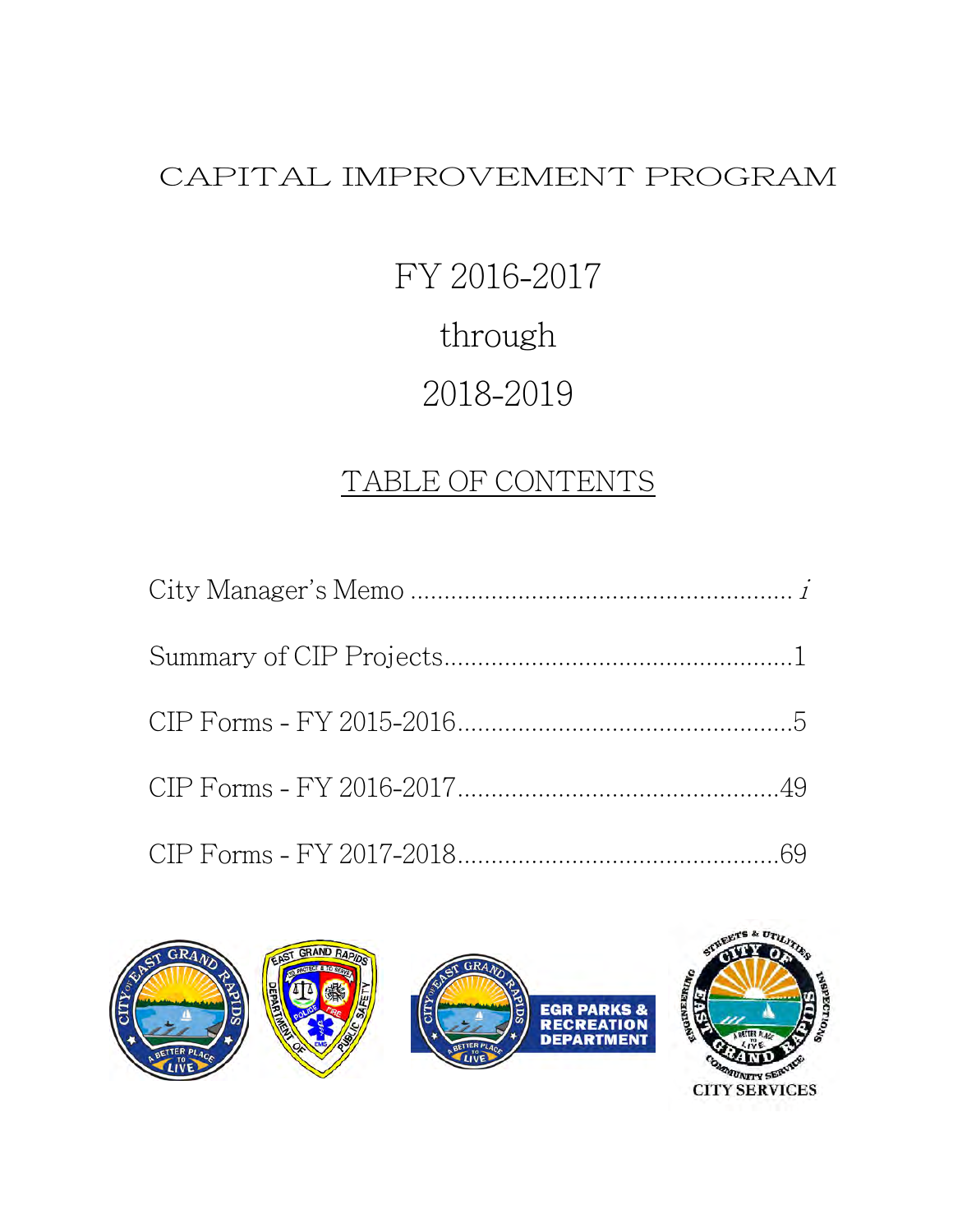

#### CITY OF EAST GRAND RAPIDS

750 LAKESIDE DRIVE SE • EAST GRAND RAPIDS, MICHIGAN 49506

BRIAN DONOVAN CITY MANAGER

#### MEMORANDUM

| TO:   | Mayor and City Commissioners |
|-------|------------------------------|
| FROM: | Brian Donovan, City Manager  |
| DATE: | March 3, 2016                |

RE: FY 2016-17 through 2018-19 Capital Improvement Program

The City of East Grand Rapids' Capital Improvement Program for FY 2016-17 through FY 2018-19 is presented for your review. This document is a companion to the fiscal year 2016- 17 budget document. All of the capital items requested in the Capital Improvement Program for FY 2016-17 are also in the budget document. The items that are shown as funded in the Capital Improvement Program are also funded in the City Manager's proposed budget document.

The purpose of a three-year Capital Improvement Program is to identify the long-term capital needs of the city and develop a plan for funding those projects. This budgeting process is important because it allows the City to keep pace with the capital needs of an aging city without creating long-term debt or diverting funding from the daily operating budget.

#### **CAPITAL PROJECT LISTS:**

Pages 1-4 provide a summary list of capital projects requested by each department for FY 2016-17 through FY 2018-19. The remainder of the document is the supporting detail for each project, including the funding recommendations of the City Manager for the FY 2016-17 budget.

#### **MAJOR CAPITAL PROJECTS:**

The Lake Dr./Breton Rd./Lakeside Dr. intersection reconstruction will take place during the summer of 2016. Funding for the project is from a combination of Federal Highway Funds, General Fund transfers and street millage funds. The total cost for the intersection reconstruction is \$1,629,500.

Not included in the above cost is a waterline replacement on Lake Dr., Breton Rd. to Conlon Dr., which will take place in conjunction with the Lake Dr. intersection project. The total cost of the water line replacement is \$600,000 and funding is available in the Water and Sewer Fund.

| General Info | City Manager | Engineering  | Assessor     | <b>Parks &amp; Recreation</b> | <b>Public Safety</b> | <b>Streets &amp; Utilities</b> |
|--------------|--------------|--------------|--------------|-------------------------------|----------------------|--------------------------------|
| 949-2110     | 949-2110     | 940-4817     | 940-4818     | 949-1750                      | 949-7010             | 940-4870                       |
| fax 940-4884 | fax 940-4884 | fax 940-4884 | fax 940-4884 | fax 940-4884                  | <i>fax 940-4829</i>  | fax 940-4872                   |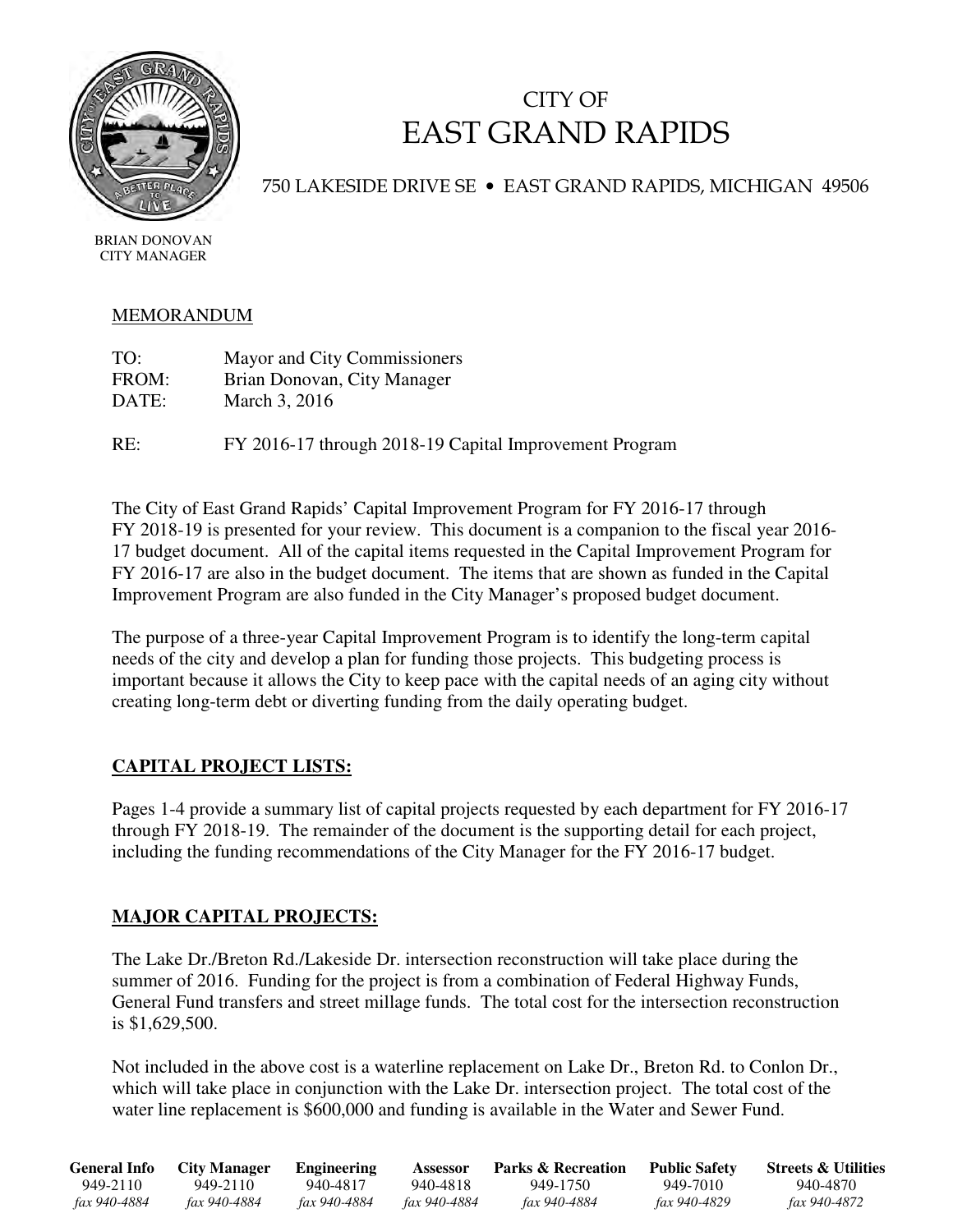Capital Improvement Program FY 2016-17 through 2018-19 Page 2

Local Street projects totaling \$503,000 are scheduled to be completed and will be funded by the street millage funds. In conjunction with those projects, waterline replacements totaling \$556,400 on Rosewood, Lake Dr. to Wealthy St. and Conlon Dr., Albert Dr. to Oakwood Dr. is also scheduled for the summer of 2016. The waterline replacements will only take place with the approval of additional funding from an increase in the water/sewer rates as discussed on the next page.

#### **FY 2016-17 CAPITAL PROJECTS:**

The City Manager Recommended Budget contains \$114,500 in General Fund capital purchases and projects for FY 2016-17. The majority of the capital items are for equipment replacement and building remodeling. The Drug Seizure fund is budgeted to replace \$111,500 in police equipment. There is also \$60,000 in annual funding for Joint Facilities budget and \$40,000 for turf replacement that is a part of the General Fund budget but not in the capital budget.

Water and Sewer Fund capital items are funded through water/sewer rates, which in the past provided \$600,000 in funding for capital projects. Due to the growing age of the water and sewer infrastructure and increasing need for costly repairs, staff recommends increasing the water/sewer rates in order to fund \$1,000,000 (\$400,000 increase) in annual water/sewer line replacements and sewer lift station rebuilds.

#### **RECOMMENDATION:**

The City Manager's recommendations are listed on the project summaries and on the individual project pages. The recommendations are tied to the total recommended budget for FY 2016-17.

 $\frac{1}{\sqrt{2}}$ 

Brian Donovan, City Manager

BD/kb/9120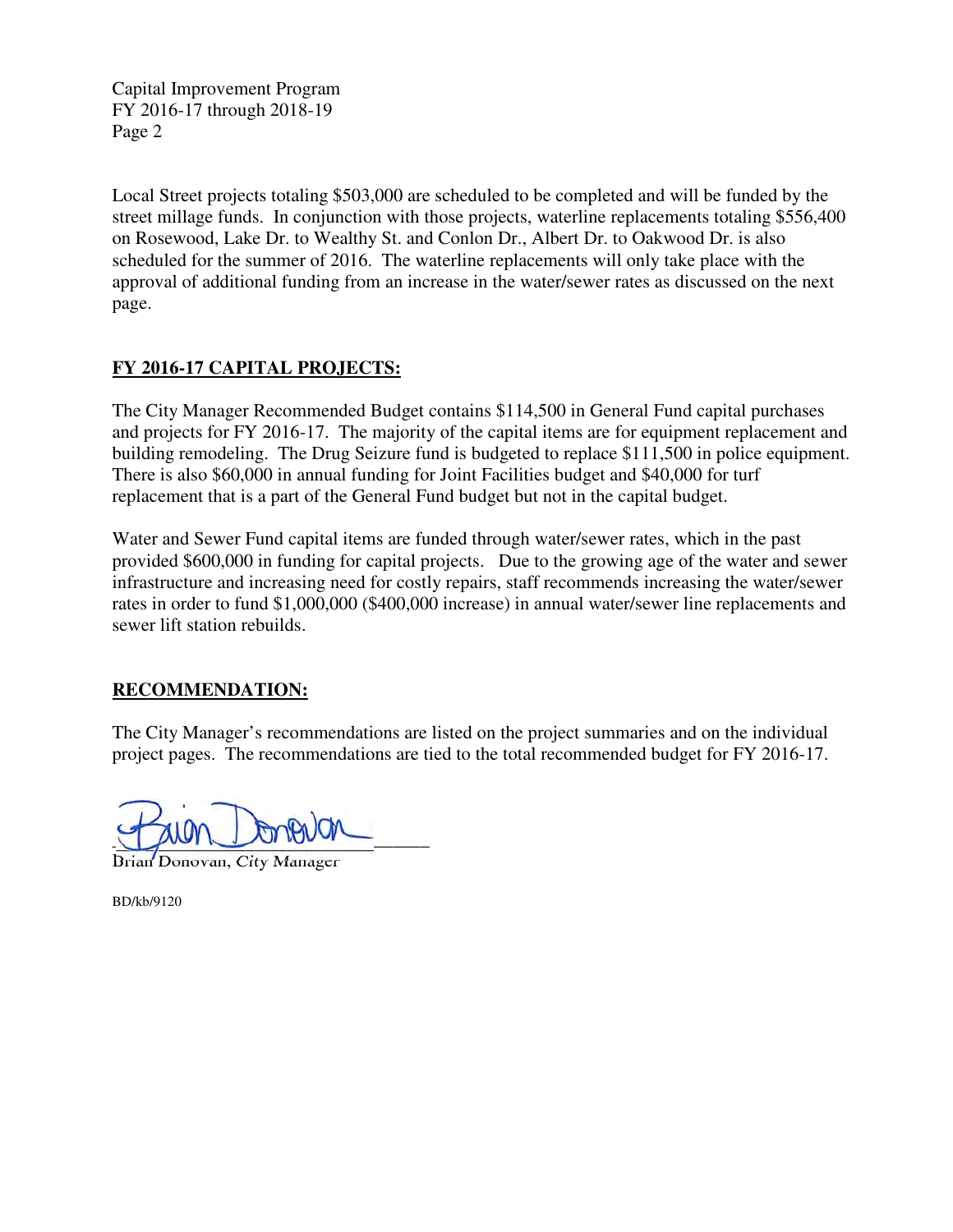|                | New/           |                     |                      |                                                              |        |                     |                           | <b>City Mgr</b> |
|----------------|----------------|---------------------|----------------------|--------------------------------------------------------------|--------|---------------------|---------------------------|-----------------|
| Pg             | Rep            | <b>Account</b>      | <b>Department</b>    | <b>Description</b>                                           |        | <b>Dept Request</b> |                           | <b>Approved</b> |
|                |                | <b>GENERAL FUND</b> |                      |                                                              |        |                     |                           |                 |
| 5              | Rep            | 101-172-9700        | <b>City Manager</b>  | <b>City Code Recodification</b>                              | \$     | 15,000              | $\boldsymbol{\mathsf{S}}$ | 15,000          |
| 6              | Rep            | 101-172-9701        | <b>City Manager</b>  | Computer Replacements - CM                                   |        | 1,600               |                           | 1,600           |
| 7              | Rep            | 101-875-9700        | <b>City Manager</b>  | <b>Equipment Replacement Fund</b>                            |        | 10,000              |                           | 10,000          |
| 8              | Rep            | 101-260-9700        | Finance              | <b>UPS System Updates</b>                                    |        | 6,000               |                           | 6,000           |
| 9              | Rep            | 101-260-9701        | Finance              | <b>Computer Replacements - FIN</b>                           |        | 800                 |                           | 800             |
| 10             | <b>New</b>     | 101-345-9700        | <b>Public Safety</b> | Lucas "2" Chest Compression System                           |        | 15,500              |                           | 15,500          |
| 11             | <b>New</b>     | 101-345-9700        | <b>Public Safety</b> | Combination Extrication Rescue System/Tool (Battery Powered) |        | 10,500              |                           |                 |
| 12             | Rep            | 101-345-9700        | <b>Public Safety</b> | Turn Out Gear                                                |        | 9,500               |                           | 9,500           |
| 13             | Rep            | 101-345-9700        | <b>Public Safety</b> | Thermal Imaging Camera                                       |        | 7,900               |                           | 7,900           |
| 14             | <b>New</b>     | 101-345-9701        | <b>Public Safety</b> | Wireless Head Sets for Airboat Recue Team Members            |        | 4,900               |                           | 4,900           |
| 15             | Rep            | 101-345-9701        | <b>Public Safety</b> | <b>Positive Pressure Fans</b>                                |        | 4,500               |                           | 4,500           |
| 16             | Rep            | 101-345-9701        | <b>Public Safety</b> | <b>SCBA Breathing Bottles</b>                                |        | 2,100               |                           | 2,100           |
| 17             | Rep            | 101-265-9700        | Public Works         | Public Safety Building Refurbishment                         |        | 25,000              |                           | 25,000          |
| 18             | <b>New</b>     | 101-265-9700        | Public Works         | <b>Community Center Front Counter Glass</b>                  |        | 5,000               |                           | 5,000           |
| 19             | Rep            | 101-265-9701        | Public Works         | <b>Computer Replacements - PW</b>                            |        | 4,300               |                           | 4,300           |
| 20             | Rep            | 101-751-9701        |                      | Parks & Recreation Computer Replacements - REC               |        | 1,600               |                           | 1,600           |
| 21             | Rep            | 101-778-9701        |                      | Parks & Recreation Computer Replacements - GM                |        | 800                 |                           | 800             |
|                |                |                     |                      | <b>TOTAL DEPARTMENTS</b>                                     | \$     | 125,000             | \$                        | 114,500         |
|                |                | <b>DRUG SEIZURE</b> |                      |                                                              |        |                     |                           |                 |
| 22             | <b>New</b>     | 101-347-9700        | <b>Public Safety</b> | In-Car Video Systems                                         | $\$\,$ | 48,000              | $\boldsymbol{\mathsf{S}}$ | 48,000          |
| 23             | New            | 101-347-9700        | <b>Public Safety</b> | <b>Body Cameras</b>                                          |        | 33,600              |                           | 33,600          |
| 24             | <b>New</b>     | 101-347-9700        | <b>Public Safety</b> | <b>TASER</b> Replacement                                     |        | 24,300              |                           | 24,300          |
| 25             | Rep            | 101-347-9701        | <b>Public Safety</b> | <b>Patrol Bicycles</b>                                       |        | 3,200               |                           | 3,200           |
| 26             | Rep            | 101-347-9701        | <b>Public Safety</b> | <b>Computer Replacements - PS</b>                            |        | 2,400               |                           | 2,400           |
|                |                |                     |                      | <b>TOTAL DRUG SEIZURE</b>                                    | \$     | 111,500             | \$                        | 111,500         |
|                |                |                     |                      | <b>TOTAL GENERAL FUND</b>                                    |        | 236,500             | \$                        | 226,000         |
|                |                | <b>STREET FUNDS</b> |                      |                                                              |        |                     |                           |                 |
| 27             | Rep            | 202-451-9730        | Public Works         | <b>Major Street Construction</b>                             | $\$\,$ | 1,029,500           | $\boldsymbol{\mathsf{S}}$ | 1,029,500       |
| 28             | Rep            | 202-463-9700        | Public Works         | Manhole Casting Adjustment Program                           |        | 15,000              |                           | 15,000          |
| 29             | Rep            | 202-463-9700        | Public Works         | Copper Piping DPW Complex                                    |        | 2,000               |                           | 2,000           |
| 30             | Rep            | 203-451-9730        | Public Works         | Local Street Construction FY 2016-2017                       |        | 503,000             |                           | 503,000         |
| 29             | Rep            | 203-463-9700        | Public Works         | Copper Piping DPW Complex                                    |        | 2,000               |                           | 2,000           |
| 31             | Rep            | 204-444-9350        | Public Works         | Sidewalk Repair Program                                      |        | 150,000             |                           | 150,000         |
| 32             | <b>New</b>     | 204-444-9350        | Public Works         | Special Assessment District (SAD)-Sidewalks                  |        | 50,000              |                           | 50,000          |
| 33             | <b>New</b>     | 204-445-8010        | Public Works         | <b>Storm Sewer Repairs and CIPP</b>                          |        | 100,000             |                           | 100,000         |
| 2 <sub>1</sub> | $D_{\alpha n}$ | 204 448 0700        | $DuhuhuWuhu$         | Dotro fit Stroot/Dorking Lights with LED                     |        | 62,300              |                           | 62,300          |

| 34 | Rep        | 204-448-9700                | <b>Public Works</b> | Retro-fit Street/Parking Lights with LED            | 63,300          |           | 63,300    |           |
|----|------------|-----------------------------|---------------------|-----------------------------------------------------|-----------------|-----------|-----------|-----------|
|    |            |                             |                     | <b>TOTAL STREET FUNDS</b>                           | 1,914,800<br>\$ |           | 1,914,800 |           |
|    |            |                             |                     |                                                     |                 |           |           |           |
|    |            | <b>WATER AND SEWER FUND</b> |                     |                                                     |                 |           |           |           |
| 35 | Rep        | 592-542-9700                | Public Works        | <b>Upgrade/Replace Water Mains</b>                  | \$              | 1,156,400 | \$.       | 1,156,400 |
| 36 | Rep        | 592-542-9700                | Public Works        | <b>Hydrant Update Program</b>                       |                 | 25,000    |           | 25,000    |
| 37 | <b>New</b> | 592-542-9700                | Public Works        | Pallet Racking and Base for Water Main Part Storage |                 | 4,000     |           | 4,000     |
| 29 | Rep        | 592-542-9700                | Public Works        | Copper Piping DPW Complex                           |                 | 2,000     |           | 2,000     |
| 38 | <b>New</b> | 592-550-9700                | Public Works        | City-Wide Sewer Condition Study                     |                 | 150,000   |           | 150,000   |
| 39 | <b>New</b> | 592-550-9700                | Public Works        | <b>Small Sewer Inspection Push Camera</b>           |                 | 10,000    |           | 10,000    |
| 40 | <b>New</b> | 592-550-9700                | Public Works        | Trailer Mounted Pump for Bi-pass Sewer Pumping      |                 | 55,000    |           | 55,000    |
| 29 | Rep        | 592-550-9700                | <b>Public Works</b> | Copper Piping DPW Complex                           |                 | 2,000     |           | 2,000     |
|    |            |                             |                     | TOTAL WATER AND SEWER FUND                          | \$              | 1,404,400 | \$        | 1,404,400 |

#### **CITY OF EAST GRAND RAPIDS CAPITAL IMPROVEMENT PROGRAM YEAR 1 - FY 2016-2017 PROJECTS**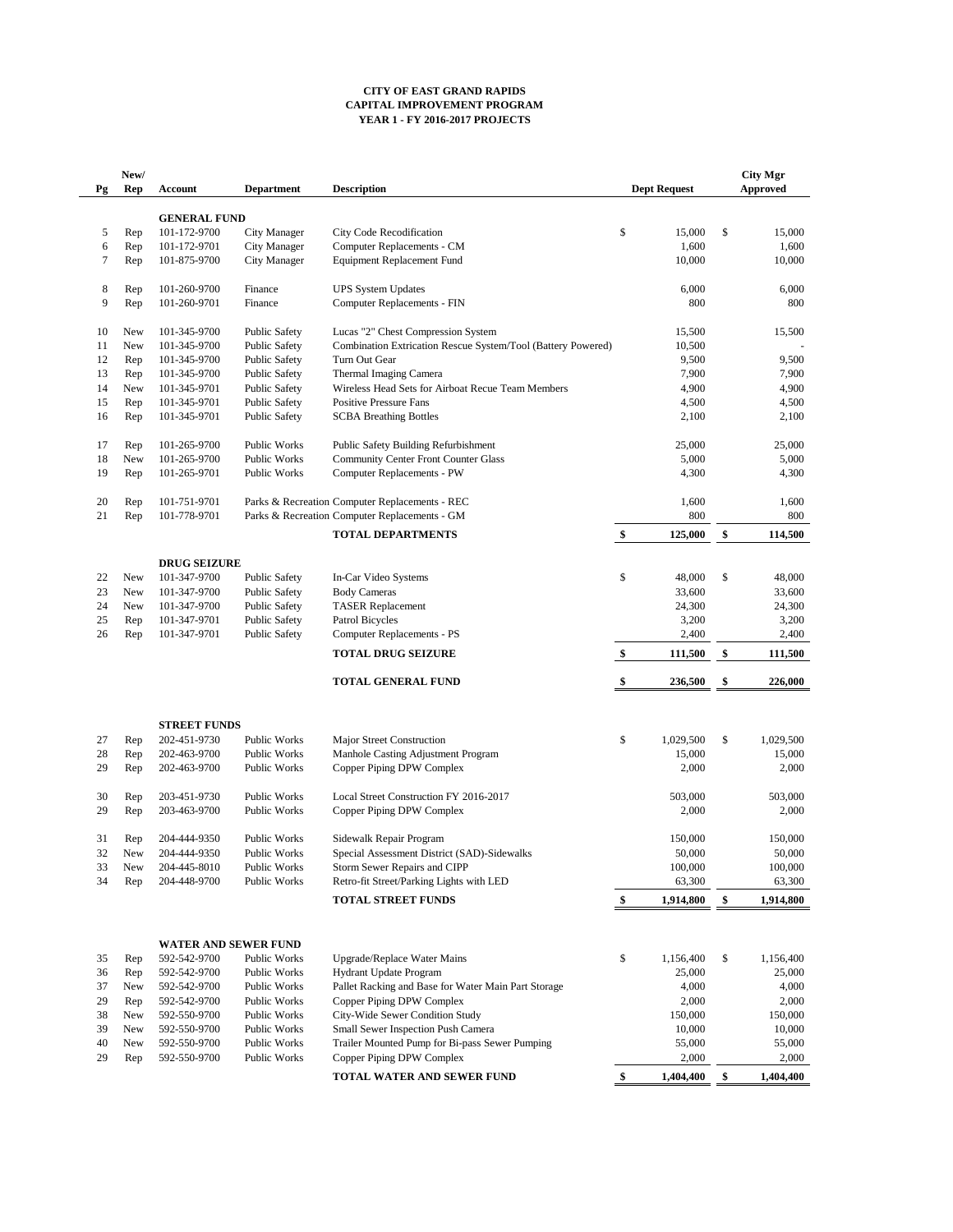| Pg | New/<br>Rep | Account      | <b>Department</b> | <b>Description</b>                                       | <b>Dept Request</b> |     | <b>City Mgr</b><br><b>Approved</b> |
|----|-------------|--------------|-------------------|----------------------------------------------------------|---------------------|-----|------------------------------------|
|    |             | <b>MERF</b>  |                   |                                                          |                     |     |                                    |
| 41 | Rep         | 692-570-9700 | Public Works      | 2000 Freightliner Dump Trucks #189 and #190              | \$<br>300,000       | \$. | 300,000                            |
| 42 | Rep         | 692-570-9700 | Public Works      | 2007 Chevy 2500 HD 4x4 w/ Front Plow Units #112 and #113 | 64,000              |     | 64,000                             |
| 43 | Rep         | 692-570-9700 | Public Works      | 2010 Ford Crown Vic #291 Patrol Unit                     | 52,500              |     | 52,500                             |
| 44 | Rep         | 692-570-9700 | Public Works      | 2011 Ford Crown Vic #294 Patrol Unit                     | 52,500              |     | 52,500                             |
| 45 | Rep         | 692-570-9700 | Public Works      | 2007 Ford F-350 4x4 w Dump and Front Plow $\#111$        | 46,000              |     | 46,000                             |
| 46 | Rep         | 692-570-9700 | Public Works      | 1999 #526 Cement Mixer                                   | 8,000               |     | 8,000                              |
| 47 | Rep         | 692-570-9700 | Public Works      | Vehicle-Equipment Scanner                                | 7,000               |     | 7,000                              |
| 48 | Rep         | 692-570-9701 | Public Works      | Camera System for Dump Plow Trucks                       | 4,500               |     | 4,500                              |
|    |             |              |                   | <b>TOTAL MERF</b>                                        | 534,500             |     | 534,500                            |

**TOTAL FY 2016/2017 PROJECTS \$ 4,090,200 \$ 4,079,700**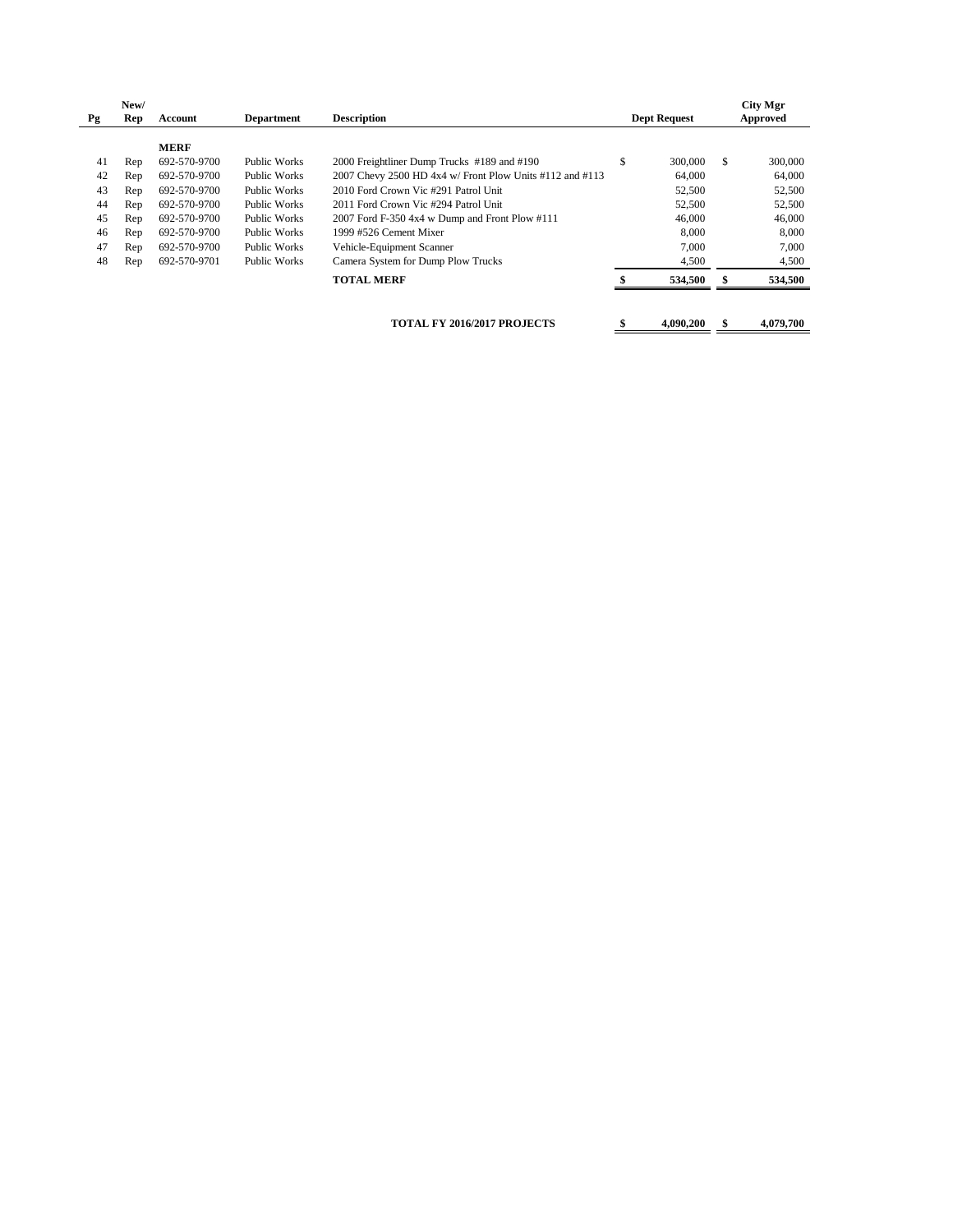|    | New/       |                             |                      |                                                              |    |                     |  |
|----|------------|-----------------------------|----------------------|--------------------------------------------------------------|----|---------------------|--|
| Pg | Rep        | <b>Account</b>              | <b>Department</b>    | <b>Description</b>                                           |    | <b>Dept Request</b> |  |
|    |            |                             |                      |                                                              |    |                     |  |
|    |            | <b>GENERAL FUND</b>         |                      |                                                              |    |                     |  |
| 7  | Rep        | 101-875-9700                | <b>City Manager</b>  | <b>Equipment Replacement Fund</b>                            | \$ | 10,000              |  |
| 49 | Rep        | 101-875-9700                | <b>City Manager</b>  | Commission Chamber Audio/Video System Upgrades               |    | 40,000              |  |
| 50 | Rep        | 101-875-9700                | <b>City Manager</b>  | Community Center Audio/Video System Lower Level Upgrades     |    | 25,000              |  |
|    |            |                             |                      |                                                              |    |                     |  |
| 51 | Rep        | 101-192-9700                | Finance              | <b>Election Equipment Replacement</b>                        |    | 10,000              |  |
| 52 | Rep        | 101-260-9700                | Finance              | <b>VMWare Host Server</b>                                    |    | 6,500               |  |
| 9  | Rep        | 101-260-9701                | Finance              | <b>Computer Replacements - FIN</b>                           |    | 3,200               |  |
|    |            |                             |                      |                                                              |    |                     |  |
| 19 | Rep        | 101-265-9701                | <b>Public Works</b>  | <b>Computer Replacements - PW</b>                            |    | 4,000               |  |
|    |            |                             |                      |                                                              |    |                     |  |
| 12 | Rep        | 101-345-9700                | <b>Public Safety</b> | Turn Out Gear                                                |    | 9,500               |  |
| 53 | <b>New</b> | 101-345-9700                | <b>Public Safety</b> | Police/Fire Training Facility                                |    | 15,000              |  |
| 16 | Rep        | 101-345-9701                | <b>Public Safety</b> | <b>SCBA Breathing Bottles</b>                                |    | 2,100               |  |
|    |            |                             |                      |                                                              |    |                     |  |
| 54 | Rep        | 101-751-9700                |                      | Parks & Recreation RecTrac Software upgrade from 10.3 to 3.1 |    | 7,000               |  |
| 20 | Rep        | 101-751-9701                |                      | Parks & Recreation Computer Replacements - REC               |    | 2,400               |  |
|    |            |                             |                      |                                                              |    |                     |  |
|    |            |                             |                      | <b>TOTAL DEPARTMENTS</b>                                     | \$ | 134,700             |  |
|    |            |                             |                      |                                                              |    |                     |  |
|    |            | <b>DRUG SEIZURE</b>         |                      |                                                              |    |                     |  |
| 26 | Rep        | 101-347-9701                | <b>Public Safety</b> | <b>Computer Replacements - PS</b>                            |    | 3,200               |  |
|    |            |                             |                      | <b>TOTAL DRUG SEIZURE</b>                                    | \$ | 3,200               |  |
|    |            |                             |                      |                                                              |    |                     |  |
|    |            |                             |                      | <b>TOTAL GENERAL FUND</b>                                    |    | 137,900             |  |
|    |            |                             |                      |                                                              |    |                     |  |
|    |            |                             |                      |                                                              |    |                     |  |
|    |            | <b>STREET FUNDS</b>         |                      |                                                              |    |                     |  |
| 28 | Rep        | 202-463-9700                | Public Works         | Manhole Casting Adjustment Program                           | \$ | 15,000              |  |
| 55 | Rep        | 202-474-9700                | Public Works         | <b>Traffic Signal Upgrade</b>                                |    | 75,000              |  |
|    |            |                             |                      |                                                              |    |                     |  |
| 56 | Rep        | 203-451-9730                | Public Works         | Local Street Construction FY 2017-2018                       |    | 1,048,000           |  |
|    |            |                             |                      |                                                              |    |                     |  |
| 31 | Rep        | 204-444-9350                | <b>Public Works</b>  | Sidewalk Repair Program                                      |    | 150,000             |  |
| 32 | <b>New</b> | 204-444-9350                | Public Works         | Special Assessment District (SAD)-Sidewalks                  |    | 50,000              |  |
| 33 | <b>New</b> | 204-445-8010                | <b>Public Works</b>  | <b>Storm Sewer Repairs and CIPP</b>                          |    | 100,000             |  |
|    |            |                             |                      | <b>TOTAL STREET FUNDS</b>                                    |    | 1,438,000           |  |
|    |            |                             |                      |                                                              |    |                     |  |
|    |            |                             |                      |                                                              |    |                     |  |
|    |            | <b>WATER AND SEWER FUND</b> |                      |                                                              |    |                     |  |
|    |            | 592-542-9700                | <b>Public Works</b>  |                                                              |    |                     |  |
| 35 | Rep        |                             |                      | <b>Upgrade/Replace Water Mains</b>                           | \$ | 1,042,000           |  |
| 36 | Rep        | 592-542-9700                | Public Works         | Hydrant Update Program                                       |    | 25,000              |  |
| 38 | <b>New</b> | 592-550-9700                | <b>Public Works</b>  | City-Wide Sewer Condition Study                              |    | 150,000             |  |
| 57 | <b>New</b> | 592-550-9700                | <b>Public Works</b>  | City Hall Storm Sewer Separator                              |    | 350,000             |  |
| 58 | Rep        | 592-550-9700                | Public Works         | <b>Upgrades Sanitary Sewer System</b>                        |    | 200,000             |  |
| 59 | Rep        | 592-550-9700                | Public Works         | Water and Sewer Spoils Containment                           |    | 25,000              |  |

#### **TOTAL WATER AND SEWER FUND \$ 1,792,000**

**MERF**

| 60  | Rep | 692-570-9700 | Public Works        | 2010 Ford Escape PS Patrol Hybrid #290          | 52,500 |         |
|-----|-----|--------------|---------------------|-------------------------------------------------|--------|---------|
| 61  | Rep | 692-570-9700 | <b>Public Works</b> | 1997 Swensen Salt Spreaders #518 and #519       |        | 26,000  |
| 62  | Rep | 692-570-9700 | <b>Public Works</b> | 1998 Claw Bucket #168 and 1999 Claw Bucket #160 |        | 26,000  |
| 63  | Rep | 692-570-9700 | Public Works        | 2006 Chevy Impala PS Command Vehicle #286       |        | 23,500  |
| 64  | Rep | 692-570-9700 | Public Works        | Vehicle #295                                    |        | 23,000  |
| 65  | Rep | 692-570-9700 | <b>Public Works</b> | 2006 Chevy Impala Command Vehicle #285          |        | 22,000  |
| 66  | Rep | 692-570-9700 | Public Works        | 2004 John Deere Rec. Field Rake #564            |        | 11,000  |
| 67  | Rep | 692-570-9700 | <b>Public Works</b> | 2001 Utility Trailer #557                       |        | 5,000   |
| -68 | Rep | 692-570-9701 | <b>Public Works</b> | 2000 Trenchmaster #568                          |        | 2,500   |
|     |     |              |                     | <b>TOTAL MERF</b>                               |        | 191,500 |

#### **TOTAL FY 2017/2018 PROJECTS \$ 3,559,400**

#### **CITY OF EAST GRAND RAPIDS CAPITAL IMPROVEMENT PROGRAM YEAR 2 - FY 2017-2018 PROJECTS**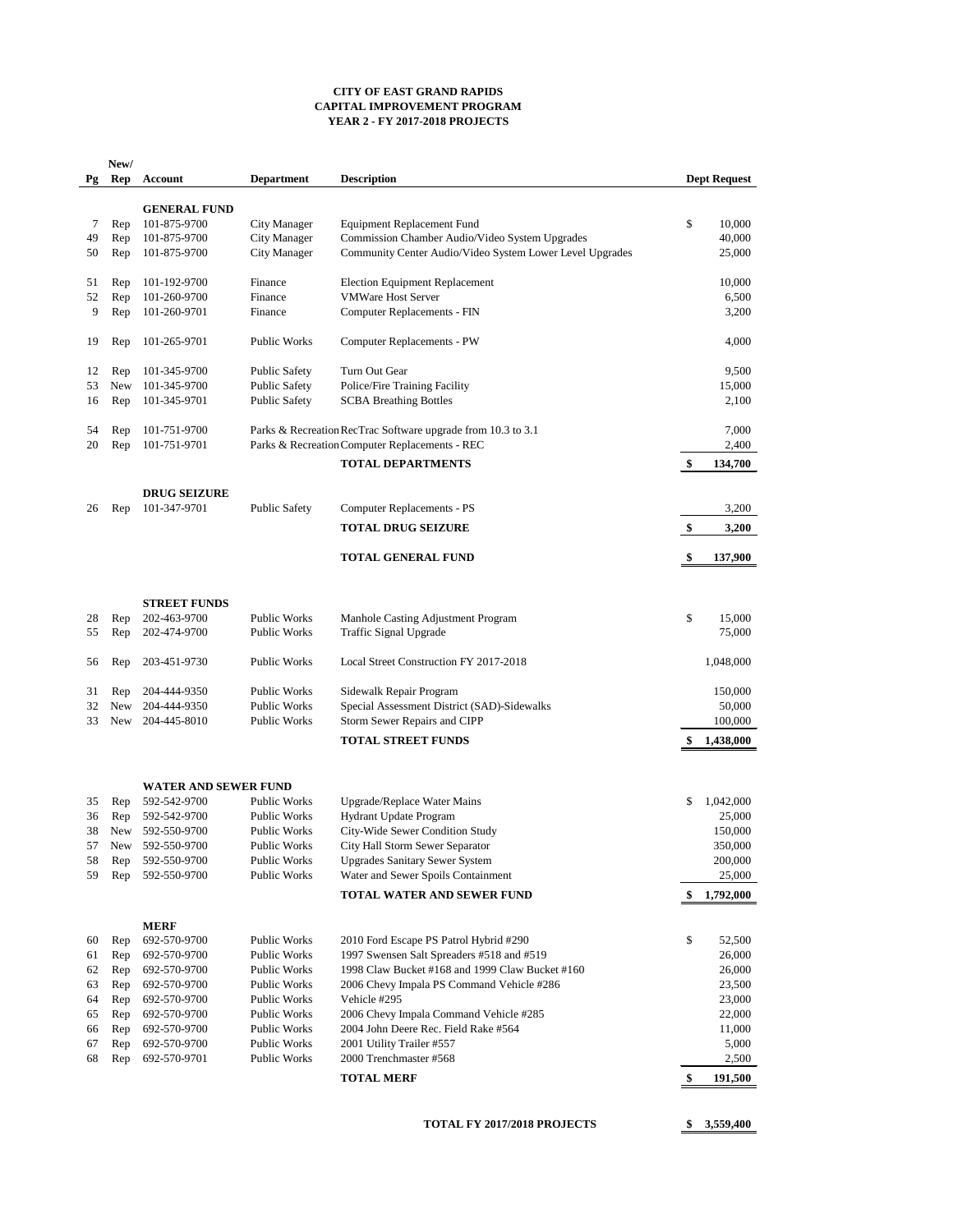#### **CITY OF EAST GRAND RAPIDS CAPITAL IMPROVEMENT PROGRAM YEAR 3 - FY 2018-2019 PROJECTS**

| Pg       | New/<br>Rep | <b>Account</b>               | <b>Department</b>                          | <b>Description</b>                                               |    | <b>Dept Request</b>  |
|----------|-------------|------------------------------|--------------------------------------------|------------------------------------------------------------------|----|----------------------|
|          |             | <b>GENERAL FUND</b>          |                                            |                                                                  |    |                      |
| 7        | Rep         | 101-875-9700                 | <b>City Manager</b>                        | <b>Equipment Replacement Fund</b>                                | \$ | 10,000               |
| 49       | Rep         | 101-875-9700                 | <b>City Manager</b>                        | Commission Chamber Audio/Video System Upgrades                   |    | 40,000               |
|          |             |                              |                                            |                                                                  |    |                      |
| 9        | Rep         | 101-260-9701                 | Finance                                    | <b>Computer Replacements - FIN</b>                               |    | 800                  |
| 69       | Rep         | 101-265-9700                 | <b>Public Works</b>                        | <b>Community Center Carpet Replacement</b>                       |    | 10,000               |
| 19       | Rep         | 101-265-9701                 | Public Works                               | <b>Computer Replacements - PW</b>                                |    | 2,800                |
| 12       | Rep         | 101-345-9700                 | <b>Public Safety</b>                       | Turn Out Gear                                                    |    | 9,500                |
| 16       | Rep         | 101-345-9701                 | <b>Public Safety</b>                       | <b>SCBA Breathing Bottles</b>                                    |    | 2,100                |
|          |             |                              |                                            | <b>TOTAL DEPARTMENTS</b>                                         | \$ | 75,200               |
|          |             | <b>DRUG SEIZURE</b>          |                                            |                                                                  |    |                      |
| 26       | Rep         | 101-347-9701                 | <b>Public Safety</b>                       | <b>Computer Replacements - PS</b>                                |    | 1,600                |
|          |             |                              |                                            | <b>TOTAL DRUG SEIZURE</b>                                        | \$ | 1,600                |
|          |             |                              |                                            | <b>TOTAL GENERAL FUND</b>                                        |    | 76,800               |
|          |             |                              |                                            |                                                                  |    |                      |
|          |             | <b>STREET FUNDS</b>          |                                            |                                                                  |    |                      |
| 27<br>28 | Rep         | 202-451-9730<br>202-463-9700 | <b>Public Works</b><br><b>Public Works</b> | Major Street Construction<br>Manhole Casting Adjustment Program  | \$ | 874,000<br>15,000    |
| 55       | Rep<br>Rep  | 202-474-9700                 | <b>Public Works</b>                        | <b>Traffic Signal Upgrade</b>                                    |    | 75,000               |
| 70       | Rep         | 203-451-9730                 | <b>Public Works</b>                        | Local Street Construction FY 2018-2019                           |    | 1,058,000            |
| 31       | Rep         | 204-444-9350                 | <b>Public Works</b>                        | Sidewalk Repair Program                                          |    | 150,000              |
| 32       | <b>New</b>  | 204-444-9350                 | Public Works                               | Special Assessment District (SAD)-Sidewalks                      |    | 50,000               |
| 33       | <b>New</b>  | 204-445-8010                 | Public Works                               | Storm Sewer Repairs and CIPP                                     |    | 100,000              |
|          |             |                              |                                            | <b>TOTAL STREET FUNDS</b>                                        | S, | 2,322,000            |
|          |             |                              |                                            |                                                                  |    |                      |
|          |             | <b>WATER AND SEWER FUND</b>  |                                            |                                                                  |    |                      |
| 35       | Rep         | 592-542-9700                 | <b>Public Works</b>                        | <b>Upgrade/Replace Water Mains</b>                               | \$ | 1,397,670            |
| 36<br>71 | Rep         | 592-542-9700<br>592-543-9700 | <b>Public Works</b><br><b>Public Works</b> | Hydrant Update Program                                           |    | 25,000               |
|          | <b>New</b>  |                              |                                            | Replacement of Water Meters<br><b>TOTAL WATER AND SEWER FUND</b> | \$ | 325,000<br>1,747,670 |
|          |             |                              |                                            |                                                                  |    |                      |
|          |             | <b>MERF</b>                  |                                            |                                                                  |    |                      |
| 72       | Rep         | 692-570-9700                 | <b>Public Works</b>                        | D268 School Liaison Vehicle                                      | \$ | 28,000               |
|          |             |                              |                                            | <b>TOTAL MERF</b>                                                | S  | 28,000               |
|          |             |                              |                                            |                                                                  |    |                      |
|          |             |                              |                                            | <b>TOTAL FY 2018/2019 PROJECTS</b>                               |    | 4,174,470            |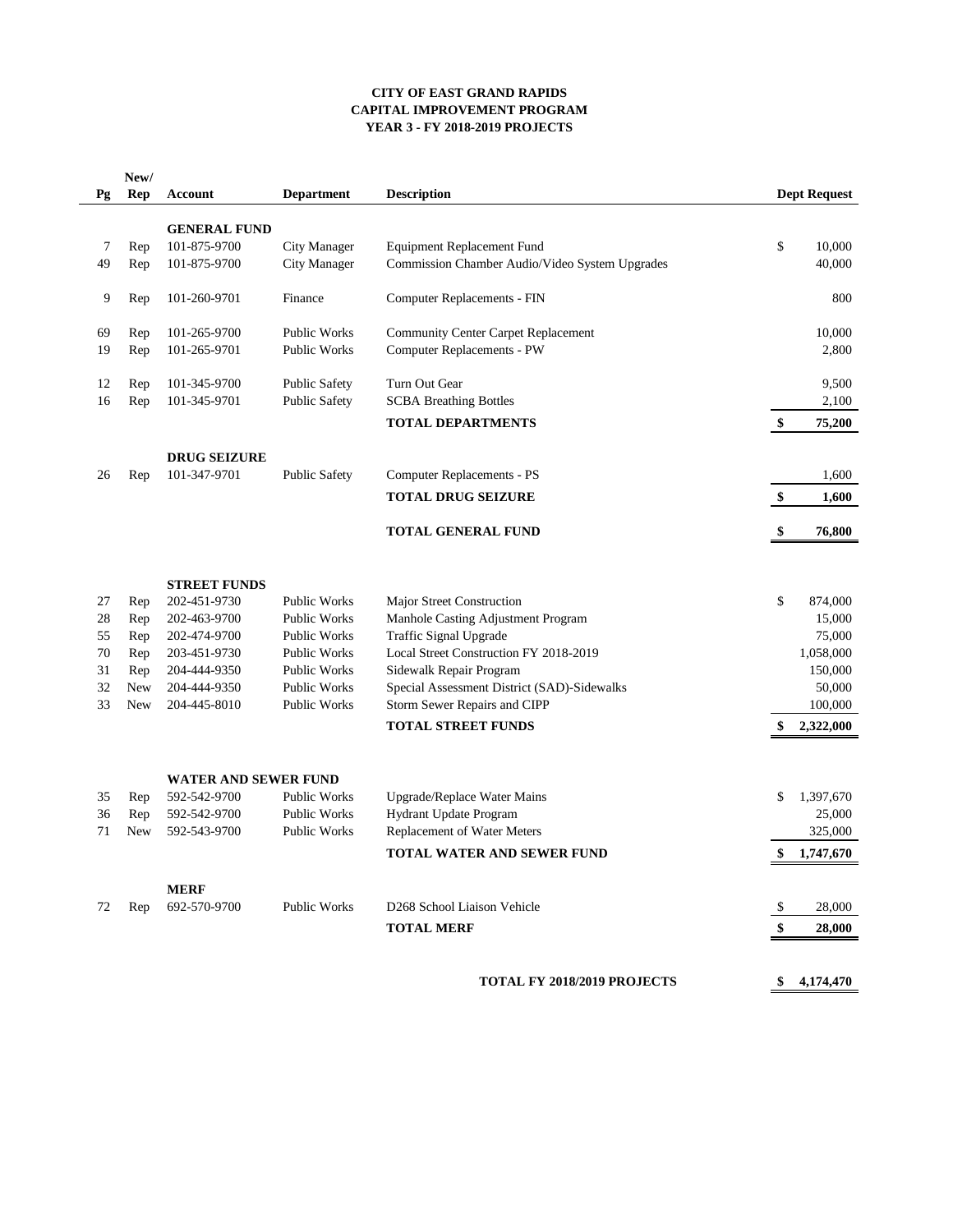# **Year 1**

# FY 2016-2017

#### PROJECT FORMS

## CAPITAL IMPROVEMENT PROGRAM

CITY OF EAST GRAND RAPIDS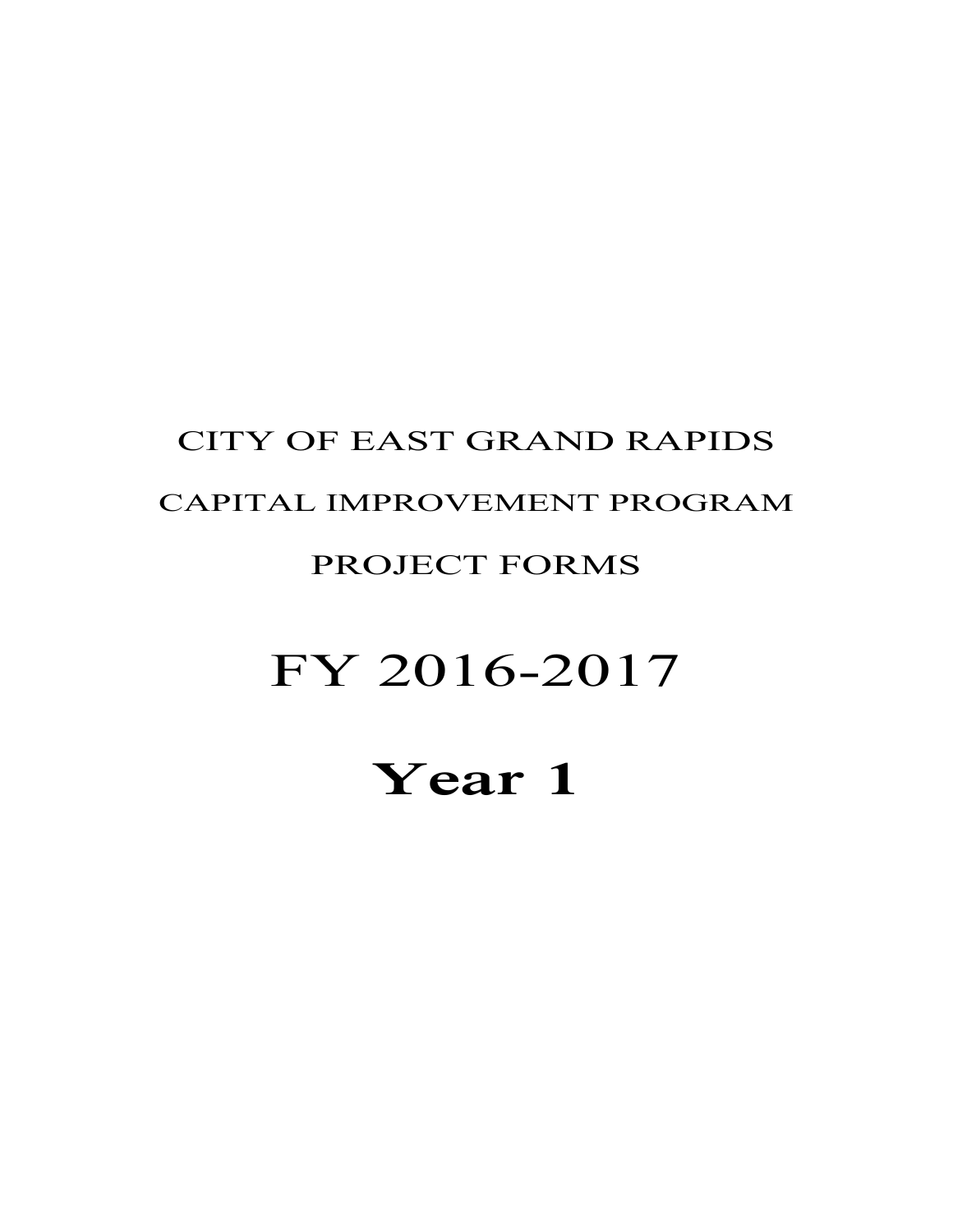| <b>Department</b>      | City Manager                                                 |                                                                                                                                                                                                                                                                                                                                                                                                                                                                                                                          |                                                                                                                                                           |  |  |
|------------------------|--------------------------------------------------------------|--------------------------------------------------------------------------------------------------------------------------------------------------------------------------------------------------------------------------------------------------------------------------------------------------------------------------------------------------------------------------------------------------------------------------------------------------------------------------------------------------------------------------|-----------------------------------------------------------------------------------------------------------------------------------------------------------|--|--|
| <b>Description</b>     | <b>City Code Recodification</b>                              |                                                                                                                                                                                                                                                                                                                                                                                                                                                                                                                          |                                                                                                                                                           |  |  |
| <b>New</b>             | No.                                                          | <b>Replacement</b>                                                                                                                                                                                                                                                                                                                                                                                                                                                                                                       | Yes                                                                                                                                                       |  |  |
| <b>Current Age</b>     | 20                                                           | <b>Estimated Life</b>                                                                                                                                                                                                                                                                                                                                                                                                                                                                                                    | Unknown                                                                                                                                                   |  |  |
| <b>Reason for Need</b> | the Code by supplement.<br>printing for historical purposes. | The City Code was last recodified in '93. Since then, five supplements<br>were passed by the City Commission but not officially incorporated into<br>Typical practice is to publish supplements until the volume of changes<br>makes using the code cumbersome and then to recodify the entire code.<br>This process involves legal reviews of all sections to cross check for<br>citation references, conflicts with State law, and other duplication errors.<br>The code is then renumbered (if needed) and reprinted. | have been published (last one in '01). Since '01, more than 80 amendments<br>Staff will explore options ranging from an on-line only version to a limited |  |  |

|                                                           | <b>Cost 2016-17</b> | \$15,000     |
|-----------------------------------------------------------|---------------------|--------------|
|                                                           | Cost 2017-18        | \$0          |
|                                                           | <b>Cost 2018-19</b> | \$0          |
|                                                           | <b>Total Cost</b>   | \$15,000     |
| <b>Potential</b><br><b>Funding Source</b>                 |                     |              |
| <b>Possible Savings or</b><br><b>Other Considerations</b> |                     |              |
| <b>Fund and Account</b>                                   | General Fund        | 101-172-9700 |
| <b>City Manager's</b><br><b>Recommendation</b>            | Funded              |              |
| <b>City Manager's</b><br><b>Explanation</b>               |                     |              |

5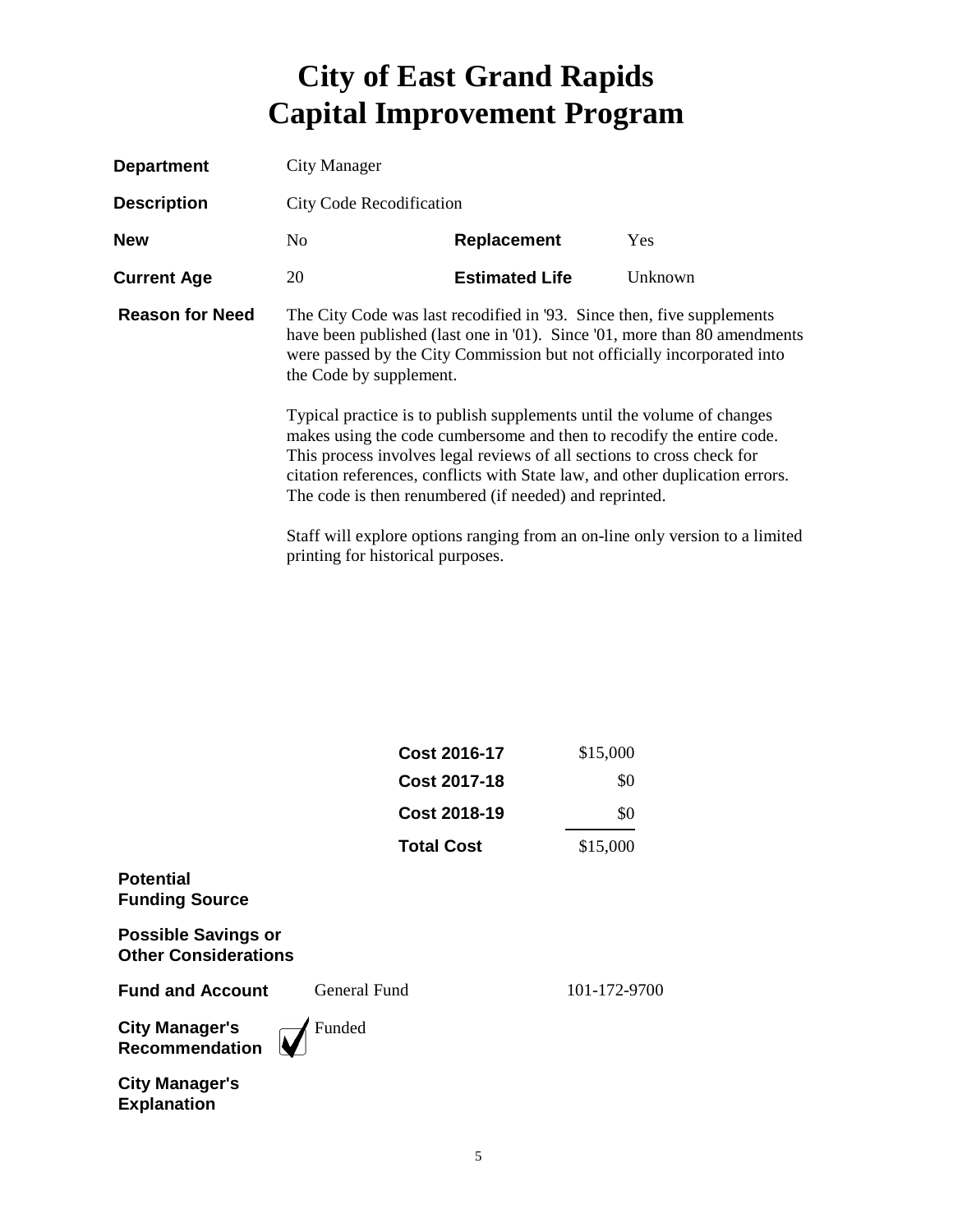| <b>Department</b>      | City Manager                                                                                                                 |                                                                       |         |  |  |  |
|------------------------|------------------------------------------------------------------------------------------------------------------------------|-----------------------------------------------------------------------|---------|--|--|--|
| <b>Description</b>     | Computer Replacements - CM                                                                                                   |                                                                       |         |  |  |  |
| <b>New</b>             | No                                                                                                                           | <b>Replacement</b>                                                    | Yes     |  |  |  |
| <b>Current Age</b>     | $4 - 5$                                                                                                                      | <b>Estimated Life</b>                                                 | $4 - 5$ |  |  |  |
| <b>Reason for Need</b> | Replacement of computers in accordance with Information Technology's<br>computer replacement schedule and annual evaluation. |                                                                       |         |  |  |  |
|                        | FY 16/17 replacements scheduled are:<br>-City Manager (2012) \$800<br>-Clerk (2012) \$800                                    |                                                                       |         |  |  |  |
|                        | FY 17/18 replacements scheduled are:<br>-No scheduled replacements                                                           |                                                                       |         |  |  |  |
|                        | FY 18/19 replacements scheduled are:<br>-No scheduled replacements                                                           |                                                                       |         |  |  |  |
|                        |                                                                                                                              | Cost includes computer, operating system and monitor (in some cases). |         |  |  |  |

|                                                           | <b>Cost 2017-18</b> | \$0          |
|-----------------------------------------------------------|---------------------|--------------|
|                                                           | <b>Cost 2018-19</b> | \$0          |
|                                                           | <b>Total Cost</b>   | \$1,600      |
| <b>Potential</b><br><b>Funding Source</b>                 |                     |              |
| <b>Possible Savings or</b><br><b>Other Considerations</b> |                     |              |
| <b>Fund and Account</b>                                   | General Fund        | 101-172-9701 |
| <b>City Manager's</b><br><b>Recommendation</b>            | Funded              |              |
| <b>City Manager's</b><br><b>Explanation</b>               |                     |              |

**Cost 2016-17** \$1,600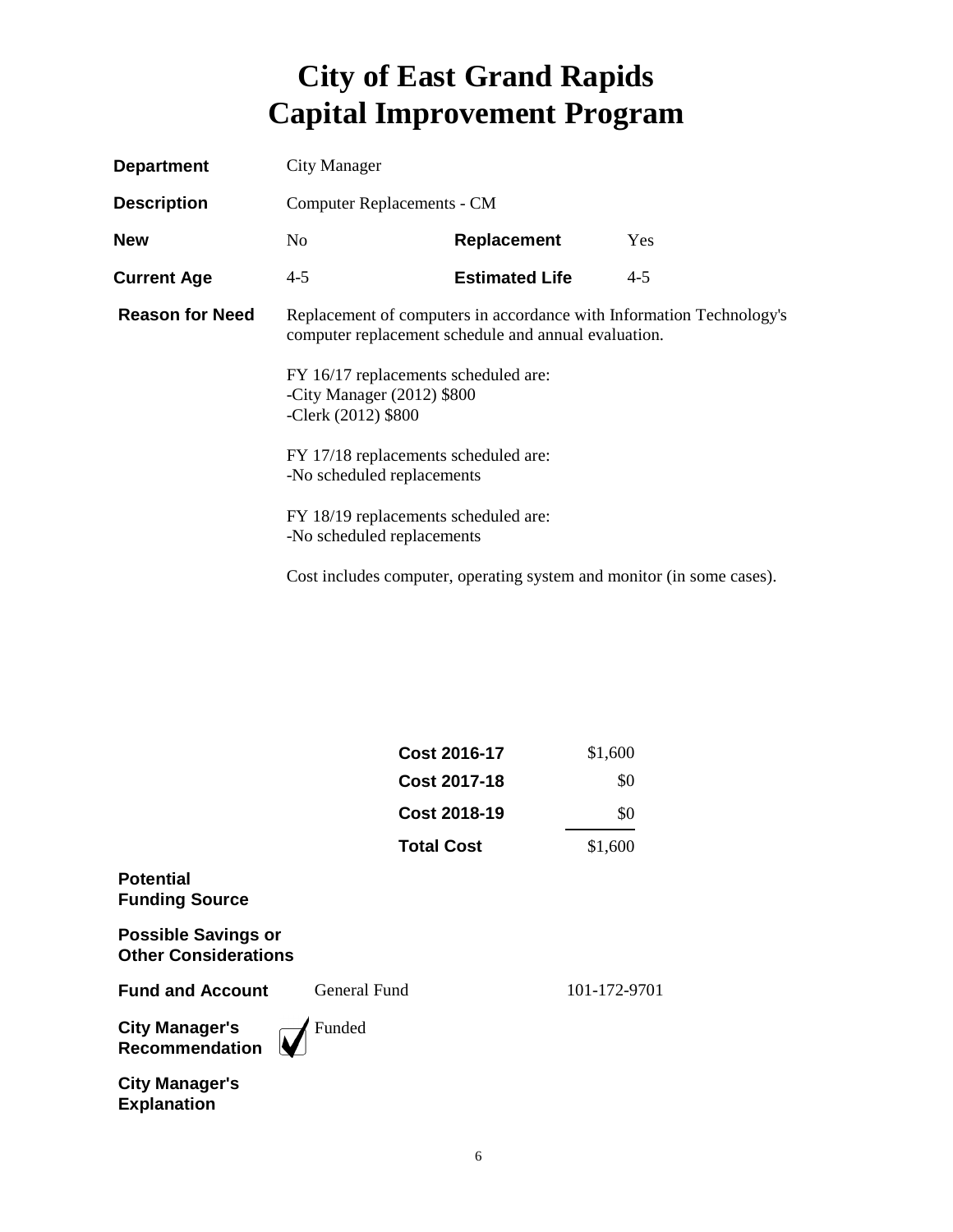| <b>Department</b>      | City Manager               |                                                                                                                                 |     |
|------------------------|----------------------------|---------------------------------------------------------------------------------------------------------------------------------|-----|
| <b>Description</b>     | Equipment Replacement Fund |                                                                                                                                 |     |
| <b>New</b>             | No.                        | <b>Replacement</b>                                                                                                              | Yes |
| <b>Current Age</b>     | $\Omega$                   | <b>Estimated Life</b>                                                                                                           |     |
| <b>Reason for Need</b> |                            | This funding will be used to replace essential office equipment in the<br>administrative offices during the course of the year. |     |

|                                                           | <b>Cost 2016-17</b> | \$10,000     |
|-----------------------------------------------------------|---------------------|--------------|
|                                                           | <b>Cost 2017-18</b> | \$10,000     |
|                                                           | <b>Cost 2018-19</b> | \$10,000     |
|                                                           | <b>Total Cost</b>   | \$30,000     |
| <b>Potential</b><br><b>Funding Source</b>                 |                     |              |
| <b>Possible Savings or</b><br><b>Other Considerations</b> |                     |              |
| <b>Fund and Account</b>                                   | General Fund        | 101-875-9700 |
| <b>City Manager's</b><br>Recommendation                   | Funded              |              |
| <b>City Manager's</b><br><b>Explanation</b>               |                     |              |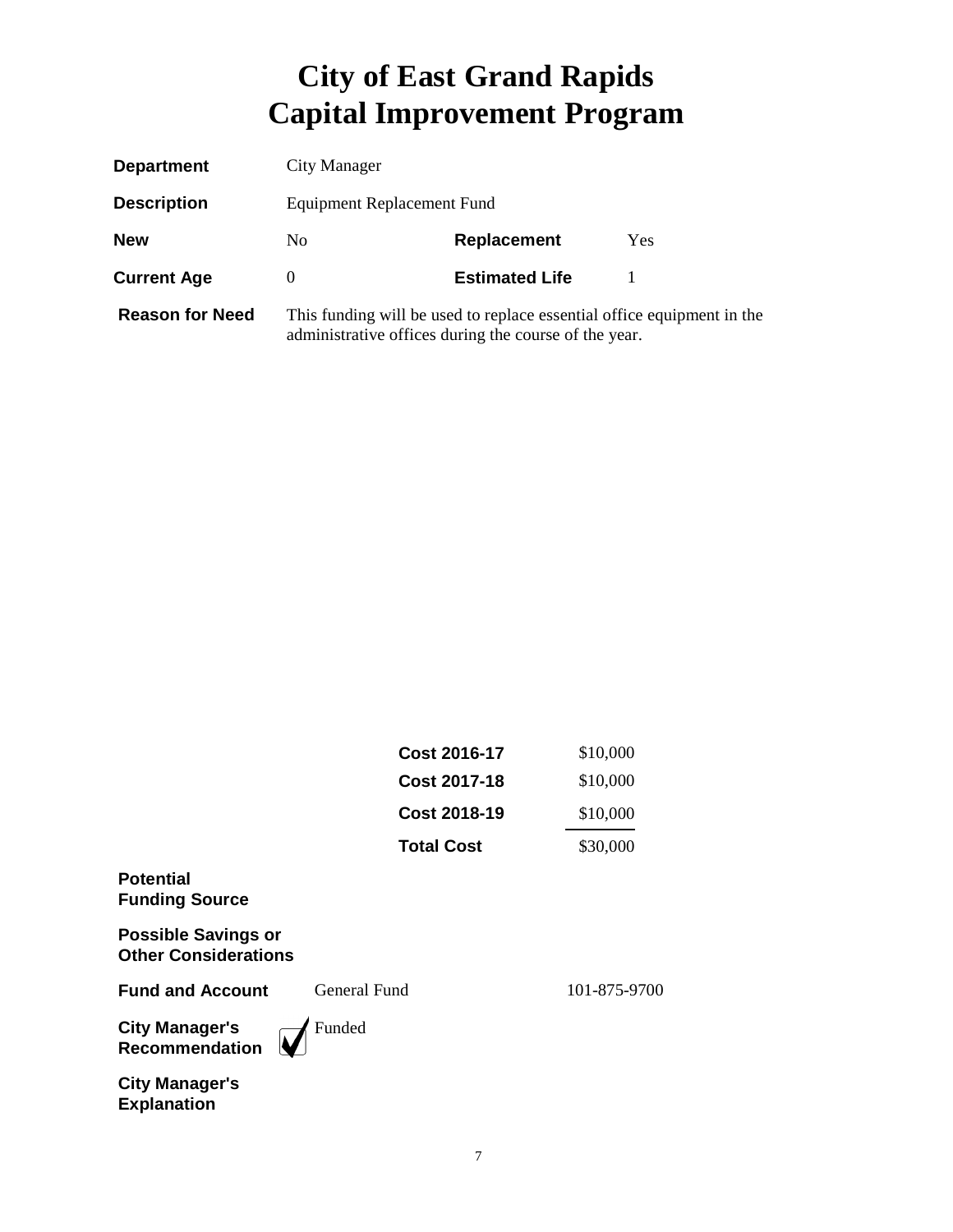| <b>Department</b>      | Finance                                                                                                                                                                                                                                                                                                                                                                                                                                                                                                                                                                                                                                                                                                                                            |                       |     |
|------------------------|----------------------------------------------------------------------------------------------------------------------------------------------------------------------------------------------------------------------------------------------------------------------------------------------------------------------------------------------------------------------------------------------------------------------------------------------------------------------------------------------------------------------------------------------------------------------------------------------------------------------------------------------------------------------------------------------------------------------------------------------------|-----------------------|-----|
| <b>Description</b>     | <b>UPS System Updates</b>                                                                                                                                                                                                                                                                                                                                                                                                                                                                                                                                                                                                                                                                                                                          |                       |     |
| <b>New</b>             | N <sub>0</sub>                                                                                                                                                                                                                                                                                                                                                                                                                                                                                                                                                                                                                                                                                                                                     | <b>Replacement</b>    | Yes |
| <b>Current Age</b>     | 12                                                                                                                                                                                                                                                                                                                                                                                                                                                                                                                                                                                                                                                                                                                                                 | <b>Estimated Life</b> | 5   |
| <b>Reason for Need</b> | UPS (uninterruptable power supply) devices provide constant power to<br>servers and other network devices during power outages ensuring their<br>availability and that they do not encounter issues resulting from an<br>improper shut down. The City's current UPS systems are over 12 years<br>old. While still effective, parts and maintenance for the devices is harder<br>to find. The current devices also do not have newer features such as<br>network monitoring and programmable shut downs.<br>This request would allow for the purchase of three $(3)$ units to cover the<br>City Hall Server Room, Public Safety Phone Room and City Hall. Cost of<br>the server room unit is estimated at \$3,000 and smaller units for the other 2 |                       |     |

locations are estimated at \$1,500 each.

|                                                           | <b>Cost 2016-17</b> | \$6,000      |
|-----------------------------------------------------------|---------------------|--------------|
|                                                           | <b>Cost 2017-18</b> | \$0          |
|                                                           | <b>Cost 2018-19</b> | \$0          |
|                                                           | <b>Total Cost</b>   | \$6,000      |
| <b>Potential</b><br><b>Funding Source</b>                 |                     |              |
| <b>Possible Savings or</b><br><b>Other Considerations</b> |                     |              |
| <b>Fund and Account</b>                                   | General Fund        | 101-260-9700 |
| <b>City Manager's</b><br>Recommendation                   | Funded              |              |
| <b>City Manager's</b><br><b>Explanation</b>               |                     |              |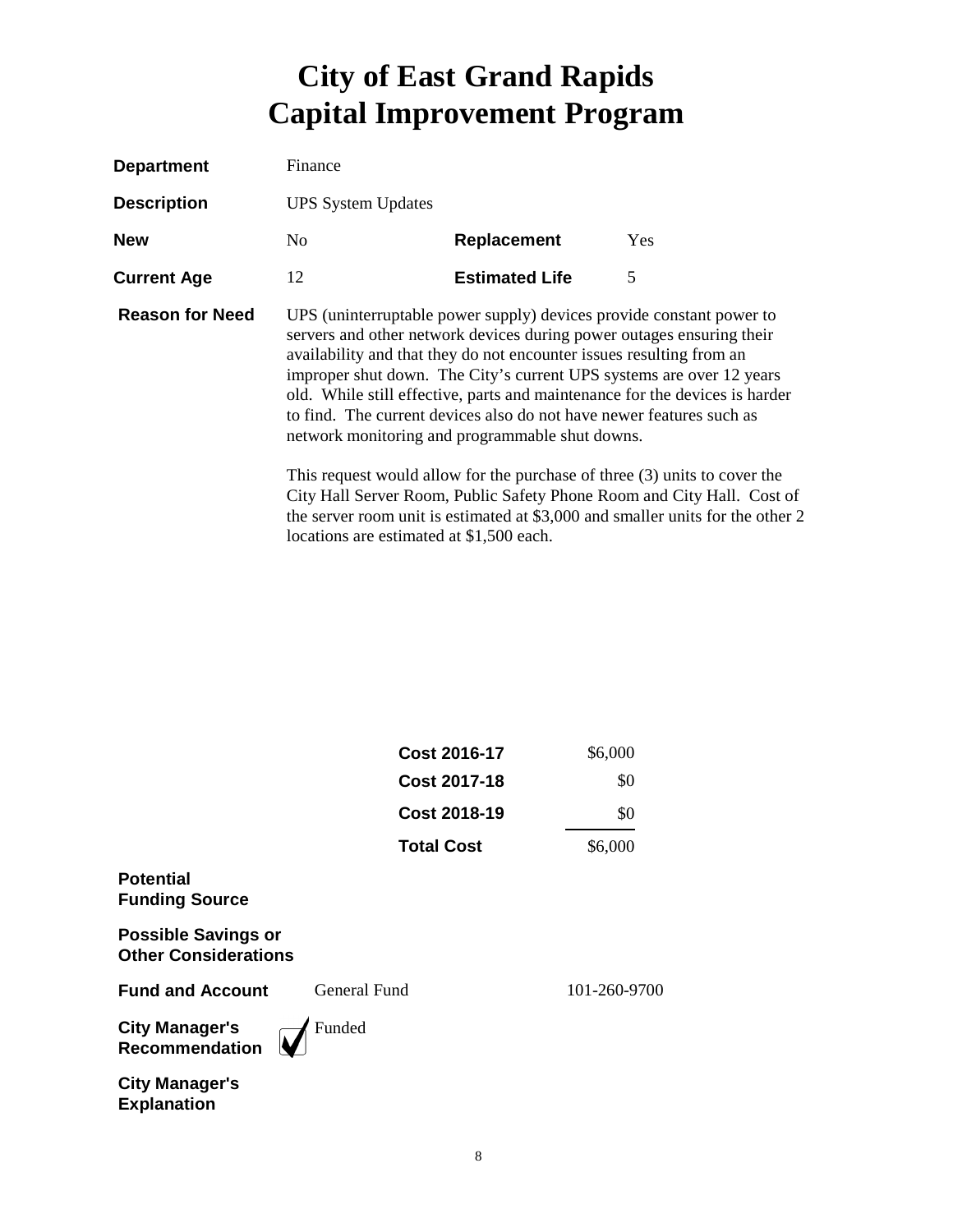| <b>Department</b>      | Finance                                                                                                                                                                                                                                                                                                                            |                                                                                                                              |            |
|------------------------|------------------------------------------------------------------------------------------------------------------------------------------------------------------------------------------------------------------------------------------------------------------------------------------------------------------------------------|------------------------------------------------------------------------------------------------------------------------------|------------|
| <b>Description</b>     | <b>Computer Replacements - FIN</b>                                                                                                                                                                                                                                                                                                 |                                                                                                                              |            |
| <b>New</b>             | N <sub>0</sub>                                                                                                                                                                                                                                                                                                                     | Replacement                                                                                                                  | <b>Yes</b> |
| <b>Current Age</b>     | $4 - 5$                                                                                                                                                                                                                                                                                                                            | <b>Estimated Life</b>                                                                                                        | $4 - 5$    |
| <b>Reason for Need</b> | FY 16/17 replacements scheduled are:<br>-Assessing Assistant (2012) \$800<br>FY 17/18 replacements scheduled are:<br>-Human Resources (2013) \$800<br>-Finance Director (2013) \$800<br>-Reception $(2013)$ \$800<br>-Utility Billing (2013) \$800<br>FY 17/18 replacements scheduled are:<br>-Information Technology (2014) \$800 | Replacement of computers in accordance with Information Technology's<br>computer replacement schedule and annual evaluation. |            |

Cost includes computer, operating system and monitor (in some cases).

| Cost 2016-17        | \$800   |
|---------------------|---------|
| <b>Cost 2017-18</b> | \$3,200 |
| <b>Cost 2018-19</b> | \$800   |
| <b>Total Cost</b>   | \$4,800 |

#### **Potential Funding Source**

**Possible Savings or Other Considerations**

**Fund and Account** General Fund 101-260-9701

**City Manager's Recommendation** Funded

**City Manager's Explanation**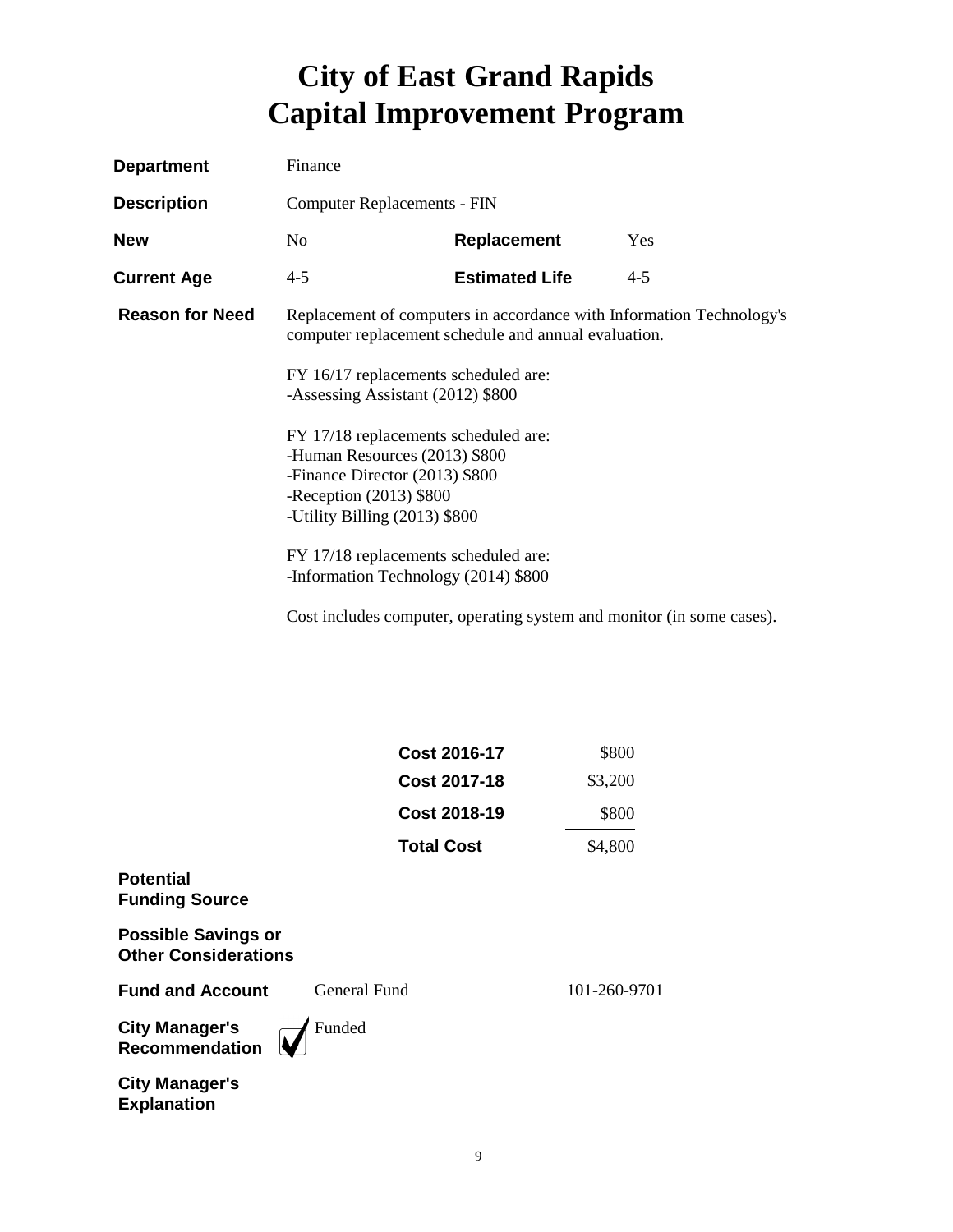| <b>Department</b>                                         | <b>Public Safety</b>                                                                                                                                                                                                                                                                                                                                                                                                                                                                                                                                                                                                                                                                                                                                                                                                    |                       |              |
|-----------------------------------------------------------|-------------------------------------------------------------------------------------------------------------------------------------------------------------------------------------------------------------------------------------------------------------------------------------------------------------------------------------------------------------------------------------------------------------------------------------------------------------------------------------------------------------------------------------------------------------------------------------------------------------------------------------------------------------------------------------------------------------------------------------------------------------------------------------------------------------------------|-----------------------|--------------|
| <b>Description</b>                                        | Lucas "2" Chest Compression System                                                                                                                                                                                                                                                                                                                                                                                                                                                                                                                                                                                                                                                                                                                                                                                      |                       |              |
| <b>New</b>                                                | Yes                                                                                                                                                                                                                                                                                                                                                                                                                                                                                                                                                                                                                                                                                                                                                                                                                     | Replacement           | No           |
| <b>Current Age</b>                                        | <b>New</b>                                                                                                                                                                                                                                                                                                                                                                                                                                                                                                                                                                                                                                                                                                                                                                                                              | <b>Estimated Life</b> | 5 Years      |
| <b>Reason for Need</b>                                    | The Lucas "2" is designed to save life's of sudden cardiac arrest patients<br>and avoid neurological damage. Life sustaining circulation can be created<br>through effective uninterrupted chest compressions. Performing high<br>quality manual chest compressions is both and tiring, and in certain<br>situations impossible. The quality of CPR varies depending on the<br>provider and can quickly deteriorate after one or two minutes. The Lucas<br>"2" is safe and efficient and effectively standardizes chest compressions.<br>The Lucas "2" also: (1) frees up rescuers to focus on other life-saving<br>opportunities; (2) creates new rescue opportunities; (3) is easy to carry and<br>handle; (4) and can be applied to the patient with interruptions of manual<br>compressions of less than 20 seconds |                       |              |
|                                                           | <b>EQUIPMENT:</b>                                                                                                                                                                                                                                                                                                                                                                                                                                                                                                                                                                                                                                                                                                                                                                                                       |                       |              |
|                                                           | -1 LUCAS "2" Chest Compression Device - \$12,500<br>-Assorted ancillary items - \$2,000                                                                                                                                                                                                                                                                                                                                                                                                                                                                                                                                                                                                                                                                                                                                 |                       |              |
|                                                           | TOTAL Lucas "2" System: \$14,500                                                                                                                                                                                                                                                                                                                                                                                                                                                                                                                                                                                                                                                                                                                                                                                        |                       |              |
|                                                           |                                                                                                                                                                                                                                                                                                                                                                                                                                                                                                                                                                                                                                                                                                                                                                                                                         |                       |              |
|                                                           |                                                                                                                                                                                                                                                                                                                                                                                                                                                                                                                                                                                                                                                                                                                                                                                                                         | Cost 2016-17          | \$15,500     |
|                                                           |                                                                                                                                                                                                                                                                                                                                                                                                                                                                                                                                                                                                                                                                                                                                                                                                                         | <b>Cost 2017-18</b>   | \$0          |
|                                                           |                                                                                                                                                                                                                                                                                                                                                                                                                                                                                                                                                                                                                                                                                                                                                                                                                         | <b>Cost 2018-19</b>   | \$0          |
|                                                           | Total Cost                                                                                                                                                                                                                                                                                                                                                                                                                                                                                                                                                                                                                                                                                                                                                                                                              |                       | \$15,500     |
| <b>Potential</b><br><b>Funding Source</b>                 |                                                                                                                                                                                                                                                                                                                                                                                                                                                                                                                                                                                                                                                                                                                                                                                                                         |                       |              |
| <b>Possible Savings or</b><br><b>Other Considerations</b> |                                                                                                                                                                                                                                                                                                                                                                                                                                                                                                                                                                                                                                                                                                                                                                                                                         |                       |              |
| <b>Fund and Account</b>                                   | <b>General Fund</b>                                                                                                                                                                                                                                                                                                                                                                                                                                                                                                                                                                                                                                                                                                                                                                                                     |                       | 101-345-9700 |
| <b>City Manager's</b><br><b>Recommendation</b>            | Funded                                                                                                                                                                                                                                                                                                                                                                                                                                                                                                                                                                                                                                                                                                                                                                                                                  |                       |              |
| <b>City Manager's</b>                                     |                                                                                                                                                                                                                                                                                                                                                                                                                                                                                                                                                                                                                                                                                                                                                                                                                         |                       |              |

**Explanation**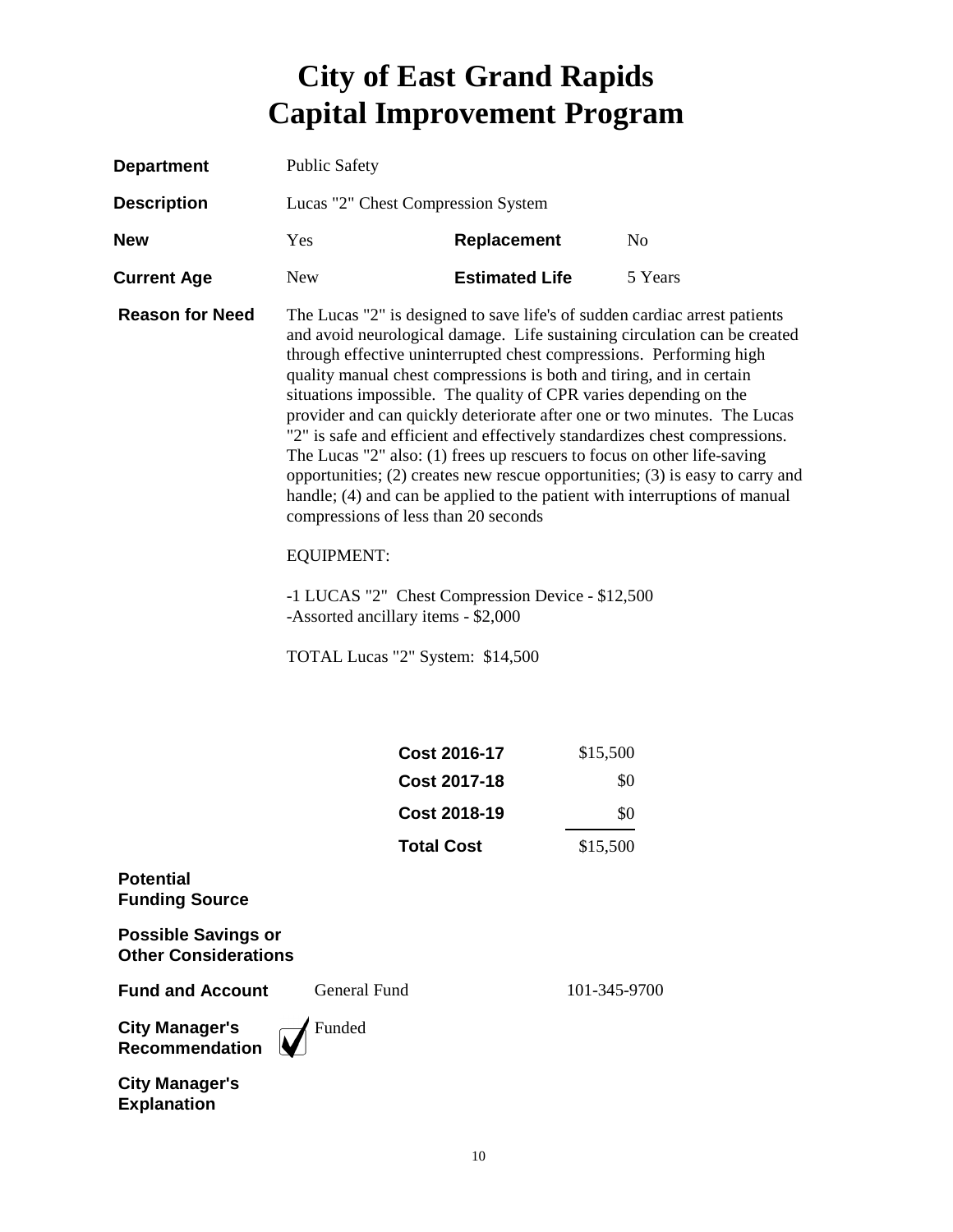| <b>Department</b>      | <b>Public Safety</b>                                                                            |                                                                                                                                                                                                                                                                                                                                                                                        |                                                                           |
|------------------------|-------------------------------------------------------------------------------------------------|----------------------------------------------------------------------------------------------------------------------------------------------------------------------------------------------------------------------------------------------------------------------------------------------------------------------------------------------------------------------------------------|---------------------------------------------------------------------------|
| <b>Description</b>     | Combination Extrication Rescue System/Tool (Battery Powered)                                    |                                                                                                                                                                                                                                                                                                                                                                                        |                                                                           |
| <b>New</b>             | <b>Yes</b>                                                                                      | <b>Replacement</b>                                                                                                                                                                                                                                                                                                                                                                     | N <sub>o</sub>                                                            |
| <b>Current Age</b>     | <b>New</b>                                                                                      | <b>Estimated Life</b>                                                                                                                                                                                                                                                                                                                                                                  | $10$ Years $+$                                                            |
| <b>Reason for Need</b> | hoses.<br><b>EQUIPMENT:</b><br>1 Combination Extrication System - \$10,500<br>Shipping - $$200$ | The Department desires to purchase one battery powered multi-purpose/<br>extrication device for vehicle extrication, rapid intervention crews, and<br>over a hydraulic pump unit are: $(1)$ mobility; $(2)$ ability to be used in<br>small/tight locations; (3) capacity for one person operation; and (4)<br>elimination of the need for gas or electric powered hydraulic pumps with | search and rescue operations. The advantages of a battery operated device |
|                        | TOTAL: \$10,700                                                                                 |                                                                                                                                                                                                                                                                                                                                                                                        |                                                                           |

|                                                           | <b>Cost 2016-17</b> | \$10,500     |
|-----------------------------------------------------------|---------------------|--------------|
|                                                           | Cost 2017-18        | \$0          |
|                                                           | <b>Cost 2018-19</b> | \$0          |
|                                                           | <b>Total Cost</b>   | \$10,500     |
| <b>Potential</b><br><b>Funding Source</b>                 |                     |              |
| <b>Possible Savings or</b><br><b>Other Considerations</b> |                     |              |
| <b>Fund and Account</b>                                   | General Fund        | 101-345-9700 |
| <b>City Manager's</b><br><b>Recommendation</b>            | Not Funded          |              |
| <b>City Manager's</b><br><b>Explanation</b>               |                     |              |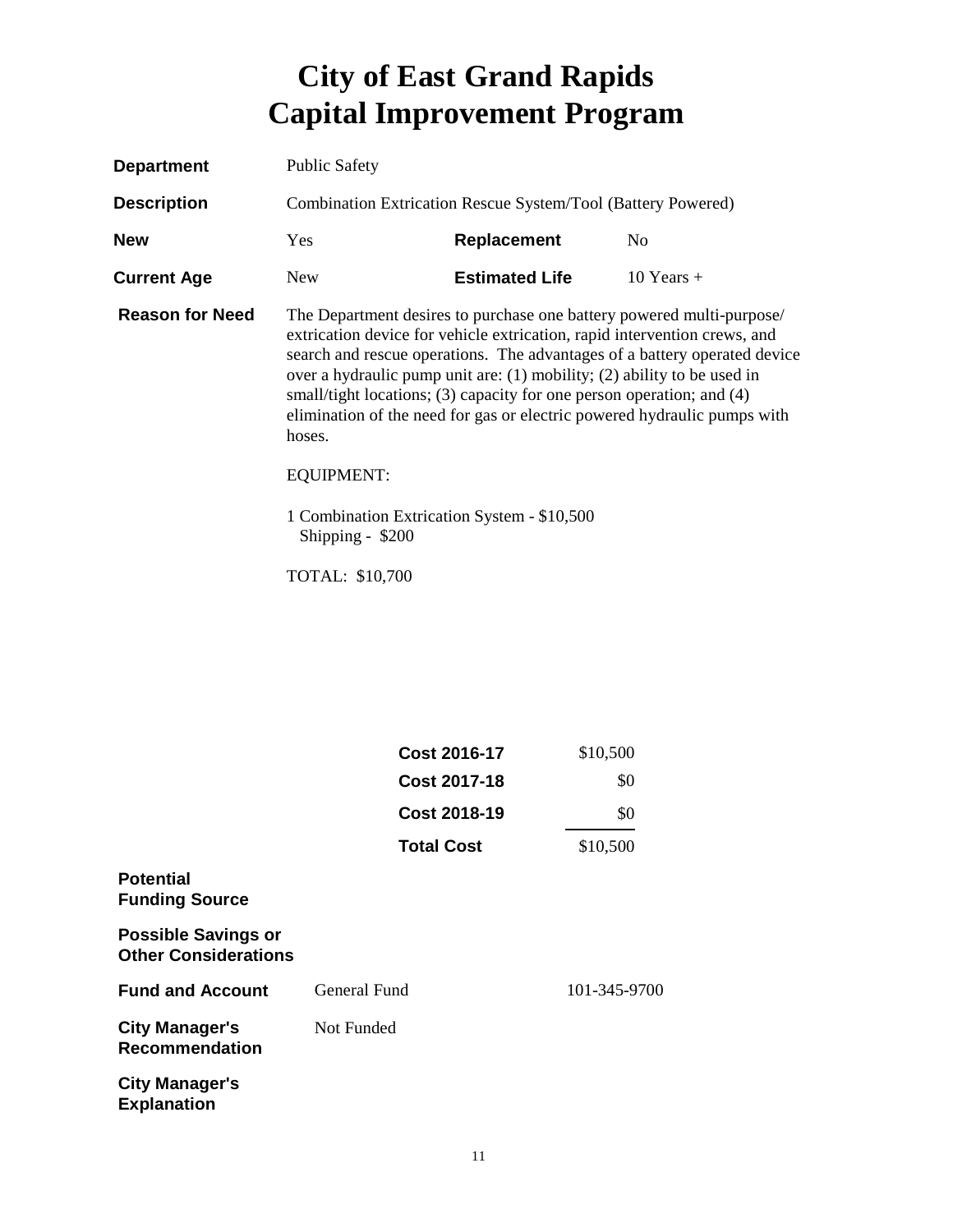| <b>Department</b>      | <b>Public Safety</b>                                                                                                                                                                                                                                                                                                                                                                                                                                                 |                       |          |
|------------------------|----------------------------------------------------------------------------------------------------------------------------------------------------------------------------------------------------------------------------------------------------------------------------------------------------------------------------------------------------------------------------------------------------------------------------------------------------------------------|-----------------------|----------|
| <b>Description</b>     | Turn Out Gear                                                                                                                                                                                                                                                                                                                                                                                                                                                        |                       |          |
| <b>New</b>             | N <sub>0</sub>                                                                                                                                                                                                                                                                                                                                                                                                                                                       | Replacement           | Yes      |
| <b>Current Age</b>     | $10 +$                                                                                                                                                                                                                                                                                                                                                                                                                                                               | <b>Estimated Life</b> | 10 Years |
| <b>Reason for Need</b> | Purchase five sets (i.e., 1 pair of bunker pants and 1 coat) of turnout gear<br>per fiscal year for the next five fiscal years to replace expired turnout gear.<br>National Fire Protection Agency (NFPA) Standard 1851, Chapter 10,<br>Section 10.12 states "Structural fire fighting ensembles and ensemble<br>elements shall be retiredno more than 10 years from the date the<br>ensembles or ensemble elements were manufactured.<br>REPLACEMENT GEAR SCHEDULE: |                       |          |
|                        | FY 16/17 5 Sets x $$1,900 = $9,500$<br>FY 17/18 5 Sets x $$1,900 = $9,500$<br>FY 18/19 5 Sets x $$1,900 = $9,500$                                                                                                                                                                                                                                                                                                                                                    |                       |          |

|                                                           | Cost 2016-17        | \$9,500      |
|-----------------------------------------------------------|---------------------|--------------|
|                                                           | <b>Cost 2017-18</b> | \$9,500      |
|                                                           | <b>Cost 2018-19</b> | \$9,500      |
|                                                           | <b>Total Cost</b>   | \$28,500     |
| <b>Potential</b><br><b>Funding Source</b>                 |                     |              |
| <b>Possible Savings or</b><br><b>Other Considerations</b> |                     |              |
| <b>Fund and Account</b>                                   | General Fund        | 101-345-9700 |
| <b>City Manager's</b><br><b>Recommendation</b>            | Funded              |              |
| <b>City Manager's</b>                                     |                     |              |

**Explanation**

FY 19/20 5 Sets x  $$1,900 = $9,500$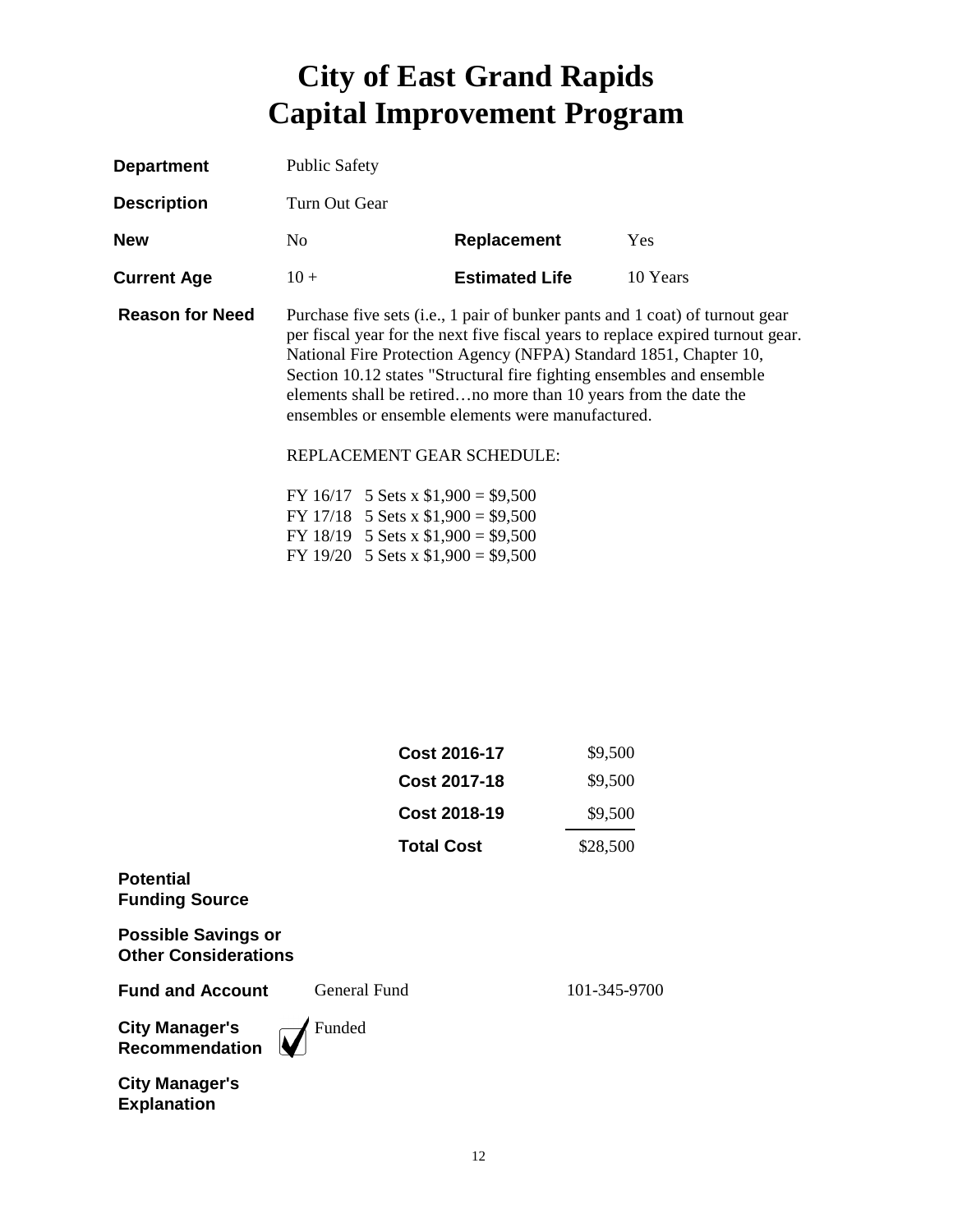| <b>Department</b>      | <b>Public Safety</b>                                                                                      |                                                                                                                                                                                                                                                                                                                                                                                                                                                          |                                                                         |
|------------------------|-----------------------------------------------------------------------------------------------------------|----------------------------------------------------------------------------------------------------------------------------------------------------------------------------------------------------------------------------------------------------------------------------------------------------------------------------------------------------------------------------------------------------------------------------------------------------------|-------------------------------------------------------------------------|
| <b>Description</b>     | Thermal Imaging Camera                                                                                    |                                                                                                                                                                                                                                                                                                                                                                                                                                                          |                                                                         |
| <b>New</b>             | No.                                                                                                       | <b>Replacement</b>                                                                                                                                                                                                                                                                                                                                                                                                                                       | Yes                                                                     |
| <b>Current Age</b>     | 15 Years                                                                                                  | <b>Estimated Life</b>                                                                                                                                                                                                                                                                                                                                                                                                                                    | 10 Years                                                                |
| <b>Reason for Need</b> | <b>EQUIPMENT:</b><br>1 Thermal Imaging Camera - \$6,700<br>Accessories - \$1,200<br><b>TOTAL: \$7,900</b> | assigned to Platform #23. The smaller size and technological<br>improvements of the new camera developed since our current camera was<br>purchased make it easier to use and view. The new camera has the ability<br>to adjust for levels of heat detection to better assist fire crews in detecting<br>hot spots or smoldering fires at the time of the incident. This feature can<br>reduce the risk of a re-kindle leading to more structural damage. | The Thermal Imaging Camera would replace the 15 year old unit currently |

|                                                           | <b>Cost 2016-17</b> | \$7,900      |
|-----------------------------------------------------------|---------------------|--------------|
|                                                           | <b>Cost 2017-18</b> | \$0          |
|                                                           | <b>Cost 2018-19</b> | \$0          |
|                                                           | <b>Total Cost</b>   | \$7,900      |
| <b>Potential</b><br><b>Funding Source</b>                 |                     |              |
| <b>Possible Savings or</b><br><b>Other Considerations</b> |                     |              |
| <b>Fund and Account</b>                                   | General Fund        | 101-345-9700 |
| <b>City Manager's</b><br>Recommendation                   | Funded              |              |
| <b>City Manager's</b><br><b>Explanation</b>               |                     |              |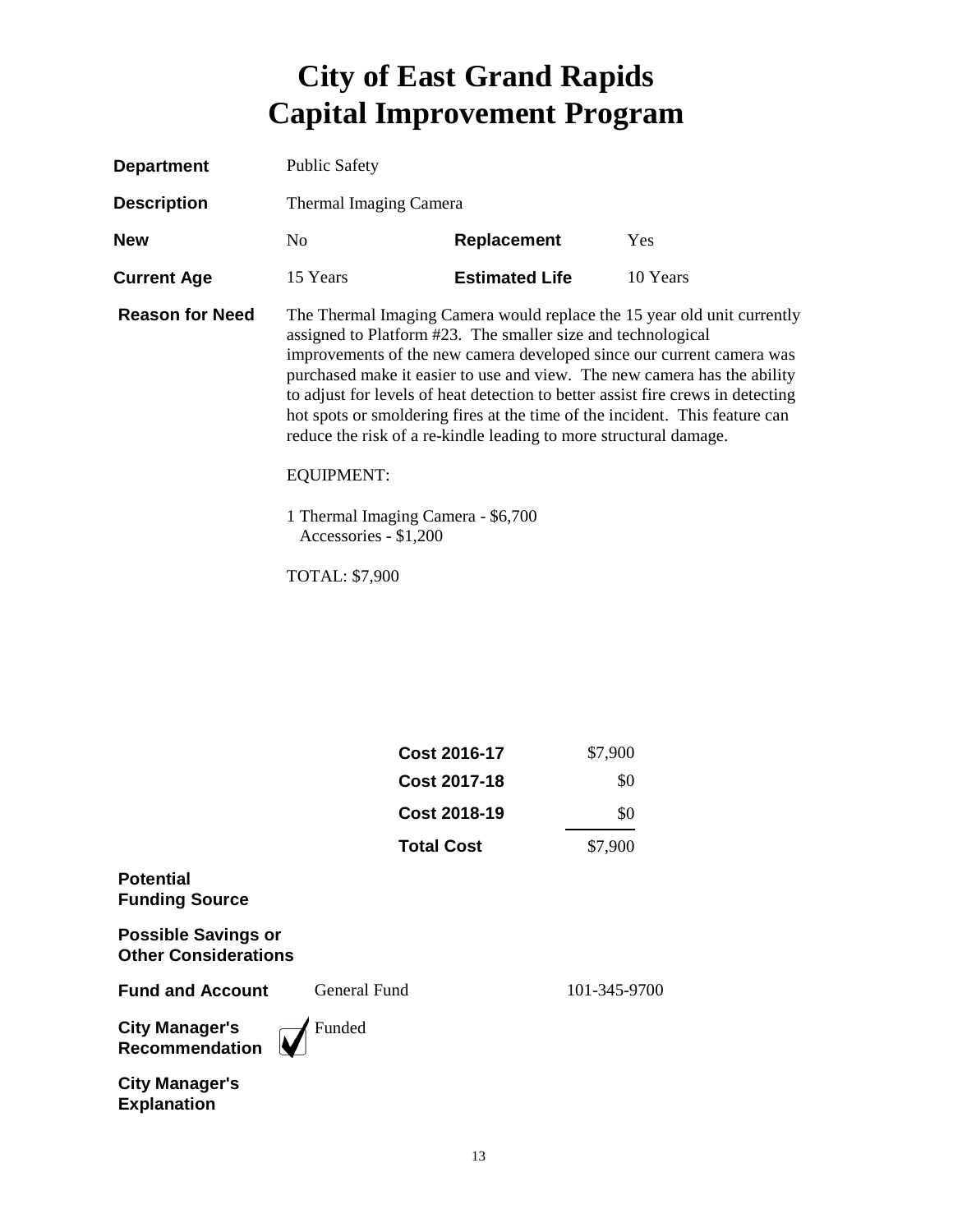| <b>Department</b>                                         | <b>Public Safety</b>                                                                                                                                                                                                                                                                                                                                                                                                                                                                 |                       |              |
|-----------------------------------------------------------|--------------------------------------------------------------------------------------------------------------------------------------------------------------------------------------------------------------------------------------------------------------------------------------------------------------------------------------------------------------------------------------------------------------------------------------------------------------------------------------|-----------------------|--------------|
| <b>Description</b>                                        | Wireless Head Sets for Airboat Recue Team Members                                                                                                                                                                                                                                                                                                                                                                                                                                    |                       |              |
| <b>New</b>                                                | Yes                                                                                                                                                                                                                                                                                                                                                                                                                                                                                  | <b>Replacement</b>    | No           |
| <b>Current Age</b>                                        | $\boldsymbol{0}$                                                                                                                                                                                                                                                                                                                                                                                                                                                                     | <b>Estimated Life</b> | 10 Years     |
| <b>Reason for Need</b>                                    | Currently, when the Rescue Boat is in operation, the team members<br>communicate by voice and/or held radios. This method of communication<br>does not account for the loudness of the airboat when it is in operation. As<br>a result, oral/radio communication with team members and those not on the<br>airboat is extremely difficult. The headsets would dampen much of the<br>noise and allow for better communication between team members, others<br>involved, and dispatch. |                       |              |
|                                                           | <b>OPTION #1:</b>                                                                                                                                                                                                                                                                                                                                                                                                                                                                    |                       |              |
|                                                           | -4 Wireless Headsets - \$3,400<br>-Accessories for each headset - \$1,500                                                                                                                                                                                                                                                                                                                                                                                                            |                       |              |
|                                                           | TOTAL Option $\text{\#}1$ : = \$4,900                                                                                                                                                                                                                                                                                                                                                                                                                                                |                       |              |
|                                                           | <b>OPTION #2:</b><br>-4 Wired Headsets - \$1,540<br>-Accessories for each headset - \$1,060                                                                                                                                                                                                                                                                                                                                                                                          |                       |              |
|                                                           | TOTAL Option $#2 = $2,600$                                                                                                                                                                                                                                                                                                                                                                                                                                                           |                       |              |
|                                                           |                                                                                                                                                                                                                                                                                                                                                                                                                                                                                      | <b>Cost 2016-17</b>   | \$4,900      |
|                                                           |                                                                                                                                                                                                                                                                                                                                                                                                                                                                                      | <b>Cost 2017-18</b>   | \$0          |
|                                                           |                                                                                                                                                                                                                                                                                                                                                                                                                                                                                      | <b>Cost 2018-19</b>   | \$0          |
|                                                           | Total Cost                                                                                                                                                                                                                                                                                                                                                                                                                                                                           |                       | \$4,900      |
| <b>Potential</b><br><b>Funding Source</b>                 |                                                                                                                                                                                                                                                                                                                                                                                                                                                                                      |                       |              |
| <b>Possible Savings or</b><br><b>Other Considerations</b> |                                                                                                                                                                                                                                                                                                                                                                                                                                                                                      |                       |              |
| <b>Fund and Account</b>                                   | <b>General Fund</b>                                                                                                                                                                                                                                                                                                                                                                                                                                                                  |                       | 101-345-9701 |
| <b>City Manager's</b><br><b>Recommendation</b>            | Funded                                                                                                                                                                                                                                                                                                                                                                                                                                                                               |                       |              |
| <b>City Manager's</b>                                     |                                                                                                                                                                                                                                                                                                                                                                                                                                                                                      |                       |              |

**Explanation**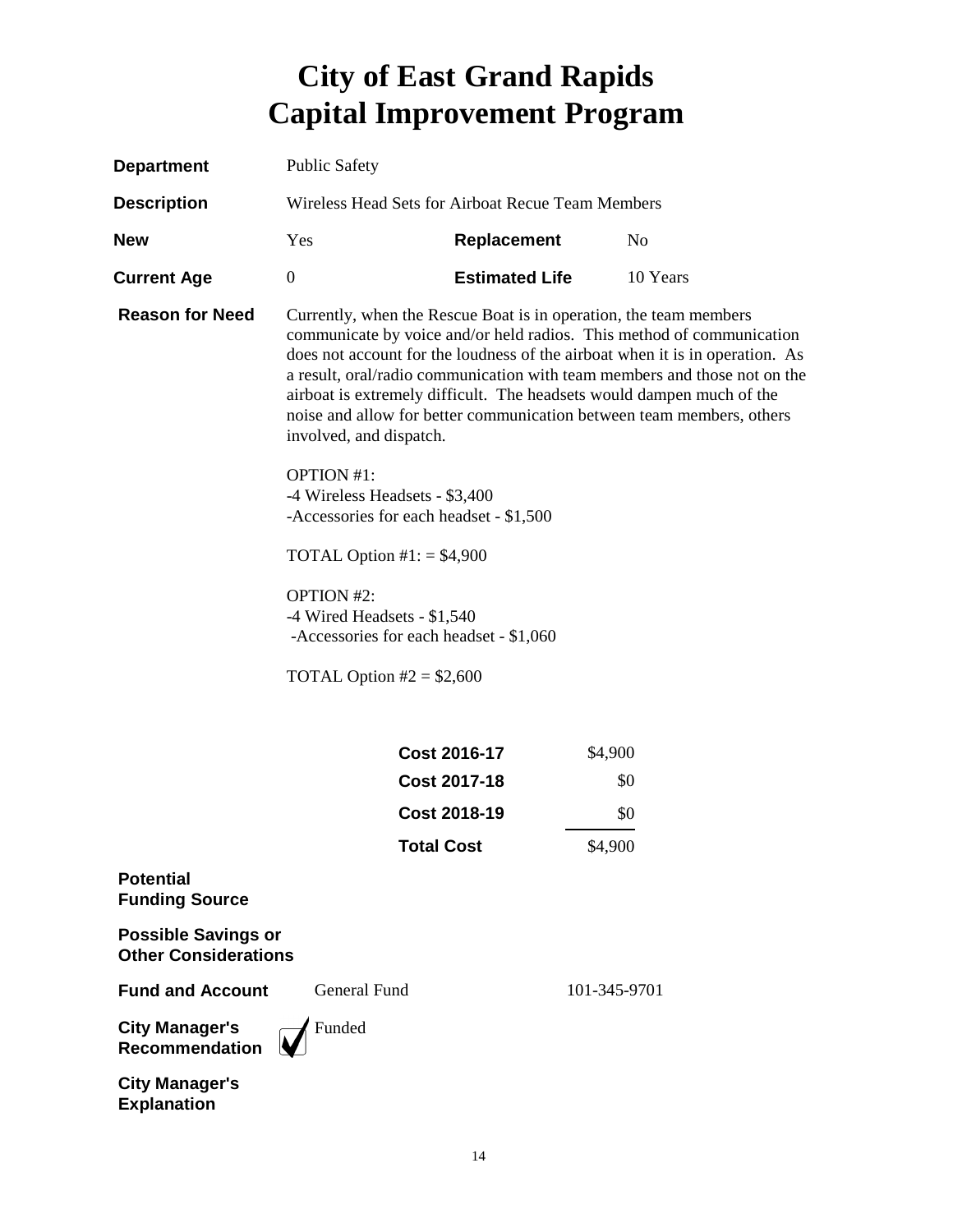| <b>Department</b>      | <b>Public Safety</b>                   |                                                                                                                                |                                                                                                                                                            |
|------------------------|----------------------------------------|--------------------------------------------------------------------------------------------------------------------------------|------------------------------------------------------------------------------------------------------------------------------------------------------------|
| <b>Description</b>     | <b>Positive Pressure Fans</b>          |                                                                                                                                |                                                                                                                                                            |
| <b>New</b>             | No.                                    | Replacement                                                                                                                    | <b>Yes</b>                                                                                                                                                 |
| <b>Current Age</b>     | $20$ years +                           | <b>Estimated Life</b>                                                                                                          | 5 years                                                                                                                                                    |
| <b>Reason for Need</b> | Home construction contents today:      |                                                                                                                                |                                                                                                                                                            |
|                        | (1) Burn at a much higher temperature; | (2) Create increased amounts of toxins and un burned products of<br>combustion which could lead to a fatal flashover incident. |                                                                                                                                                            |
|                        | of hazardous environments.             |                                                                                                                                | Modern positive pressure fans are more efficient at removing these toxins<br>from a burning house making it safer for fire fighters working in these types |

2 Fans x \$2,250 each = \$4,500

|                                                           | Cost 2017-18        | \$0          |
|-----------------------------------------------------------|---------------------|--------------|
|                                                           | <b>Cost 2018-19</b> | \$0          |
|                                                           | <b>Total Cost</b>   | \$4,500      |
| <b>Potential</b><br><b>Funding Source</b>                 |                     |              |
| <b>Possible Savings or</b><br><b>Other Considerations</b> |                     |              |
| <b>Fund and Account</b>                                   | General Fund        | 101-345-9701 |
| <b>City Manager's</b><br><b>Recommendation</b>            | Funded              |              |
| <b>City Manager's</b><br><b>Explanation</b>               |                     |              |

**Cost 2016-17** \$4,500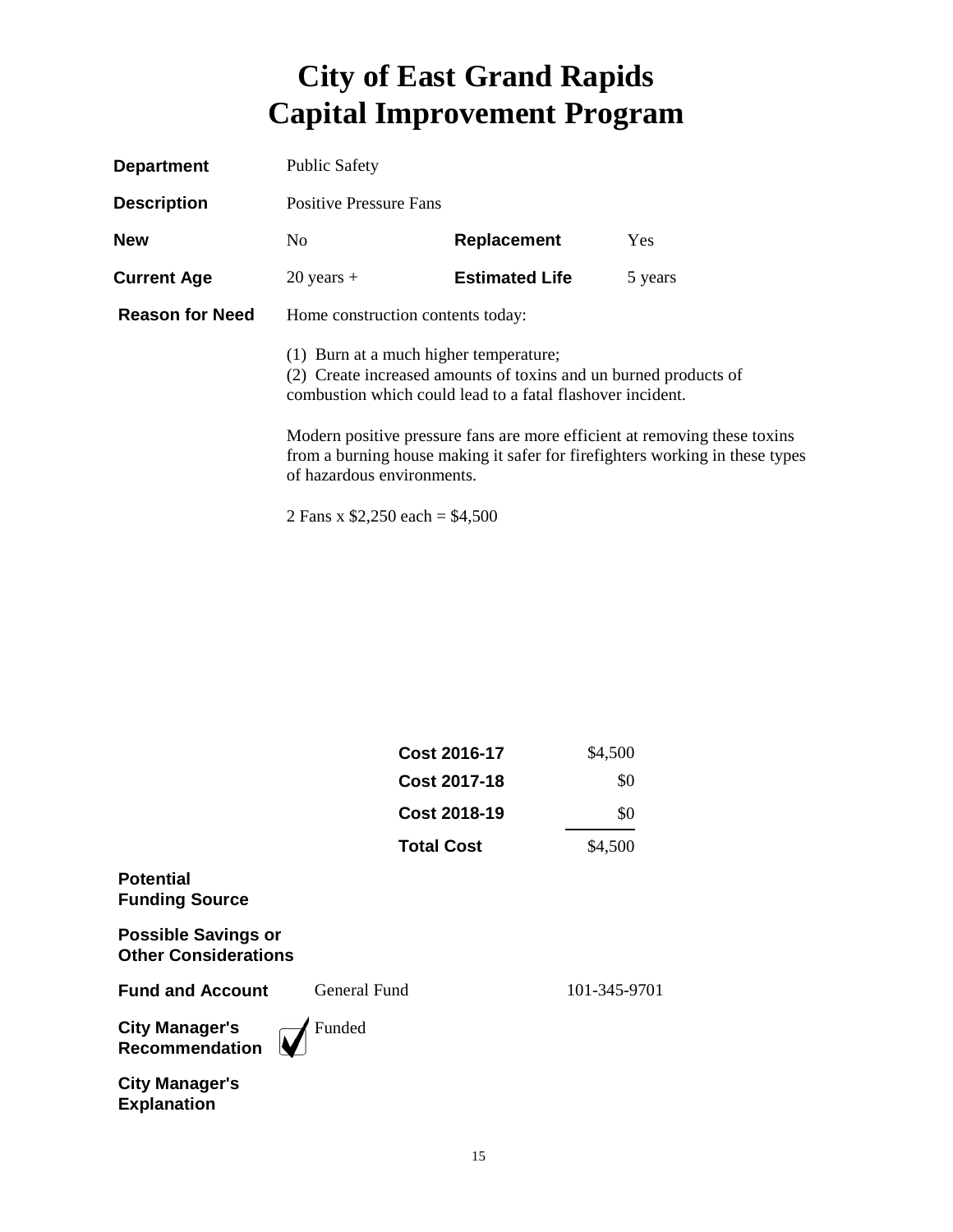| <b>Department</b>      | <b>Public Safety</b>          |                                                                                                                                                |     |
|------------------------|-------------------------------|------------------------------------------------------------------------------------------------------------------------------------------------|-----|
| <b>Description</b>     | <b>SCBA Breathing Bottles</b> |                                                                                                                                                |     |
| <b>New</b>             | N <sub>0</sub>                | <b>Replacement</b>                                                                                                                             | Yes |
| <b>Current Age</b>     | 15                            | <b>Estimated Life</b>                                                                                                                          | 15  |
| <b>Reason for Need</b> |                               | Nine of our current air bottles are 15 years old and have reached their<br>expiration dates. The Department proposes the purchase of three SCB |     |

expiration dates. The Department proposes the purchase of three SCBA bottles per fiscal year on an established rotating schedule to systematically replace bottles as needed. US DOT Standard 10945 states "any cylinder with an aluminum core needs to be hydrostat tested every five years, but shall be replaced after 15 years of service:

#### SCBA REPLACEMENT SCHEDULE:

| $\mathbf{x}$ | \$700 | $=$          | \$2,100 |
|--------------|-------|--------------|---------|
| $\mathbf{x}$ | \$700 | $=$          | \$2,100 |
|              | \$700 | $=$          | \$2,100 |
| $\mathbf{x}$ | \$700 | $=$          | \$2,100 |
| $\mathbf{x}$ | \$700 | $=$          | \$2,100 |
|              |       | $\mathbf{x}$ |         |

| Cost 2016-17        | \$2,100 |
|---------------------|---------|
| <b>Cost 2017-18</b> | \$2,100 |
| Cost 2018-19        | \$2,100 |
| <b>Total Cost</b>   | \$6,300 |

#### **Potential Funding Source**

**Possible Savings or Other Considerations**

**Fund and Account** General Fund 101-345-9701

**City Manager's Recommendation**



**City Manager's Explanation**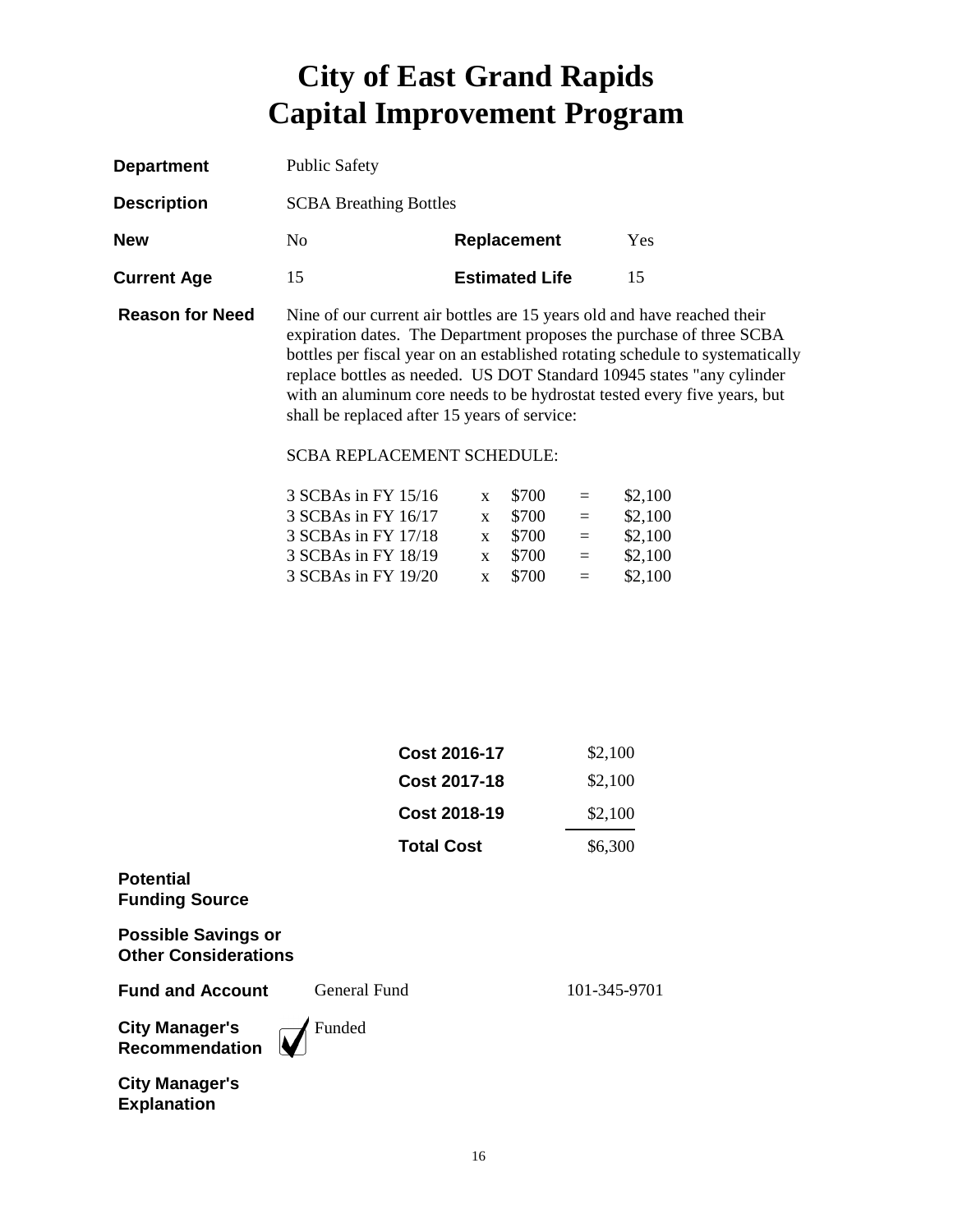| <b>Department</b>      | Public Works                                |                                                                                                                                                                                                      |                                                                          |  |
|------------------------|---------------------------------------------|------------------------------------------------------------------------------------------------------------------------------------------------------------------------------------------------------|--------------------------------------------------------------------------|--|
| <b>Description</b>     | <b>Public Safety Building Refurbishment</b> |                                                                                                                                                                                                      |                                                                          |  |
| <b>New</b>             | Replacement<br>No.<br>Yes                   |                                                                                                                                                                                                      |                                                                          |  |
| <b>Current Age</b>     | $20+$                                       | <b>Estimated Life</b>                                                                                                                                                                                | 10                                                                       |  |
| <b>Reason for Need</b> | some appliances and tile work.              | few fiscal years. For FY 16-17 the Public Safety Department kitchen is<br>recommended for refurbishment to include new cabinets, counter tops,<br>FY 16-17: Modernize and refurbish Kitchen \$25,000 | Refurbishment of Public Safety Building has been phased in over the past |  |

|                                                           | <b>Cost 2016-17</b> | \$25,000     |
|-----------------------------------------------------------|---------------------|--------------|
|                                                           | <b>Cost 2017-18</b> | \$0          |
|                                                           | <b>Cost 2018-19</b> | \$0          |
|                                                           | <b>Total Cost</b>   | \$25,000     |
| <b>Potential</b><br><b>Funding Source</b>                 |                     |              |
| <b>Possible Savings or</b><br><b>Other Considerations</b> |                     |              |
| <b>Fund and Account</b>                                   | General Fund        | 101-265-9700 |
| <b>City Manager's</b><br>Recommendation                   | Funded              |              |
| <b>City Manager's</b><br><b>Explanation</b>               |                     |              |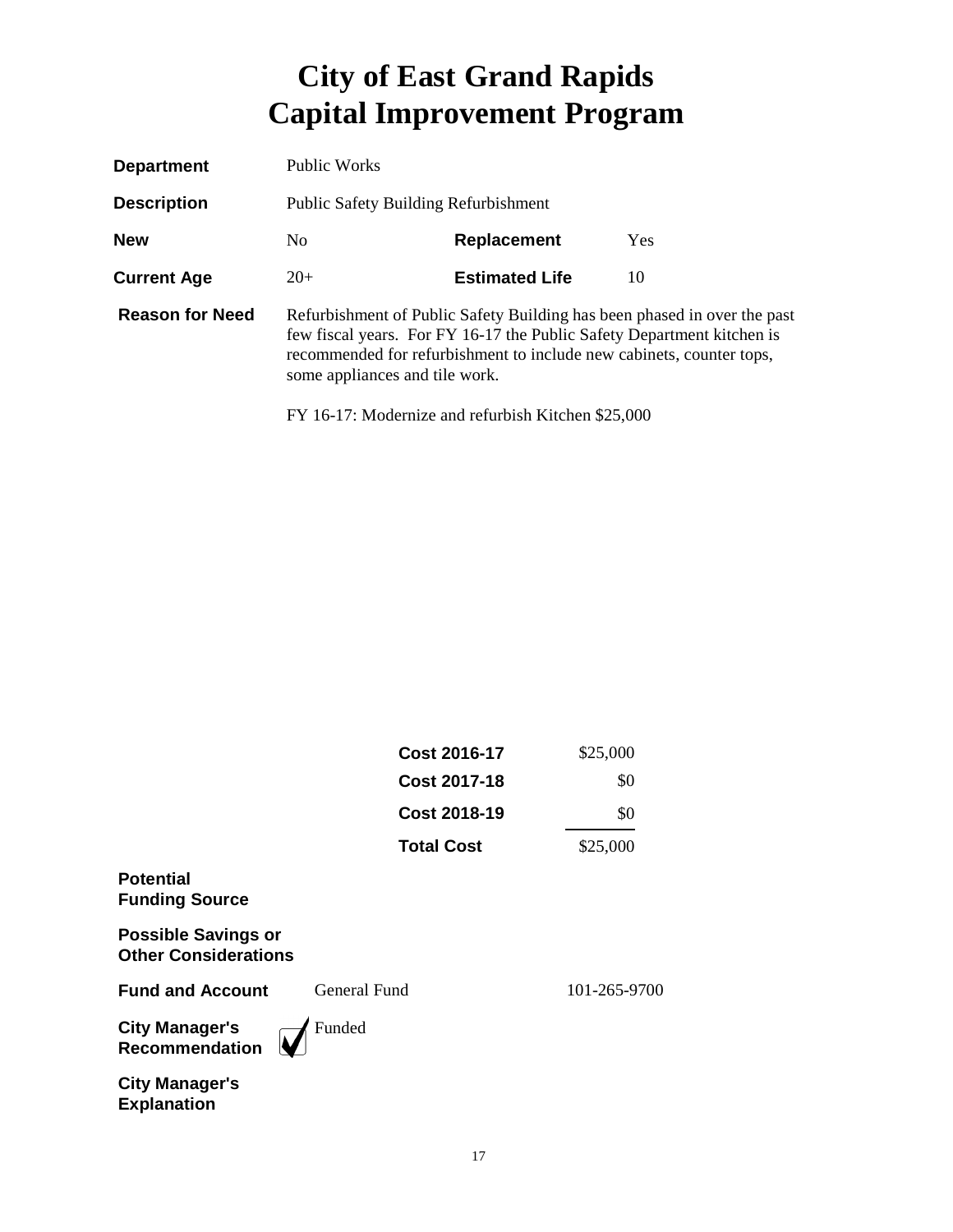| <b>Department</b>      | Public Works                                       |                                                                                                                                                                                                                                                                                                                                                                                                                                                                                                                                                                                                             |                                                                          |
|------------------------|----------------------------------------------------|-------------------------------------------------------------------------------------------------------------------------------------------------------------------------------------------------------------------------------------------------------------------------------------------------------------------------------------------------------------------------------------------------------------------------------------------------------------------------------------------------------------------------------------------------------------------------------------------------------------|--------------------------------------------------------------------------|
| <b>Description</b>     | <b>Community Center Front Counter Glass</b>        |                                                                                                                                                                                                                                                                                                                                                                                                                                                                                                                                                                                                             |                                                                          |
| <b>New</b>             | <b>Yes</b><br>N <sub>0</sub><br><b>Replacement</b> |                                                                                                                                                                                                                                                                                                                                                                                                                                                                                                                                                                                                             |                                                                          |
| <b>Current Age</b>     | $\Omega$                                           | <b>Estimated Life</b>                                                                                                                                                                                                                                                                                                                                                                                                                                                                                                                                                                                       | 15                                                                       |
| <b>Reason for Need</b> |                                                    | This past year the City conducted an employee engagement survey that<br>covered a variety of topics. There was feedback from departments that<br>work spaces of employees. An acoustician was hired to test noise levels<br>and impacts on office spaces. The outcome of the study concluded that<br>noise is traveling into office spaces and having an impact. Estimates on<br>various options were presented by an architect. The most cost effective<br>and customer service friendly option related to the front counters at both<br>levels at City hall is the installation of sound tempering glass. | sound/noise issues from lobby areas in the Community Center is impacting |

|                                                           | <b>Cost 2016-17</b> | \$5,000      |
|-----------------------------------------------------------|---------------------|--------------|
|                                                           | <b>Cost 2017-18</b> | \$0          |
|                                                           | <b>Cost 2018-19</b> | \$0          |
|                                                           | <b>Total Cost</b>   | \$5,000      |
| <b>Potential</b><br><b>Funding Source</b>                 |                     |              |
| <b>Possible Savings or</b><br><b>Other Considerations</b> |                     |              |
| <b>Fund and Account</b>                                   | General Fund        | 101-265-9700 |
| <b>City Manager's</b><br><b>Recommendation</b>            | Funded              |              |
| <b>City Manager's</b><br><b>Explanation</b>               |                     |              |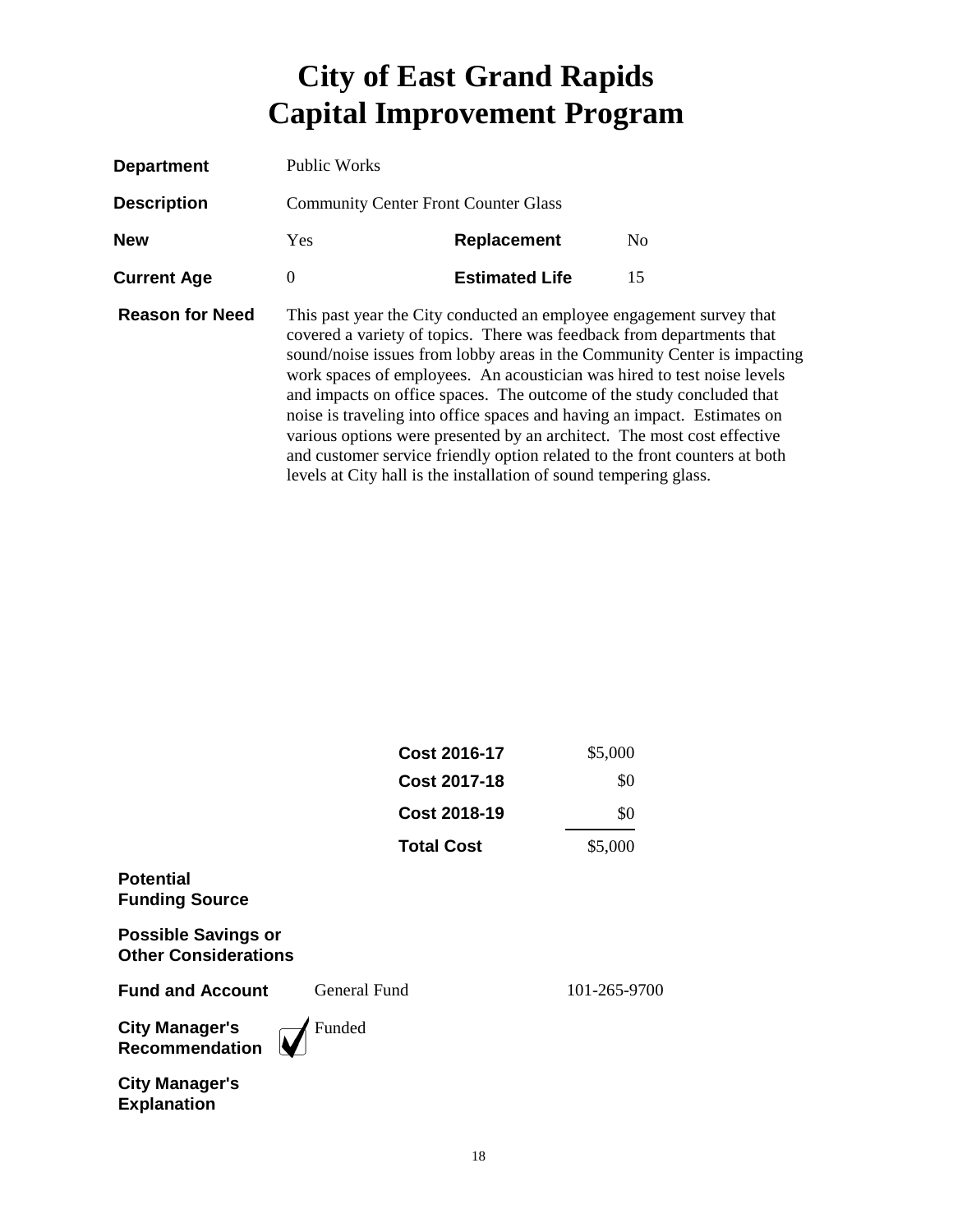| <b>Department</b>                                         | Public Works                                                                                                                                                                                                                                                                                                                                                                              |                       |                                                                       |
|-----------------------------------------------------------|-------------------------------------------------------------------------------------------------------------------------------------------------------------------------------------------------------------------------------------------------------------------------------------------------------------------------------------------------------------------------------------------|-----------------------|-----------------------------------------------------------------------|
| <b>Description</b>                                        | <b>Computer Replacements - PW</b>                                                                                                                                                                                                                                                                                                                                                         |                       |                                                                       |
| <b>New</b>                                                | No                                                                                                                                                                                                                                                                                                                                                                                        | Replacement           | Yes                                                                   |
| <b>Current Age</b>                                        | $4 - 5$                                                                                                                                                                                                                                                                                                                                                                                   | <b>Estimated Life</b> | $4 - 5$                                                               |
| <b>Reason for Need</b>                                    | Replacement of computers in accordance with Information Technology's<br>computer replacement schedule and annual evaluation.                                                                                                                                                                                                                                                              |                       |                                                                       |
|                                                           | FY 16/17 replacements scheduled are:<br>-Engineer (2012) \$1,900<br>-Front Desk (N/A) \$800<br>-Operator Room (2012) \$800<br>-Mechanic (N/A) \$800<br>FY 17/18 replacements scheduled are:<br>-Reception (2013) \$800<br>-Zoning Admin. $(2013)$ \$800<br>-Ast. City Manager (2013) \$800<br>-Crew Leader (N/A) \$800<br>-Front Desk (N/A) \$800<br>FY 18/19 replacements scheduled are: |                       |                                                                       |
|                                                           | -PW Foreman (2014) \$800<br>-Sr Engineer (2014) \$2,000                                                                                                                                                                                                                                                                                                                                   |                       |                                                                       |
|                                                           |                                                                                                                                                                                                                                                                                                                                                                                           |                       | Cost includes computer, operating system and monitor (in some cases). |
|                                                           |                                                                                                                                                                                                                                                                                                                                                                                           | <b>Cost 2016-17</b>   | \$4,300                                                               |
|                                                           |                                                                                                                                                                                                                                                                                                                                                                                           | <b>Cost 2017-18</b>   | \$4,000                                                               |
|                                                           |                                                                                                                                                                                                                                                                                                                                                                                           | <b>Cost 2018-19</b>   | \$2,800                                                               |
|                                                           | <b>Total Cost</b>                                                                                                                                                                                                                                                                                                                                                                         |                       | \$11,100                                                              |
| <b>Potential</b><br><b>Funding Source</b>                 |                                                                                                                                                                                                                                                                                                                                                                                           |                       |                                                                       |
| <b>Possible Savings or</b><br><b>Other Considerations</b> |                                                                                                                                                                                                                                                                                                                                                                                           |                       |                                                                       |
| <b>Fund and Account</b>                                   | General Fund                                                                                                                                                                                                                                                                                                                                                                              |                       | 101-265-9701                                                          |
| <b>City Manager's</b><br><b>Recommendation</b>            | Funded                                                                                                                                                                                                                                                                                                                                                                                    |                       |                                                                       |
| <b>City Manager's</b>                                     |                                                                                                                                                                                                                                                                                                                                                                                           |                       |                                                                       |

**Explanation**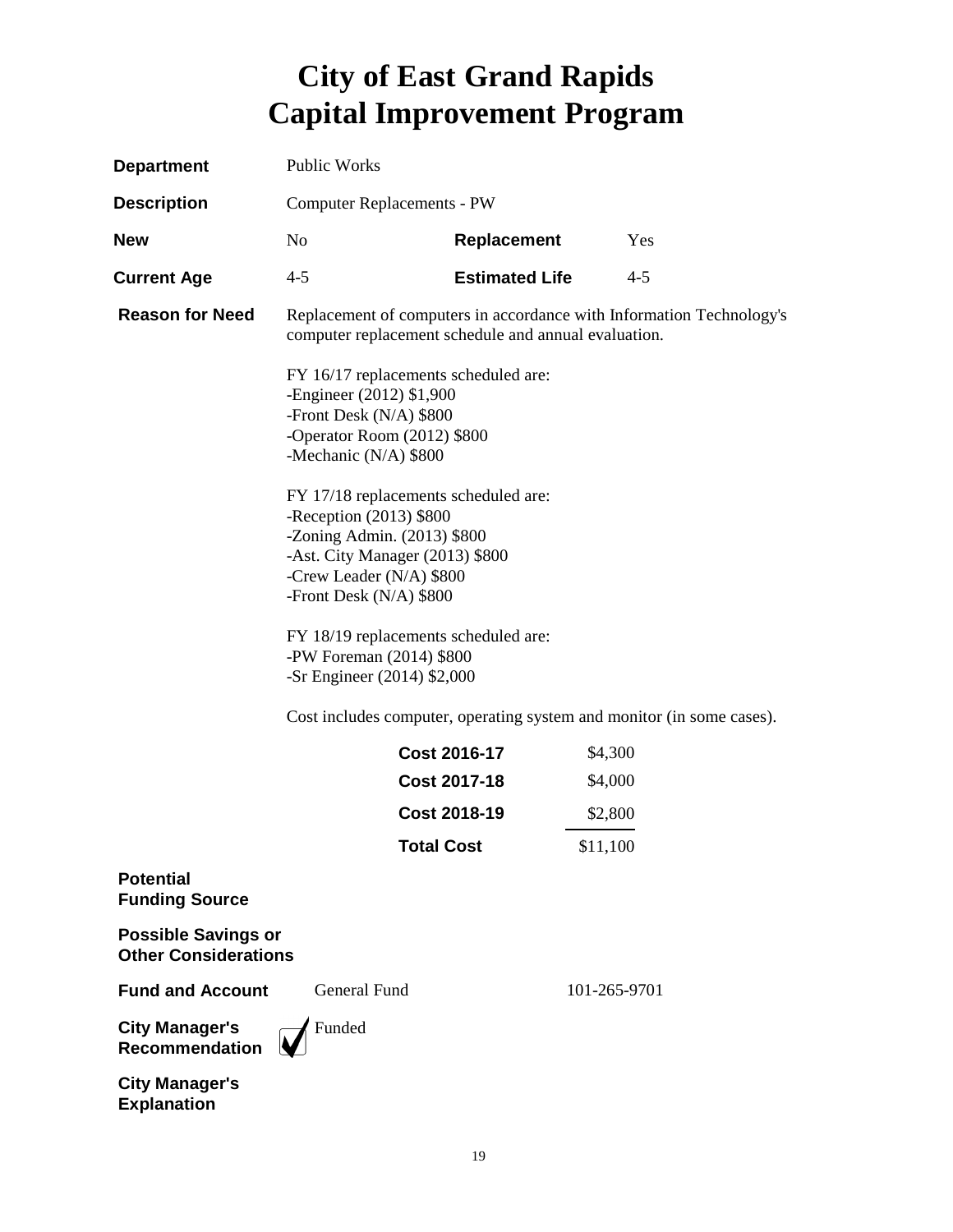| <b>Department</b>      | Parks & Recreation                                                                                                                   |                                    |         |  |
|------------------------|--------------------------------------------------------------------------------------------------------------------------------------|------------------------------------|---------|--|
| <b>Description</b>     |                                                                                                                                      | <b>Computer Replacements - REC</b> |         |  |
| <b>New</b>             | N <sub>0</sub>                                                                                                                       | <b>Replacement</b>                 | Yes     |  |
| <b>Current Age</b>     | $4 - 5$                                                                                                                              | <b>Estimated Life</b>              | $4 - 5$ |  |
| <b>Reason for Need</b> | Replacement of computers in accordance with Information Technology's<br>computer replacement schedule and annual evaluation          |                                    |         |  |
|                        | FY 16/17 replacements scheduled are:<br>-Assistant Director (2012) \$800<br>-Aquatics Supervisor (2012) \$800                        |                                    |         |  |
|                        | FY 17/18 replacements scheduled are:<br>-Office Manager (2013) \$800<br>-Leisure Supervisor (2013) \$800<br>-Director $(2013)$ \$800 |                                    |         |  |
|                        | FY 17/18 replacements scheduled are:<br>-No scheduled replacements                                                                   |                                    |         |  |

|                                                           | <b>Cost 2016-17</b><br><b>Cost 2017-18</b> | \$1,600        |
|-----------------------------------------------------------|--------------------------------------------|----------------|
|                                                           | <b>Cost 2018-19</b>                        | \$2,400<br>\$0 |
|                                                           | <b>Total Cost</b>                          | \$4,000        |
| <b>Potential</b><br><b>Funding Source</b>                 |                                            |                |
| <b>Possible Savings or</b><br><b>Other Considerations</b> |                                            |                |
| <b>Fund and Account</b>                                   | General Fund                               | 101-751-9701   |
| <b>City Manager's</b><br><b>Recommendation</b>            | Funded                                     |                |
| <b>City Manager's</b><br><b>Explanation</b>               |                                            |                |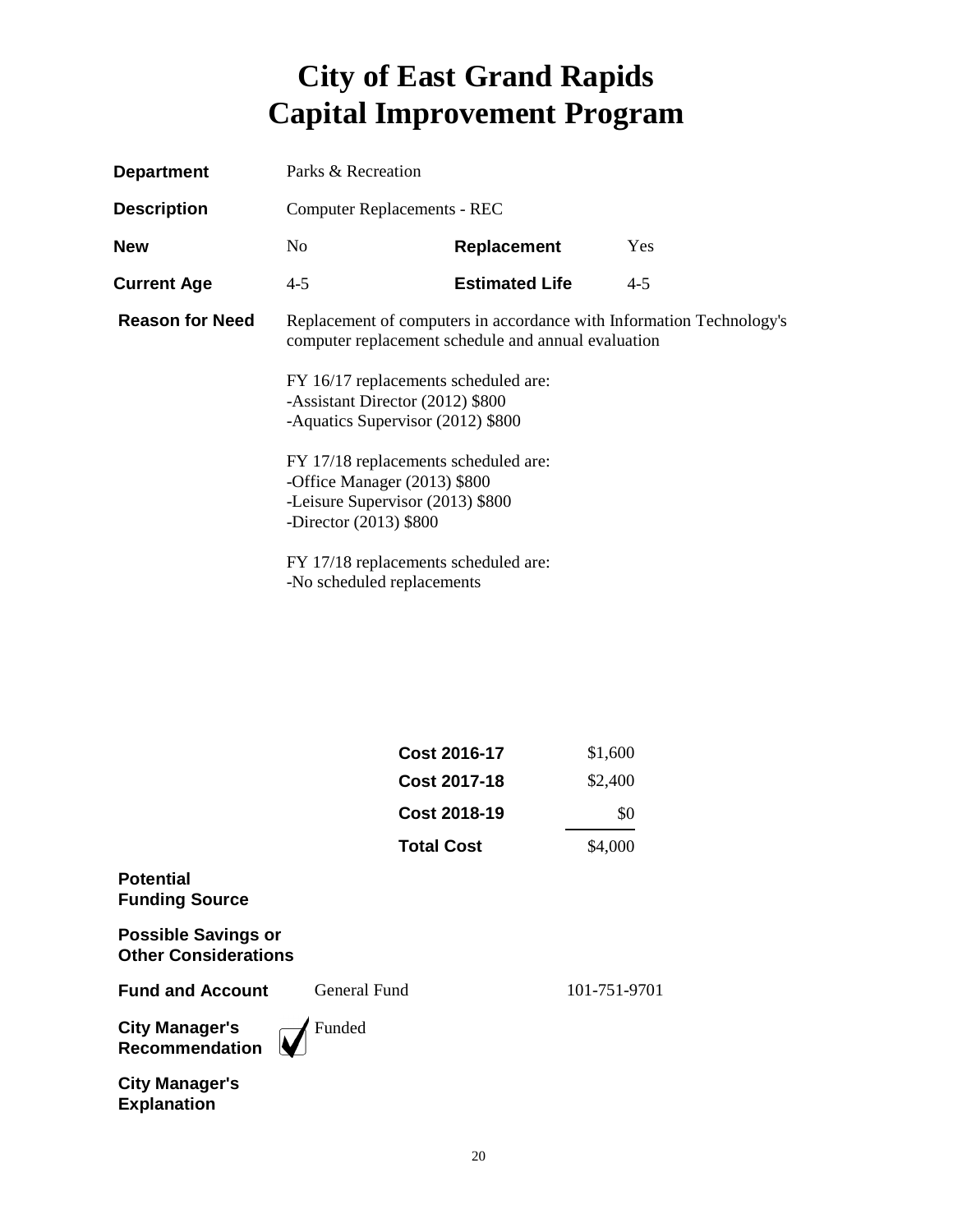| <b>Department</b>      | Parks & Recreation                                                                                                                                                                                                                                                     |                       |         |
|------------------------|------------------------------------------------------------------------------------------------------------------------------------------------------------------------------------------------------------------------------------------------------------------------|-----------------------|---------|
| <b>Description</b>     | Computer Replacements - GM                                                                                                                                                                                                                                             |                       |         |
| <b>New</b>             | No.                                                                                                                                                                                                                                                                    | Replacement           | Yes     |
| <b>Current Age</b>     | $4 - 5$                                                                                                                                                                                                                                                                | <b>Estimated Life</b> | $4 - 5$ |
| <b>Reason for Need</b> | Replacement of computers in accordance with Information Technology's<br>computer replacement schedule and annual evaluation<br>FY 16/17 replacements scheduled are:<br>-Assistant $(2012)$ \$800<br>FY 17/18 replacements scheduled are:<br>-No scheduled replacements |                       |         |
|                        |                                                                                                                                                                                                                                                                        |                       |         |
|                        |                                                                                                                                                                                                                                                                        |                       |         |
|                        | FY 18/19 replacements scheduled are:<br>-No scheduled replacements                                                                                                                                                                                                     |                       |         |

|                                                           | <b>Cost 2016-17</b> | \$800        |
|-----------------------------------------------------------|---------------------|--------------|
|                                                           | <b>Cost 2017-18</b> | \$0          |
|                                                           | Cost 2018-19        | \$0          |
|                                                           | <b>Total Cost</b>   | \$800        |
| <b>Potential</b><br><b>Funding Source</b>                 |                     |              |
| <b>Possible Savings or</b><br><b>Other Considerations</b> |                     |              |
| <b>Fund and Account</b>                                   | General Fund        | 101-778-9701 |
| <b>City Manager's</b><br>Recommendation                   | Funded              |              |
| <b>City Manager's</b><br><b>Explanation</b>               |                     |              |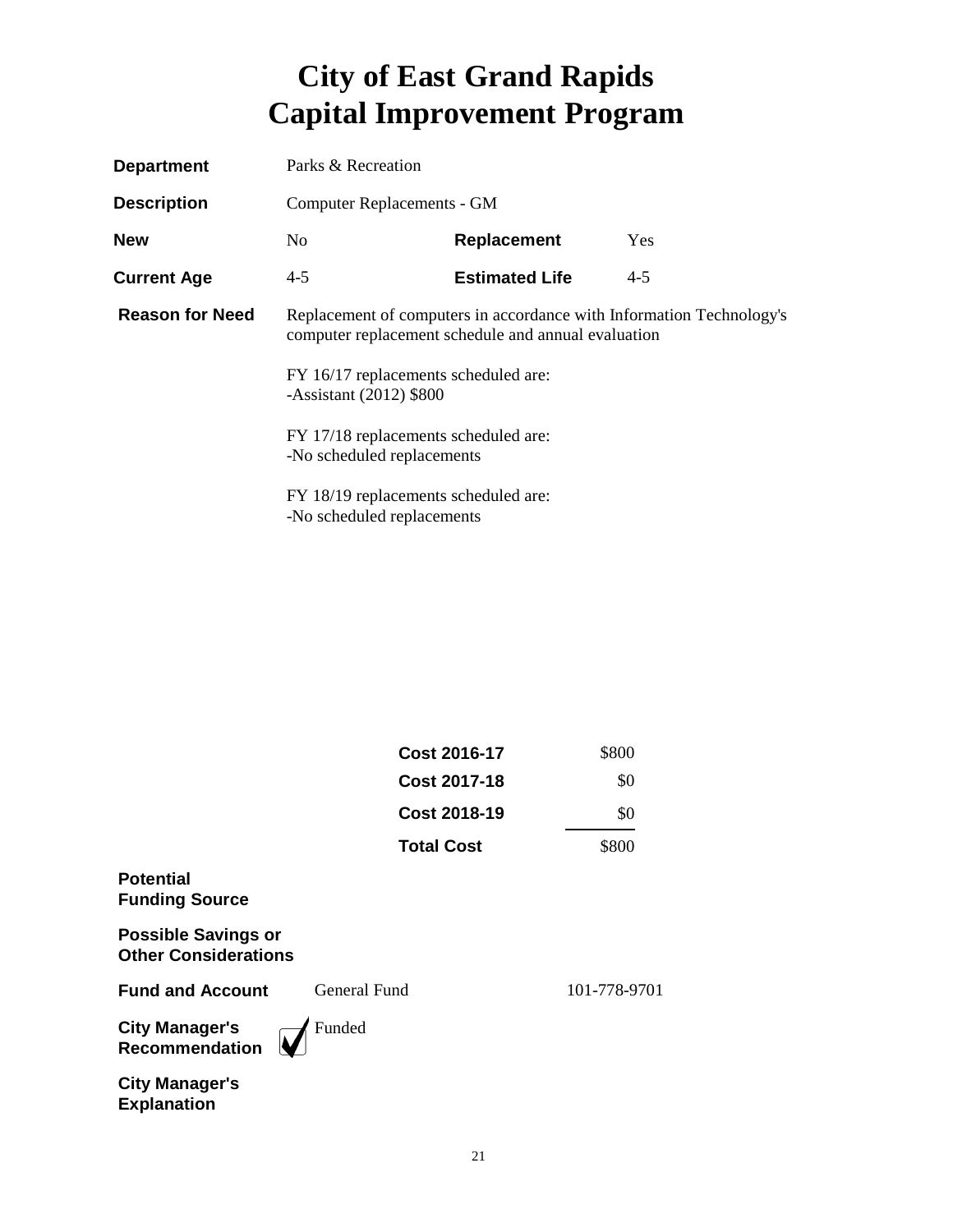| <b>Department</b>      | <b>Public Safety</b>                                                                                                                                                                                                                                                                                                        |                       |           |
|------------------------|-----------------------------------------------------------------------------------------------------------------------------------------------------------------------------------------------------------------------------------------------------------------------------------------------------------------------------|-----------------------|-----------|
| <b>Description</b>     | In-Car Video Systems                                                                                                                                                                                                                                                                                                        |                       |           |
| <b>New</b>             | Yes.<br><b>Replacement</b><br><b>Yes</b>                                                                                                                                                                                                                                                                                    |                       |           |
| <b>Current Age</b>     | 5 years                                                                                                                                                                                                                                                                                                                     | <b>Estimated Life</b> | 4-6 Years |
| <b>Reason for Need</b> | Replacement for our current in-car video system which is 5 years old and in<br>need of a technology upgrade. Repairs and maintenance of the existing<br>systems is increasing in frequency. In the near future, the vendor may not<br>support our video system due to age.<br>6 In-car video systems $x$ \$8,000 = \$48,000 |                       |           |

|                                                           | <b>Cost 2016-17</b> | \$48,000     |
|-----------------------------------------------------------|---------------------|--------------|
|                                                           | <b>Cost 2017-18</b> | \$0          |
|                                                           | <b>Cost 2018-19</b> | \$0          |
|                                                           | <b>Total Cost</b>   | \$48,000     |
| <b>Potential</b><br><b>Funding Source</b>                 |                     |              |
| <b>Possible Savings or</b><br><b>Other Considerations</b> |                     |              |
| <b>Fund and Account</b>                                   | Drug Seizure        | 101-347-9700 |
| <b>City Manager's</b><br><b>Recommendation</b>            | Funded              |              |
| <b>City Manager's</b><br><b>Explanation</b>               |                     |              |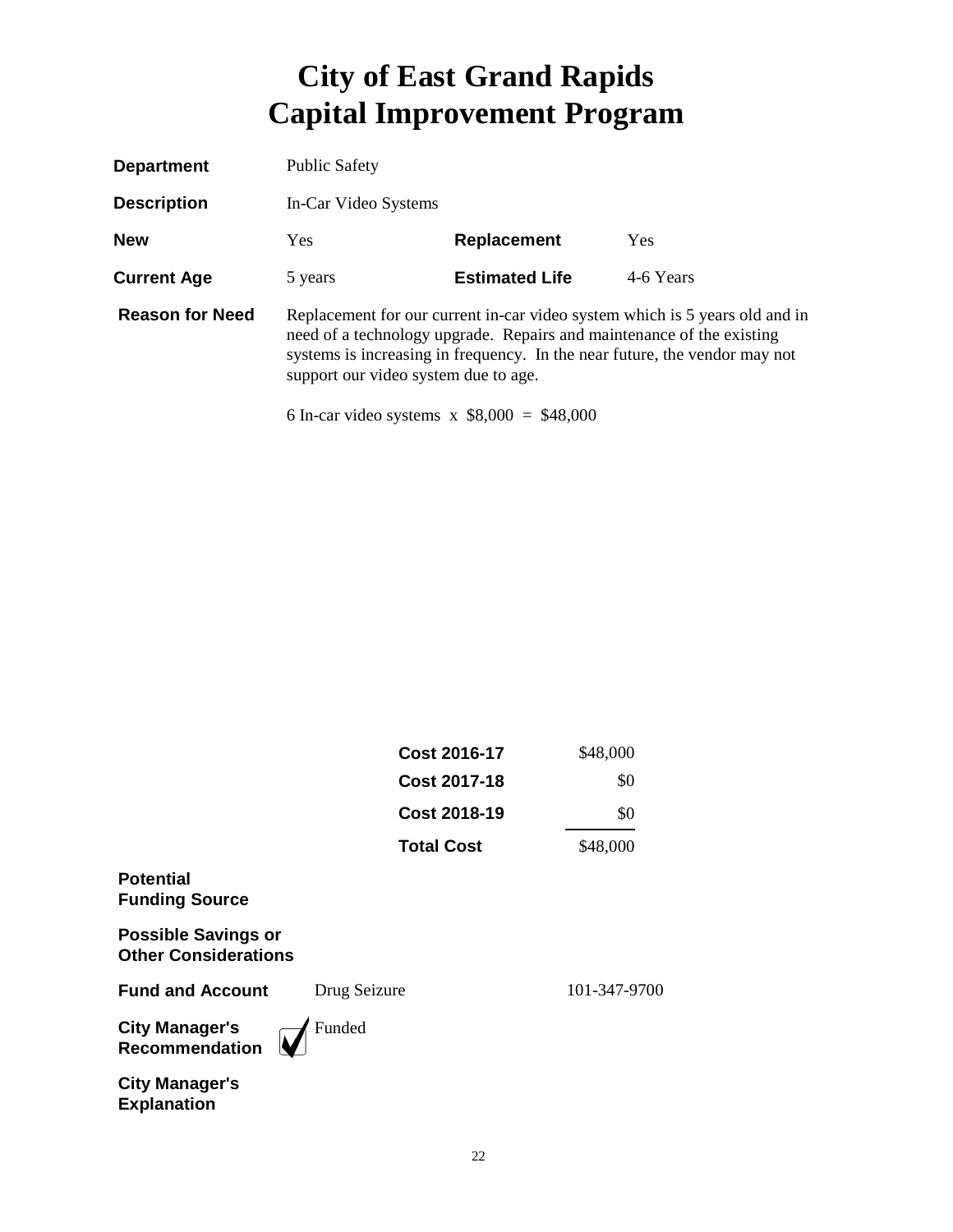| <b>Department</b>      | <b>Public Safety</b>                              |                                                               |                |
|------------------------|---------------------------------------------------|---------------------------------------------------------------|----------------|
| <b>Description</b>     | <b>Body Cameras</b>                               |                                                               |                |
| <b>New</b>             | <b>Yes</b>                                        | Replacement                                                   | N <sub>0</sub> |
| <b>Current Age</b>     | $\theta$                                          | <b>Estimated Life</b>                                         | 4              |
| <b>Reason for Need</b> | officers/citizens during public safety incidents. | Body Cameras provide additional evidence/accountability for   |                |
|                        | 28 Body Cameras - \$33,600 (\$1,20 per camera)    | (INCLUDES: hardware, accessories, warranties, services, etc.) |                |

|                                                           | <b>Cost 2016-17</b> | \$33,600     |
|-----------------------------------------------------------|---------------------|--------------|
|                                                           | <b>Cost 2017-18</b> | \$0          |
|                                                           | <b>Cost 2018-19</b> | \$0          |
|                                                           | <b>Total Cost</b>   | \$33,600     |
| <b>Potential</b><br><b>Funding Source</b>                 |                     |              |
| <b>Possible Savings or</b><br><b>Other Considerations</b> |                     |              |
| <b>Fund and Account</b>                                   | Drug Seizure        | 101-347-9700 |
| <b>City Manager's</b><br><b>Recommendation</b>            | Funded              |              |
| <b>City Manager's</b><br><b>Explanation</b>               |                     |              |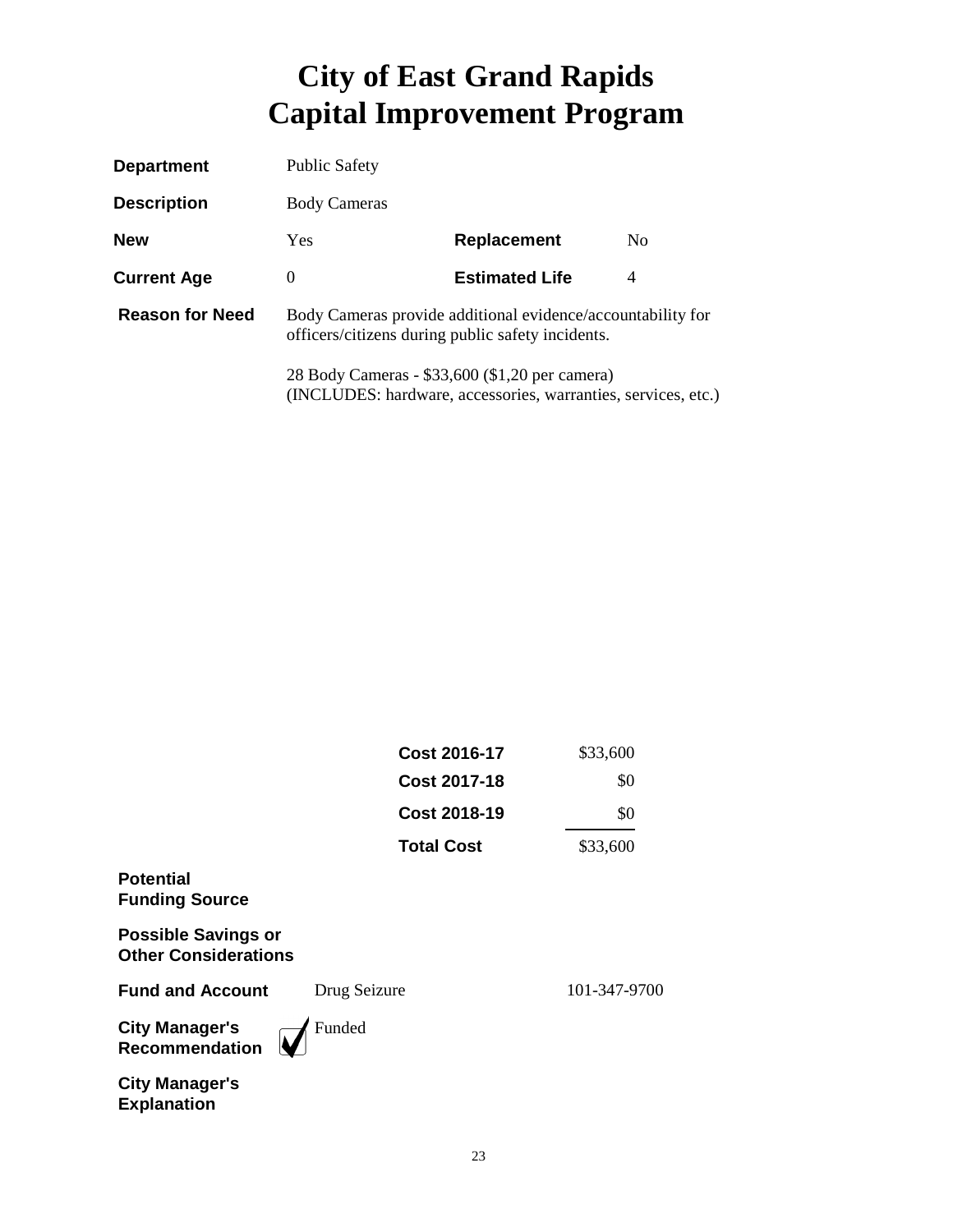| <b>Department</b>      | <b>Public Safety</b>                                                                                                                                                                                                                                                                                                       |                       |                                                                                                                                                                                                                  |
|------------------------|----------------------------------------------------------------------------------------------------------------------------------------------------------------------------------------------------------------------------------------------------------------------------------------------------------------------------|-----------------------|------------------------------------------------------------------------------------------------------------------------------------------------------------------------------------------------------------------|
| <b>Description</b>     | <b>TASER</b> Replacement                                                                                                                                                                                                                                                                                                   |                       |                                                                                                                                                                                                                  |
| <b>New</b>             | Yes                                                                                                                                                                                                                                                                                                                        | <b>Replacement</b>    | Yes                                                                                                                                                                                                              |
| <b>Current Age</b>     | 5 years                                                                                                                                                                                                                                                                                                                    | <b>Estimated Life</b> | 5 years                                                                                                                                                                                                          |
| <b>Reason for Need</b> | TASER's.<br><b>TASER EQUIPMENT:</b><br>10 X2 TASER Model - \$10,300<br>10 Extended Warranties - \$3,200<br>10 Taser Cams - \$5,300<br>10 Taser Cam Warranties - \$1,600<br>16 X2 Holsters - \$1,100<br>80 Live Smart Cartridges - \$2,500<br>1 Dataport Download Kit - \$200<br>1 Shipping Cost - \$100<br>TOTAL: \$24,300 |                       | Staff recommends TASER replacements. The technology has changed<br>dramatically and the availability to replace our current model is limited.<br>We are researching the TASER X2 model as our next generation of |
|                        |                                                                                                                                                                                                                                                                                                                            |                       |                                                                                                                                                                                                                  |
|                        |                                                                                                                                                                                                                                                                                                                            | <b>Cost 2016-17</b>   | \$24,300                                                                                                                                                                                                         |
|                        |                                                                                                                                                                                                                                                                                                                            | <b>Cost 2017-18</b>   | \$0                                                                                                                                                                                                              |

|                                                    | <b>Cost 2018-19</b> | \$0          |
|----------------------------------------------------|---------------------|--------------|
|                                                    | <b>Total Cost</b>   | \$24,300     |
| Potential<br><b>Funding Source</b>                 |                     |              |
| <b>Possible Savings or</b><br>Other Considerations |                     |              |
| <b>Fund and Account</b>                            | Drug Seizure        | 101-347-9700 |
| City Manager's<br>Recommendation                   | Funded              |              |
| City Managar'e                                     |                     |              |

**City Manager's Explanation**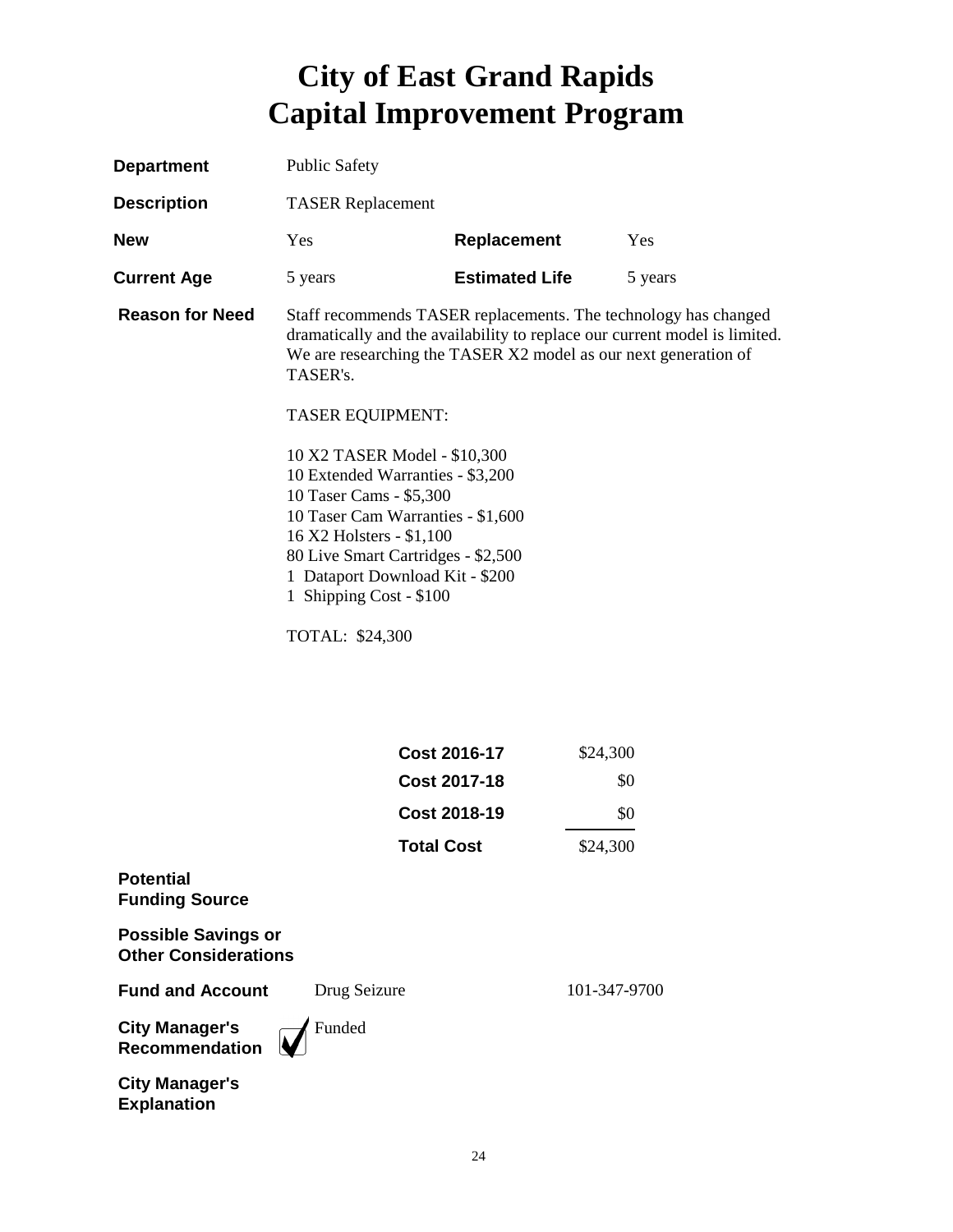| <b>Department</b>      | <b>Public Safety</b>                           |                                                                       |                                                                            |
|------------------------|------------------------------------------------|-----------------------------------------------------------------------|----------------------------------------------------------------------------|
| <b>Description</b>     | Patrol Bicycles                                |                                                                       |                                                                            |
| <b>New</b>             | N <sub>0</sub>                                 | Replacement                                                           | <b>Yes</b>                                                                 |
| <b>Current Age</b>     | $10+Years$                                     | <b>Estimated Life</b>                                                 | 5 Years                                                                    |
| <b>Reason for Need</b> | to normal wear and tear.<br>$11.1$ $1$ $0.000$ | The current bicycles used by the officers and bike patrol cadets were | purchased in 2005 - are over 10 years old - and in need of replacement due |

4 bicycles x \$800 = \$3200

|                                                           | <b>Cost 2016-17</b> | \$3,200      |
|-----------------------------------------------------------|---------------------|--------------|
|                                                           | <b>Cost 2017-18</b> | \$0          |
|                                                           | <b>Cost 2018-19</b> | \$0          |
|                                                           | <b>Total Cost</b>   | \$3,200      |
| <b>Potential</b><br><b>Funding Source</b>                 |                     |              |
| <b>Possible Savings or</b><br><b>Other Considerations</b> |                     |              |
| <b>Fund and Account</b>                                   | Drug Seizure        | 101-347-9701 |
| <b>City Manager's</b><br><b>Recommendation</b>            | Funded              |              |
| <b>City Manager's</b><br><b>Explanation</b>               |                     |              |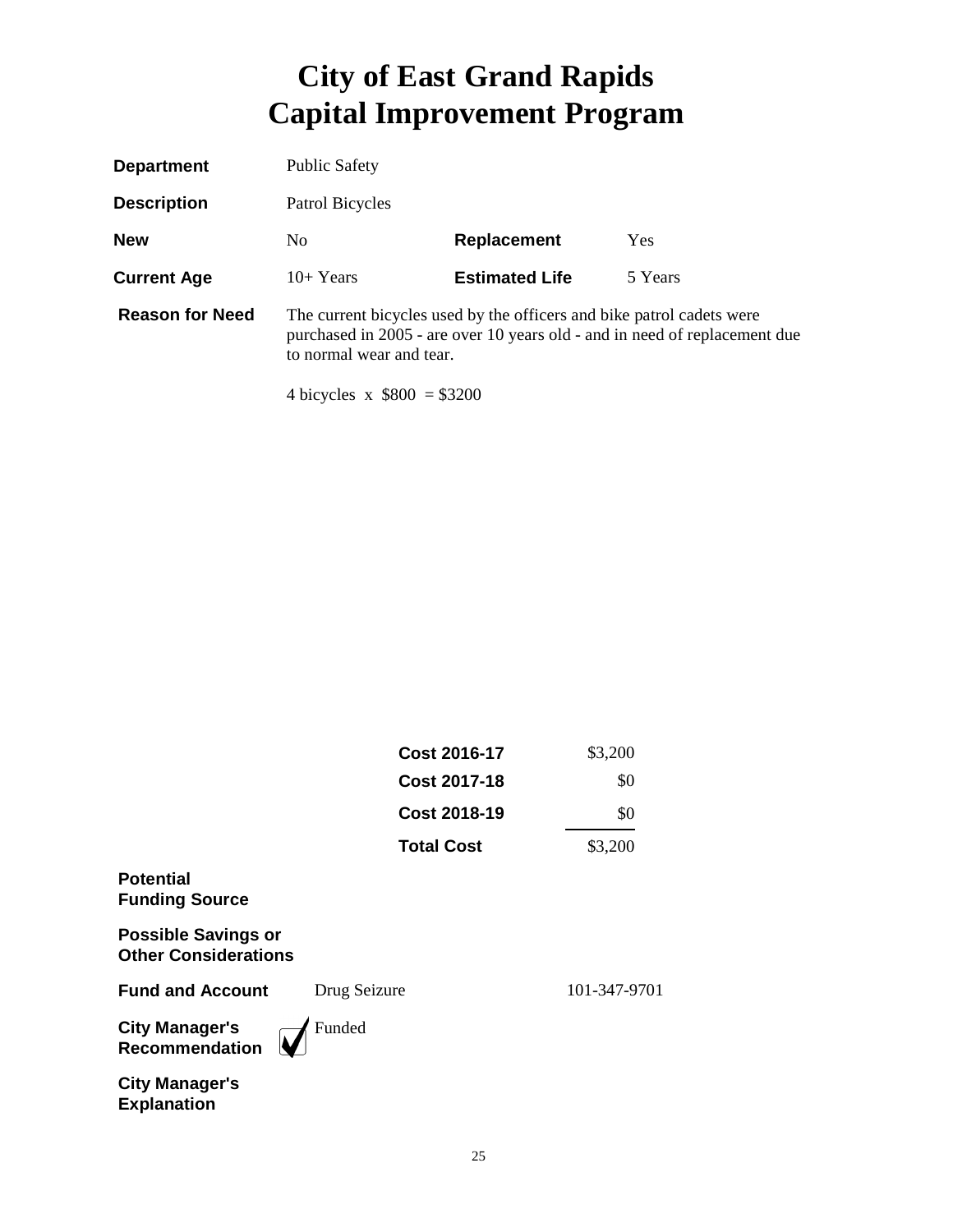| <b>Department</b>                                         | <b>Public Safety</b>                                                                                                                                                                                  |                       |              |
|-----------------------------------------------------------|-------------------------------------------------------------------------------------------------------------------------------------------------------------------------------------------------------|-----------------------|--------------|
| <b>Description</b>                                        | <b>Computer Replacements - PS</b>                                                                                                                                                                     |                       |              |
| <b>New</b>                                                | N <sub>o</sub>                                                                                                                                                                                        | Replacement           | Yes          |
| <b>Current Age</b>                                        | $4 - 5$                                                                                                                                                                                               | <b>Estimated Life</b> | $4 - 5$      |
| <b>Reason for Need</b>                                    | Replacement of computers in accordance with Information Technology's<br>computer replacement schedule and annual evaluation. Cost includes<br>computer, operating system and monitor (in some cases). |                       |              |
|                                                           | FY 16/17 replacements scheduled are:<br>-Fire Inspector $(N/A)$ \$800<br>-Property Room (2012) \$800<br>-Sergeant $(2012)$ \$800                                                                      |                       |              |
|                                                           | FY 17/18 replacements scheduled are:<br>-Cpt. Police Services (2013) \$800<br>-Crossing Guard (N/A) \$800<br>-Report Room (2013) \$800<br>-Dispatch $(2013)$ \$800                                    |                       |              |
|                                                           | FY 18/19 replacements scheduled are:<br>-Public Safety Director (2014) \$800<br>-School Liaison (2014) \$800                                                                                          |                       |              |
|                                                           |                                                                                                                                                                                                       | Cost 2016-17          | \$2,400      |
|                                                           |                                                                                                                                                                                                       | <b>Cost 2017-18</b>   | \$3,200      |
|                                                           |                                                                                                                                                                                                       | <b>Cost 2018-19</b>   | \$1,600      |
|                                                           | <b>Total Cost</b>                                                                                                                                                                                     |                       | \$7,200      |
| <b>Potential</b><br><b>Funding Source</b>                 |                                                                                                                                                                                                       |                       |              |
| <b>Possible Savings or</b><br><b>Other Considerations</b> |                                                                                                                                                                                                       |                       |              |
| <b>Fund and Account</b>                                   | Drug Seizure                                                                                                                                                                                          |                       | 101-347-9701 |
| <b>City Manager's</b><br><b>Recommendation</b>            | Funded                                                                                                                                                                                                |                       |              |
| <b>City Manager's</b>                                     |                                                                                                                                                                                                       |                       |              |

**Explanation**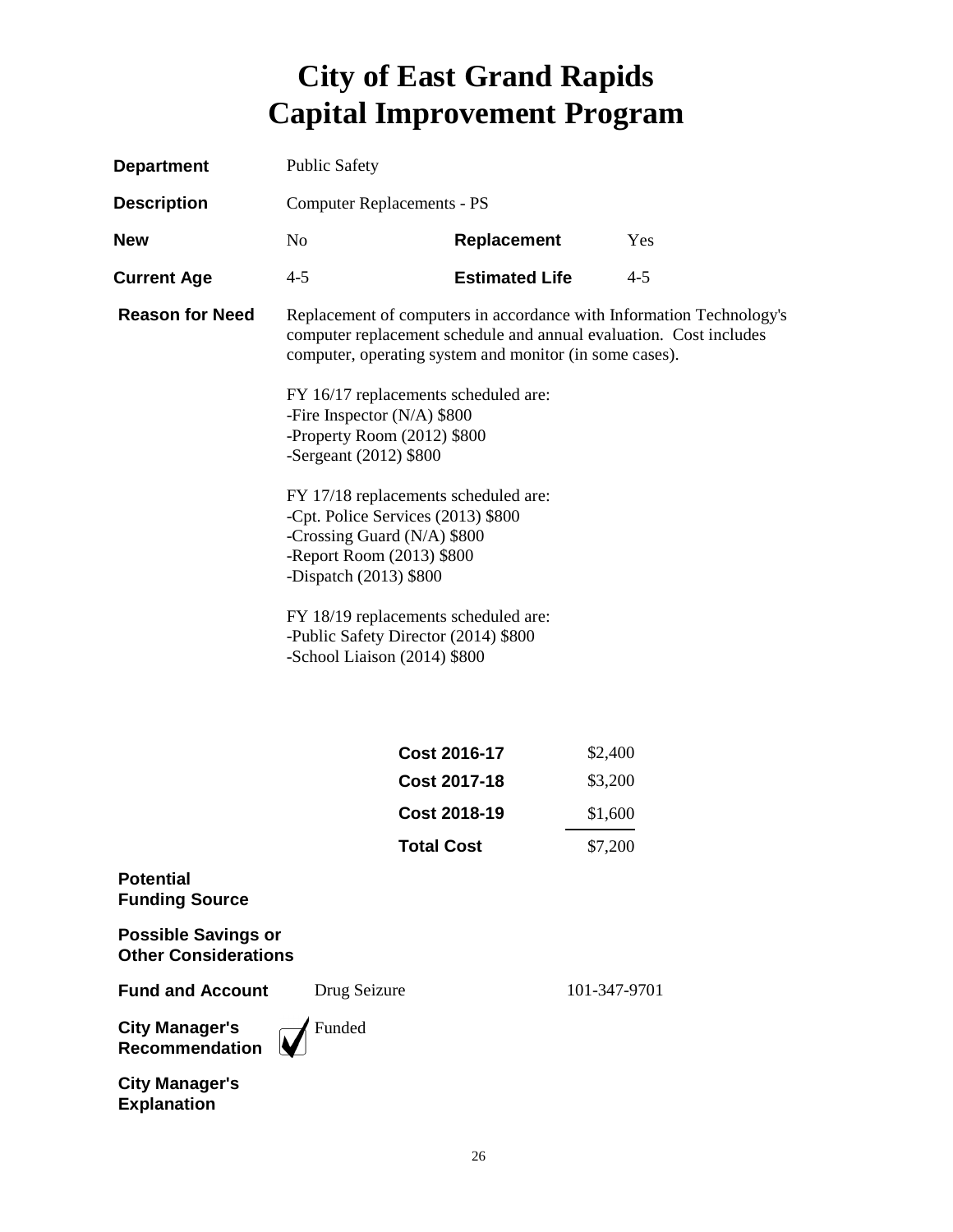| <b>Department</b>                                         | <b>Public Works</b>                                                                                                                                                                                                         |                                                 |              |                |
|-----------------------------------------------------------|-----------------------------------------------------------------------------------------------------------------------------------------------------------------------------------------------------------------------------|-------------------------------------------------|--------------|----------------|
| <b>Description</b>                                        | Major Street Construction                                                                                                                                                                                                   |                                                 |              |                |
| <b>New</b>                                                | N <sub>o</sub>                                                                                                                                                                                                              | <b>Replacement</b>                              |              | N <sub>0</sub> |
| <b>Current Age</b>                                        | Varies                                                                                                                                                                                                                      | <b>Estimated Life</b>                           |              | $15 - 20$      |
| <b>Reason for Need</b>                                    | FY 16-17:<br>Federal Street Project:<br>RECONSTRUCTION: Lake Drive-Bagley to Conlon<br>EGR Funds: \$1,029,500 (includes local match and engineering)<br>Federal Contribution: \$600,000<br>Total Project: \$1,629,500       |                                                 |              |                |
|                                                           | FY 17-18:<br>No Federal Project Scheduled                                                                                                                                                                                   |                                                 |              |                |
|                                                           | FY 18-19:<br>Federal Street Project:<br>RECONSTRUCTION: Breton Road-Hall Street to Lake Drive<br>EGR Funds: \$194,000 (includes local match and engineering)<br>Federal Contribution: \$680,800<br>Total Project: \$874,000 |                                                 |              |                |
|                                                           |                                                                                                                                                                                                                             | <b>Cost 2016-17</b>                             | \$1,029,500  |                |
|                                                           |                                                                                                                                                                                                                             | <b>Cost 2017-18</b>                             |              | \$0            |
|                                                           |                                                                                                                                                                                                                             | <b>Cost 2018-19</b>                             | \$874,000    |                |
|                                                           |                                                                                                                                                                                                                             | <b>Total Cost</b>                               | \$1,903,500  |                |
| <b>Potential</b><br><b>Funding Source</b>                 |                                                                                                                                                                                                                             | <b>Street Millage and General Fund Transfer</b> |              |                |
| <b>Possible Savings or</b><br><b>Other Considerations</b> |                                                                                                                                                                                                                             | Bidding with Kent Count Road Commission         |              |                |
| <b>Fund and Account</b>                                   | <b>Major Street</b>                                                                                                                                                                                                         |                                                 | 202-451-9730 |                |
| <b>City Manager's</b><br>Recommendation                   | Funded                                                                                                                                                                                                                      |                                                 |              |                |
| <b>City Manager's</b>                                     |                                                                                                                                                                                                                             |                                                 |              |                |

**Explanation**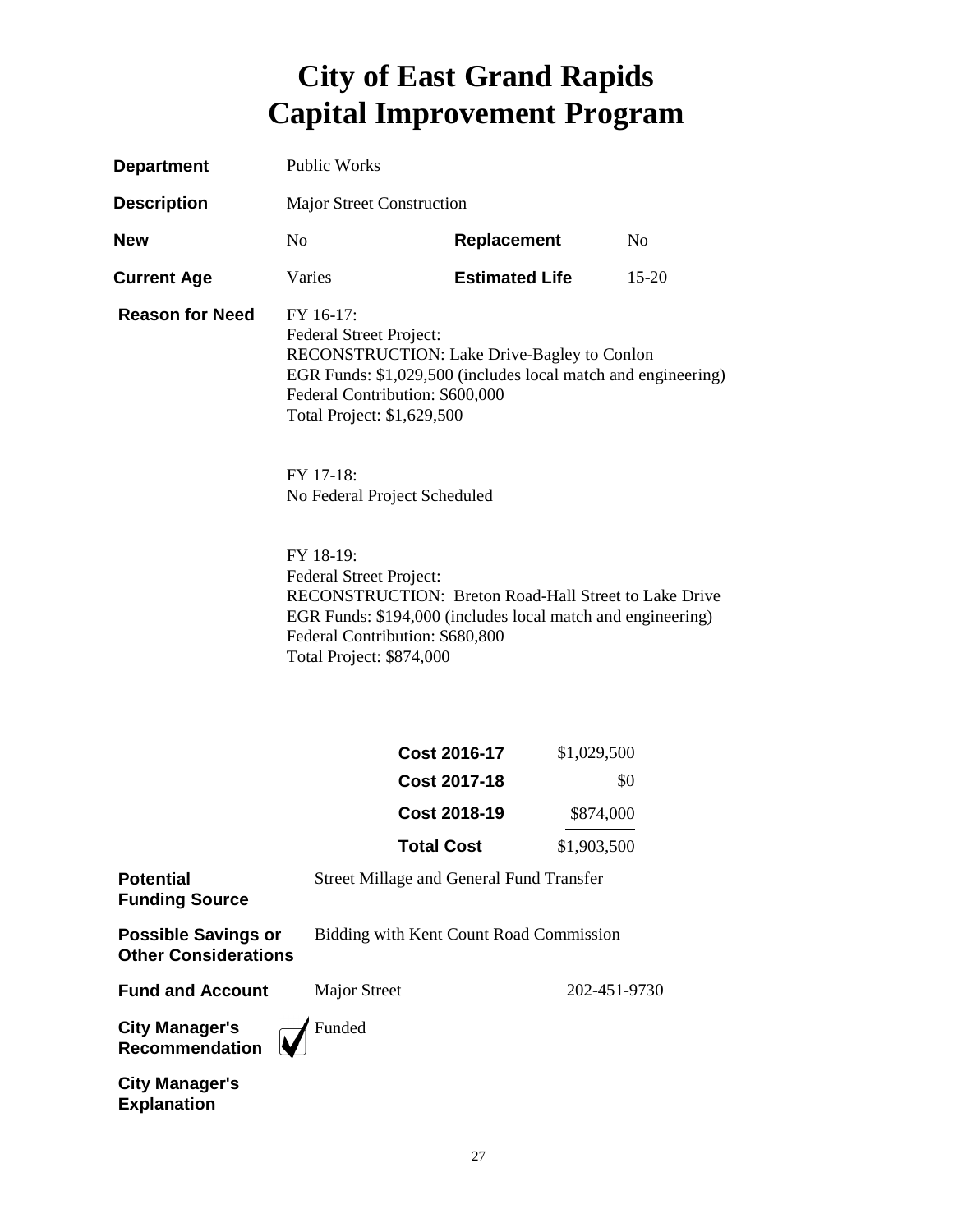| <b>Department</b>      | Public Works                                                                                                                                                                                                                                      |                       |        |
|------------------------|---------------------------------------------------------------------------------------------------------------------------------------------------------------------------------------------------------------------------------------------------|-----------------------|--------|
| <b>Description</b>     | Manhole Casting Adjustment Program                                                                                                                                                                                                                |                       |        |
| <b>New</b>             | N <sub>0</sub><br>Replacement<br><b>Yes</b>                                                                                                                                                                                                       |                       |        |
| <b>Current Age</b>     | Varies                                                                                                                                                                                                                                            | <b>Estimated Life</b> | $5-10$ |
| <b>Reason for Need</b> | Repair of sinking and uneven manhole castings throughout the City. Work<br>to be performed by Public Works personnel. Cost is for materials to<br>perform the work, including new castings, brick/block, recycled rubber<br>adjustment rings, etc |                       |        |

|                                                           | <b>Cost 2016-17</b> | \$15,000     |
|-----------------------------------------------------------|---------------------|--------------|
|                                                           | <b>Cost 2017-18</b> | \$15,000     |
|                                                           | <b>Cost 2018-19</b> | \$15,000     |
|                                                           | <b>Total Cost</b>   | \$45,000     |
| <b>Potential</b><br><b>Funding Source</b>                 |                     |              |
| <b>Possible Savings or</b><br><b>Other Considerations</b> |                     |              |
| <b>Fund and Account</b>                                   | <b>Major Street</b> | 202-463-9700 |
| <b>City Manager's</b><br>Recommendation                   | Funded              |              |
| <b>City Manager's</b><br><b>Explanation</b>               |                     |              |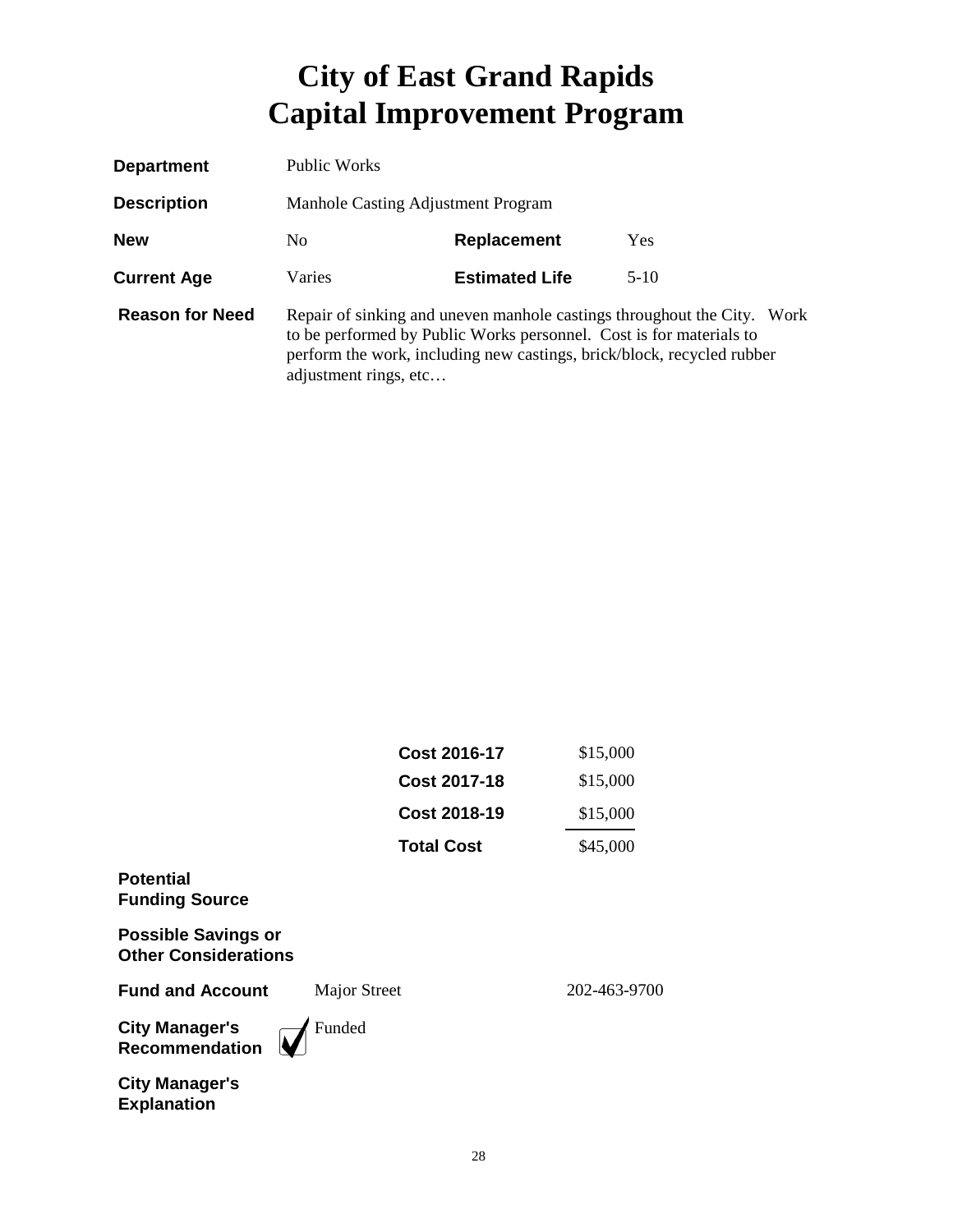| <b>Department</b>      | <b>Public Works</b>                                                                                                 |                       |                |
|------------------------|---------------------------------------------------------------------------------------------------------------------|-----------------------|----------------|
| <b>Description</b>     | Copper Piping DPW Complex                                                                                           |                       |                |
| <b>New</b>             | N <sub>0</sub>                                                                                                      | <b>Replacement</b>    | N <sub>0</sub> |
| <b>Current Age</b>     | $\boldsymbol{0}$                                                                                                    | <b>Estimated Life</b> | $40 - 50$      |
| <b>Reason for Need</b> | Copper piping for the internal water system at the DPW Complex are<br>needed to handle the current water pressures. |                       |                |
|                        | Funded in accounts:                                                                                                 |                       |                |
|                        | 202-463-9700                                                                                                        |                       |                |
|                        | 203-463-9700                                                                                                        |                       |                |
|                        | 592-542-9700                                                                                                        |                       |                |

592-550-9700

|                                                           | Cost 2016-17      | \$8,000  |
|-----------------------------------------------------------|-------------------|----------|
|                                                           | Cost 2017-18      | \$0      |
|                                                           | Cost 2018-19      | \$0      |
|                                                           | <b>Total Cost</b> | \$8,000  |
| <b>Potential</b><br><b>Funding Source</b>                 |                   |          |
| <b>Possible Savings or</b><br><b>Other Considerations</b> |                   |          |
| <b>Fund and Account</b><br>Other                          |                   | Multiple |
| Funded<br><b>City Manager's</b><br><b>Recommendation</b>  |                   |          |

**City Manager's Explanation**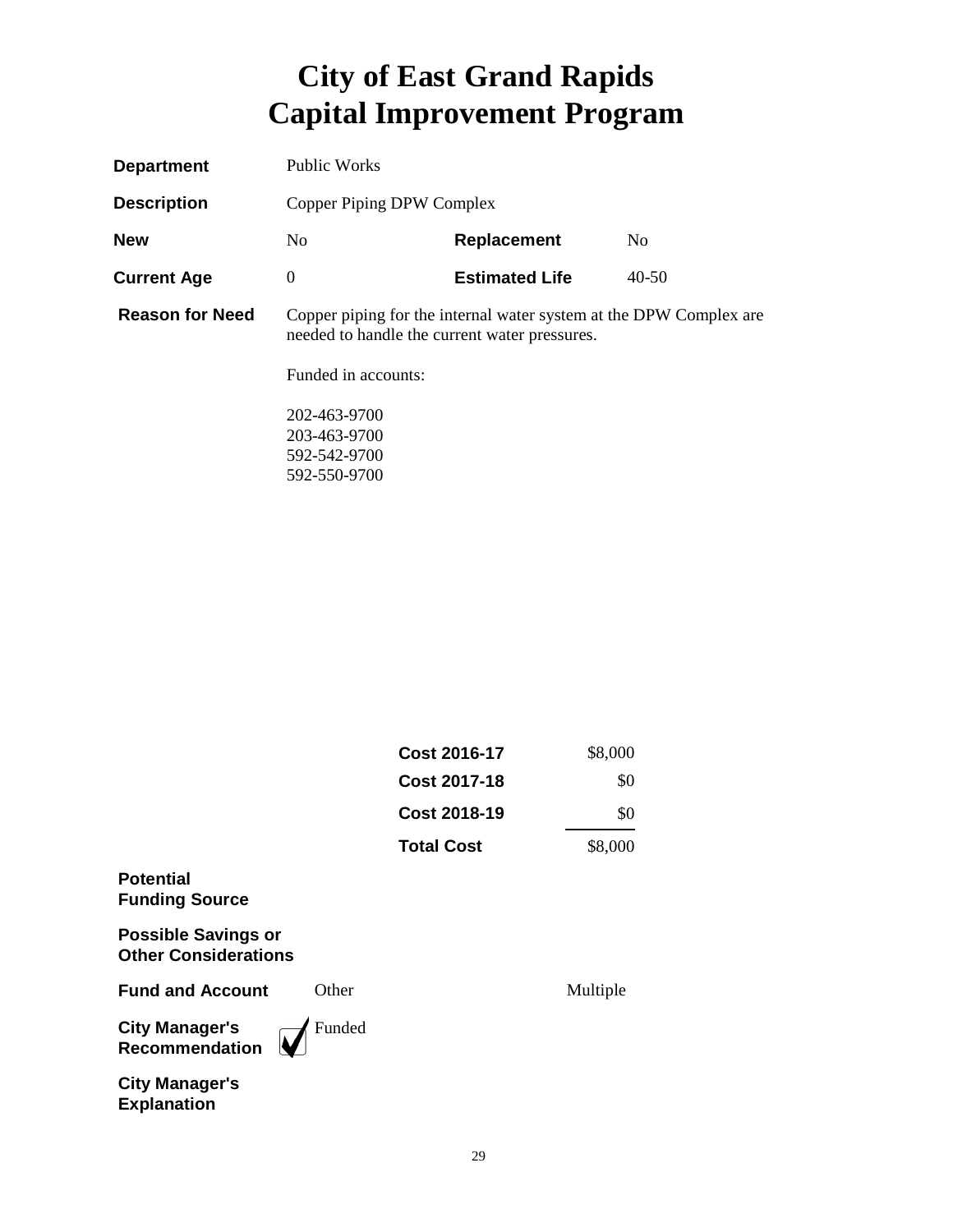| <b>Department</b>      | Public Works                                                                   |                       |         |
|------------------------|--------------------------------------------------------------------------------|-----------------------|---------|
| <b>Description</b>     | Local Street Construction FY 2016-2017                                         |                       |         |
| <b>New</b>             | Yes<br>N <sub>0</sub><br>Replacement                                           |                       |         |
| <b>Current Age</b>     | Varies                                                                         | <b>Estimated Life</b> | $15-20$ |
| <b>Reason for Need</b> | Rosewood-Sherman to Robinson: \$314,000<br>Conlon-Berwyk to Oakwood: \$189,000 |                       |         |

\*SEE PG 56 FOR FY 2017-2018 AND PG 70 FOR FY 2018-2019\*

|                                                           | <b>Cost 2016-17</b>                             | \$503,000    |
|-----------------------------------------------------------|-------------------------------------------------|--------------|
|                                                           | Cost 2017-18                                    | \$0          |
|                                                           | <b>Cost 2018-19</b>                             | \$0          |
|                                                           | <b>Total Cost</b>                               | \$503,000    |
| <b>Potential</b><br><b>Funding Source</b>                 | <b>Street Millage and General Fund Transfer</b> |              |
| <b>Possible Savings or</b><br><b>Other Considerations</b> | Bidding with Kent County Road Commission        |              |
| <b>Fund and Account</b>                                   | <b>Local Street</b>                             | 203-451-9730 |
| <b>City Manager's</b><br><b>Recommendation</b>            | Funded                                          |              |
| <b>City Manager's</b>                                     |                                                 |              |

**Explanation**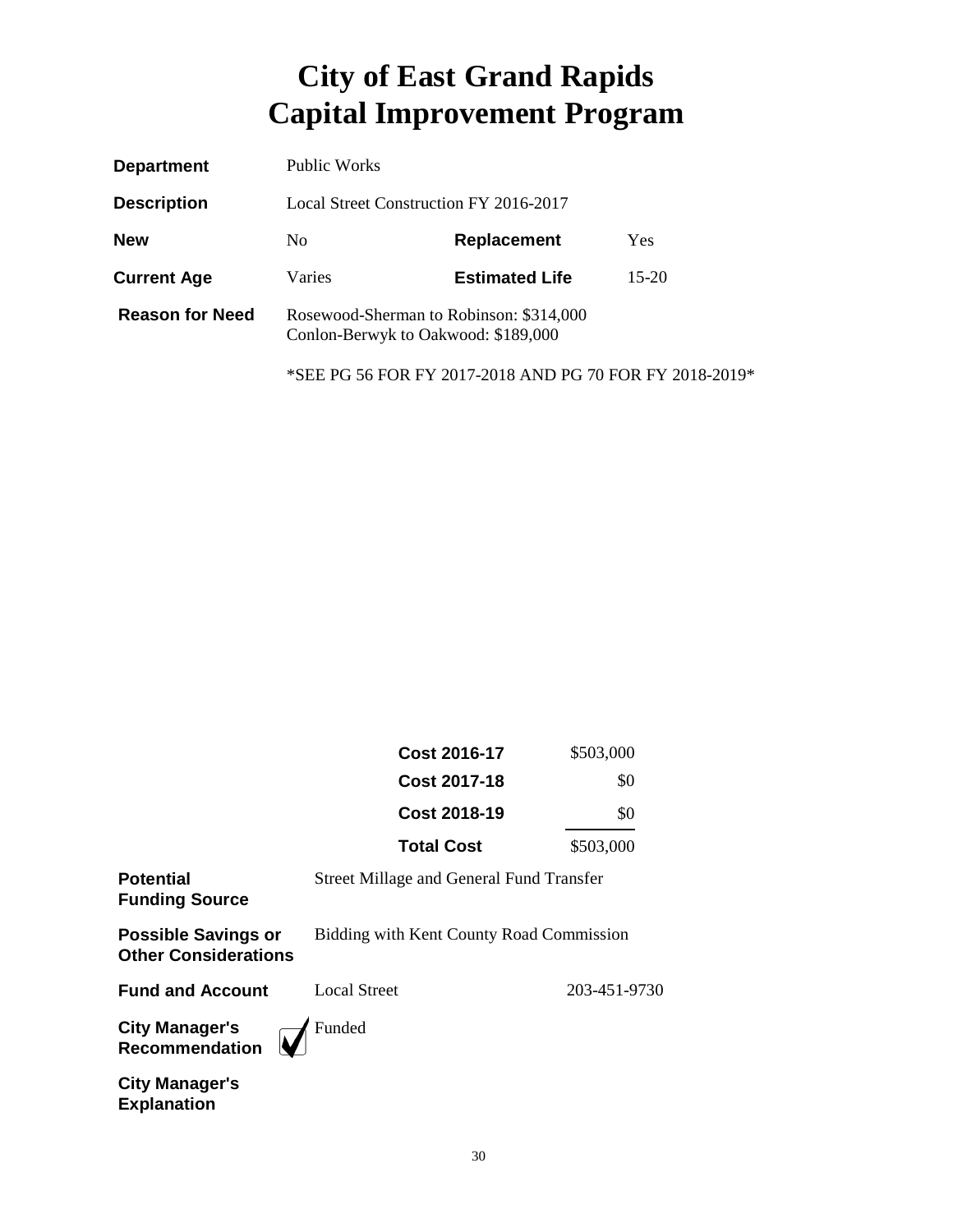| <b>Department</b>      | Public Works                                                                                                                                                                                                                                    |                       |            |
|------------------------|-------------------------------------------------------------------------------------------------------------------------------------------------------------------------------------------------------------------------------------------------|-----------------------|------------|
| <b>Description</b>     | Sidewalk Repair Program                                                                                                                                                                                                                         |                       |            |
| <b>New</b>             | N <sub>0</sub>                                                                                                                                                                                                                                  | Replacement           | <b>Yes</b> |
| <b>Current Age</b>     | Unknown                                                                                                                                                                                                                                         | <b>Estimated Life</b> | 20         |
| <b>Reason for Need</b> | Annual spot repairs to city sidewalks completed by neighborhood.                                                                                                                                                                                |                       |            |
|                        | FY 16-17: The target area will be the southeast are of the city east of<br>Breton, south of Beechwood to Boston. The program proceeds in a<br>clockwise direction around the city to insure all walkways in a designated<br>area are addressed. |                       |            |
|                        | 204-444-9350.03= $$75,000$ for grinding/cutting<br>204-444-9350.04= $$75,000$ for replacement sections                                                                                                                                          |                       |            |

| <b>Cost 2016-17</b> | \$150,000 |
|---------------------|-----------|
| Cost 2017-18        | \$150,000 |
| Cost 2018-19        | \$150,000 |
| <b>Total Cost</b>   | \$450,000 |

**Potential Funding Source**

Streets and Sidewalks Millage

**Possible Savings or Other Considerations**

Partner with other local agencies to maximize volume-pricing.

**Fund and Account** Municipal Street Fund 204-444-9350

**City Manager's Recommendation**



**City Manager's Explanation**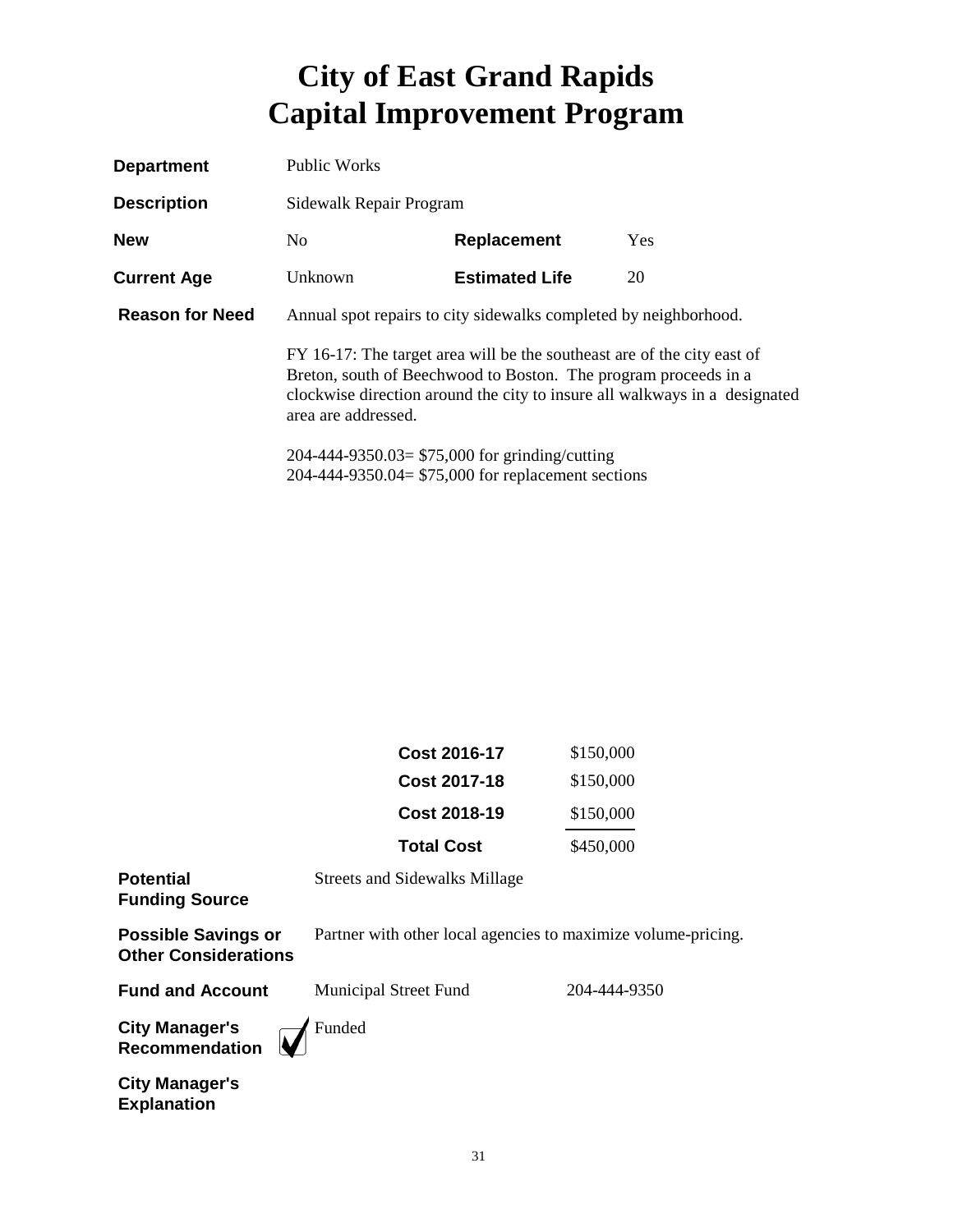| <b>Department</b>      | Public Works                                |                                                                                                                                                                                                                                                                                                            |                                                                                                                                                                                                                                          |
|------------------------|---------------------------------------------|------------------------------------------------------------------------------------------------------------------------------------------------------------------------------------------------------------------------------------------------------------------------------------------------------------|------------------------------------------------------------------------------------------------------------------------------------------------------------------------------------------------------------------------------------------|
| <b>Description</b>     | Special Assessment District (SAD)-Sidewalks |                                                                                                                                                                                                                                                                                                            |                                                                                                                                                                                                                                          |
| <b>New</b>             | Yes                                         | Replacement                                                                                                                                                                                                                                                                                                | N <sub>0</sub>                                                                                                                                                                                                                           |
| <b>Current Age</b>     | $\Omega$                                    | <b>Estimated Life</b>                                                                                                                                                                                                                                                                                      | 30                                                                                                                                                                                                                                       |
| <b>Reason for Need</b> |                                             | have sidewalks, the city commission has set a policy that the city will<br>participate in a cost share for new sidewalks with streets millage funds.<br>the cost, leaving 20% of the cost to a special assessment district (SAD).<br>The cap for contribution is \$50,000 from the city in any given year. | In the event that residents/property owners on a street that do not currently<br>After resident/property owner petitions are successfully submitted and the<br>additional sidewalks are approved, the city would contribute up to 80% of |

| <b>Cost 2016-17</b> | \$50,000  |
|---------------------|-----------|
| <b>Cost 2017-18</b> | \$50,000  |
| <b>Cost 2018-19</b> | \$50,000  |
| <b>Total Cost</b>   | \$150,000 |
|                     |           |

**Funding Source**

**Potential** 

**Possible Savings or Other Considerations**

**Fund and Account** Municipal Street Fund 204-444-9350

**City Manager's Recommendation**

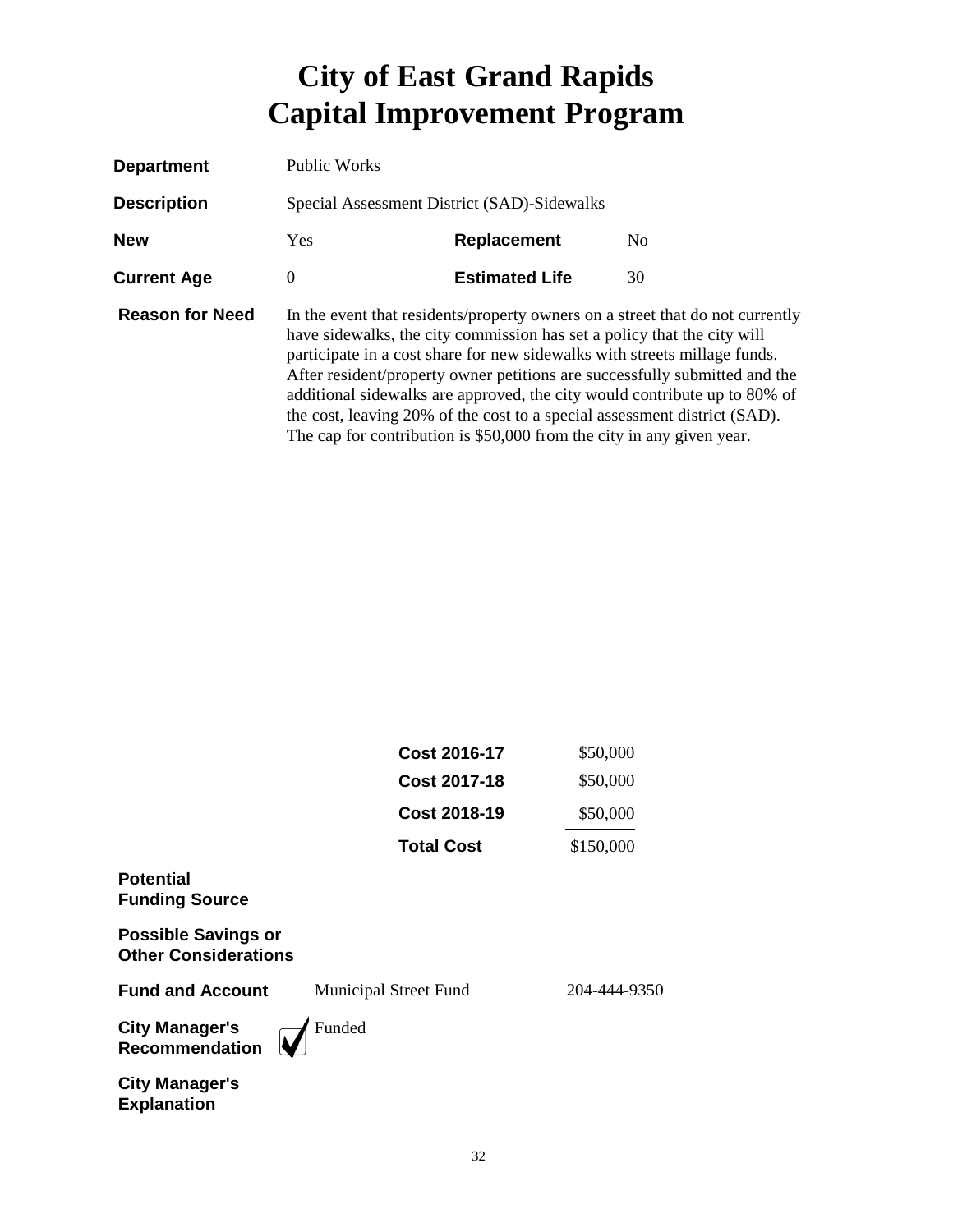| <b>Department</b>      | Public Works                                                                                                                                                                                                                                                                                    |                       |     |
|------------------------|-------------------------------------------------------------------------------------------------------------------------------------------------------------------------------------------------------------------------------------------------------------------------------------------------|-----------------------|-----|
| <b>Description</b>     | <b>Storm Sewer Repairs and CIPP</b>                                                                                                                                                                                                                                                             |                       |     |
| <b>New</b>             | <b>Yes</b>                                                                                                                                                                                                                                                                                      | <b>Replacement</b>    | Yes |
| <b>Current Age</b>     | $\theta$                                                                                                                                                                                                                                                                                        | <b>Estimated Life</b> | 70  |
| <b>Reason for Need</b> | Storm sewer repair and replacement funds are set aside to address repairs<br>and lining (CIPP) of existing storm sewers, the addition of new storm<br>sewers for streets that are identified as having storm water drainage issues<br>and for addressing storm water from sump pump discharges. |                       |     |

| <b>Cost 2016-17</b> | \$100,000 |
|---------------------|-----------|
| <b>Cost 2017-18</b> | \$100,000 |
| Cost 2018-19        | \$100,000 |
| <b>Total Cost</b>   | \$300,000 |

#### **Potential Funding Source**

**Possible Savings or Other Considerations**

**Fund and Account** Municipal Street Fund 204-445-8010

**City Manager's Recommendation**

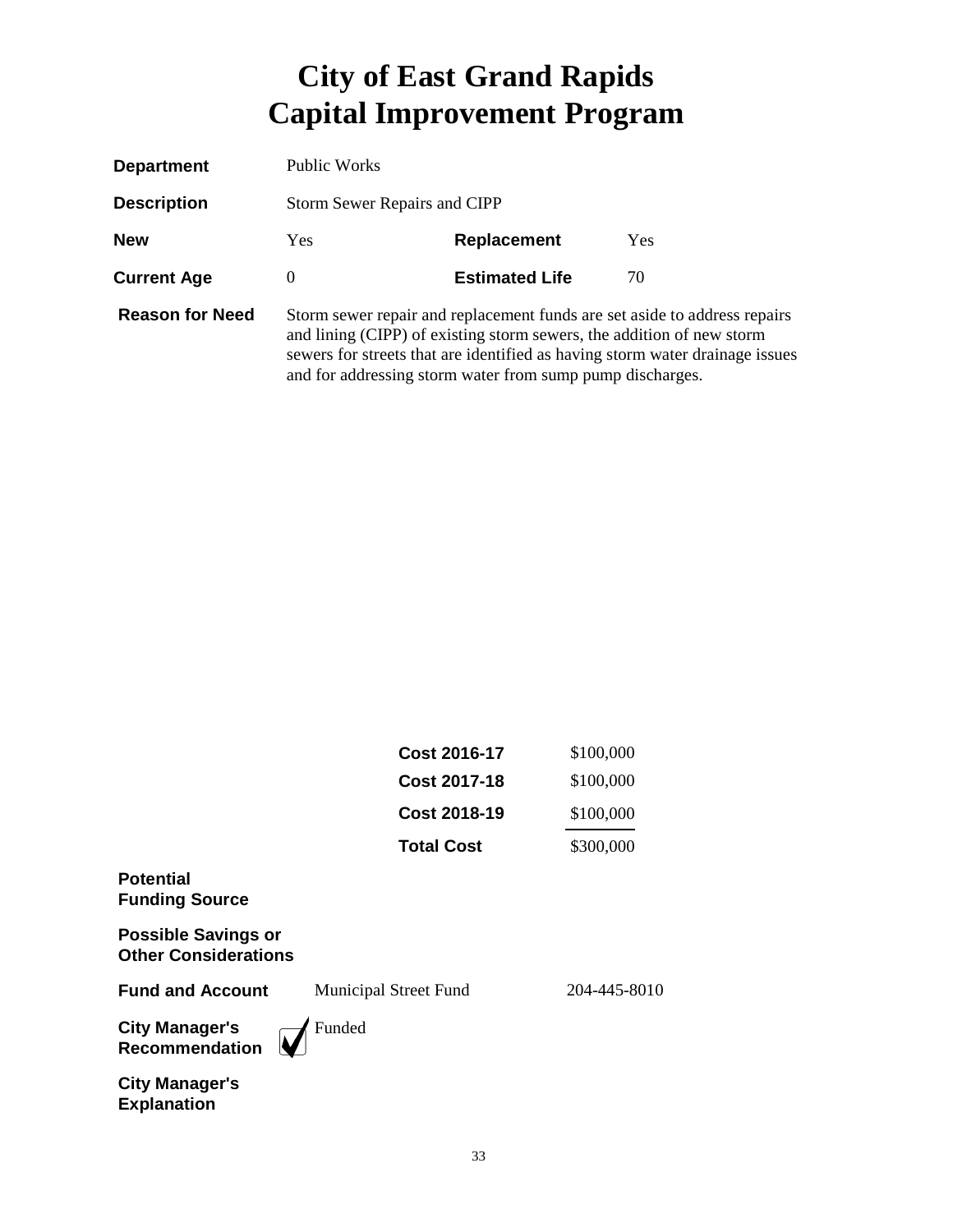| <b>Department</b>      | <b>Public Works</b>                                                                            |                                                                        |            |
|------------------------|------------------------------------------------------------------------------------------------|------------------------------------------------------------------------|------------|
| <b>Description</b>     | Retro-fit Street/Parking Lights with LED                                                       |                                                                        |            |
| <b>New</b>             | N <sub>0</sub>                                                                                 | <b>Replacement</b>                                                     | <b>Yes</b> |
| <b>Current Age</b>     | $6+$                                                                                           | <b>Estimated Life</b>                                                  | 10         |
| <b>Reason for Need</b> | Retro fit street lights/parking lot lights with LED to reduce energy and<br>maintenance costs. |                                                                        |            |
|                        | FY 16-17:<br>lights:\$63,300                                                                   | Lakeside Dr, Intersections- Lake Dr, Bagley, Crosswell, and Lovett: 93 |            |

| Cost 2016-17      | \$63,300 |
|-------------------|----------|
| Cost 2017-18      | \$0      |
| Cost 2018-19      | \$0      |
| <b>Total Cost</b> | \$63,300 |

#### **Potential Funding Source**

**Possible Savings or Other Considerations** costs. ROI is approximately 5-6 years for reduced energy and maintenance

| <b>Fund and Account</b> | <b>Municipal Street Fund</b> | 204-448-9700 |
|-------------------------|------------------------------|--------------|
|-------------------------|------------------------------|--------------|

**City Manager's Recommendation**

**M** Funded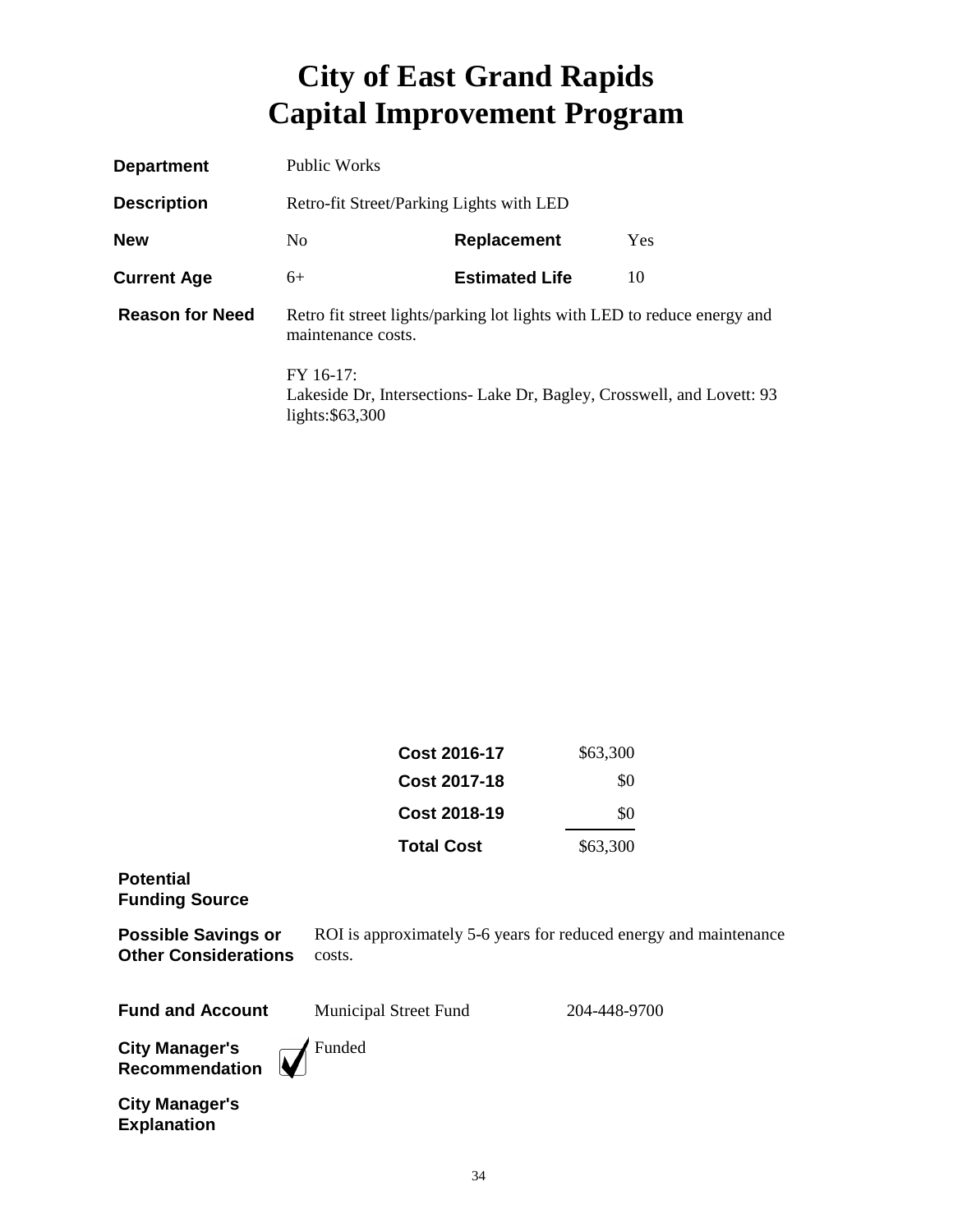| <b>Department</b>                                         | Public Works                |                                                                                                                                                                                                                                                               |             |                                                                      |  |
|-----------------------------------------------------------|-----------------------------|---------------------------------------------------------------------------------------------------------------------------------------------------------------------------------------------------------------------------------------------------------------|-------------|----------------------------------------------------------------------|--|
| <b>Description</b>                                        | Upgrade/Replace Water Mains |                                                                                                                                                                                                                                                               |             |                                                                      |  |
| <b>New</b>                                                | N <sub>0</sub>              | <b>Replacement</b>                                                                                                                                                                                                                                            |             | Yes                                                                  |  |
| <b>Current Age</b>                                        | Varies                      | <b>Estimated Life</b>                                                                                                                                                                                                                                         |             | 50                                                                   |  |
| <b>Reason for Need</b>                                    |                             | Upgrading of existing watermains and/or replacement of old mains which<br>have had numerous breaks in the past, allows for increased flow rates for<br>residents and enhances Public Safety fire fighting capabilities and reduces<br>expensive repair costs. |             |                                                                      |  |
|                                                           | FY 16-17:                   | Lake Drive-Breton to Conlon: \$600,000 (Age: 1952)<br>Rosewood- Lake to Wealthy: \$176,400 (Age: 1913)<br>Conlon-Albert to Oakwood: \$380,000                                                                                                                 |             |                                                                      |  |
|                                                           | FY 17-18:                   | Argentina-Breton to Pinecrest: \$335,000<br>Wealthy-Lakeside to Lovett: \$311,000<br>Gladstone-Wealthy to Robinson: \$196,000                                                                                                                                 |             |                                                                      |  |
|                                                           | FY 18-19:                   | Mary-Bonnell to Bonnell (loop): \$189,000<br>Oakwood-Conlon to Lake: \$170,000<br>Oakwood-Lake to Woodcliff: \$70,000<br>Gladstone-Lake to Wealthy: \$195,550<br>Elmwood-Lake Dr to Conlon: \$404,120                                                         |             |                                                                      |  |
|                                                           |                             | Cost 2016-17                                                                                                                                                                                                                                                  | \$1,156,400 |                                                                      |  |
|                                                           |                             | <b>Cost 2017-18</b>                                                                                                                                                                                                                                           | \$1,042,000 |                                                                      |  |
|                                                           |                             | <b>Cost 2018-19</b>                                                                                                                                                                                                                                           | \$1,397,670 |                                                                      |  |
|                                                           |                             | <b>Total Cost</b>                                                                                                                                                                                                                                             | \$3,596,070 |                                                                      |  |
| <b>Potential</b><br><b>Funding Source</b>                 |                             | Utility Rates for additional capital                                                                                                                                                                                                                          |             |                                                                      |  |
| <b>Possible Savings or</b><br><b>Other Considerations</b> | from volumes.               |                                                                                                                                                                                                                                                               |             | Bid projects with other local units of government to realize savings |  |
| <b>Fund and Account</b>                                   | Water/Sewer Fund            |                                                                                                                                                                                                                                                               |             | 592-542-9700                                                         |  |
| <b>City Manager's</b><br><b>Recommendation</b>            | Funded                      |                                                                                                                                                                                                                                                               |             |                                                                      |  |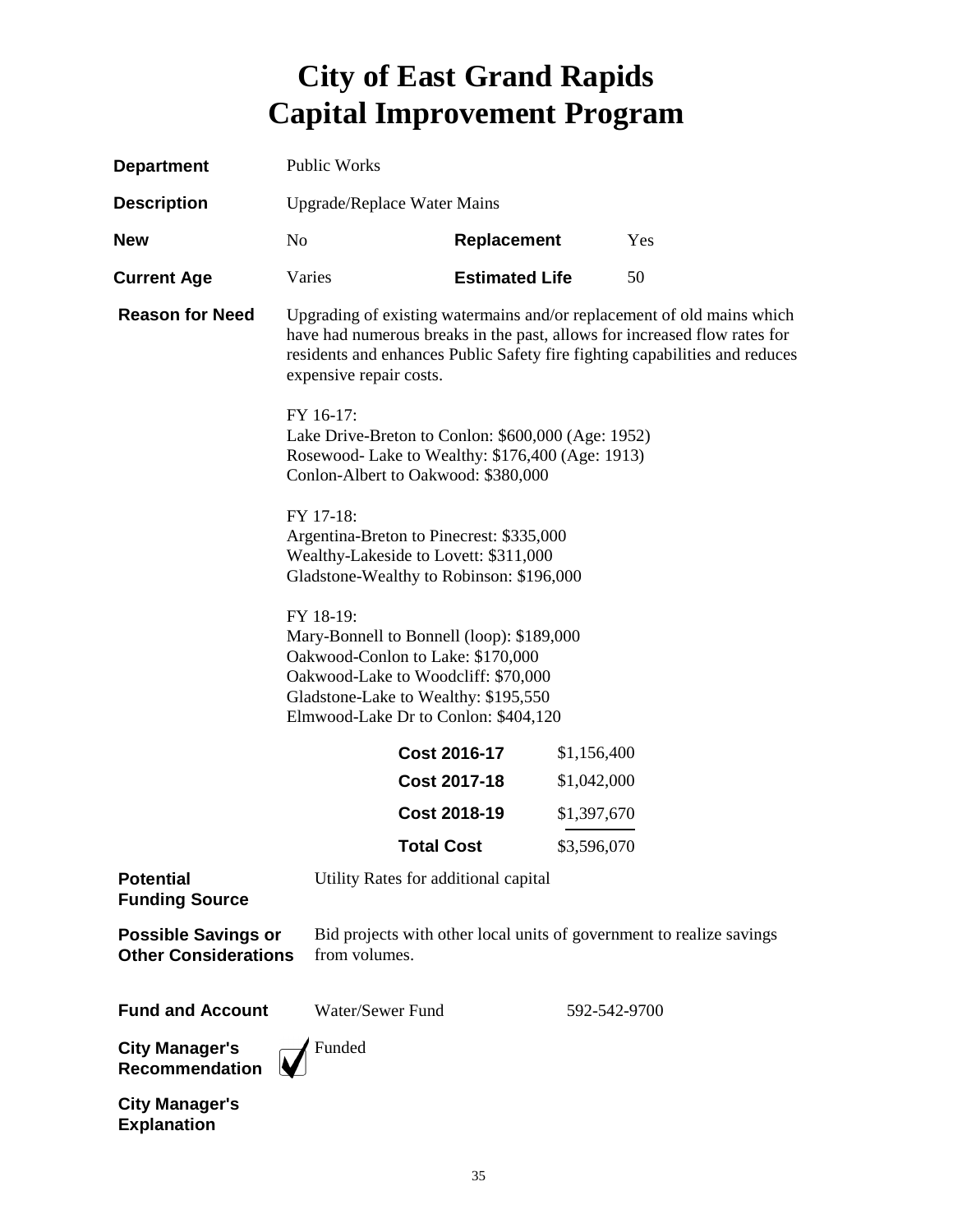| <b>Department</b>      | Public Works                  |                                                                                                                                                                                                                                                                                              |                                                                               |
|------------------------|-------------------------------|----------------------------------------------------------------------------------------------------------------------------------------------------------------------------------------------------------------------------------------------------------------------------------------------|-------------------------------------------------------------------------------|
| <b>Description</b>     | <b>Hydrant Update Program</b> |                                                                                                                                                                                                                                                                                              |                                                                               |
| <b>New</b>             | N <sub>0</sub>                | <b>Replacement</b>                                                                                                                                                                                                                                                                           | <b>Yes</b>                                                                    |
| <b>Current Age</b>     | $\Omega$                      | <b>Estimated Life</b>                                                                                                                                                                                                                                                                        | 40                                                                            |
| <b>Reason for Need</b> |                               | Public Works began replacing hydrants exceeding 40 years in age. Many<br>available parts. These old hydrants tend to freeze during cold weather,<br>reducing fire fighting capabilities. These funds (material only) allow for<br>annually replacing 12 of the cities 502 hydrants per year. | of these older hydrants leak and are irreparable due to their age and lack of |

|                                                           | <b>Cost 2016-17</b> | \$25,000     |
|-----------------------------------------------------------|---------------------|--------------|
|                                                           | <b>Cost 2017-18</b> | \$25,000     |
|                                                           | <b>Cost 2018-19</b> | \$25,000     |
|                                                           | <b>Total Cost</b>   | \$75,000     |
| <b>Potential</b><br><b>Funding Source</b>                 |                     |              |
| <b>Possible Savings or</b><br><b>Other Considerations</b> |                     |              |
| <b>Fund and Account</b>                                   | Water/Sewer Fund    | 592-542-9700 |
| <b>City Manager's</b><br><b>Recommendation</b>            | Funded              |              |
| <b>City Manager's</b><br><b>Explanation</b>               |                     |              |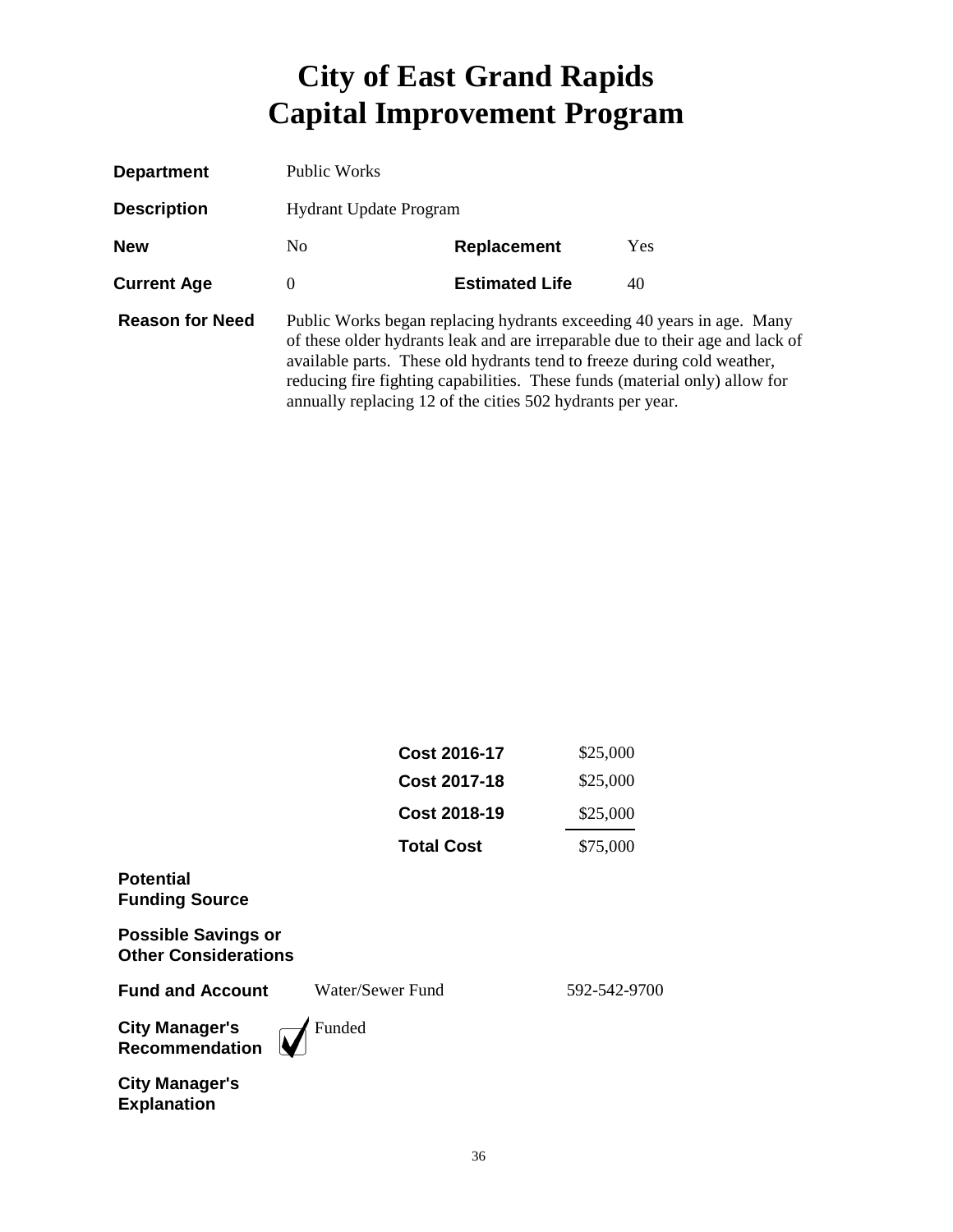| <b>Department</b>      | Public Works                                                                                                                                                                                           |                       |    |  |
|------------------------|--------------------------------------------------------------------------------------------------------------------------------------------------------------------------------------------------------|-----------------------|----|--|
| <b>Description</b>     | Pallet Racking and Base for Water Main Part Storage                                                                                                                                                    |                       |    |  |
| <b>New</b>             | Yes.<br><b>Replacement</b><br>No.                                                                                                                                                                      |                       |    |  |
| <b>Current Age</b>     | NA.                                                                                                                                                                                                    | <b>Estimated Life</b> | 20 |  |
| <b>Reason for Need</b> | Place new pallet racking and concrete base for storage of water main<br>replacement parts. Currently watermain replacement parts are stored<br>outside on the ground and susceptible to contamination. |                       |    |  |

FY 16-17 Pallet racking system: \$4,000.

|                                                           | <b>Cost 2016-17</b> | \$4,000      |
|-----------------------------------------------------------|---------------------|--------------|
|                                                           | <b>Cost 2017-18</b> | \$0          |
|                                                           | <b>Cost 2018-19</b> | \$0          |
|                                                           | <b>Total Cost</b>   | \$4,000      |
| <b>Potential</b><br><b>Funding Source</b>                 |                     |              |
| <b>Possible Savings or</b><br><b>Other Considerations</b> |                     |              |
| <b>Fund and Account</b>                                   | Water/Sewer Fund    | 592-542-9700 |
| <b>City Manager's</b><br><b>Recommendation</b>            | Funded              |              |
| <b>City Manager's</b><br><b>Explanation</b>               |                     |              |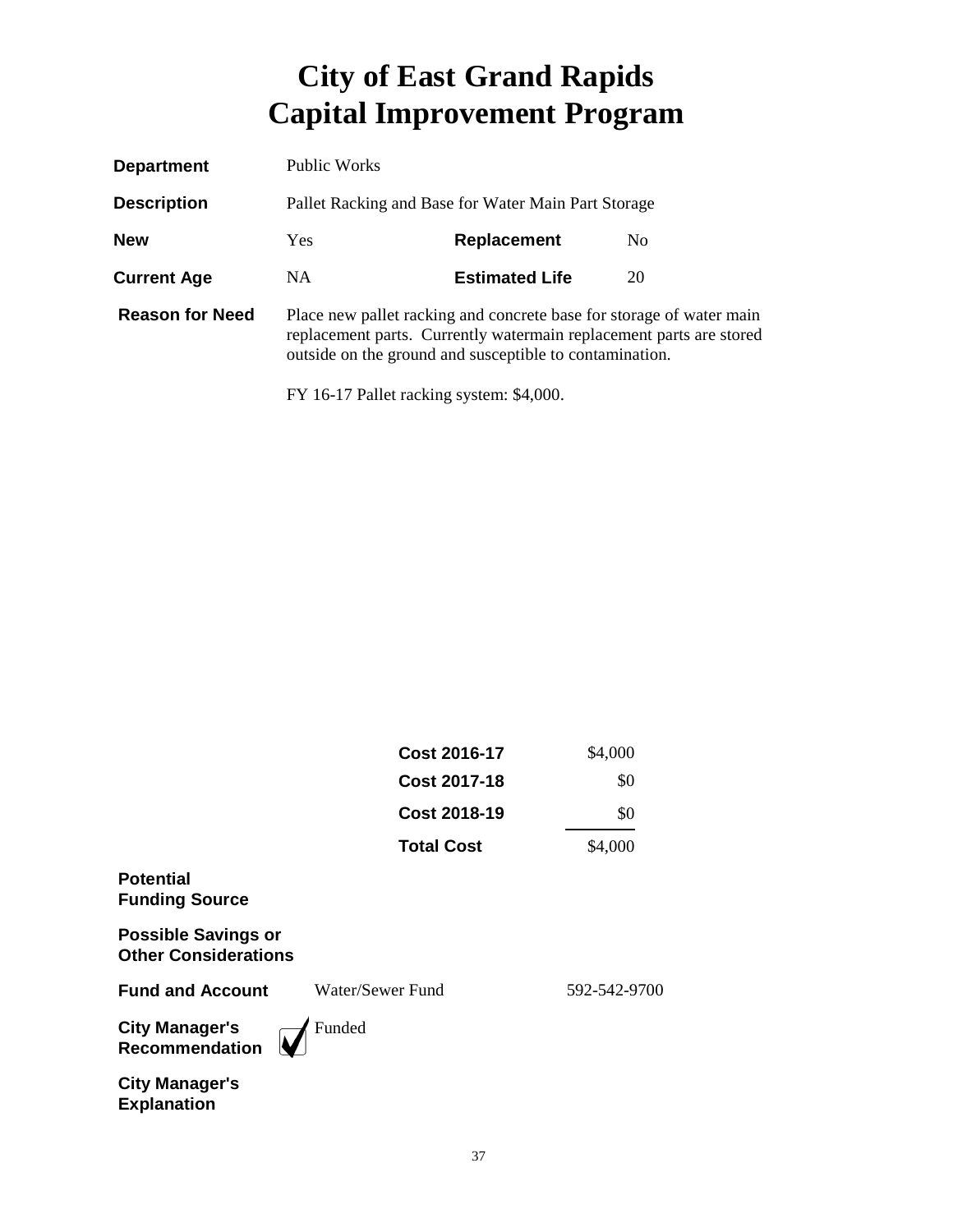| <b>Department</b>      | Public Works<br>City-Wide Sewer Condition Study                                                                                                                          |                       |                                                                             |
|------------------------|--------------------------------------------------------------------------------------------------------------------------------------------------------------------------|-----------------------|-----------------------------------------------------------------------------|
| <b>Description</b>     |                                                                                                                                                                          |                       |                                                                             |
| <b>New</b>             | <b>Yes</b>                                                                                                                                                               | <b>Replacement</b>    | N <sub>o</sub>                                                              |
| <b>Current Age</b>     | $\theta$                                                                                                                                                                 | <b>Estimated Life</b> | $\Omega$                                                                    |
| <b>Reason for Need</b> | City-wide sewer condition study including televising all city sewers<br>(sanitary and storm) to include condition ratings, evaluations and cost<br>estimates for repair. |                       |                                                                             |
|                        |                                                                                                                                                                          |                       | Total costs would be \$400,000 over 3 years with a local match of \$40,000. |
|                        | 2016/2017 - \$150,000                                                                                                                                                    |                       |                                                                             |
|                        | 2017/2018 - \$150,000                                                                                                                                                    |                       |                                                                             |
|                        | Note: 592-550-8010                                                                                                                                                       |                       |                                                                             |

| Cost 2016-17        | \$150,000 |
|---------------------|-----------|
| Cost 2017-18        | \$150,000 |
| <b>Cost 2018-19</b> | \$0       |
| <b>Total Cost</b>   | \$300,000 |

| Potential<br><b>Funding Source</b>                        | State Grant--revenue will offset expenditures |              |
|-----------------------------------------------------------|-----------------------------------------------|--------------|
| <b>Possible Savings or</b><br><b>Other Considerations</b> |                                               |              |
| <b>Fund and Account</b>                                   | Water/Sewer Fund                              | 592-550-9700 |
| City Manager's<br>Recommendation                          | Funded                                        |              |
| City Manager's                                            |                                               |              |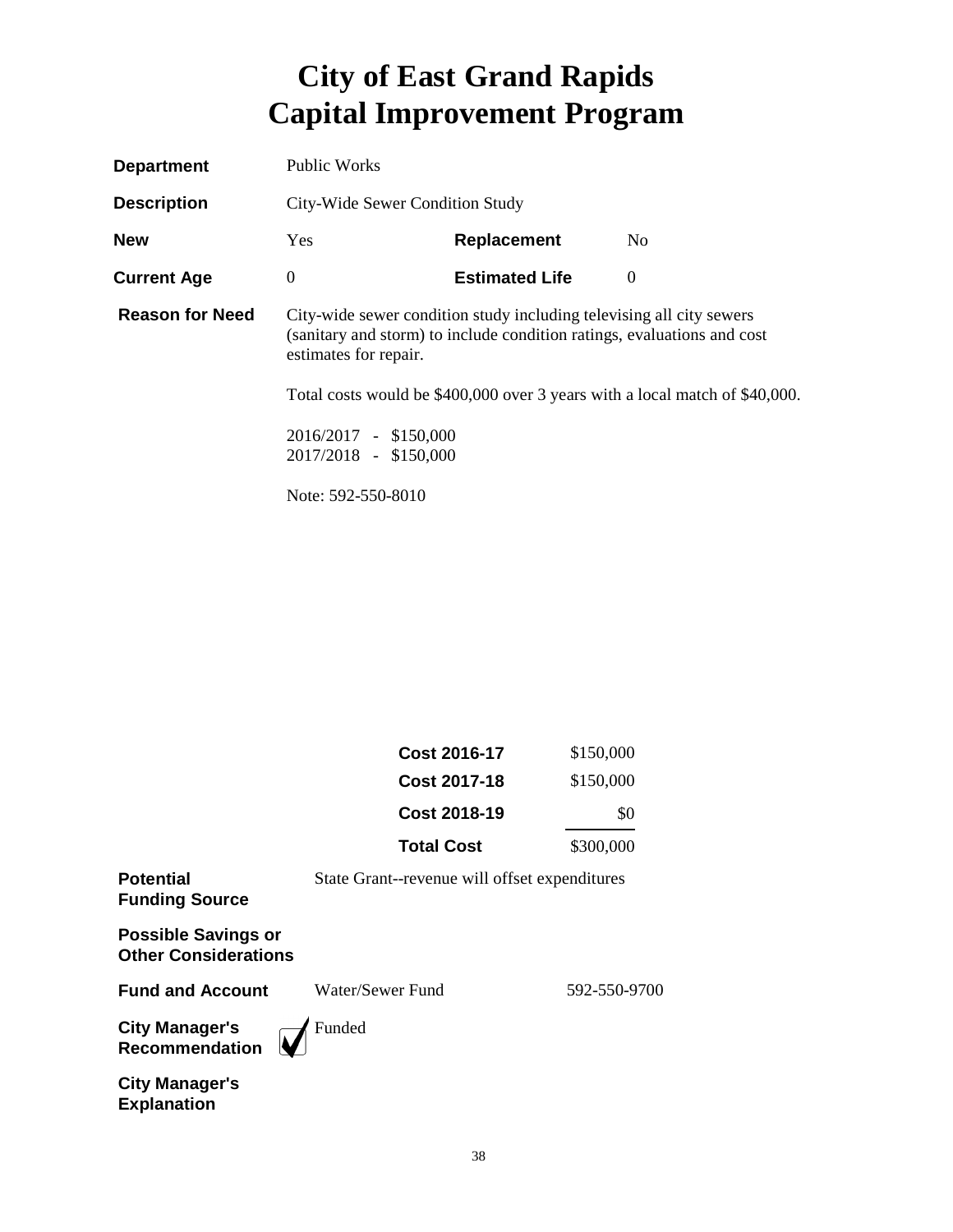| <b>Department</b>      | Public Works                                                                                                                                                                                                                                                                                                                                                                                                                                                                                                                                                                                                                                                                                                                                                  |                       |                |
|------------------------|---------------------------------------------------------------------------------------------------------------------------------------------------------------------------------------------------------------------------------------------------------------------------------------------------------------------------------------------------------------------------------------------------------------------------------------------------------------------------------------------------------------------------------------------------------------------------------------------------------------------------------------------------------------------------------------------------------------------------------------------------------------|-----------------------|----------------|
| <b>Description</b>     | <b>Small Sewer Inspection Push Camera</b>                                                                                                                                                                                                                                                                                                                                                                                                                                                                                                                                                                                                                                                                                                                     |                       |                |
| <b>New</b>             | <b>Yes</b>                                                                                                                                                                                                                                                                                                                                                                                                                                                                                                                                                                                                                                                                                                                                                    | Replacement           | N <sub>0</sub> |
| <b>Current Age</b>     | 0                                                                                                                                                                                                                                                                                                                                                                                                                                                                                                                                                                                                                                                                                                                                                             | <b>Estimated Life</b> | 5              |
| <b>Reason for Need</b> | Sewer lines require regular maintenance in order to properly function.<br>Deterioration, blockages, and structure collapse are potential risks. A push<br>camera is a smaller camera system with the camera itself the size of a small<br>flashlight. A push camera has the ability to fit into pipe sizes that are<br>smaller than six inches. This is beneficial when crews encounter partial<br>collapses and blockages that a larger jet scan or crawler camera cannot get<br>through. Without the capability of viewing what is going on in smaller<br>sized pipe in and of itself or due to a condition, further examination is not<br>possible. This equipment is needed to help diagnose problems and<br>formulate proportional responses from crews. |                       |                |

|                                                           | <b>Cost 2016-17</b> | \$10,000     |
|-----------------------------------------------------------|---------------------|--------------|
|                                                           | <b>Cost 2017-18</b> | \$0          |
|                                                           | <b>Cost 2018-19</b> | \$0          |
|                                                           | <b>Total Cost</b>   | \$10,000     |
| <b>Potential</b><br><b>Funding Source</b>                 |                     |              |
| <b>Possible Savings or</b><br><b>Other Considerations</b> |                     |              |
| <b>Fund and Account</b>                                   | Water/Sewer Fund    | 592-550-9700 |
| <b>City Manager's</b><br>Recommendation                   | Funded              |              |
| City Manager's                                            |                     |              |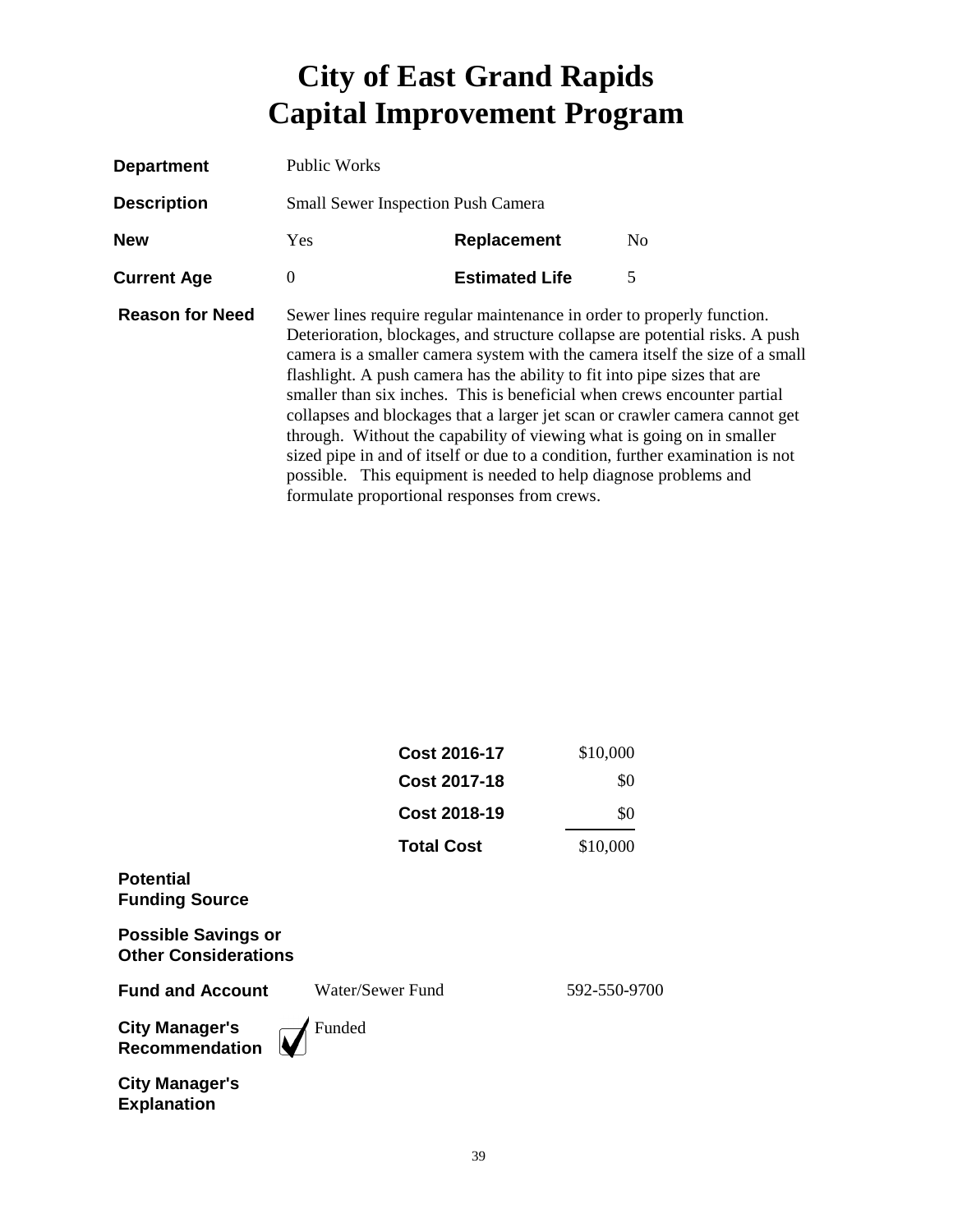| <b>Department</b>      | Public Works                                   |                                                                                                                                                                                                                                                                                                           |                                                                                                                                                                                                                                                                                                                                                                                                                                                                                                                                                                                                                                                                                                                                                                                                             |
|------------------------|------------------------------------------------|-----------------------------------------------------------------------------------------------------------------------------------------------------------------------------------------------------------------------------------------------------------------------------------------------------------|-------------------------------------------------------------------------------------------------------------------------------------------------------------------------------------------------------------------------------------------------------------------------------------------------------------------------------------------------------------------------------------------------------------------------------------------------------------------------------------------------------------------------------------------------------------------------------------------------------------------------------------------------------------------------------------------------------------------------------------------------------------------------------------------------------------|
| <b>Description</b>     | Trailer Mounted Pump for Bi-pass Sewer Pumping |                                                                                                                                                                                                                                                                                                           |                                                                                                                                                                                                                                                                                                                                                                                                                                                                                                                                                                                                                                                                                                                                                                                                             |
| <b>New</b>             | Yes                                            | <b>Replacement</b>                                                                                                                                                                                                                                                                                        | N <sub>0</sub>                                                                                                                                                                                                                                                                                                                                                                                                                                                                                                                                                                                                                                                                                                                                                                                              |
| <b>Current Age</b>     | $\overline{0}$                                 | <b>Estimated Life</b>                                                                                                                                                                                                                                                                                     | 5                                                                                                                                                                                                                                                                                                                                                                                                                                                                                                                                                                                                                                                                                                                                                                                                           |
| <b>Reason for Need</b> |                                                | projects that last several weeks. After a few projects the pump and hose<br>have essentially been paid for. A large pump and adequate hose are also<br>immediately to an infrastructure failure as well as assist in reducing<br>contract costs during repairs where contractors provide bi-pass pumping. | The City currently does not have a large enough pump to bi-pass pump for<br>scheduled construction projects or to deal with emergency sewer situations<br>with lift stations or large backups in the collection system. Large bi-pass<br>bumping for scheduled projects costs anywhere from \$10,000-\$20,000 for<br>important to have immediate access to if a lift station fails. The requested<br>pump and length of hose are adequate enough that if a lift station fails, we<br>have adequate pumping and hose capacity to bi-pass pump to the next lift<br>station or into a lower gravity location in the collection system. With an<br>aging infrastructure system along with a focus on addressing this, a large bi-<br>pass pump would assure that staff has the appropriate equipment to respond |

|                                                           | Cost 2016-17<br><b>Cost 2017-18</b> | \$55,000<br>\$0 |
|-----------------------------------------------------------|-------------------------------------|-----------------|
|                                                           | <b>Cost 2018-19</b>                 | \$0             |
|                                                           | <b>Total Cost</b>                   | \$55,000        |
| <b>Potential</b><br><b>Funding Source</b>                 |                                     |                 |
| <b>Possible Savings or</b><br><b>Other Considerations</b> |                                     |                 |
| <b>Fund and Account</b>                                   | Water/Sewer Fund                    | 592-550-9700    |
| <b>City Manager's</b><br><b>Recommendation</b>            | Funded                              |                 |
| <b>City Manager's</b>                                     |                                     |                 |

**Explanation**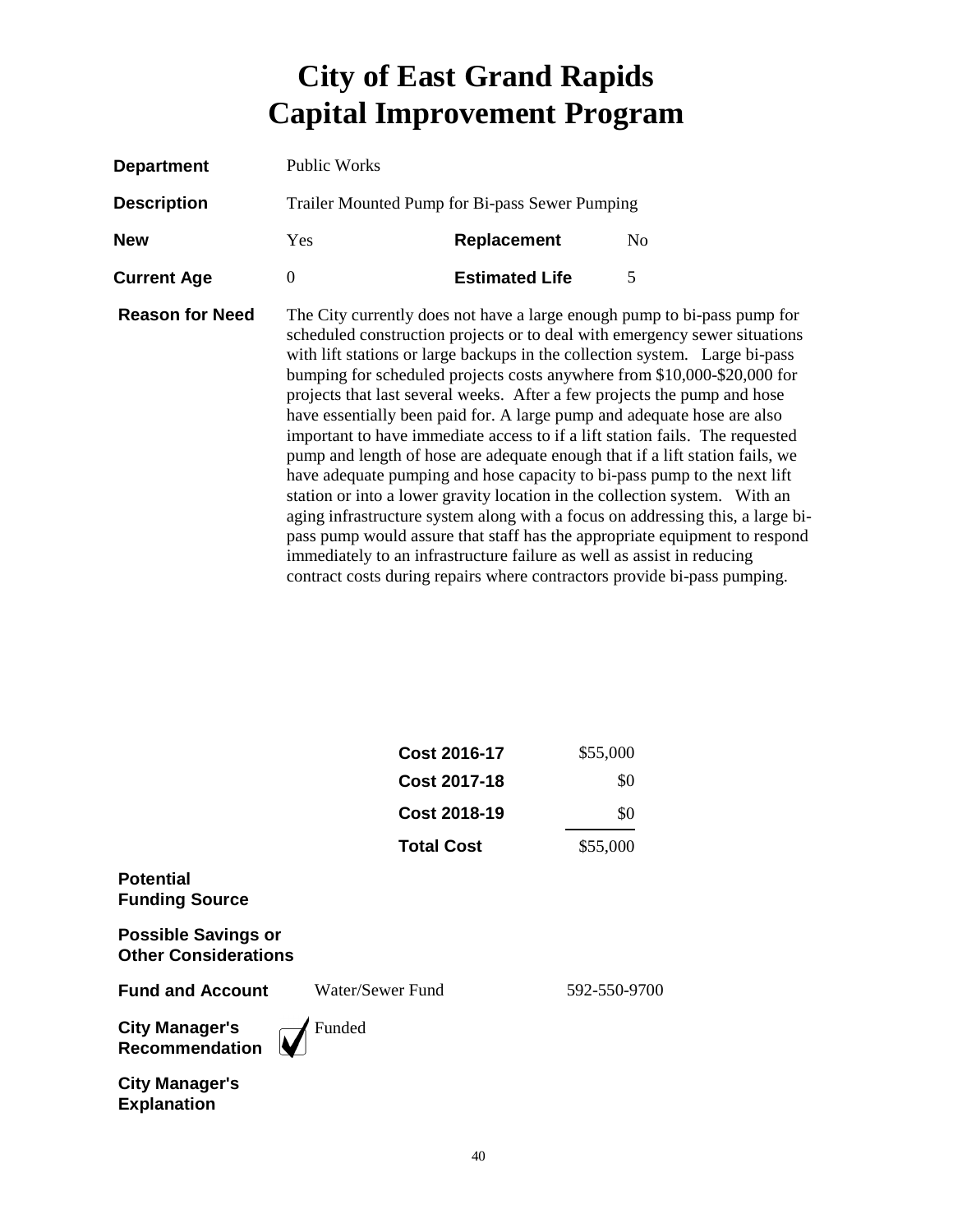| <b>Department</b>      | Public Works                                                                                                                                                                                                                                              |                       |     |
|------------------------|-----------------------------------------------------------------------------------------------------------------------------------------------------------------------------------------------------------------------------------------------------------|-----------------------|-----|
| <b>Description</b>     | 2000 Freightliner Dump Trucks #189 and #190                                                                                                                                                                                                               |                       |     |
| <b>New</b>             | No.                                                                                                                                                                                                                                                       | <b>Replacement</b>    | Yes |
| <b>Current Age</b>     | 15                                                                                                                                                                                                                                                        | <b>Estimated Life</b> | 12  |
| <b>Reason for Need</b> | Replacement of two dump truck units utilized in Public Works \$150,000<br>each. These vehicles have been inspected along with a review of<br>maintenance records and the city mechanics have recommended that these<br>vehicles be replaced for FY 16-17. |                       |     |

|                                                           |             | <b>Cost 2016-17</b> | \$300,000    |
|-----------------------------------------------------------|-------------|---------------------|--------------|
|                                                           |             | <b>Cost 2017-18</b> | \$0          |
|                                                           |             | <b>Cost 2018-19</b> | \$0          |
|                                                           |             | <b>Total Cost</b>   | \$300,000    |
| <b>Potential</b><br><b>Funding Source</b>                 |             |                     |              |
| <b>Possible Savings or</b><br><b>Other Considerations</b> |             |                     |              |
| <b>Fund and Account</b>                                   | <b>MERF</b> |                     | 692-570-9700 |
| <b>City Manager's</b><br>Recommendation                   | Funded      |                     |              |
| <b>City Manager's</b><br><b>Explanation</b>               |             |                     |              |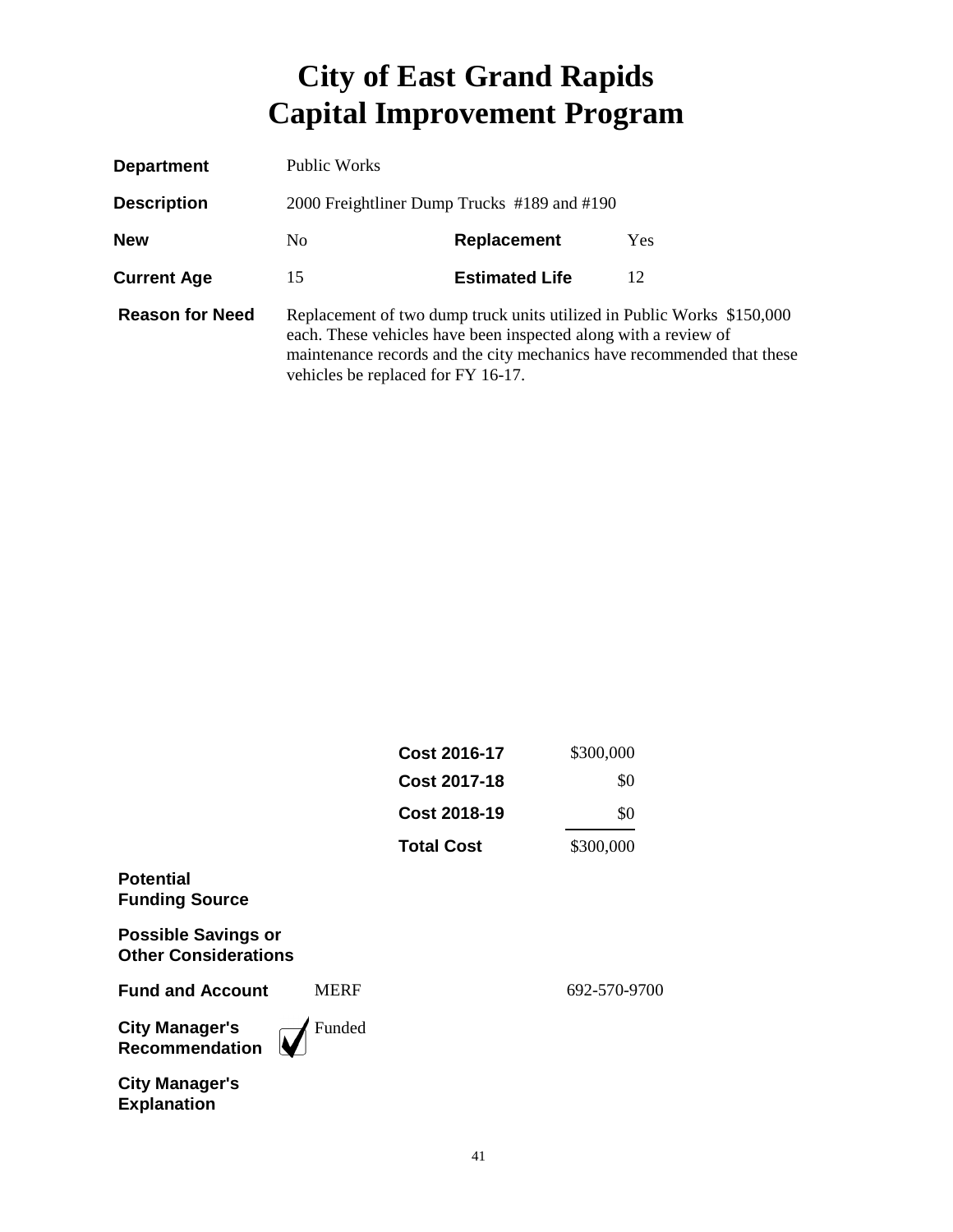| <b>Department</b>      | Public Works                                                                                                                                                                                                                                                                                                                                                                 |                       |            |
|------------------------|------------------------------------------------------------------------------------------------------------------------------------------------------------------------------------------------------------------------------------------------------------------------------------------------------------------------------------------------------------------------------|-----------------------|------------|
| <b>Description</b>     | 2007 Chevy 2500 HD 4x4 w/ Front Plow Units #112 and #113                                                                                                                                                                                                                                                                                                                     |                       |            |
| <b>New</b>             | No.                                                                                                                                                                                                                                                                                                                                                                          | Replacement           | <b>Yes</b> |
| <b>Current Age</b>     | 8                                                                                                                                                                                                                                                                                                                                                                            | <b>Estimated Life</b> | 8          |
| <b>Reason for Need</b> | Replacement of two pickups with plows currently utilized by the Parks and<br>Recreation Department-Grounds Maintenance. \$26,000 each for the<br>vehicles and \$6,000 each for the front plow units. The vehicles have been<br>inspected along with a review of maintenance records and the city<br>mechanics have recommended that these vehicles be replaced for FY 16-17. |                       |            |

|                                                           |             | <b>Cost 2016-17</b> | \$64,000     |
|-----------------------------------------------------------|-------------|---------------------|--------------|
|                                                           |             | <b>Cost 2017-18</b> | \$0          |
|                                                           |             | <b>Cost 2018-19</b> | \$0          |
|                                                           |             | <b>Total Cost</b>   | \$64,000     |
| <b>Potential</b><br><b>Funding Source</b>                 |             |                     |              |
| <b>Possible Savings or</b><br><b>Other Considerations</b> |             |                     |              |
| <b>Fund and Account</b>                                   | <b>MERF</b> |                     | 692-570-9700 |
| <b>City Manager's</b><br><b>Recommendation</b>            | Funded      |                     |              |
| <b>City Manager's</b><br><b>Explanation</b>               |             |                     |              |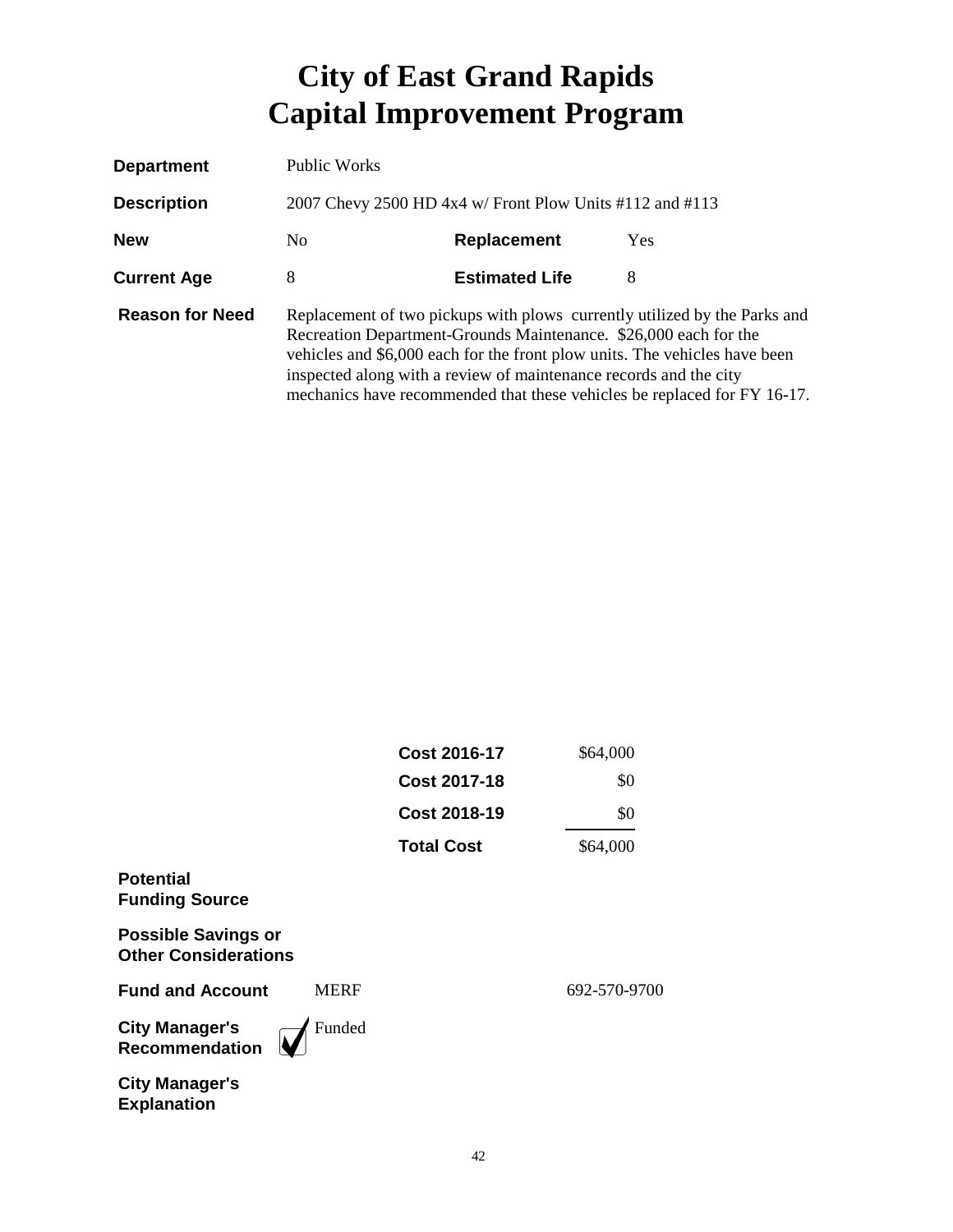| <b>Department</b>                                         | <b>Public Works</b>                                                                                                                                                                                                                                                                                                                                                                                                                                                                    |                                                                                                                                               |              |                                                                                                                                                       |
|-----------------------------------------------------------|----------------------------------------------------------------------------------------------------------------------------------------------------------------------------------------------------------------------------------------------------------------------------------------------------------------------------------------------------------------------------------------------------------------------------------------------------------------------------------------|-----------------------------------------------------------------------------------------------------------------------------------------------|--------------|-------------------------------------------------------------------------------------------------------------------------------------------------------|
| <b>Description</b>                                        | 2010 Ford Crown Vic #291 Patrol Unit                                                                                                                                                                                                                                                                                                                                                                                                                                                   |                                                                                                                                               |              |                                                                                                                                                       |
| <b>New</b>                                                | N <sub>o</sub>                                                                                                                                                                                                                                                                                                                                                                                                                                                                         | Replacement                                                                                                                                   |              | Yes                                                                                                                                                   |
| <b>Current Age</b>                                        | 5                                                                                                                                                                                                                                                                                                                                                                                                                                                                                      | <b>Estimated Life</b>                                                                                                                         |              | 4                                                                                                                                                     |
| <b>Reason for Need</b>                                    | Police Interceptor SUV.                                                                                                                                                                                                                                                                                                                                                                                                                                                                | Patrol Vehicle #292 is scheduled for replacement due to mileage and<br>Department has determined that the best replacement option is the Ford |              | normal wear. In 2011, Ford ceased production of the Crown Victoria sedan<br>forcing agencies to transition to another model. After much research, the |
|                                                           | FORD POLICE INTERCEPTOR UNIT COSTS:<br>- Ford Explorer AWD Police Interceptor: \$32,000<br>(Road Ready Package)<br>- Police Equipment (prisoner cage, shot gun mounts, etc.):\$10,000<br>- Install/Remove Police Equipment: \$1,700<br>- Motorola Tough Book Computer: \$4,000<br>- Cruiser Paint/Body:\$1,200<br>- Cruiser Decals: \$700<br>- Moving Radar: \$2,900<br>TOTAL: \$52,500<br>*Some costs are one-time for the vehicle model, i.e. prisoner cage, shot gun<br>mounts, etc |                                                                                                                                               |              |                                                                                                                                                       |
|                                                           |                                                                                                                                                                                                                                                                                                                                                                                                                                                                                        | <b>Cost 2016-17</b>                                                                                                                           | \$52,500     |                                                                                                                                                       |
|                                                           |                                                                                                                                                                                                                                                                                                                                                                                                                                                                                        | <b>Cost 2017-18</b>                                                                                                                           |              | \$0                                                                                                                                                   |
|                                                           |                                                                                                                                                                                                                                                                                                                                                                                                                                                                                        | <b>Cost 2018-19</b>                                                                                                                           |              | \$0                                                                                                                                                   |
|                                                           |                                                                                                                                                                                                                                                                                                                                                                                                                                                                                        | Total Cost                                                                                                                                    | \$52,500     |                                                                                                                                                       |
| <b>Potential</b><br><b>Funding Source</b>                 |                                                                                                                                                                                                                                                                                                                                                                                                                                                                                        |                                                                                                                                               |              |                                                                                                                                                       |
| <b>Possible Savings or</b><br><b>Other Considerations</b> |                                                                                                                                                                                                                                                                                                                                                                                                                                                                                        |                                                                                                                                               |              |                                                                                                                                                       |
| <b>Fund and Account</b>                                   | <b>MERF</b>                                                                                                                                                                                                                                                                                                                                                                                                                                                                            |                                                                                                                                               | 692-570-9700 |                                                                                                                                                       |
| <b>City Manager's</b><br><b>Recommendation</b>            | Funded                                                                                                                                                                                                                                                                                                                                                                                                                                                                                 |                                                                                                                                               |              |                                                                                                                                                       |
| <b>City Manager's</b><br><b>Explanation</b>               |                                                                                                                                                                                                                                                                                                                                                                                                                                                                                        |                                                                                                                                               |              |                                                                                                                                                       |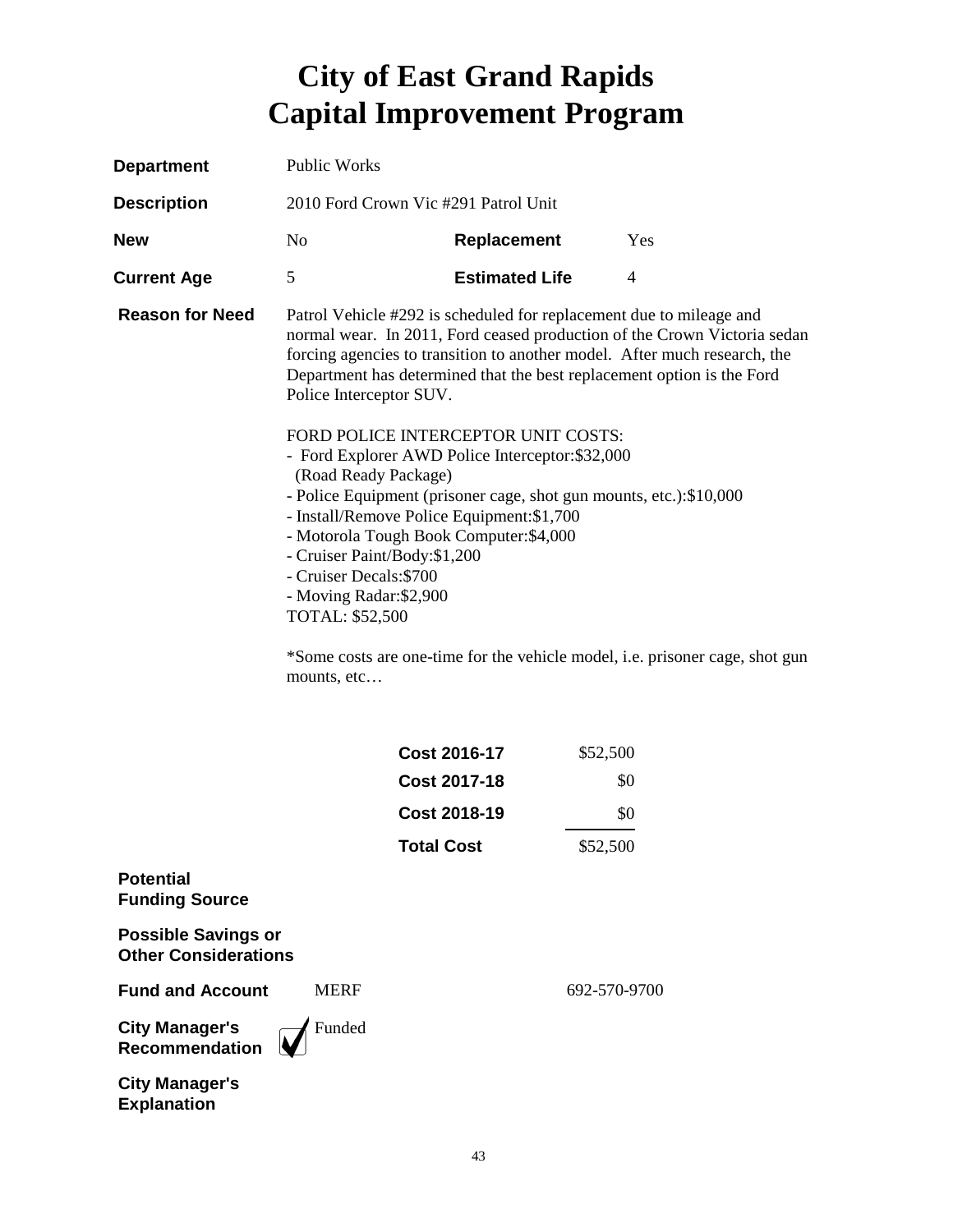| <b>Department</b>                                         | <b>Public Works</b>                                                                                                                                                                                                                                                                                                                                                                                                                                                                    |                       |                                                                                                                                                                                                                                                                                                        |  |
|-----------------------------------------------------------|----------------------------------------------------------------------------------------------------------------------------------------------------------------------------------------------------------------------------------------------------------------------------------------------------------------------------------------------------------------------------------------------------------------------------------------------------------------------------------------|-----------------------|--------------------------------------------------------------------------------------------------------------------------------------------------------------------------------------------------------------------------------------------------------------------------------------------------------|--|
| <b>Description</b>                                        | 2011 Ford Crown Vic #294 Patrol Unit                                                                                                                                                                                                                                                                                                                                                                                                                                                   |                       |                                                                                                                                                                                                                                                                                                        |  |
| <b>New</b>                                                | N <sub>0</sub>                                                                                                                                                                                                                                                                                                                                                                                                                                                                         | Replacement           | Yes                                                                                                                                                                                                                                                                                                    |  |
| <b>Current Age</b>                                        | 5                                                                                                                                                                                                                                                                                                                                                                                                                                                                                      | <b>Estimated Life</b> | $\overline{4}$                                                                                                                                                                                                                                                                                         |  |
| <b>Reason for Need</b>                                    | Police Interceptor SUV.                                                                                                                                                                                                                                                                                                                                                                                                                                                                |                       | Patrol Vehicle #294 is scheduled for replacement due to mileage and<br>normal wear. In 2011, Ford ceased production of the Crown Victoria sedan<br>forcing agencies to transition to another model. After much research, the<br>Department has determined that the best replacement option is the Ford |  |
|                                                           | FORD POLICE INTERCEPTOR UNIT COSTS:<br>- Ford Explorer AWD Police Interceptor: \$32,000<br>(Road Ready Package)<br>- Police Equipment (prisoner cage, shot gun mounts, etc.):\$10,000<br>- Install/Remove Police Equipment: \$1,700<br>- Motorola Tough Book Computer: \$4,000<br>- Cruiser Paint/Body:\$1,200<br>- Cruiser Decals: \$700<br>- Moving Radar: \$2,900<br>TOTAL: \$52,500<br>*Some costs are one-time for the vehicle model, i.e. prisoner cage, shot gun<br>mounts, etc |                       |                                                                                                                                                                                                                                                                                                        |  |
|                                                           |                                                                                                                                                                                                                                                                                                                                                                                                                                                                                        | <b>Cost 2016-17</b>   | \$52,500                                                                                                                                                                                                                                                                                               |  |
|                                                           |                                                                                                                                                                                                                                                                                                                                                                                                                                                                                        | <b>Cost 2017-18</b>   | \$0                                                                                                                                                                                                                                                                                                    |  |
|                                                           |                                                                                                                                                                                                                                                                                                                                                                                                                                                                                        | <b>Cost 2018-19</b>   | \$0                                                                                                                                                                                                                                                                                                    |  |
|                                                           |                                                                                                                                                                                                                                                                                                                                                                                                                                                                                        | <b>Total Cost</b>     | \$52,500                                                                                                                                                                                                                                                                                               |  |
| <b>Potential</b><br><b>Funding Source</b>                 |                                                                                                                                                                                                                                                                                                                                                                                                                                                                                        |                       |                                                                                                                                                                                                                                                                                                        |  |
| <b>Possible Savings or</b><br><b>Other Considerations</b> |                                                                                                                                                                                                                                                                                                                                                                                                                                                                                        |                       |                                                                                                                                                                                                                                                                                                        |  |
| <b>Fund and Account</b>                                   | <b>MERF</b>                                                                                                                                                                                                                                                                                                                                                                                                                                                                            |                       | 692-570-9700                                                                                                                                                                                                                                                                                           |  |
| <b>City Manager's</b><br><b>Recommendation</b>            | Funded                                                                                                                                                                                                                                                                                                                                                                                                                                                                                 |                       |                                                                                                                                                                                                                                                                                                        |  |
| <b>City Manager's</b><br><b>Explanation</b>               |                                                                                                                                                                                                                                                                                                                                                                                                                                                                                        |                       |                                                                                                                                                                                                                                                                                                        |  |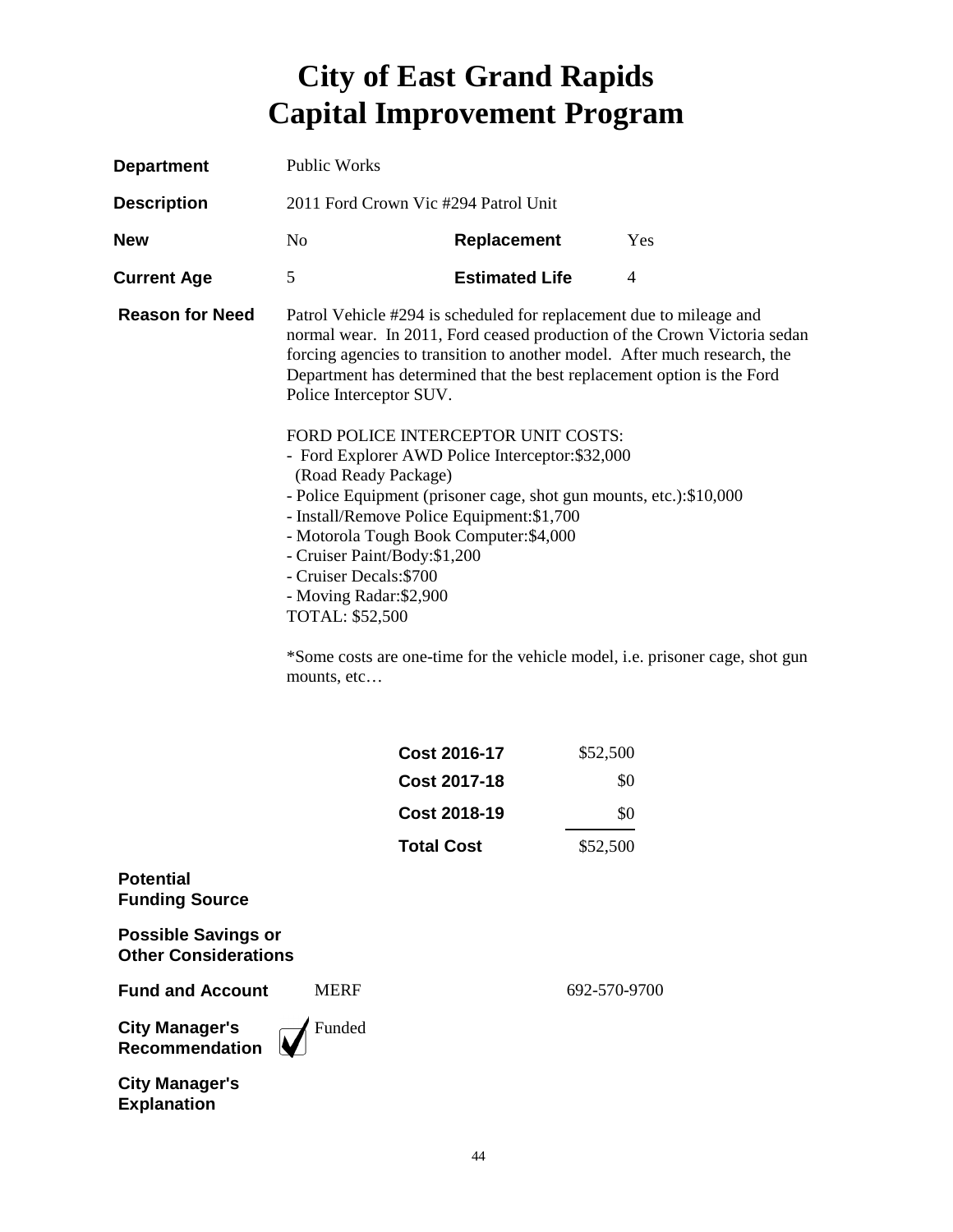| <b>Department</b>      | Public Works                                                                                                                                                                                              |                       |      |
|------------------------|-----------------------------------------------------------------------------------------------------------------------------------------------------------------------------------------------------------|-----------------------|------|
| <b>Description</b>     | 2007 Ford F-350 4x4 w Dump and Front Plow #111                                                                                                                                                            |                       |      |
| <b>New</b>             | N <sub>0</sub>                                                                                                                                                                                            | <b>Replacement</b>    | Yes. |
| <b>Current Age</b>     | 8                                                                                                                                                                                                         | <b>Estimated Life</b> | 8    |
| <b>Reason for Need</b> | The expected life of #111 is 8 years. The vehicle has been inspected along<br>with a review of maintenance records and the city mechanics have<br>recommended that this vehicle be replaced for FY 16-17. |                       |      |

|                                                           | <b>Cost 2016-17</b> | \$46,000     |
|-----------------------------------------------------------|---------------------|--------------|
|                                                           | <b>Cost 2017-18</b> | \$0          |
|                                                           | <b>Cost 2018-19</b> | \$0          |
|                                                           | <b>Total Cost</b>   | \$46,000     |
| <b>Potential</b><br><b>Funding Source</b>                 |                     |              |
| <b>Possible Savings or</b><br><b>Other Considerations</b> | MiDeal Program      |              |
| <b>Fund and Account</b>                                   | <b>MERF</b>         | 692-570-9700 |
| <b>City Manager's</b><br><b>Recommendation</b>            | Funded              |              |
| <b>City Manager's</b><br><b>Explanation</b>               |                     |              |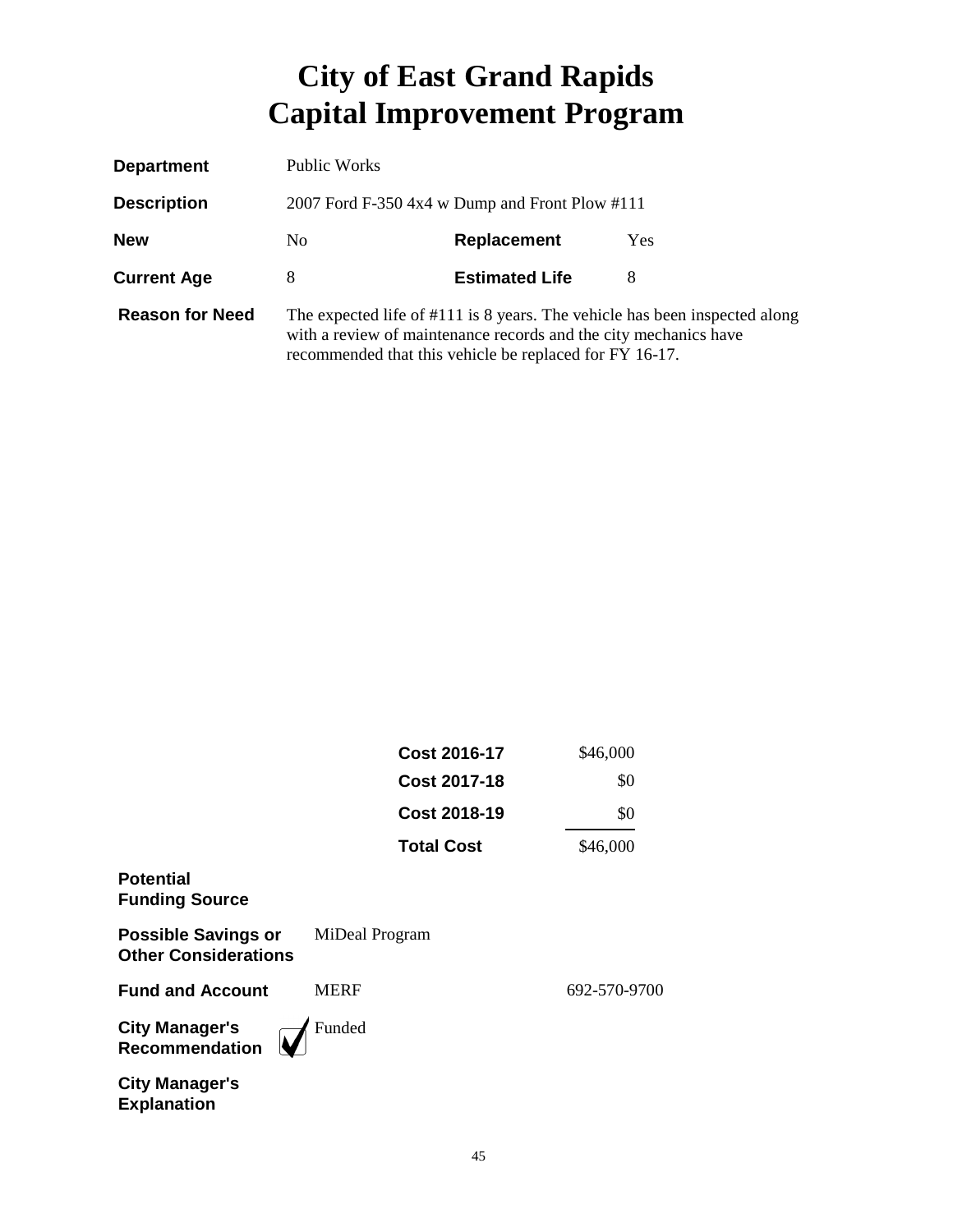| <b>Department</b>      | Public Works           |                                                                                                                                                                                                                                                                                             |     |
|------------------------|------------------------|---------------------------------------------------------------------------------------------------------------------------------------------------------------------------------------------------------------------------------------------------------------------------------------------|-----|
| <b>Description</b>     | 1999 #526 Cement Mixer |                                                                                                                                                                                                                                                                                             |     |
| <b>New</b>             | N <sub>0</sub>         | <b>Replacement</b>                                                                                                                                                                                                                                                                          | Yes |
| <b>Current Age</b>     | 16                     | <b>Estimated Life</b>                                                                                                                                                                                                                                                                       | 10  |
| <b>Reason for Need</b> |                        | The cement mixer which is used for a wide variety of repairs throughout<br>the city is 6 years past its useful life. The equipment has been inspected<br>along with a review of maintenance records and the city mechanics have<br>recommended that this equipment be replaced in FY 16-17. |     |

|                                                           | <b>Cost 2016-17</b> | \$8,000      |
|-----------------------------------------------------------|---------------------|--------------|
|                                                           | <b>Cost 2017-18</b> | \$0          |
|                                                           | <b>Cost 2018-19</b> | \$0          |
|                                                           | <b>Total Cost</b>   | \$8,000      |
| <b>Potential</b><br><b>Funding Source</b>                 |                     |              |
| <b>Possible Savings or</b><br><b>Other Considerations</b> |                     |              |
| <b>Fund and Account</b><br><b>MERF</b>                    |                     | 692-570-9700 |
| Funded<br><b>City Manager's</b><br><b>Recommendation</b>  |                     |              |
| <b>City Manager's</b><br><b>Explanation</b>               |                     |              |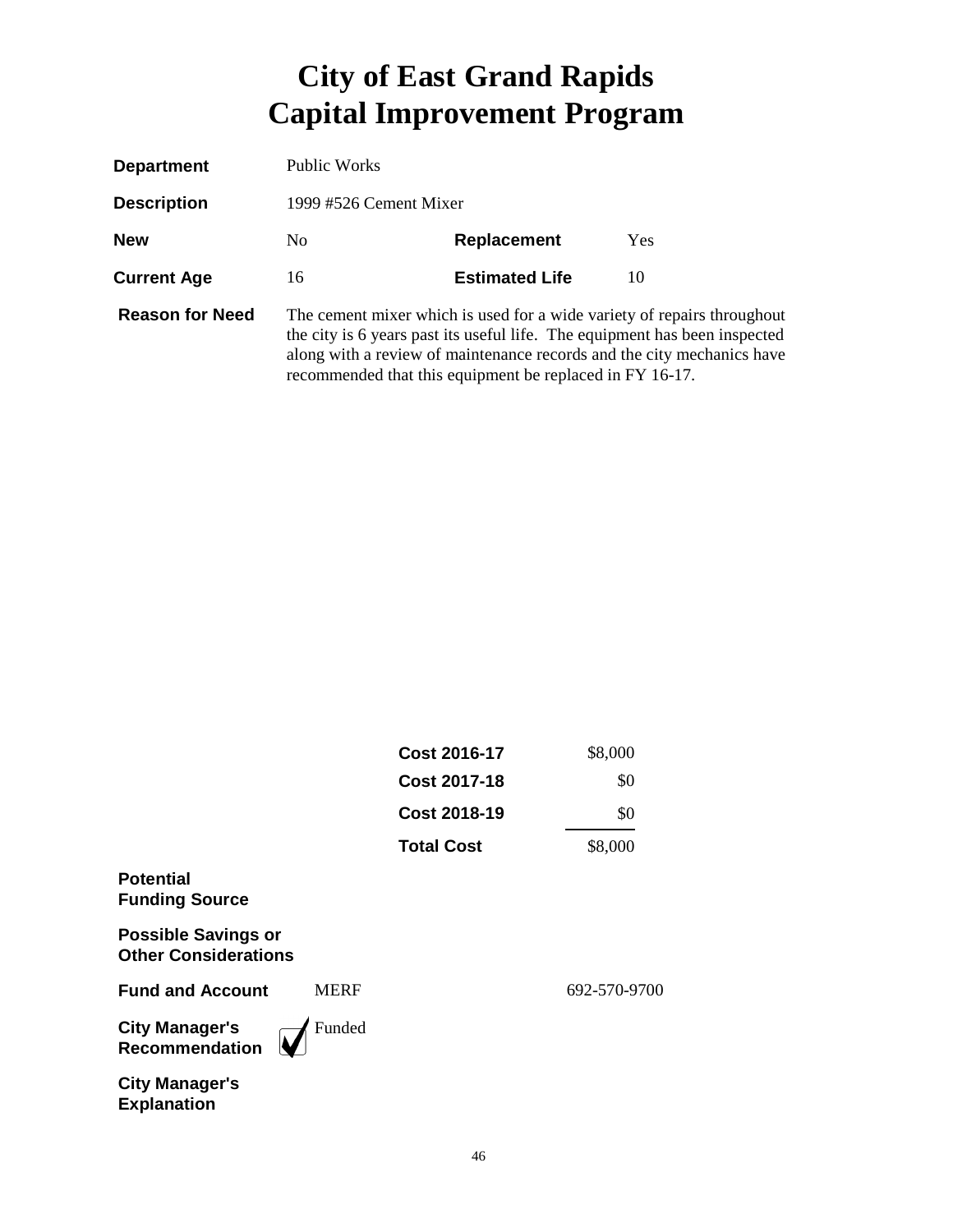| <b>Department</b>      | Public Works                                       |                                                                                                                                              |                                                                           |
|------------------------|----------------------------------------------------|----------------------------------------------------------------------------------------------------------------------------------------------|---------------------------------------------------------------------------|
| <b>Description</b>     | Vehicle-Equipment Scanner                          |                                                                                                                                              |                                                                           |
| <b>New</b>             | <b>Yes</b><br>N <sub>0</sub><br><b>Replacement</b> |                                                                                                                                              |                                                                           |
| <b>Current Age</b>     | 10                                                 | <b>Estimated Life</b>                                                                                                                        | 8                                                                         |
| <b>Reason for Need</b> | mechanics to repair and maintain equipment.        | of equipment is used by staff to help diagnose repair and maintenance<br>issues for all city equipment. This equipment is vital for the city | The existing vehicle/equipment scanner is due for replacement. This piece |

692-520-9700.20

|                                                           |             | <b>Cost 2016-17</b> | \$7,000      |
|-----------------------------------------------------------|-------------|---------------------|--------------|
|                                                           |             | <b>Cost 2017-18</b> | \$0          |
|                                                           |             | <b>Cost 2018-19</b> | \$0          |
|                                                           |             | <b>Total Cost</b>   | \$7,000      |
| <b>Potential</b><br><b>Funding Source</b>                 |             |                     |              |
| <b>Possible Savings or</b><br><b>Other Considerations</b> |             |                     |              |
| <b>Fund and Account</b>                                   | <b>MERF</b> |                     | 692-570-9700 |
| <b>City Manager's</b><br>Recommendation                   | Funded      |                     |              |
| <b>City Manager's</b><br><b>Explanation</b>               |             |                     |              |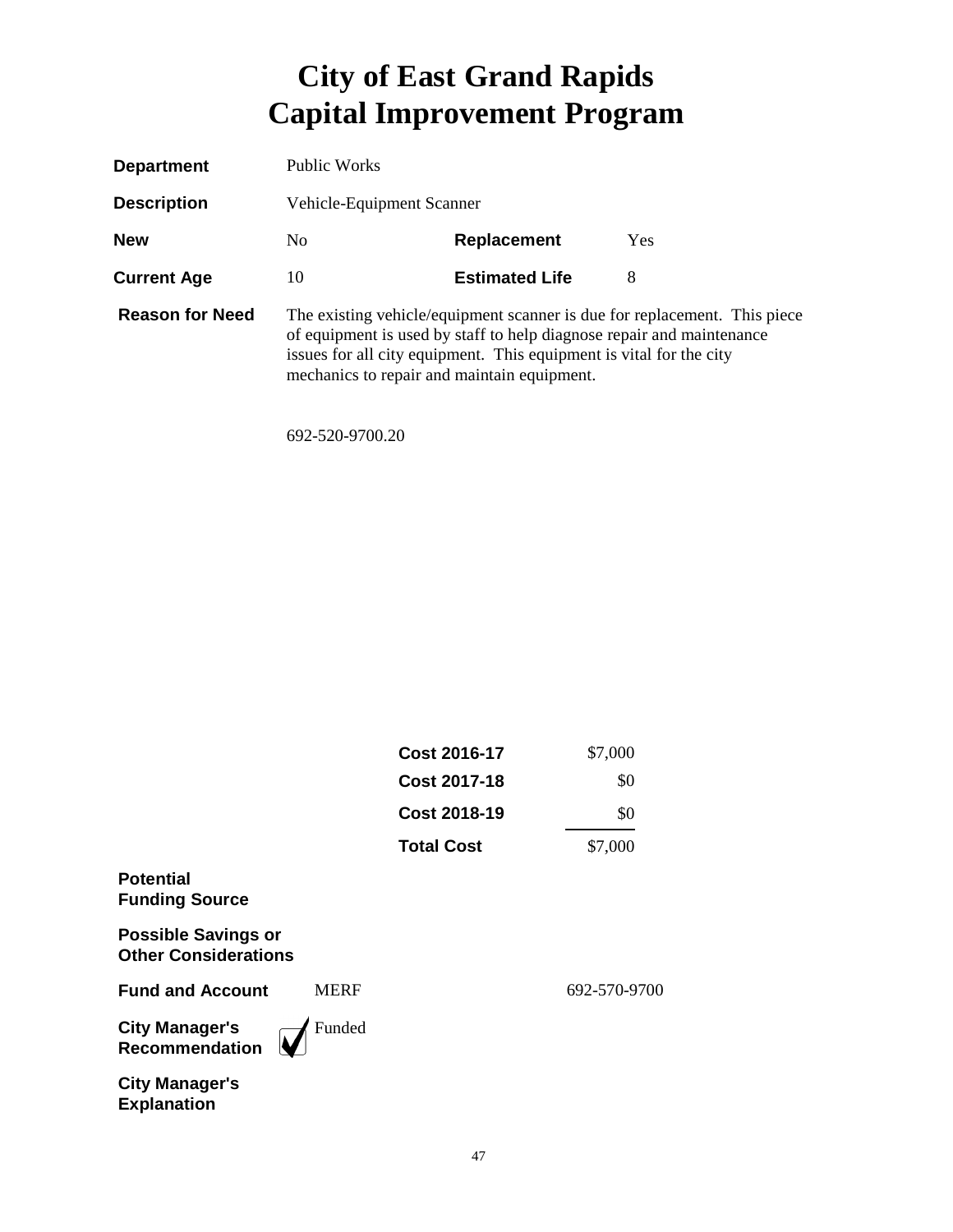| <b>Department</b>      | Public Works                       |                                                                                                                                                                                                                                                                                          |                                                                                                                                                                                                                                                                                                                                                                                                                                                                                  |
|------------------------|------------------------------------|------------------------------------------------------------------------------------------------------------------------------------------------------------------------------------------------------------------------------------------------------------------------------------------|----------------------------------------------------------------------------------------------------------------------------------------------------------------------------------------------------------------------------------------------------------------------------------------------------------------------------------------------------------------------------------------------------------------------------------------------------------------------------------|
| <b>Description</b>     | Camera System for Dump Plow Trucks |                                                                                                                                                                                                                                                                                          |                                                                                                                                                                                                                                                                                                                                                                                                                                                                                  |
| <b>New</b>             | No.                                | <b>Replacement</b>                                                                                                                                                                                                                                                                       | N <sub>0</sub>                                                                                                                                                                                                                                                                                                                                                                                                                                                                   |
| <b>Current Age</b>     | 0                                  | <b>Estimated Life</b>                                                                                                                                                                                                                                                                    | 5                                                                                                                                                                                                                                                                                                                                                                                                                                                                                |
| <b>Reason for Need</b> |                                    | insert. This provides operators with a better awareness of surroundings<br>property around these pieces of equipment. The system also assists<br>operators to know how much salt that they have so they do not have to<br>with the camera system after safely pulling over and stopping. | In the current FY the city purchase a in vehicle camera monitoring system<br>as a pilot project in one of the dump/plow trucks. Cameras are located in<br>the rear, passenger side blind spot/underbody blade and viewing the salter<br>which in turn provides a safer environment for them as well as citizens and<br>stop, get out of the equipment, climb a ladder and check to see how much is<br>remaining. They can view from the screen in the cab what the fill level is |

|                                                           | <b>Cost 2016-17</b> | \$4,500      |
|-----------------------------------------------------------|---------------------|--------------|
|                                                           | <b>Cost 2017-18</b> | \$0          |
|                                                           | <b>Cost 2018-19</b> | \$0          |
|                                                           | <b>Total Cost</b>   | \$4,500      |
| <b>Potential</b><br><b>Funding Source</b>                 |                     |              |
| <b>Possible Savings or</b><br><b>Other Considerations</b> |                     |              |
| <b>Fund and Account</b>                                   | Water/Sewer Fund    | 692-570-9701 |
| <b>City Manager's</b><br><b>Recommendation</b>            | Funded              |              |
| <b>City Manager's</b>                                     |                     |              |

**Explanation**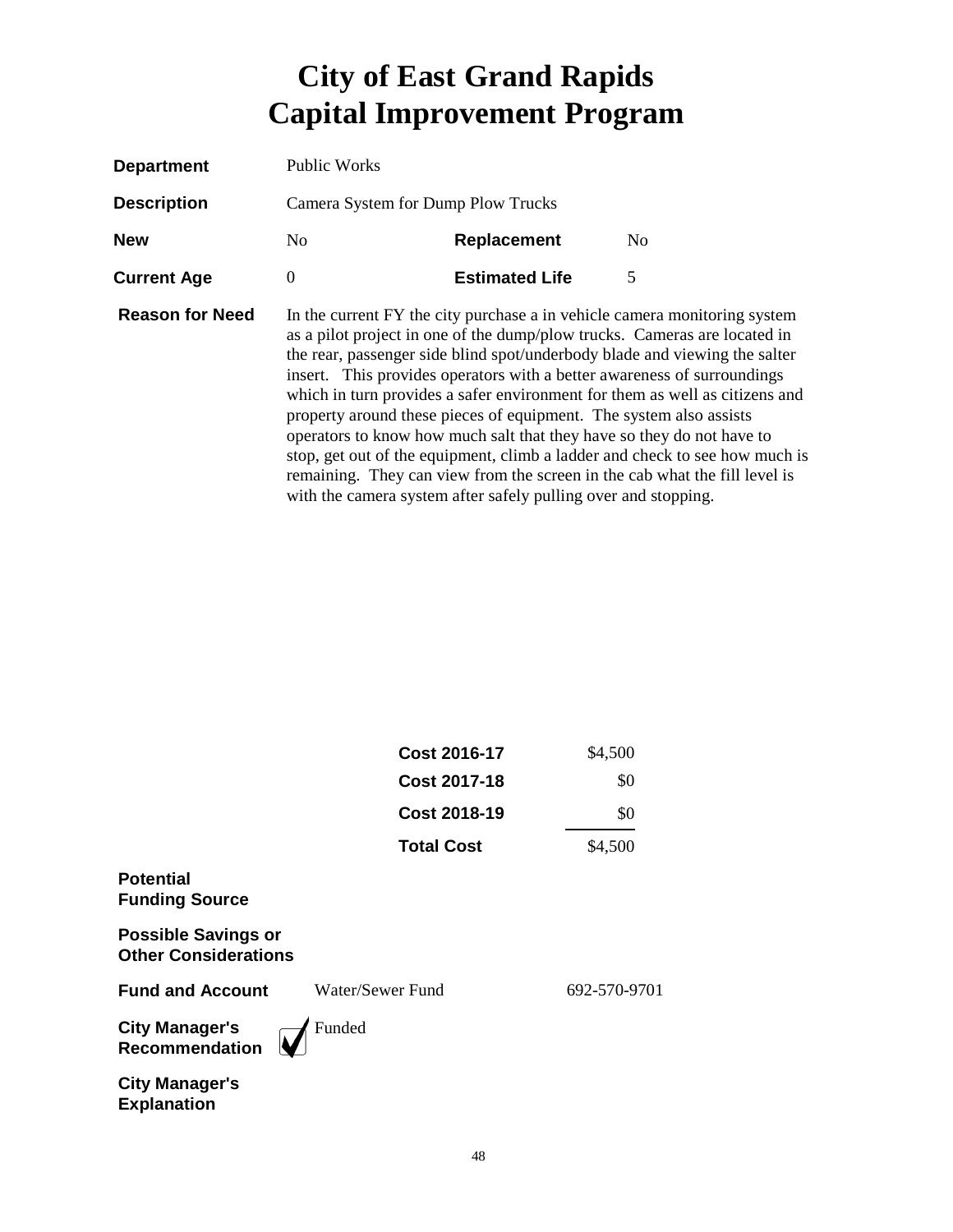# **Year 2**

# FY 2017-2018

#### PROJECT FORMS

# CAPITAL IMPROVEMENT PROGRAM

CITY OF EAST GRAND RAPIDS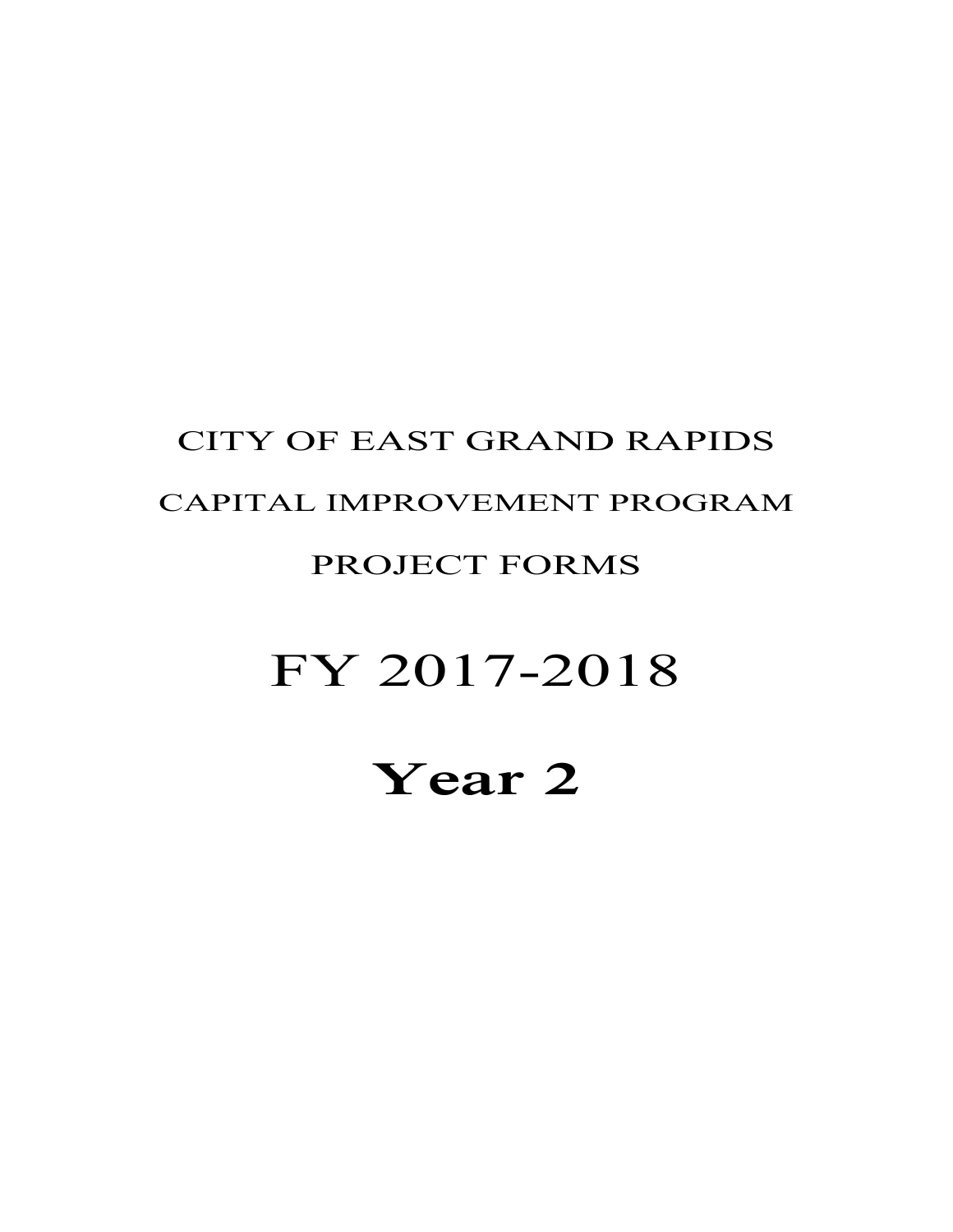| <b>Department</b>      | City Manager                                                                                                                                                                                                                                                 |                                  |    |  |  |
|------------------------|--------------------------------------------------------------------------------------------------------------------------------------------------------------------------------------------------------------------------------------------------------------|----------------------------------|----|--|--|
| <b>Description</b>     | Commission Chamber Audio/Video System Upgrades                                                                                                                                                                                                               |                                  |    |  |  |
| <b>New</b>             | No.                                                                                                                                                                                                                                                          | <b>Yes</b><br><b>Replacement</b> |    |  |  |
| <b>Current Age</b>     | 10                                                                                                                                                                                                                                                           | <b>Estimated Life</b>            | 10 |  |  |
| <b>Reason for Need</b> | The audio-visual system was installed during the building remodel in 2006.<br>Many of the components are now out-of-date and no longer meet current<br>standards. In addition, some of the components have begun to fail, leaving<br>non-functioning system. |                                  |    |  |  |
|                        | This project would update the entire commission chambers to digital<br>signals, add HDMI compatibility and replace the projector to accommodate<br>the digital signal in the summer of 2017, spreading the cost of the project<br>over two fiscal years.     |                                  |    |  |  |

|                                                           | <b>Cost 2016-17</b> | \$0          |
|-----------------------------------------------------------|---------------------|--------------|
|                                                           | <b>Cost 2017-18</b> | \$40,000     |
|                                                           | <b>Cost 2018-19</b> | \$40,000     |
|                                                           | <b>Total Cost</b>   | \$80,000     |
| <b>Potential</b><br><b>Funding Source</b>                 |                     |              |
| <b>Possible Savings or</b><br><b>Other Considerations</b> |                     |              |
| <b>Fund and Account</b>                                   | General Fund        | 101-875-9700 |
| <b>City Manager's</b><br><b>Recommendation</b>            |                     |              |
| <b>City Manager's</b><br><b>Explanation</b>               |                     |              |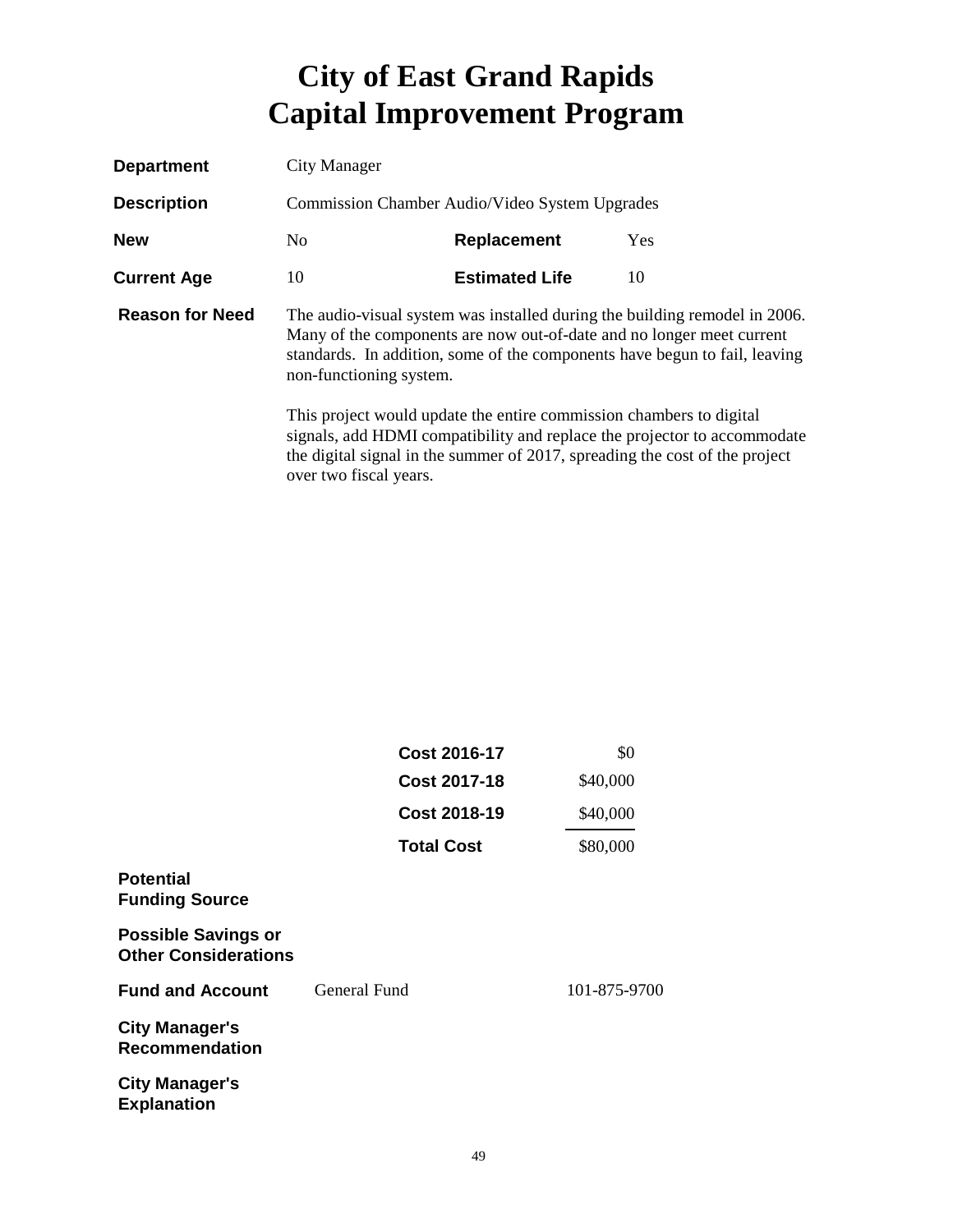| <b>Department</b>      | City Manager                                                                                                                                                                                                                                                                   |                                                                                                                           |            |
|------------------------|--------------------------------------------------------------------------------------------------------------------------------------------------------------------------------------------------------------------------------------------------------------------------------|---------------------------------------------------------------------------------------------------------------------------|------------|
| <b>Description</b>     | Community Center Audio/Video System Lower Level Upgrades                                                                                                                                                                                                                       |                                                                                                                           |            |
| <b>New</b>             | N <sub>0</sub>                                                                                                                                                                                                                                                                 | Replacement                                                                                                               | <b>Yes</b> |
| <b>Current Age</b>     | 8                                                                                                                                                                                                                                                                              | <b>Estimated Life</b>                                                                                                     | 5          |
| <b>Reason for Need</b> | Audio/Video system was installed during the construction of the renovated<br>City Hall. This project would allow for the purchase of updates and<br>improvements to the system. This would include backend software and<br>hardware as well as updated wiring and connections. |                                                                                                                           |            |
|                        | 2017-18                                                                                                                                                                                                                                                                        | HDCP Video Switching Equipment \$15,000<br>Audio Digital Signal Processing \$5,500<br>Labor, cabling and supplies \$4,500 |            |

|                                                           | <b>Cost 2016-17</b> | \$0          |
|-----------------------------------------------------------|---------------------|--------------|
|                                                           | <b>Cost 2017-18</b> | \$25,000     |
|                                                           | <b>Cost 2018-19</b> | \$0          |
|                                                           | <b>Total Cost</b>   | \$25,000     |
| <b>Potential</b><br><b>Funding Source</b>                 |                     |              |
| <b>Possible Savings or</b><br><b>Other Considerations</b> |                     |              |
| <b>Fund and Account</b>                                   | General Fund        | 101-875-9700 |
| <b>City Manager's</b><br><b>Recommendation</b>            |                     |              |
| <b>City Manager's</b><br><b>Explanation</b>               |                     |              |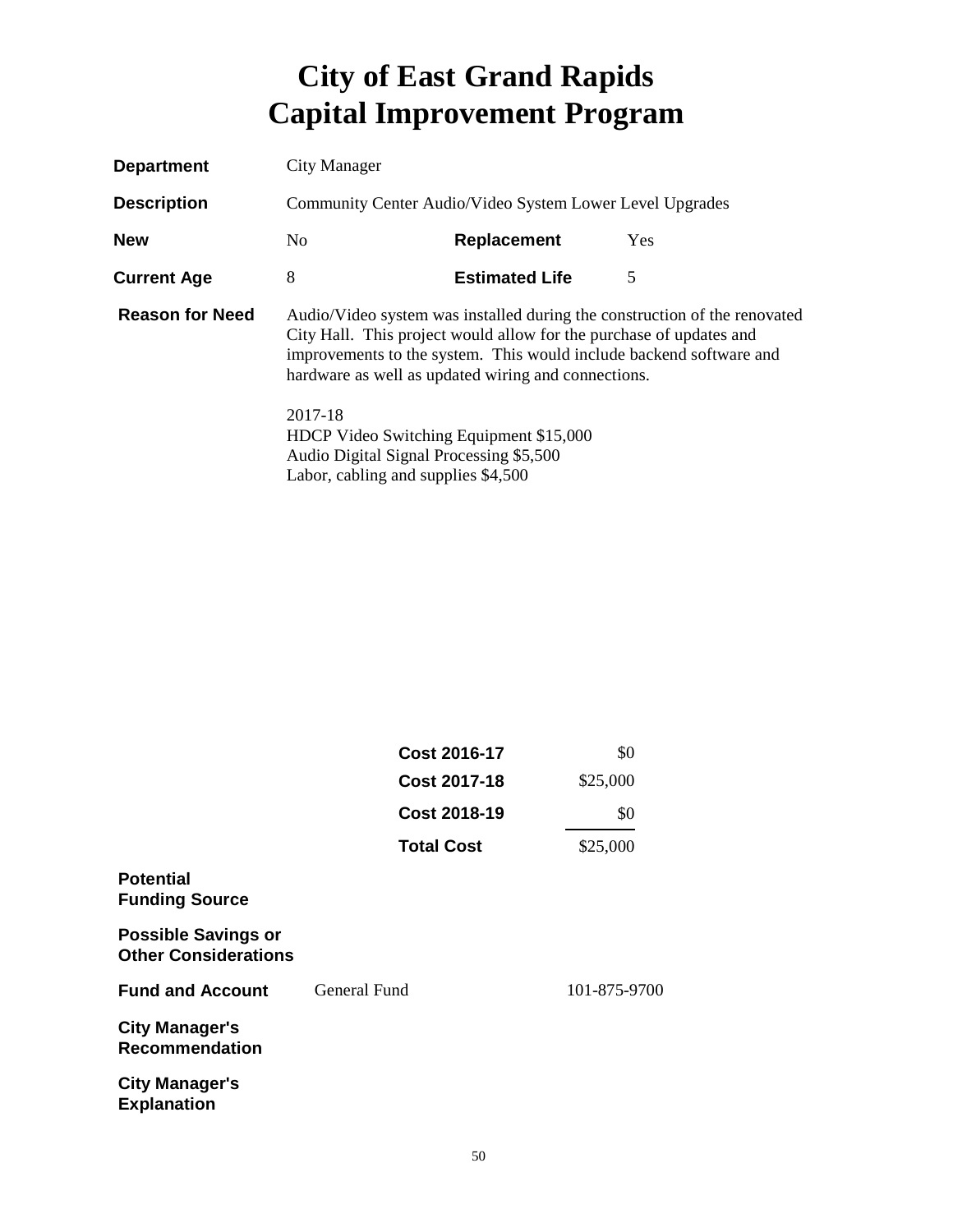| <b>Department</b>      | Finance                                                                                                                                                                                                                                          |                       |            |
|------------------------|--------------------------------------------------------------------------------------------------------------------------------------------------------------------------------------------------------------------------------------------------|-----------------------|------------|
| <b>Description</b>     | <b>Election Equipment Replacement</b>                                                                                                                                                                                                            |                       |            |
| <b>New</b>             | N <sub>0</sub>                                                                                                                                                                                                                                   | <b>Replacement</b>    | <b>Yes</b> |
| <b>Current Age</b>     | 10                                                                                                                                                                                                                                               | <b>Estimated Life</b> | 10         |
| <b>Reason for Need</b> | The current election tabulation equipment was implemented in 2005 in a<br>nationwide effort to modernize voting systems.                                                                                                                         |                       |            |
|                        | The State of Michigan is currently seeking proposals to replace the current<br>tabulation equipment in 2017. Each local jurisdiction may be responsible<br>for a portion of the purchase of equipment, accessories or maintenance<br>agreements. |                       |            |

|                                                           | <b>Cost 2016-17</b> | \$0          |
|-----------------------------------------------------------|---------------------|--------------|
|                                                           | <b>Cost 2017-18</b> | \$10,000     |
|                                                           | <b>Cost 2018-19</b> | \$0          |
|                                                           | <b>Total Cost</b>   | \$10,000     |
| <b>Potential</b><br><b>Funding Source</b>                 |                     |              |
| <b>Possible Savings or</b><br><b>Other Considerations</b> |                     |              |
| <b>Fund and Account</b>                                   | General Fund        | 101-192-9700 |
| <b>City Manager's</b><br><b>Recommendation</b>            |                     |              |
| <b>City Manager's</b><br><b>Explanation</b>               |                     |              |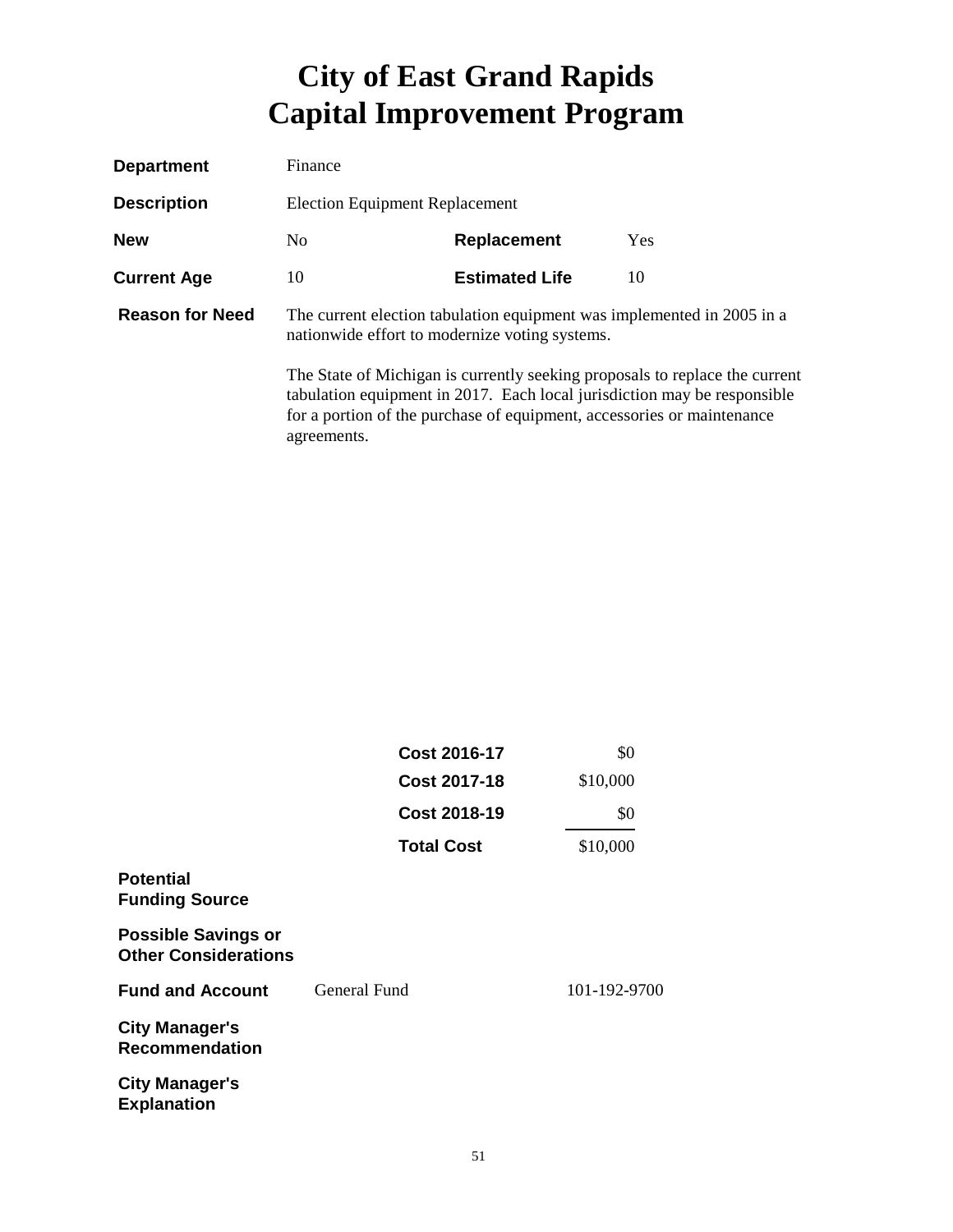| <b>Department</b>      | Finance                                                                                   |                                                                       |     |
|------------------------|-------------------------------------------------------------------------------------------|-----------------------------------------------------------------------|-----|
| <b>Description</b>     | <b>VMWare Host Server</b>                                                                 |                                                                       |     |
| <b>New</b>             | N <sub>0</sub>                                                                            | <b>Replacement</b>                                                    | Yes |
| <b>Current Age</b>     | 5                                                                                         | <b>Estimated Life</b>                                                 | 5   |
| <b>Reason for Need</b> | Replace main VMW are host for domain controller/file server and<br>Exchange email server. |                                                                       |     |
|                        | postponed for one fiscal year.                                                            | With SAN updates performed in 15/16 replacement of this server can be |     |

|                                                           | <b>Cost 2016-17</b> | \$0          |
|-----------------------------------------------------------|---------------------|--------------|
|                                                           | <b>Cost 2017-18</b> | \$6,500      |
|                                                           | <b>Cost 2018-19</b> | \$0          |
|                                                           | <b>Total Cost</b>   | \$6,500      |
| <b>Potential</b><br><b>Funding Source</b>                 |                     |              |
| <b>Possible Savings or</b><br><b>Other Considerations</b> |                     |              |
| <b>Fund and Account</b>                                   | General Fund        | 101-260-9700 |
| <b>City Manager's</b><br><b>Recommendation</b>            |                     |              |
| <b>City Manager's</b><br><b>Explanation</b>               |                     |              |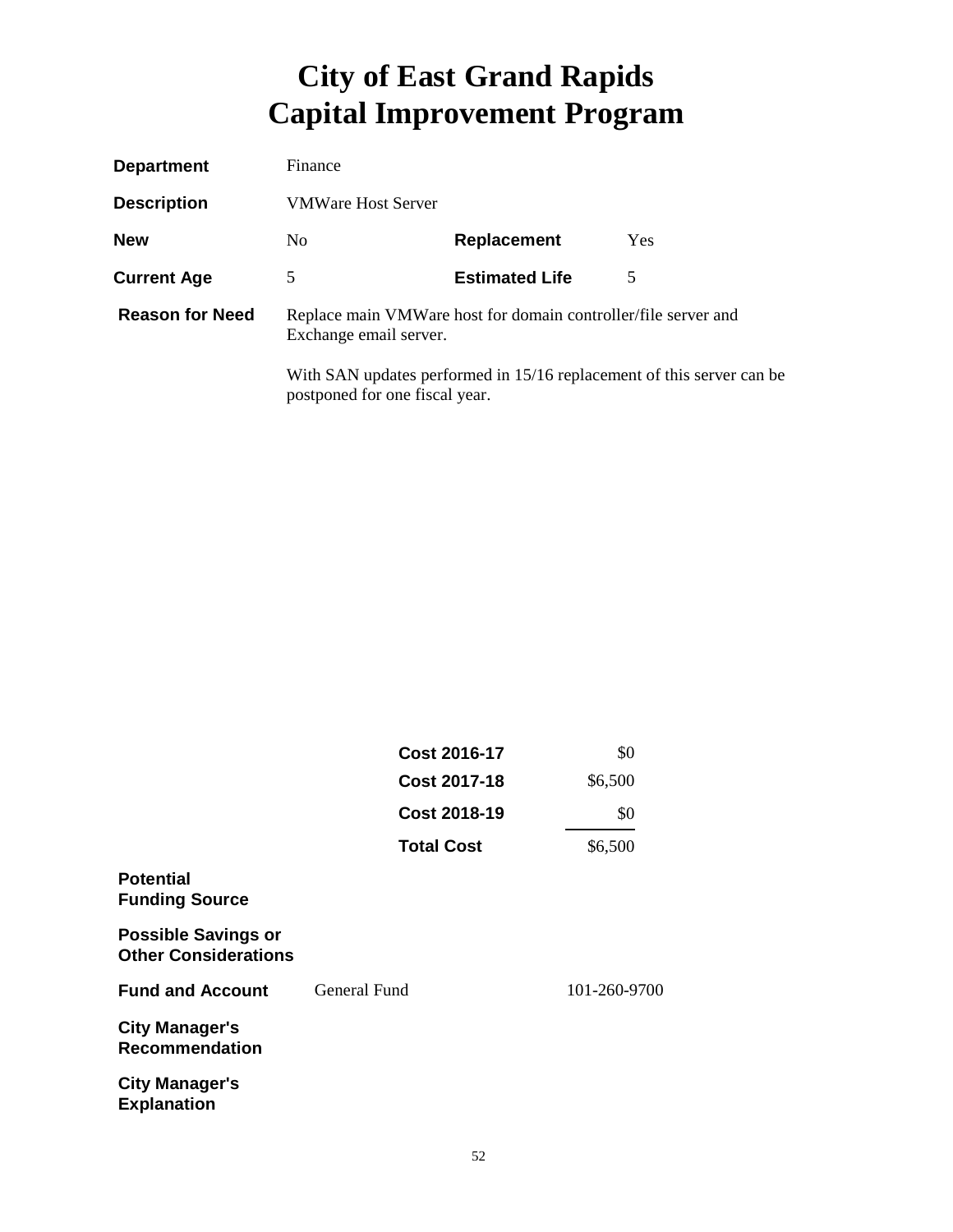| <b>Department</b>      | <b>Public Safety</b>                                                                                                                                                                                                                                                                                                                                                                                                                                                                                                                                                                   |                                                                      |                                                                                                                                                          |
|------------------------|----------------------------------------------------------------------------------------------------------------------------------------------------------------------------------------------------------------------------------------------------------------------------------------------------------------------------------------------------------------------------------------------------------------------------------------------------------------------------------------------------------------------------------------------------------------------------------------|----------------------------------------------------------------------|----------------------------------------------------------------------------------------------------------------------------------------------------------|
| <b>Description</b>     | Police/Fire Training Facility                                                                                                                                                                                                                                                                                                                                                                                                                                                                                                                                                          |                                                                      |                                                                                                                                                          |
| <b>New</b>             | Yes                                                                                                                                                                                                                                                                                                                                                                                                                                                                                                                                                                                    | <b>Replacement</b>                                                   | N <sub>0</sub>                                                                                                                                           |
| <b>Current Age</b>     | $\theta$                                                                                                                                                                                                                                                                                                                                                                                                                                                                                                                                                                               | <b>Estimated Life</b>                                                | 20                                                                                                                                                       |
| <b>Reason for Need</b> | The Public Safety Department strongly recommends constructing a<br>police/fire/EMS training facility in or in close proximity to East Grand<br>Rapids. The tasks related to fire suppression are among the most difficult<br>and dangerous duties our public safety officers perform. We do not<br>provide a facility or location for our personnel to train in this most<br>hazardous assignment. Tactical police operations such as searches and<br>simulations can be performed in the complex as well.<br>This training facility could potentially be used by numerous surrounding |                                                                      |                                                                                                                                                          |
|                        |                                                                                                                                                                                                                                                                                                                                                                                                                                                                                                                                                                                        | police and fire agencies. If possible, the training complex could be | incorporated into the new complex for Streets and Utilities. The building,<br>approximately. 30ft x 40ft could be a multi purpose structure and maintain |

training.

supplies and equipment for other Departments while not being used for

|                                                           | <b>Cost 2016-17</b>                                                                                   | \$0          |
|-----------------------------------------------------------|-------------------------------------------------------------------------------------------------------|--------------|
|                                                           | <b>Cost 2017-18</b>                                                                                   | \$15,000     |
|                                                           | <b>Cost 2018-19</b>                                                                                   | \$0          |
|                                                           | <b>Total Cost</b>                                                                                     | \$15,000     |
| <b>Potential</b><br><b>Funding Source</b>                 | Save monies from Drug Seizure Account.                                                                |              |
| <b>Possible Savings or</b><br><b>Other Considerations</b> | Dept. could recoup some costs by renting out the facility to interested<br>agencies in West Michigan. |              |
| <b>Fund and Account</b>                                   | General Fund                                                                                          | 101-345-9700 |
| <b>City Manager's</b><br><b>Recommendation</b>            |                                                                                                       |              |
| <b>City Manager's</b><br><b>Explanation</b>               |                                                                                                       |              |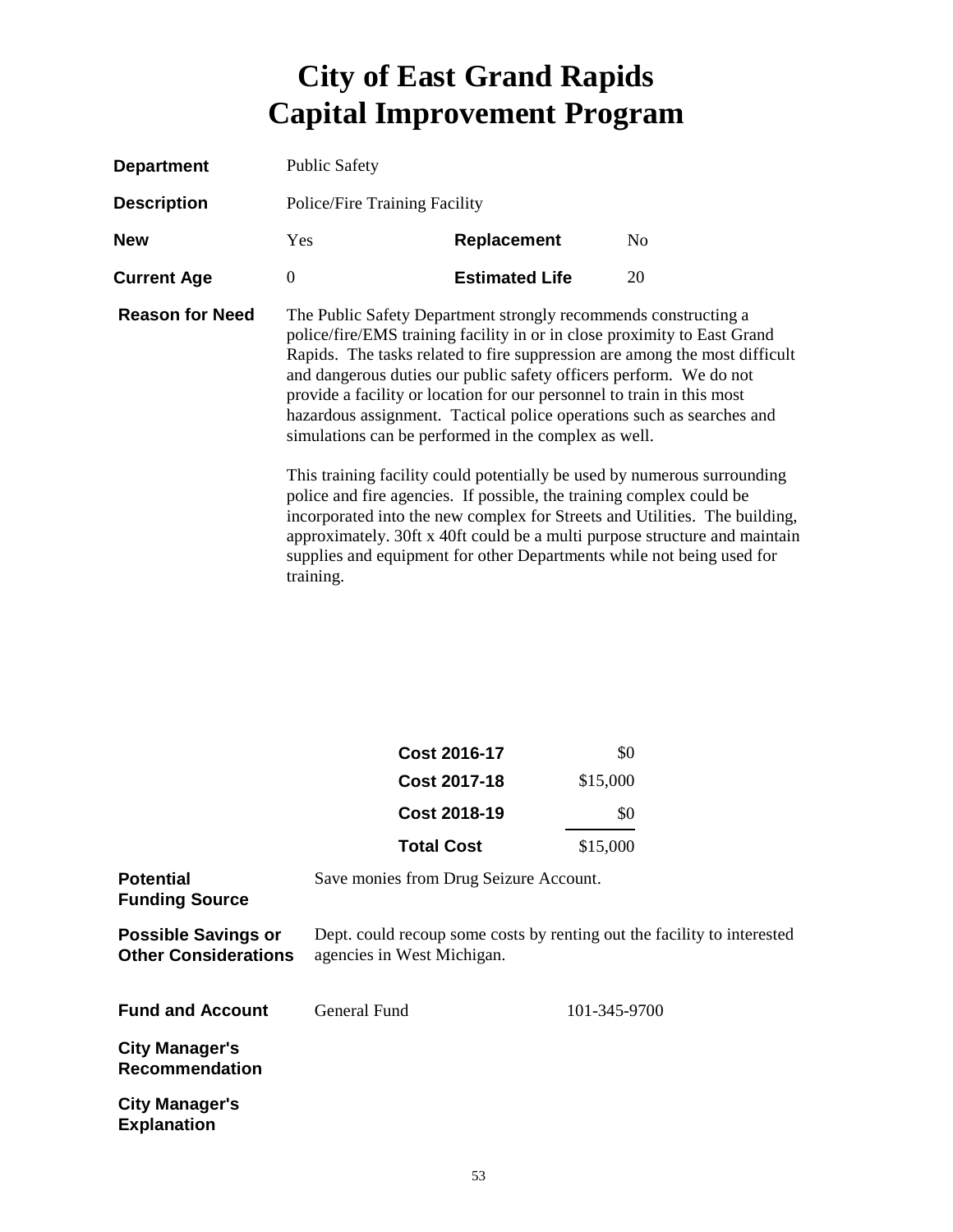| <b>Department</b>      | Parks & Recreation                        |                                                                                                                                                                                                                        |                                                                                                                                                                                                                              |  |
|------------------------|-------------------------------------------|------------------------------------------------------------------------------------------------------------------------------------------------------------------------------------------------------------------------|------------------------------------------------------------------------------------------------------------------------------------------------------------------------------------------------------------------------------|--|
| <b>Description</b>     | RecTrac Software upgrade from 10.3 to 3.1 |                                                                                                                                                                                                                        |                                                                                                                                                                                                                              |  |
| <b>New</b>             | No.<br><b>Yes</b><br><b>Replacement</b>   |                                                                                                                                                                                                                        |                                                                                                                                                                                                                              |  |
| <b>Current Age</b>     | 20                                        | <b>Estimated Life</b>                                                                                                                                                                                                  | 20                                                                                                                                                                                                                           |  |
| <b>Reason for Need</b> | training staff.                           | The software upgrade is a complete re-write of the RecTrac product. The<br>will be a very intense conversion process. RecTrac will have a staff<br>member onsite for a period of five days converting our database and | upgrade will be web browser based and will run on PC's, Macs, Ipads and<br>Tablets. The upgrade will include a tremendous amount of enhancements<br>and functionality. We have been using RecTrac for over 20 years and this |  |

|                                                           | <b>Cost 2016-17</b> | \$0          |
|-----------------------------------------------------------|---------------------|--------------|
|                                                           | <b>Cost 2017-18</b> | \$7,000      |
|                                                           | <b>Cost 2018-19</b> | \$0          |
|                                                           | <b>Total Cost</b>   | \$7,000      |
| <b>Potential</b><br><b>Funding Source</b>                 |                     |              |
| <b>Possible Savings or</b><br><b>Other Considerations</b> |                     |              |
| <b>Fund and Account</b>                                   | General Fund        | 101-751-9700 |
| <b>City Manager's</b><br><b>Recommendation</b>            |                     |              |
| <b>City Manager's</b><br><b>Explanation</b>               |                     |              |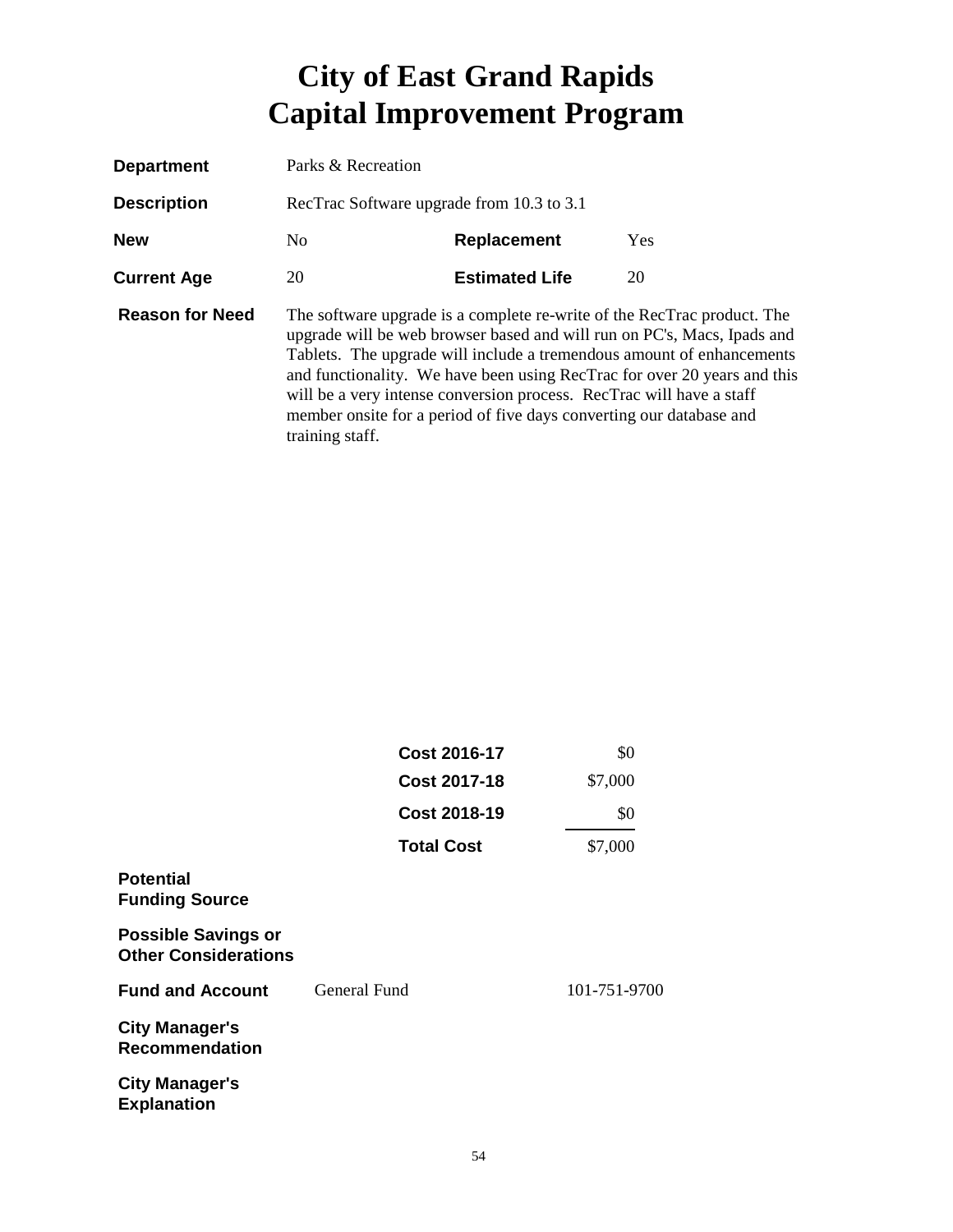| <b>Department</b>      | Public Works                                                                                                                                                                                                   |                                                                                                                                                      |         |
|------------------------|----------------------------------------------------------------------------------------------------------------------------------------------------------------------------------------------------------------|------------------------------------------------------------------------------------------------------------------------------------------------------|---------|
| <b>Description</b>     | <b>Traffic Signal Upgrade</b>                                                                                                                                                                                  |                                                                                                                                                      |         |
| <b>New</b>             | No.                                                                                                                                                                                                            | <b>Replacement</b>                                                                                                                                   | Yes     |
| <b>Current Age</b>     | Varies                                                                                                                                                                                                         | <b>Estimated Life</b>                                                                                                                                | $15-20$ |
| <b>Reason for Need</b> | Traffic Signal replacement is important to make sure that signals operate<br>properly to regulate the flow of traffic in the City. Older signals require<br>more maintenance and become more prone to outages. |                                                                                                                                                      |         |
|                        | FY 16-17: Lake Drive and Breton is included in Lake Drive Project                                                                                                                                              |                                                                                                                                                      |         |
|                        | FY 17-18: Breton and Hall (rebuilt in 2001) \$75,000                                                                                                                                                           |                                                                                                                                                      |         |
|                        | FY 18-19: Based on need                                                                                                                                                                                        |                                                                                                                                                      |         |
|                        |                                                                                                                                                                                                                | *These project have been continually carried forward because of the lack<br>of time to dedicate to them in coordination with other Capital Projects. |         |

|                                                           | Cost 2016-17                                                                                                     | \$0          |
|-----------------------------------------------------------|------------------------------------------------------------------------------------------------------------------|--------------|
|                                                           | <b>Cost 2017-18</b>                                                                                              | \$75,000     |
|                                                           | <b>Cost 2018-19</b>                                                                                              | \$75,000     |
|                                                           | <b>Total Cost</b>                                                                                                | \$150,000    |
| <b>Potential</b><br><b>Funding Source</b>                 | <b>Municipal Streets Fund</b>                                                                                    |              |
| <b>Possible Savings or</b><br><b>Other Considerations</b> | Reduction in electric usage with replacement of incandescent lights to<br>LED.                                   |              |
| <b>Fund and Account</b>                                   | Major Street                                                                                                     | 202-474-9700 |
| <b>City Manager's</b><br><b>Recommendation</b>            |                                                                                                                  |              |
| <b>City Manager's</b><br><b>Explanation</b>               | Full funding for the traffic signal upgrade is not available at this time.<br>Funded at \$50,000 for one signal. |              |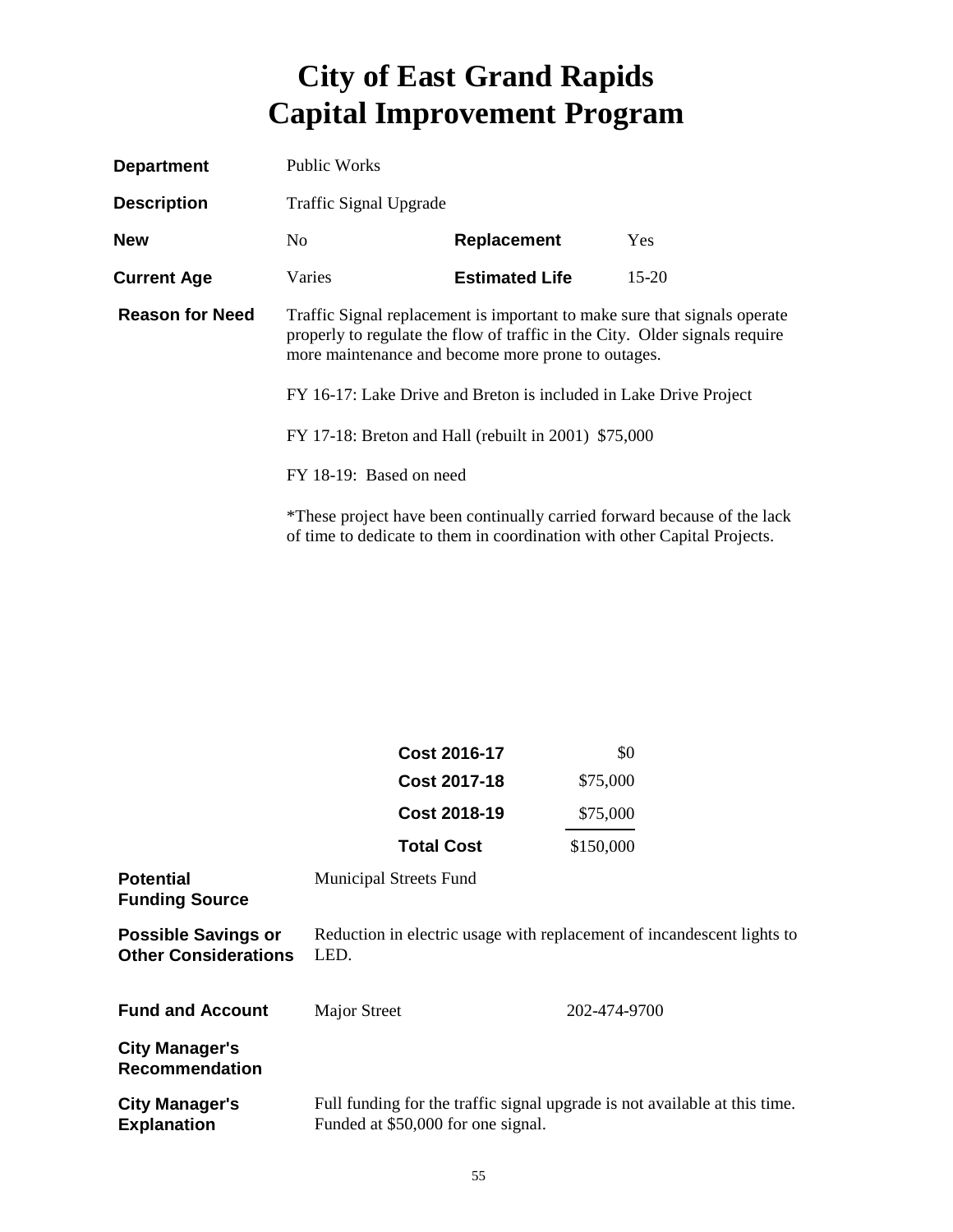| <b>Department</b>      | Public Works                                                                                                                                                                                                                                                                                                                                                                                                                                     |                       |         |
|------------------------|--------------------------------------------------------------------------------------------------------------------------------------------------------------------------------------------------------------------------------------------------------------------------------------------------------------------------------------------------------------------------------------------------------------------------------------------------|-----------------------|---------|
| <b>Description</b>     | Local Street Construction FY 2017-2018                                                                                                                                                                                                                                                                                                                                                                                                           |                       |         |
| <b>New</b>             | No.                                                                                                                                                                                                                                                                                                                                                                                                                                              | Replacement           | No.     |
| <b>Current Age</b>     | Varies                                                                                                                                                                                                                                                                                                                                                                                                                                           | <b>Estimated Life</b> | $15-20$ |
| <b>Reason for Need</b> | Lake Drive-Hall to Ridgewood: \$270,000<br>Manhattan Road-Reeds Lake Blvd to Cascade: \$162,000<br>Reeds Lake Blvd-Pioneer Club to Manhattan Road: \$111,000<br>Gilmour-Kenesaw to Breton: \$33,000<br>Floral-Argentina to San Jose: \$53,000<br>Andover Lane-Berwyk to end: \$26,000<br>Ogden-Argentina to Lake: \$48,000<br>Maxwell-Argentina to Lake: \$65,000<br>Wealthy-Lakeside to Lovett: \$50,000<br>Arundel-Berwyk to Conlon: \$230,000 |                       |         |

\*SEE PG 30 FOR FY 2016-2017 AND PG 56 FOR FY 2018-2019\*

|                                                           | <b>Cost 2016-17</b>                             | \$0          |
|-----------------------------------------------------------|-------------------------------------------------|--------------|
|                                                           | <b>Cost 2017-18</b>                             | \$1,048,000  |
|                                                           | Cost 2018-19                                    | \$0          |
|                                                           | <b>Total Cost</b>                               | \$1,048,000  |
| <b>Potential</b><br><b>Funding Source</b>                 | <b>Street Millage and General Fund Transfer</b> |              |
| <b>Possible Savings or</b><br><b>Other Considerations</b> | Bidding with Kent County Road Commission        |              |
| <b>Fund and Account</b>                                   | Local Street                                    | 203-451-9730 |
| <b>City Manager's</b><br><b>Recommendation</b>            |                                                 |              |
| <b>City Manager's</b><br><b>Explanation</b>               |                                                 |              |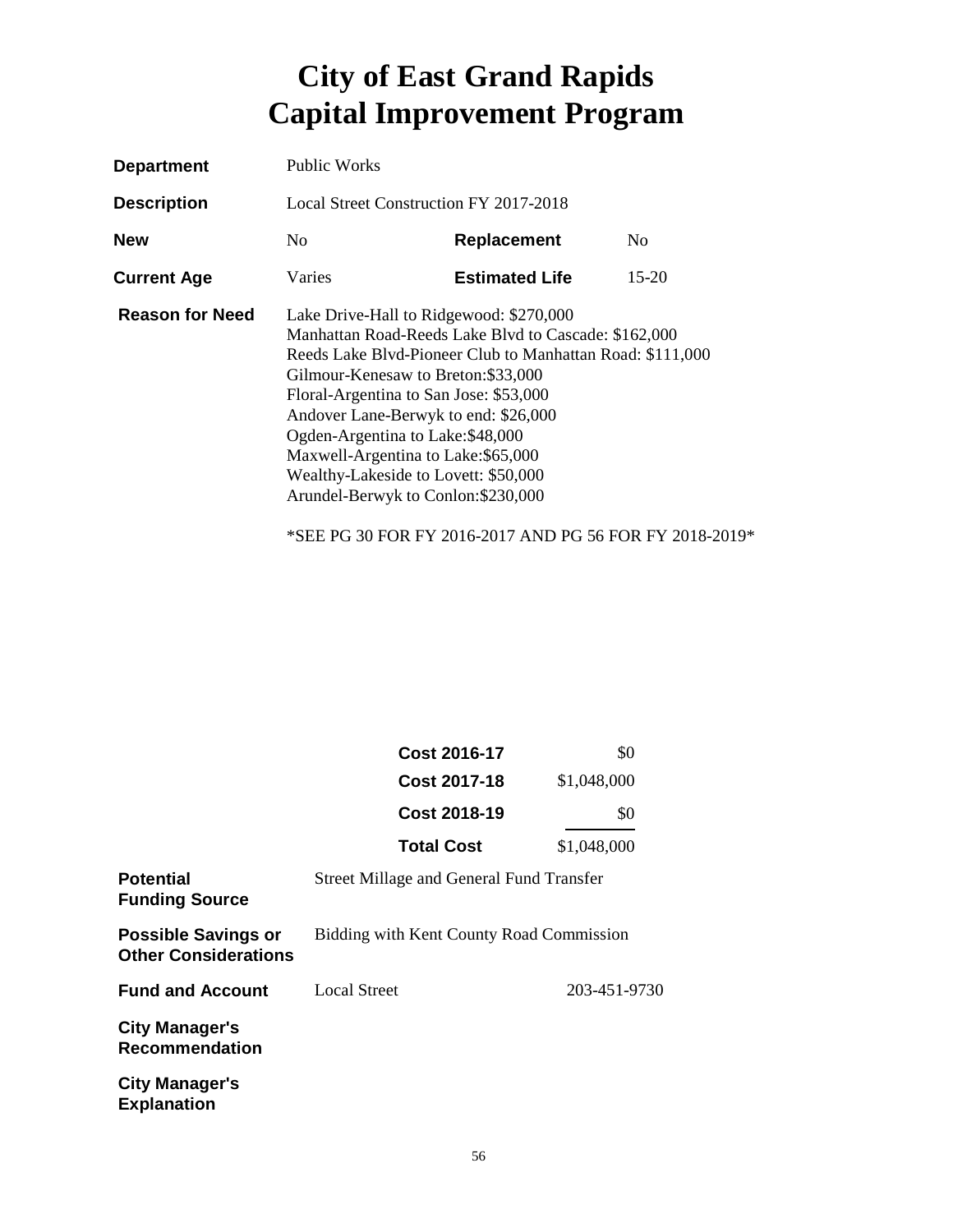| <b>Department</b>      | Public Works                    |                                                                                                                                                                                                                                                                                                                                                        |                                                                                                                                                         |
|------------------------|---------------------------------|--------------------------------------------------------------------------------------------------------------------------------------------------------------------------------------------------------------------------------------------------------------------------------------------------------------------------------------------------------|---------------------------------------------------------------------------------------------------------------------------------------------------------|
| <b>Description</b>     | City Hall Storm Sewer Separator |                                                                                                                                                                                                                                                                                                                                                        |                                                                                                                                                         |
| <b>New</b>             | Yes.                            | <b>Replacement</b>                                                                                                                                                                                                                                                                                                                                     | N <sub>0</sub>                                                                                                                                          |
| <b>Current Age</b>     | 0                               | <b>Estimated Life</b>                                                                                                                                                                                                                                                                                                                                  | 50                                                                                                                                                      |
| <b>Reason for Need</b> | FY 17-18:                       |                                                                                                                                                                                                                                                                                                                                                        |                                                                                                                                                         |
|                        |                                 | near Public Safety. Storm sewer separators remove oils and debris from<br>contaminates from an urban environment are transported to lakes and<br>streams through the storm sewer system. The City owns and operates<br>several other storm sewer separators throughout the City which filter out<br>debris prior to entering Reeds Lake and Fisk Lake. | Place Storm Sewer Separator on storm line exiting system behind City Hall<br>storm sewers prior to the lines termination into surface body waters. Most |

|                                                           | <b>Cost 2016-17</b>                                              | \$0          |
|-----------------------------------------------------------|------------------------------------------------------------------|--------------|
|                                                           | <b>Cost 2017-18</b>                                              | \$350,000    |
|                                                           | <b>Cost 2018-19</b>                                              | \$0          |
|                                                           | <b>Total Cost</b>                                                | \$350,000    |
| <b>Potential</b><br><b>Funding Source</b>                 |                                                                  |              |
| <b>Possible Savings or</b><br><b>Other Considerations</b> | Utilize existing storm sewer separator in stock at Public Works. |              |
| <b>Fund and Account</b>                                   | Water/Sewer Fund                                                 | 592-550-9700 |
| <b>City Manager's</b><br><b>Recommendation</b>            |                                                                  |              |
| <b>City Manager's</b><br><b>Explanation</b>               |                                                                  |              |
|                                                           |                                                                  |              |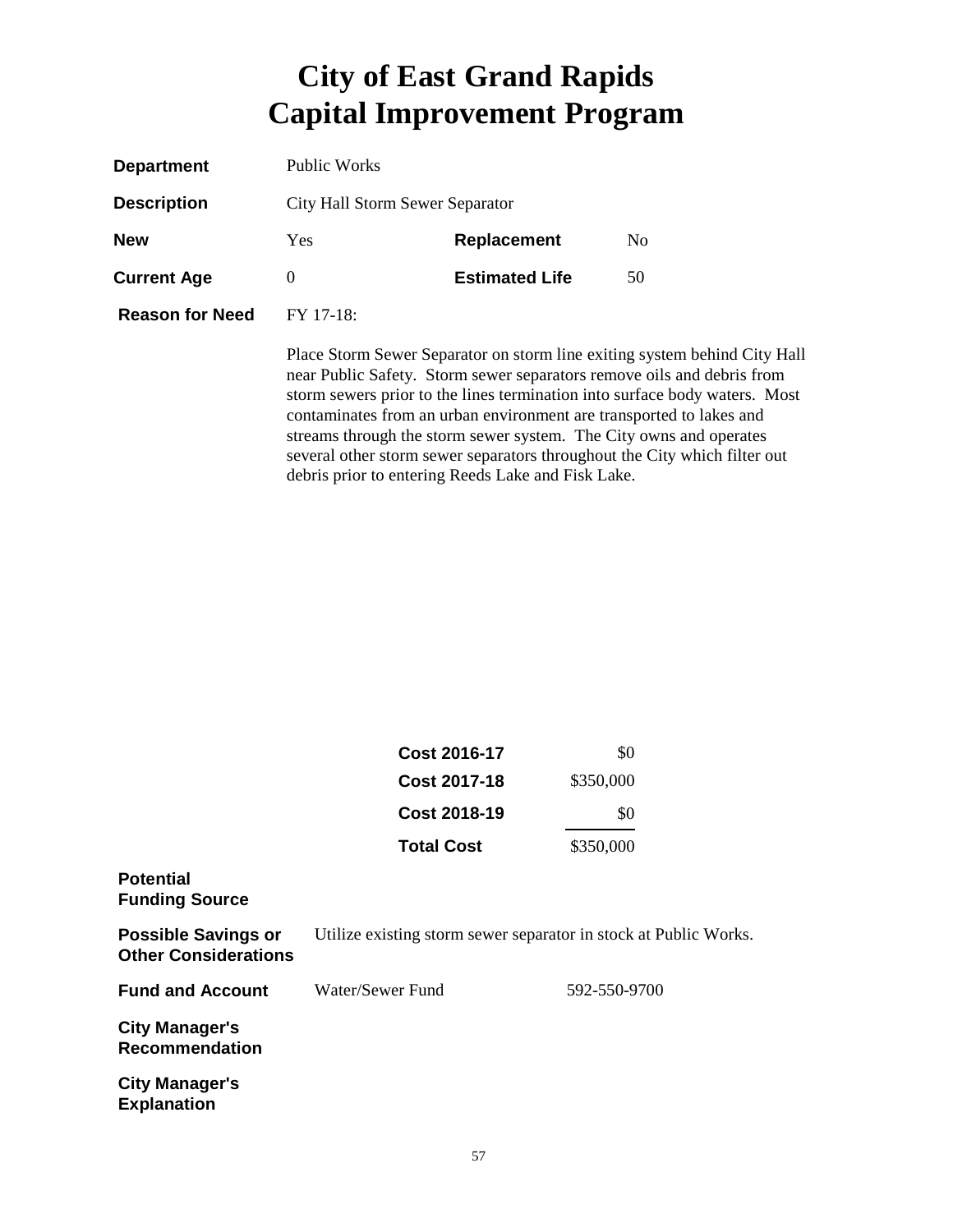| <b>Department</b>      | <b>Public Works</b>                                                                                                                                                                                                                                                                                                                                                                                                                |                       |     |
|------------------------|------------------------------------------------------------------------------------------------------------------------------------------------------------------------------------------------------------------------------------------------------------------------------------------------------------------------------------------------------------------------------------------------------------------------------------|-----------------------|-----|
| <b>Description</b>     | <b>Upgrades Sanitary Sewer System</b>                                                                                                                                                                                                                                                                                                                                                                                              |                       |     |
| <b>New</b>             | No.                                                                                                                                                                                                                                                                                                                                                                                                                                | <b>Replacement</b>    | Yes |
| <b>Current Age</b>     | varies                                                                                                                                                                                                                                                                                                                                                                                                                             | <b>Estimated Life</b> | 50  |
| <b>Reason for Need</b> | Replacement of aging sanitary sewer infrastructure is important to make<br>sure that the collection system functions properly. Replacing main piping<br>and lift station piping and pumps reduces emergency repairs that the Public<br>Works staff responds to and reduces sewer backups for residents and<br>businesses.<br>FY 16-17:<br>N/A<br>FY 17-18:<br>Pursuant to sanitary sewer televising-priority sewers CIPP:\$200,000 |                       |     |
|                        | FY 18-19:<br>N/A                                                                                                                                                                                                                                                                                                                                                                                                                   |                       |     |

|                                                           | <b>Cost 2016-17</b> | \$0          |
|-----------------------------------------------------------|---------------------|--------------|
|                                                           | <b>Cost 2017-18</b> | \$200,000    |
|                                                           | <b>Cost 2018-19</b> | \$0          |
|                                                           | <b>Total Cost</b>   | \$200,000    |
| <b>Potential</b><br><b>Funding Source</b>                 |                     |              |
| <b>Possible Savings or</b><br><b>Other Considerations</b> |                     |              |
| <b>Fund and Account</b>                                   | Water/Sewer Fund    | 592-550-9700 |
| <b>City Manager's</b><br><b>Recommendation</b>            |                     |              |
| <b>City Manager's</b><br><b>Explanation</b>               |                     |              |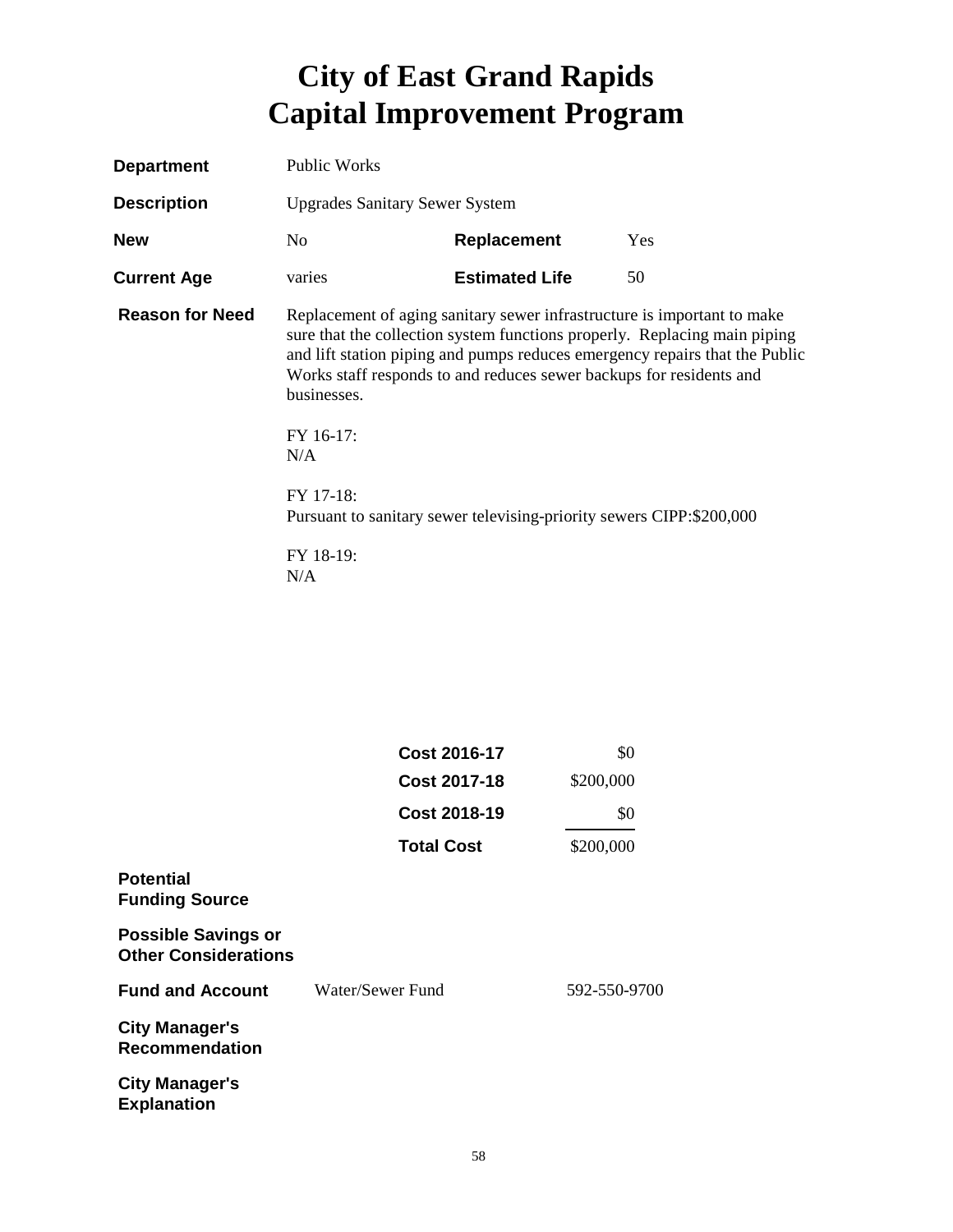| <b>Department</b>      | Public Works                                                                                                                                                                                       |                       |    |  |
|------------------------|----------------------------------------------------------------------------------------------------------------------------------------------------------------------------------------------------|-----------------------|----|--|
| <b>Description</b>     | Water and Sewer Spoils Containment                                                                                                                                                                 |                       |    |  |
| <b>New</b>             | Yes<br>N <sub>0</sub><br><b>Replacement</b>                                                                                                                                                        |                       |    |  |
| <b>Current Age</b>     | 40                                                                                                                                                                                                 | <b>Estimated Life</b> | 20 |  |
| <b>Reason for Need</b> | The Public Works Department needs to replace the base of the water and<br>sewer soil spoils storage area. A new base layer of asphalt will contain the<br>spoils from the surrounding environment. |                       |    |  |

|                                                           | <b>Cost 2016-17</b> | \$0          |
|-----------------------------------------------------------|---------------------|--------------|
|                                                           | <b>Cost 2017-18</b> | \$25,000     |
|                                                           | <b>Cost 2018-19</b> | \$0          |
|                                                           | <b>Total Cost</b>   | \$25,000     |
| <b>Potential</b><br><b>Funding Source</b>                 |                     |              |
| <b>Possible Savings or</b><br><b>Other Considerations</b> |                     |              |
| <b>Fund and Account</b>                                   | Water/Sewer Fund    | 592-550-9700 |
| <b>City Manager's</b><br><b>Recommendation</b>            |                     |              |
| <b>City Manager's</b><br><b>Explanation</b>               |                     |              |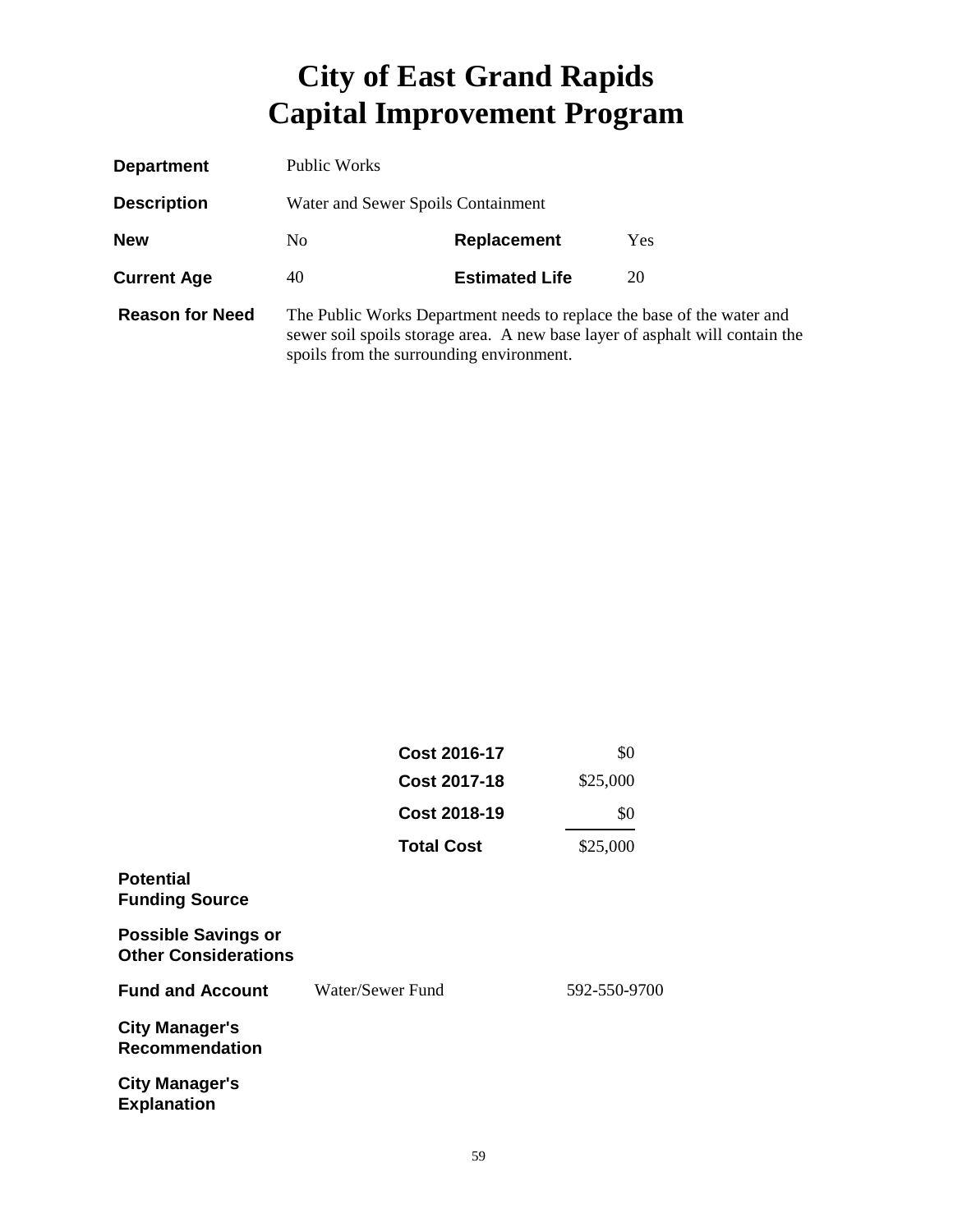| <b>Department</b>                                         | Public Works                                                                                                                                |                                                                                                                                                                                                                                                                                                                                                                  |                |                                                                                                                                                                                                                                                                                                                    |  |
|-----------------------------------------------------------|---------------------------------------------------------------------------------------------------------------------------------------------|------------------------------------------------------------------------------------------------------------------------------------------------------------------------------------------------------------------------------------------------------------------------------------------------------------------------------------------------------------------|----------------|--------------------------------------------------------------------------------------------------------------------------------------------------------------------------------------------------------------------------------------------------------------------------------------------------------------------|--|
| <b>Description</b>                                        | 2010 Ford Escape PS Patrol Hybrid #290                                                                                                      |                                                                                                                                                                                                                                                                                                                                                                  |                |                                                                                                                                                                                                                                                                                                                    |  |
| <b>New</b>                                                | N <sub>0</sub>                                                                                                                              | Replacement                                                                                                                                                                                                                                                                                                                                                      |                | Yes                                                                                                                                                                                                                                                                                                                |  |
| <b>Current Age</b>                                        | 5                                                                                                                                           | <b>Estimated Life</b>                                                                                                                                                                                                                                                                                                                                            | $\overline{4}$ |                                                                                                                                                                                                                                                                                                                    |  |
| <b>Reason for Need</b>                                    | (Road Ready Package)<br>- Cruiser Paint/Body:\$1,200<br>- Cruiser Decals: \$700<br>- Moving Radar:\$2,900<br>TOTAL: \$52,500<br>mounts, etc | The Hybrid Patrol Vehicle will be scheduled for replacement due to<br>the Ford Police Interceptor SUV.<br>FORD POLICE INTERCEPTOR UNIT COSTS:<br>- Ford Explorer AWD Police Interceptor: \$32,000<br>- Police Equipment (prisoner cage, shot gun mounts, etc.):\$10,000<br>- Install/Remove Police Equipment: \$1,700<br>- Motorola Tough Book Computer: \$4,000 |                | mileage and normal wear. In 2011, Ford ceased production of the Crown<br>Victoria sedan forcing agencies to transition to another model. After much<br>research, the Department has determined that the best replacement option is<br>*Some costs are one-time for the vehicle model, i.e. prisoner cage, shot gun |  |
|                                                           |                                                                                                                                             | <b>Cost 2016-17</b>                                                                                                                                                                                                                                                                                                                                              | \$0            |                                                                                                                                                                                                                                                                                                                    |  |
|                                                           |                                                                                                                                             | <b>Cost 2017-18</b>                                                                                                                                                                                                                                                                                                                                              | \$52,500       |                                                                                                                                                                                                                                                                                                                    |  |
|                                                           |                                                                                                                                             | <b>Cost 2018-19</b>                                                                                                                                                                                                                                                                                                                                              | \$0            |                                                                                                                                                                                                                                                                                                                    |  |
|                                                           |                                                                                                                                             | <b>Total Cost</b>                                                                                                                                                                                                                                                                                                                                                | \$52,500       |                                                                                                                                                                                                                                                                                                                    |  |
| <b>Potential</b><br><b>Funding Source</b>                 |                                                                                                                                             |                                                                                                                                                                                                                                                                                                                                                                  |                |                                                                                                                                                                                                                                                                                                                    |  |
| <b>Possible Savings or</b><br><b>Other Considerations</b> |                                                                                                                                             |                                                                                                                                                                                                                                                                                                                                                                  |                |                                                                                                                                                                                                                                                                                                                    |  |
| <b>Fund and Account</b>                                   | <b>MERF</b>                                                                                                                                 |                                                                                                                                                                                                                                                                                                                                                                  | 692-570-9700   |                                                                                                                                                                                                                                                                                                                    |  |
| <b>City Manager's</b><br><b>Recommendation</b>            |                                                                                                                                             |                                                                                                                                                                                                                                                                                                                                                                  |                |                                                                                                                                                                                                                                                                                                                    |  |
| <b>City Manager's</b><br><b>Explanation</b>               |                                                                                                                                             |                                                                                                                                                                                                                                                                                                                                                                  |                |                                                                                                                                                                                                                                                                                                                    |  |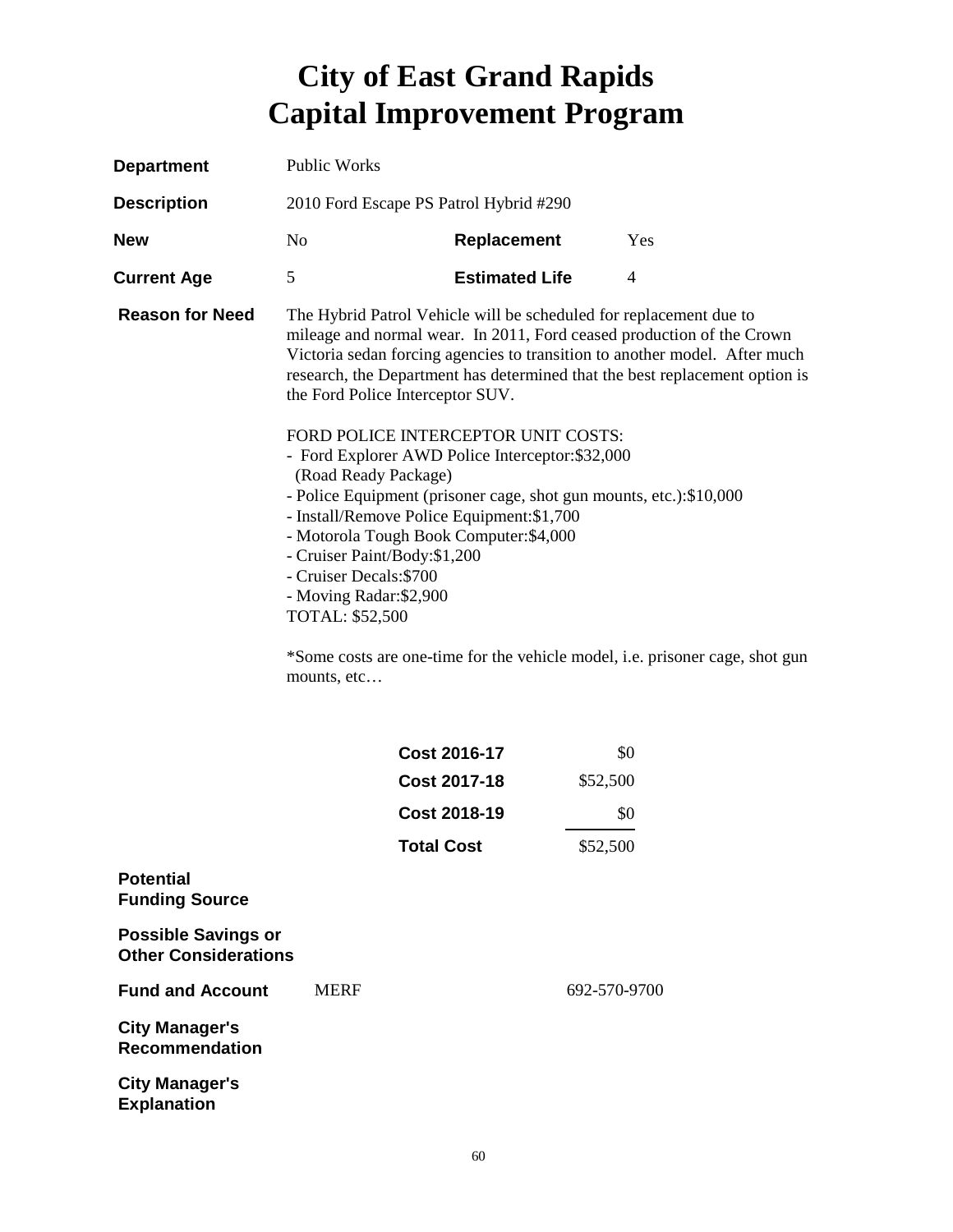| <b>Department</b>      | Public Works                              |                                                                       |     |
|------------------------|-------------------------------------------|-----------------------------------------------------------------------|-----|
| <b>Description</b>     | 1997 Swensen Salt Spreaders #518 and #519 |                                                                       |     |
| <b>New</b>             | N <sub>0</sub>                            | <b>Replacement</b>                                                    | Yes |
| <b>Current Age</b>     | 18                                        | <b>Estimated Life</b>                                                 | 15  |
| <b>Reason for Need</b> | \$13,000 each.                            | Replacement of two road salt spreaders utilized by the PW Department. |     |

|                                                           |             | <b>Cost 2016-17</b> | \$0          |
|-----------------------------------------------------------|-------------|---------------------|--------------|
|                                                           |             | <b>Cost 2017-18</b> | \$26,000     |
|                                                           |             | <b>Cost 2018-19</b> | \$0          |
|                                                           |             | <b>Total Cost</b>   | \$26,000     |
| <b>Potential</b><br><b>Funding Source</b>                 |             |                     |              |
| <b>Possible Savings or</b><br><b>Other Considerations</b> |             |                     |              |
| <b>Fund and Account</b>                                   | <b>MERF</b> |                     | 692-570-9700 |
| <b>City Manager's</b><br><b>Recommendation</b>            |             |                     |              |
| <b>City Manager's</b><br><b>Explanation</b>               |             |                     |              |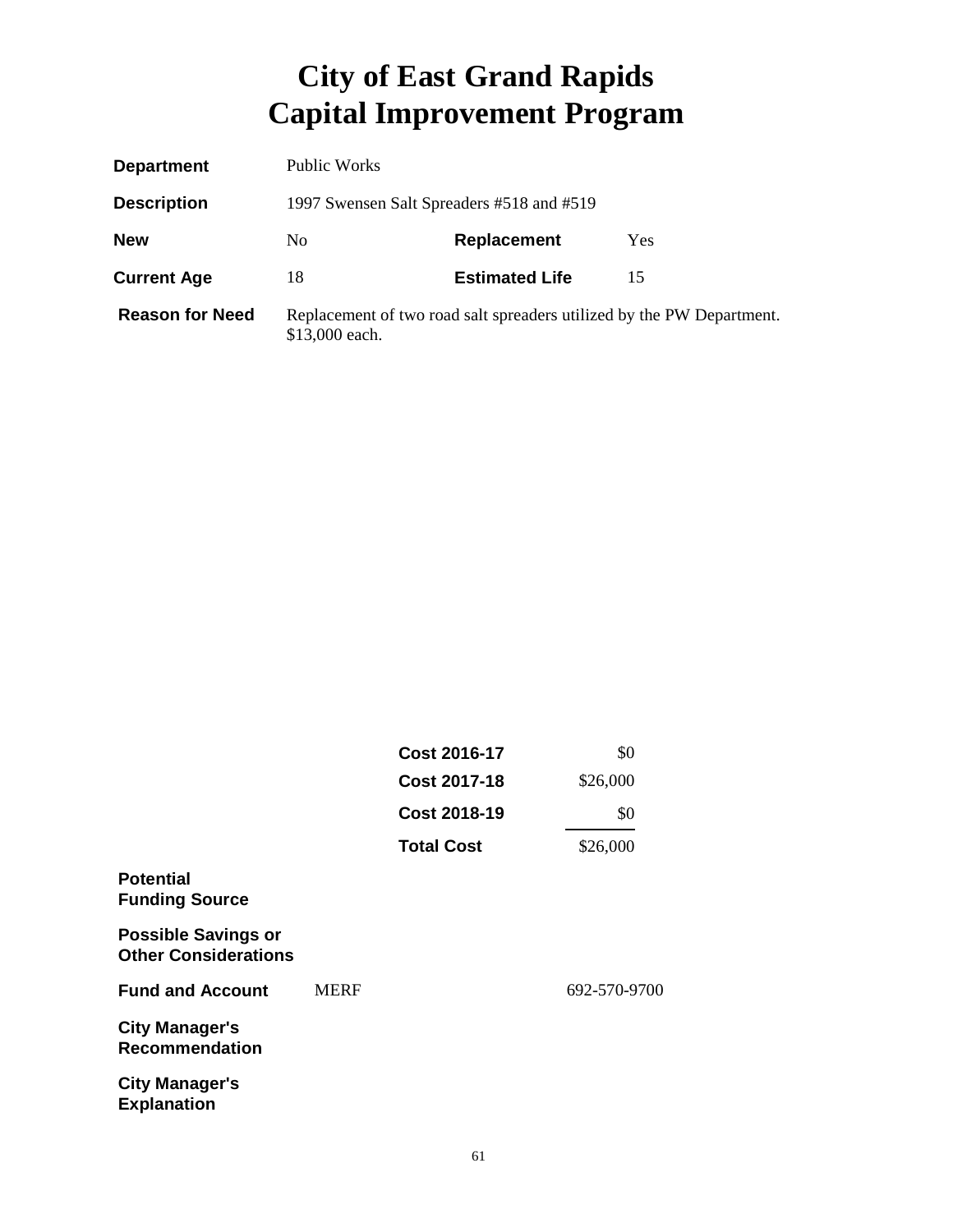| <b>Department</b>      | Public Works                                    |                                                                       |                                                                           |
|------------------------|-------------------------------------------------|-----------------------------------------------------------------------|---------------------------------------------------------------------------|
| <b>Description</b>     | 1998 Claw Bucket #168 and 1999 Claw Bucket #160 |                                                                       |                                                                           |
| <b>New</b>             | No.                                             | <b>Replacement</b>                                                    | <b>Yes</b>                                                                |
| <b>Current Age</b>     | 17                                              | <b>Estimated Life</b>                                                 | 12                                                                        |
| <b>Reason for Need</b> |                                                 | used for yard waste collection services. The city has 4 in the fleet. | Replacement due to wear, condition and cost for repairs. Claw buckets are |

|                                                           |             | <b>Cost 2016-17</b> | \$0          |
|-----------------------------------------------------------|-------------|---------------------|--------------|
|                                                           |             | <b>Cost 2017-18</b> | \$26,000     |
|                                                           |             | <b>Cost 2018-19</b> | \$0          |
|                                                           |             | <b>Total Cost</b>   | \$26,000     |
| <b>Potential</b><br><b>Funding Source</b>                 |             |                     |              |
| <b>Possible Savings or</b><br><b>Other Considerations</b> |             |                     |              |
| <b>Fund and Account</b>                                   | <b>MERF</b> |                     | 692-570-9700 |
| <b>City Manager's</b><br><b>Recommendation</b>            |             |                     |              |
| <b>City Manager's</b><br><b>Explanation</b>               |             |                     |              |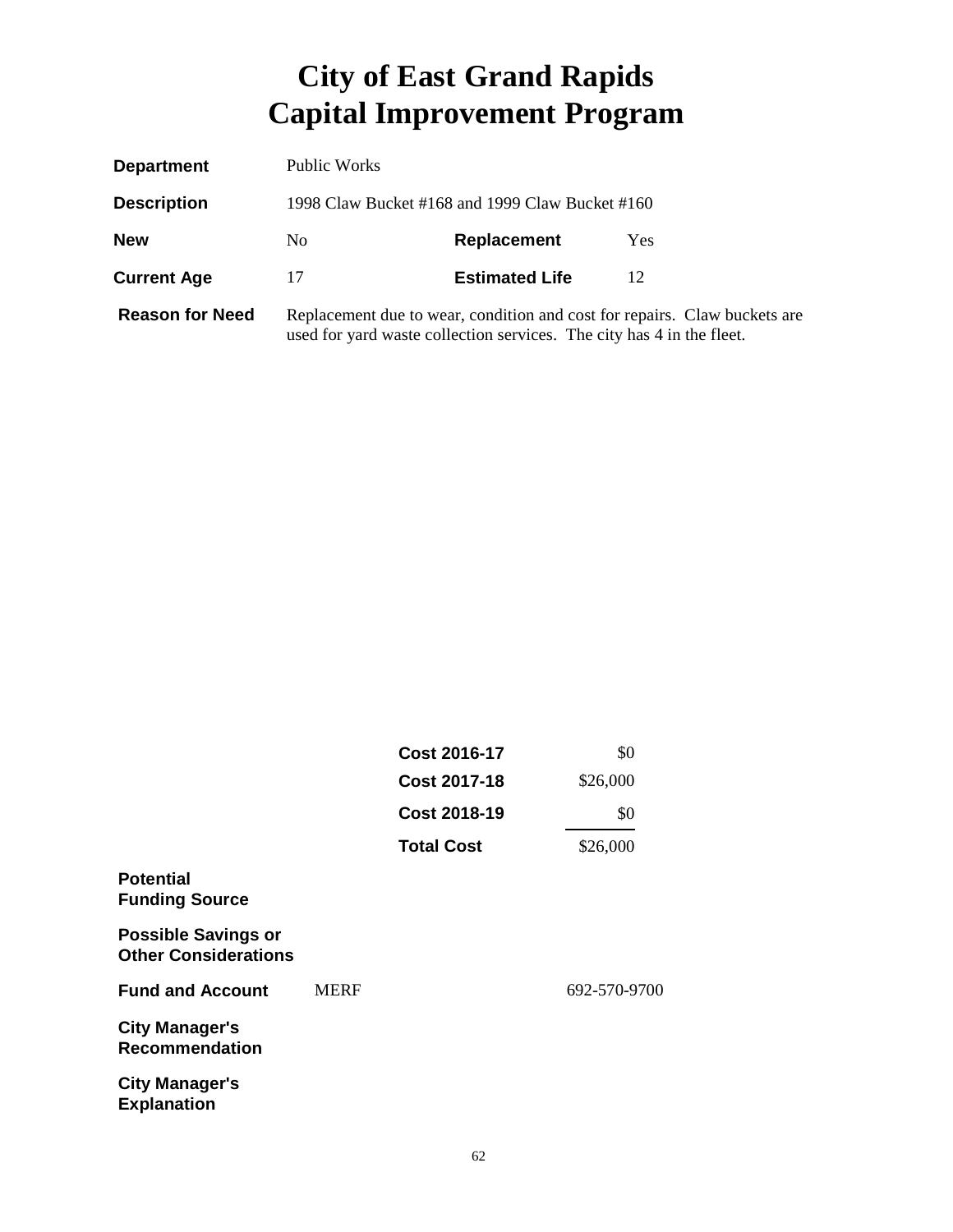| <b>Department</b>      | Public Works                              |                       |     |
|------------------------|-------------------------------------------|-----------------------|-----|
| <b>Description</b>     | 2006 Chevy Impala PS Command Vehicle #286 |                       |     |
| <b>New</b>             | N <sub>0</sub>                            | <b>Replacement</b>    | Yes |
| <b>Current Age</b>     | 9                                         | <b>Estimated Life</b> | 8   |
| <b>Reason for Need</b> | Scheduled replacement of command unit.    |                       |     |

|                                                           |             | <b>Cost 2016-17</b>                        | \$0          |
|-----------------------------------------------------------|-------------|--------------------------------------------|--------------|
|                                                           |             | <b>Cost 2017-18</b><br><b>Cost 2018-19</b> | \$23,500     |
|                                                           |             |                                            | \$0          |
|                                                           |             | <b>Total Cost</b>                          | \$23,500     |
| <b>Potential</b><br><b>Funding Source</b>                 |             |                                            |              |
| <b>Possible Savings or</b><br><b>Other Considerations</b> |             |                                            |              |
| <b>Fund and Account</b>                                   | <b>MERF</b> |                                            | 692-570-9700 |
| <b>City Manager's</b><br><b>Recommendation</b>            |             |                                            |              |
| <b>City Manager's</b><br><b>Explanation</b>               |             |                                            |              |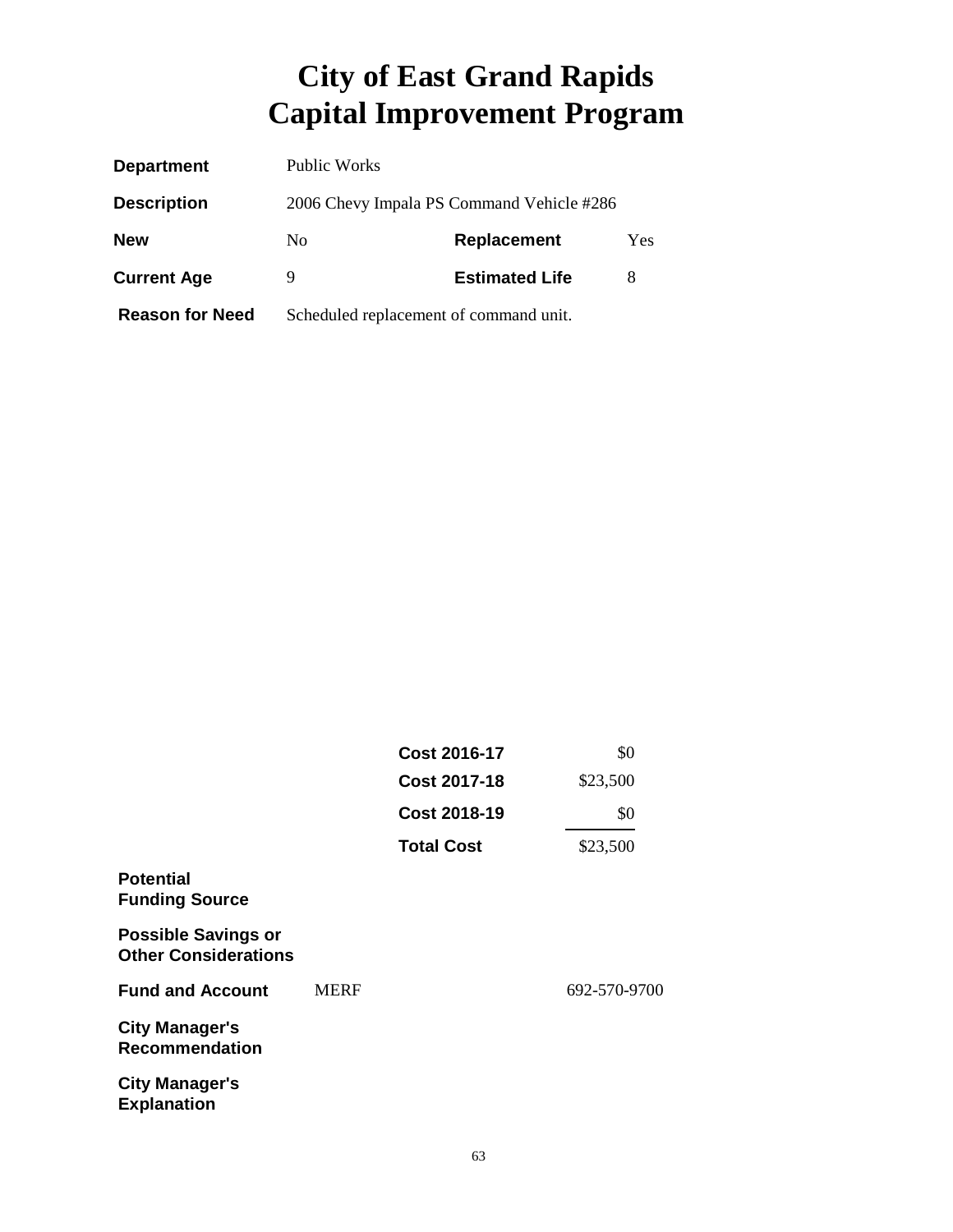| <b>Department</b>      | <b>Public Works</b>    |                       |                                                                                                                                                                                                                                |
|------------------------|------------------------|-----------------------|--------------------------------------------------------------------------------------------------------------------------------------------------------------------------------------------------------------------------------|
| <b>Description</b>     | Vehicle #295           |                       |                                                                                                                                                                                                                                |
| <b>New</b>             | No.                    | <b>Replacement</b>    | N <sub>0</sub>                                                                                                                                                                                                                 |
| <b>Current Age</b>     | 3                      | <b>Estimated Life</b> | 5                                                                                                                                                                                                                              |
| <b>Reason for Need</b> | need to come from MERF |                       | Vehicle #295 is currently assigned to the Director of Public Safety. It was<br>transferred from KANET to the City in 2014. When replaced, funds will<br>need to go back into the Drug Seize Fund. The replacement vehicle will |

Replacement Cost:\$23,000

|                                                           |             | <b>Cost 2016-17</b><br><b>Cost 2017-18</b><br><b>Cost 2018-19</b> | \$0<br>\$23,000 |
|-----------------------------------------------------------|-------------|-------------------------------------------------------------------|-----------------|
|                                                           |             |                                                                   |                 |
|                                                           |             |                                                                   | \$0             |
|                                                           |             | <b>Total Cost</b>                                                 | \$23,000        |
| <b>Potential</b><br><b>Funding Source</b>                 |             |                                                                   |                 |
| <b>Possible Savings or</b><br><b>Other Considerations</b> |             |                                                                   |                 |
| <b>Fund and Account</b>                                   | <b>MERF</b> |                                                                   | 692-570-9700    |
| <b>City Manager's</b><br><b>Recommendation</b>            |             |                                                                   |                 |
| <b>City Manager's</b><br><b>Explanation</b>               |             |                                                                   |                 |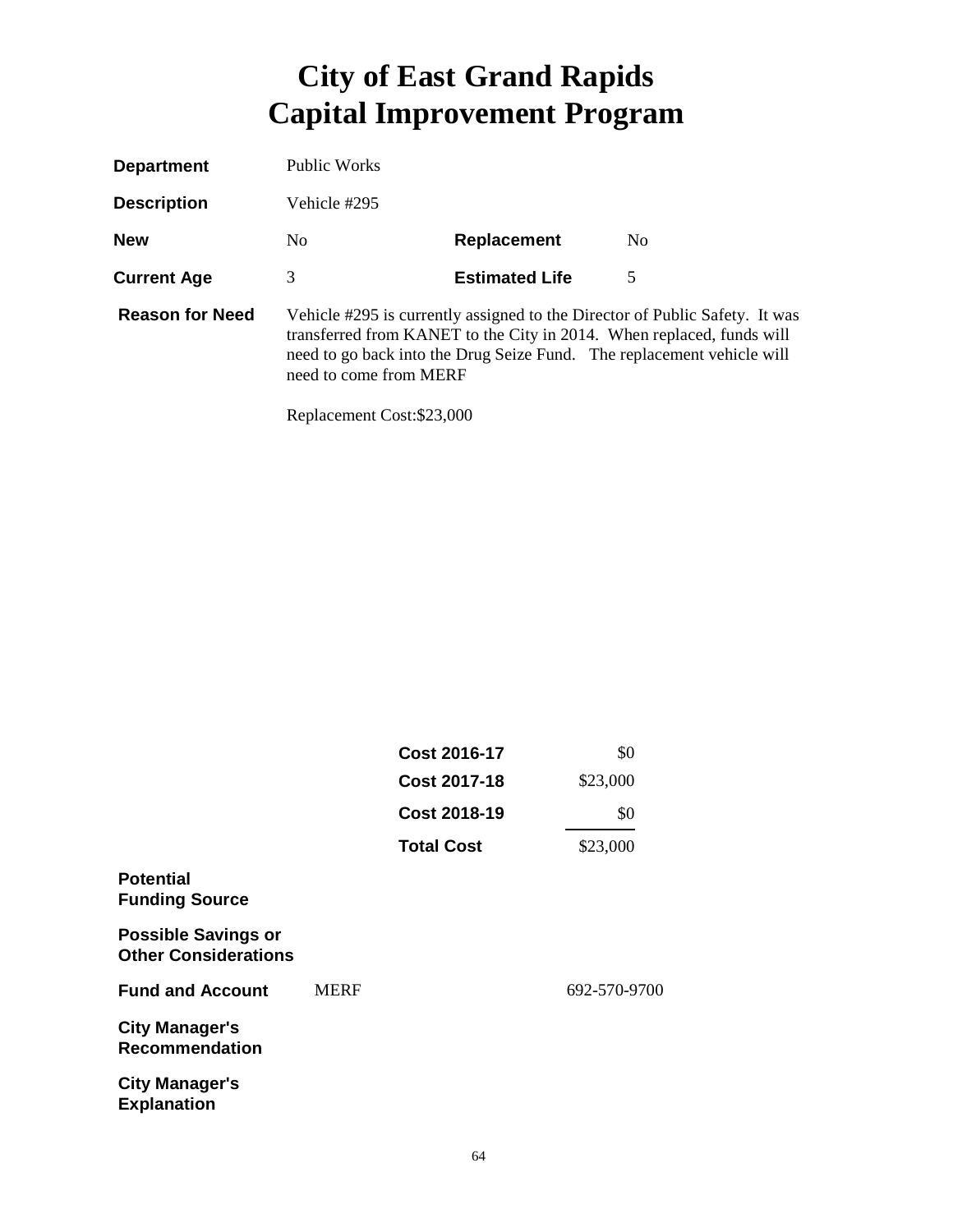| <b>Department</b>      | Public Works   |                                        |                                                                        |
|------------------------|----------------|----------------------------------------|------------------------------------------------------------------------|
| <b>Description</b>     |                | 2006 Chevy Impala Command Vehicle #285 |                                                                        |
| <b>New</b>             | N <sub>0</sub> | <b>Replacement</b>                     | Yes                                                                    |
| <b>Current Age</b>     |                | <b>Estimated Life</b>                  | 8                                                                      |
| <b>Reason for Need</b> |                |                                        | Replacement as necessary for PS command vehicle (Detective's vehicle). |

|                                                           |             | <b>Cost 2016-17</b>                        | \$0          |
|-----------------------------------------------------------|-------------|--------------------------------------------|--------------|
|                                                           |             | <b>Cost 2017-18</b><br><b>Cost 2018-19</b> | \$22,000     |
|                                                           |             |                                            | \$0          |
|                                                           |             | <b>Total Cost</b>                          | \$22,000     |
| <b>Potential</b><br><b>Funding Source</b>                 |             |                                            |              |
| <b>Possible Savings or</b><br><b>Other Considerations</b> |             |                                            |              |
| <b>Fund and Account</b>                                   | <b>MERF</b> |                                            | 692-570-9700 |
| <b>City Manager's</b><br><b>Recommendation</b>            |             |                                            |              |
| <b>City Manager's</b><br><b>Explanation</b>               |             |                                            |              |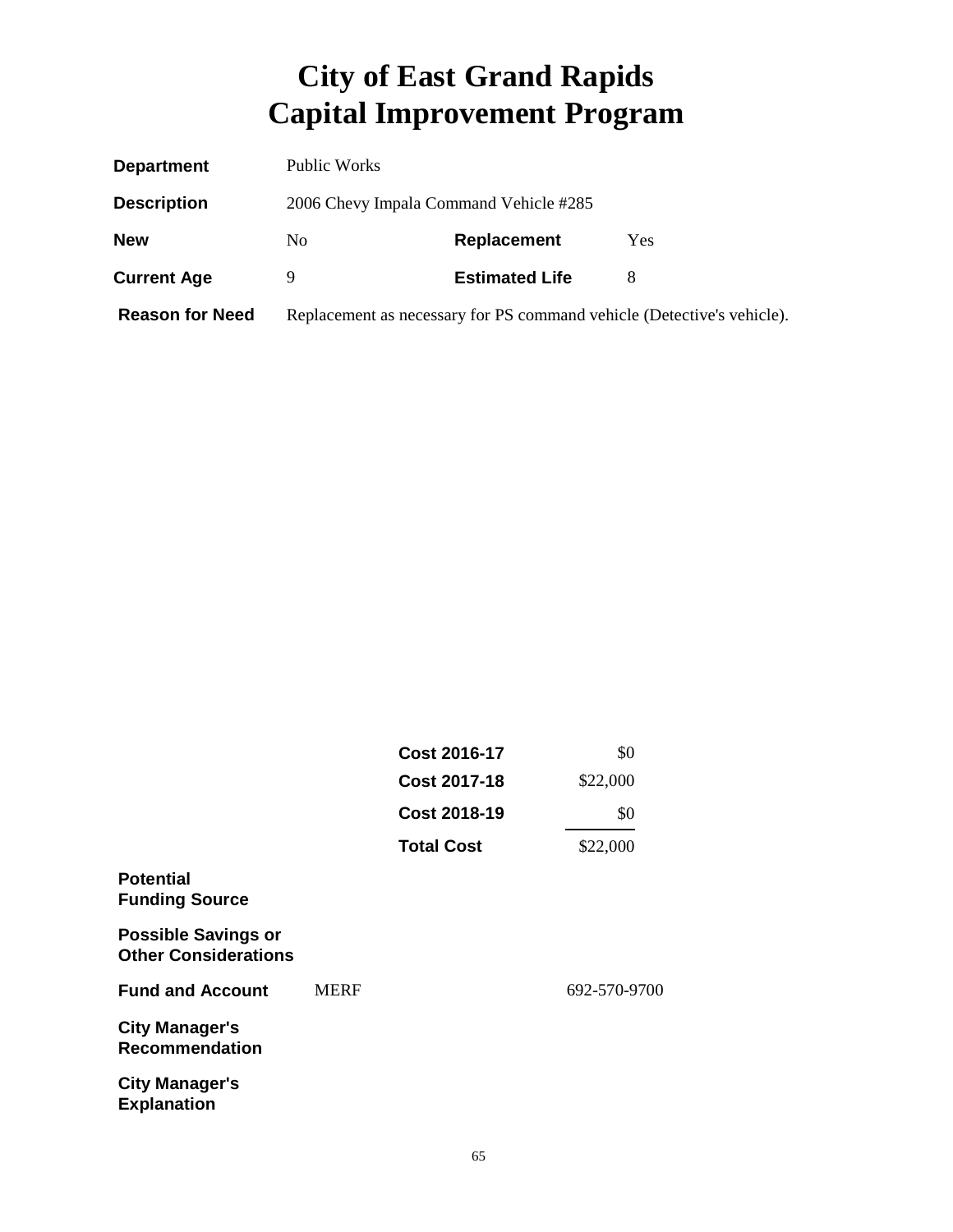| <b>Department</b>      | Public Works                         |                       |                                                                     |
|------------------------|--------------------------------------|-----------------------|---------------------------------------------------------------------|
| <b>Description</b>     | 2004 John Deere Rec. Field Rake #564 |                       |                                                                     |
| <b>New</b>             | No                                   | Replacement           | Yes                                                                 |
| <b>Current Age</b>     | 9                                    | <b>Estimated Life</b> | 12                                                                  |
| <b>Reason for Need</b> |                                      |                       | Replacement of Recreation Department Grounds Maintenance equipment. |

|                                                           |             | <b>Cost 2016-17</b><br><b>Cost 2017-18</b><br><b>Cost 2018-19</b><br><b>Total Cost</b> | \$0<br>\$11,000 |
|-----------------------------------------------------------|-------------|----------------------------------------------------------------------------------------|-----------------|
|                                                           |             |                                                                                        |                 |
|                                                           |             |                                                                                        | \$0             |
|                                                           |             |                                                                                        | \$11,000        |
| <b>Potential</b><br><b>Funding Source</b>                 |             |                                                                                        |                 |
| <b>Possible Savings or</b><br><b>Other Considerations</b> |             |                                                                                        |                 |
| <b>Fund and Account</b>                                   | <b>MERF</b> |                                                                                        | 692-570-9700    |
| <b>City Manager's</b><br><b>Recommendation</b>            |             |                                                                                        |                 |
| <b>City Manager's</b><br><b>Explanation</b>               |             |                                                                                        |                 |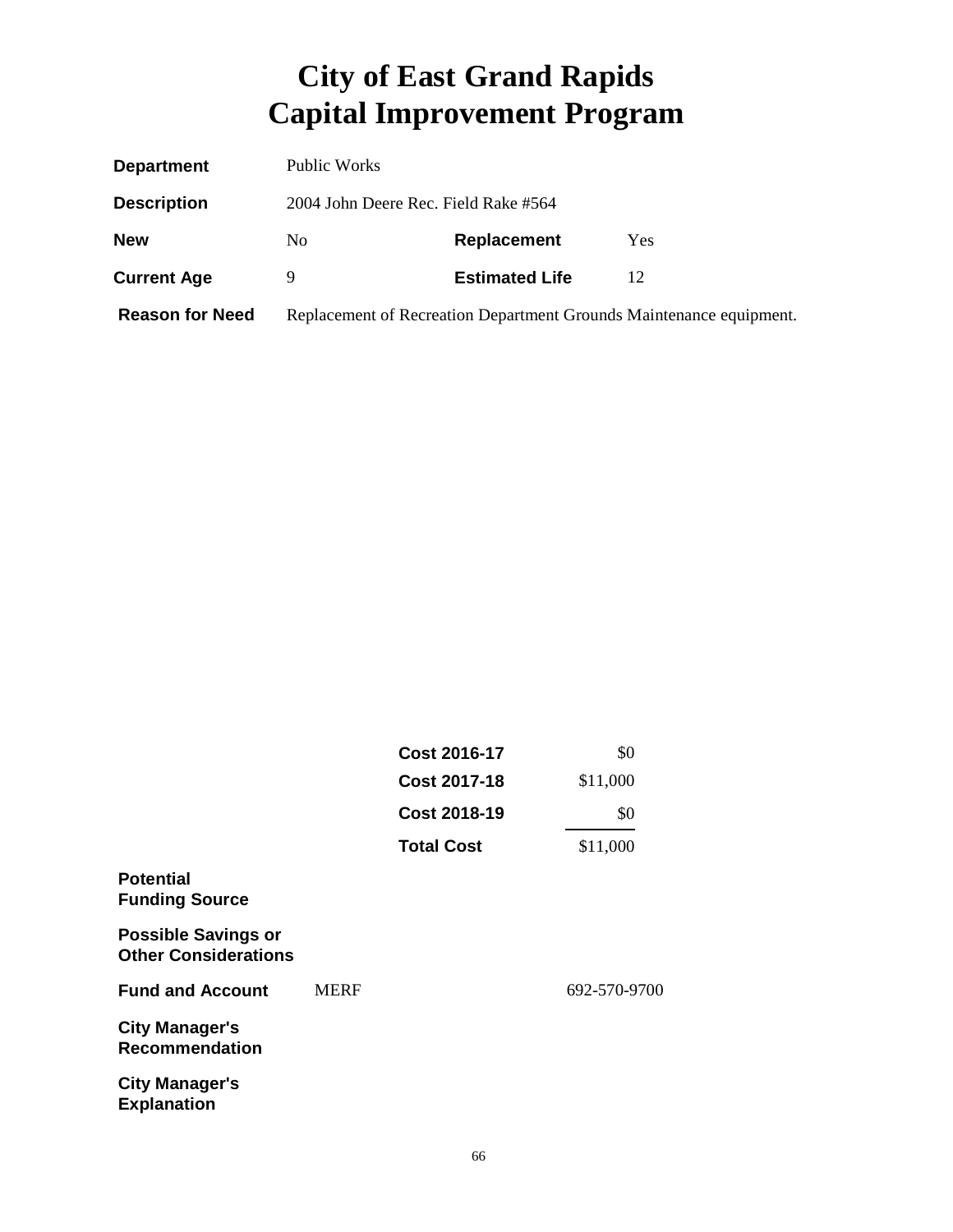| <b>Department</b>      | Public Works              |                                                |                                                                             |
|------------------------|---------------------------|------------------------------------------------|-----------------------------------------------------------------------------|
| <b>Description</b>     | 2001 Utility Trailer #557 |                                                |                                                                             |
| <b>New</b>             | N <sub>0</sub>            | Replacement                                    | <b>Yes</b>                                                                  |
| <b>Current Age</b>     | 14                        | <b>Estimated Life</b>                          | 10                                                                          |
| <b>Reason for Need</b> |                           | the Recreation/Grounds Maintenance Department. | Replacement due to wear, condition and cost of repair. This unit is used by |

|                                                           |             | <b>Cost 2016-17</b> | \$0          |
|-----------------------------------------------------------|-------------|---------------------|--------------|
|                                                           |             | <b>Cost 2017-18</b> | \$5,000      |
|                                                           |             | <b>Cost 2018-19</b> | \$0          |
|                                                           |             | <b>Total Cost</b>   | \$5,000      |
| <b>Potential</b><br><b>Funding Source</b>                 |             |                     |              |
| <b>Possible Savings or</b><br><b>Other Considerations</b> |             |                     |              |
| <b>Fund and Account</b>                                   | <b>MERF</b> |                     | 692-570-9700 |
| <b>City Manager's</b><br><b>Recommendation</b>            |             |                     |              |
| <b>City Manager's</b><br><b>Explanation</b>               |             |                     |              |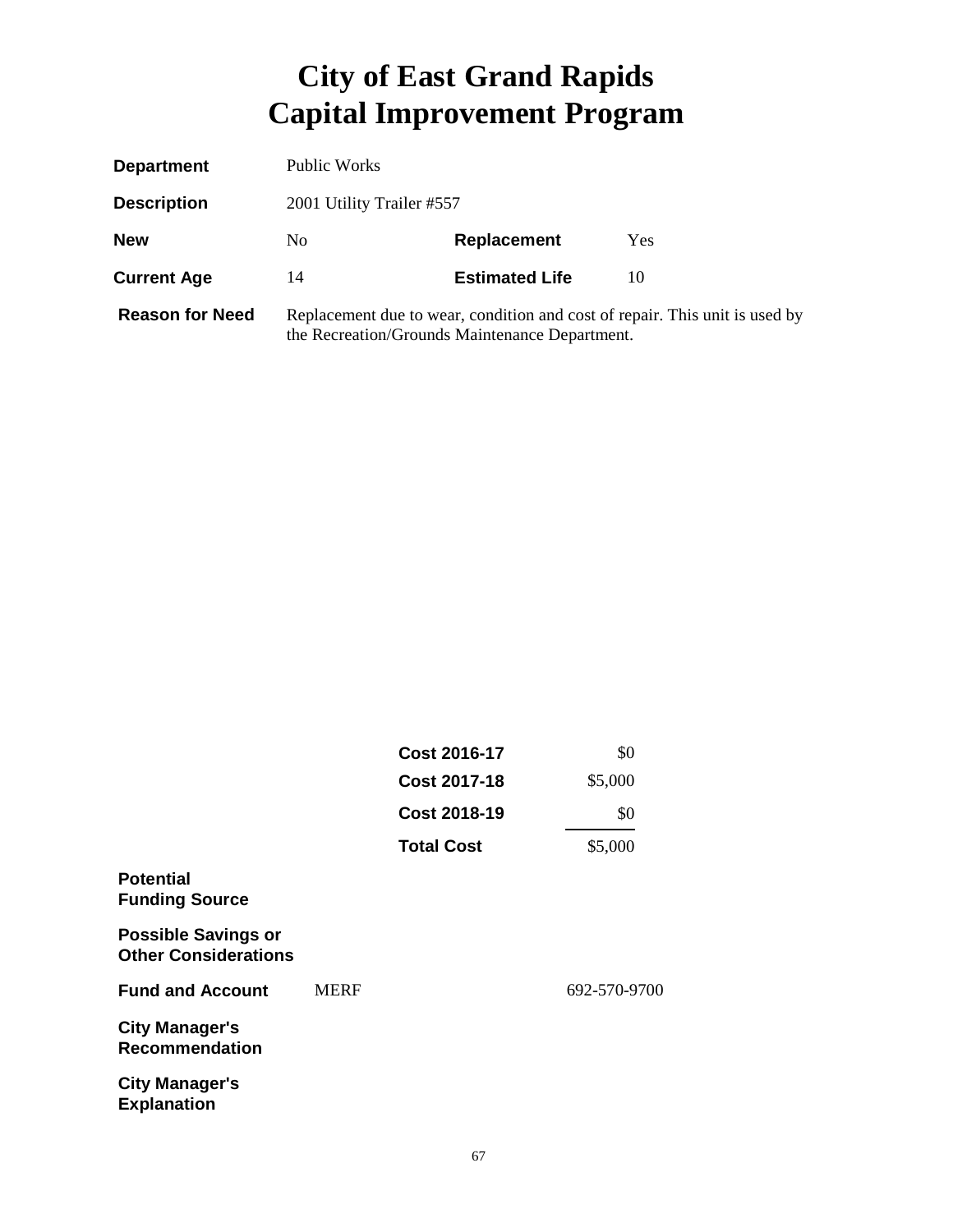| <b>Department</b>      | Public Works           |                       |                                                                        |
|------------------------|------------------------|-----------------------|------------------------------------------------------------------------|
| <b>Description</b>     | 2000 Trenchmaster #568 |                       |                                                                        |
| <b>New</b>             | N <sub>0</sub>         | <b>Replacement</b>    | Yes                                                                    |
| <b>Current Age</b>     | 15                     | <b>Estimated Life</b> | 12                                                                     |
| <b>Reason for Need</b> |                        |                       | Replacement as necessary for Recreation Grounds maintenance equipment. |

|                                                           |             | <b>Cost 2016-17</b> | \$0          |
|-----------------------------------------------------------|-------------|---------------------|--------------|
|                                                           |             | <b>Cost 2017-18</b> | \$2,500      |
|                                                           |             | <b>Cost 2018-19</b> | \$0          |
|                                                           |             | <b>Total Cost</b>   | \$2,500      |
| <b>Potential</b><br><b>Funding Source</b>                 |             |                     |              |
| <b>Possible Savings or</b><br><b>Other Considerations</b> |             |                     |              |
| <b>Fund and Account</b>                                   | <b>MERF</b> |                     | 692-570-9701 |
| <b>City Manager's</b><br><b>Recommendation</b>            |             |                     |              |
| <b>City Manager's</b><br><b>Explanation</b>               |             |                     |              |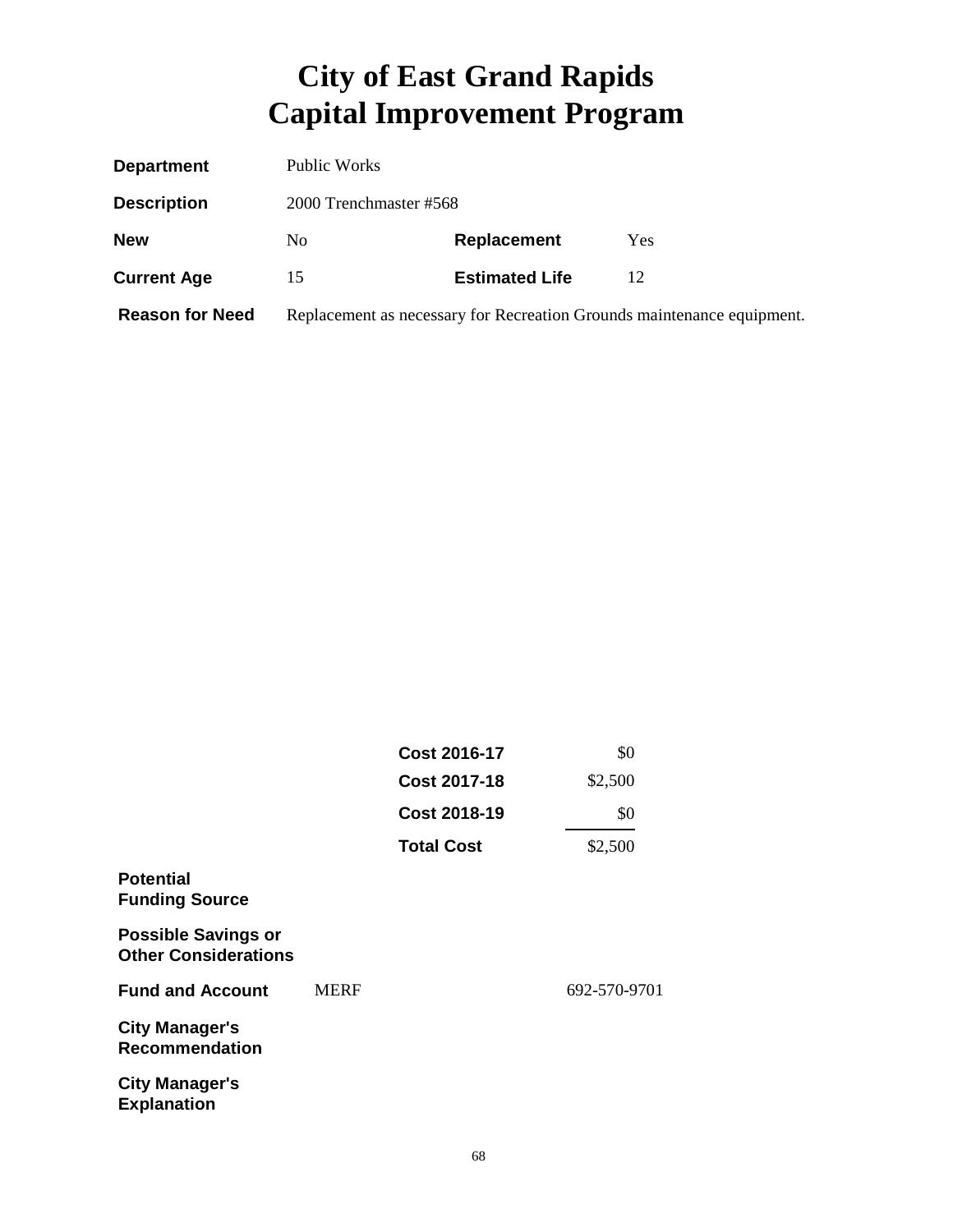## **Year 3**

# FY 2018-2019

#### PROJECT FORMS

## CAPITAL IMPROVEMENT PROGRAM

CITY OF EAST GRAND RAPIDS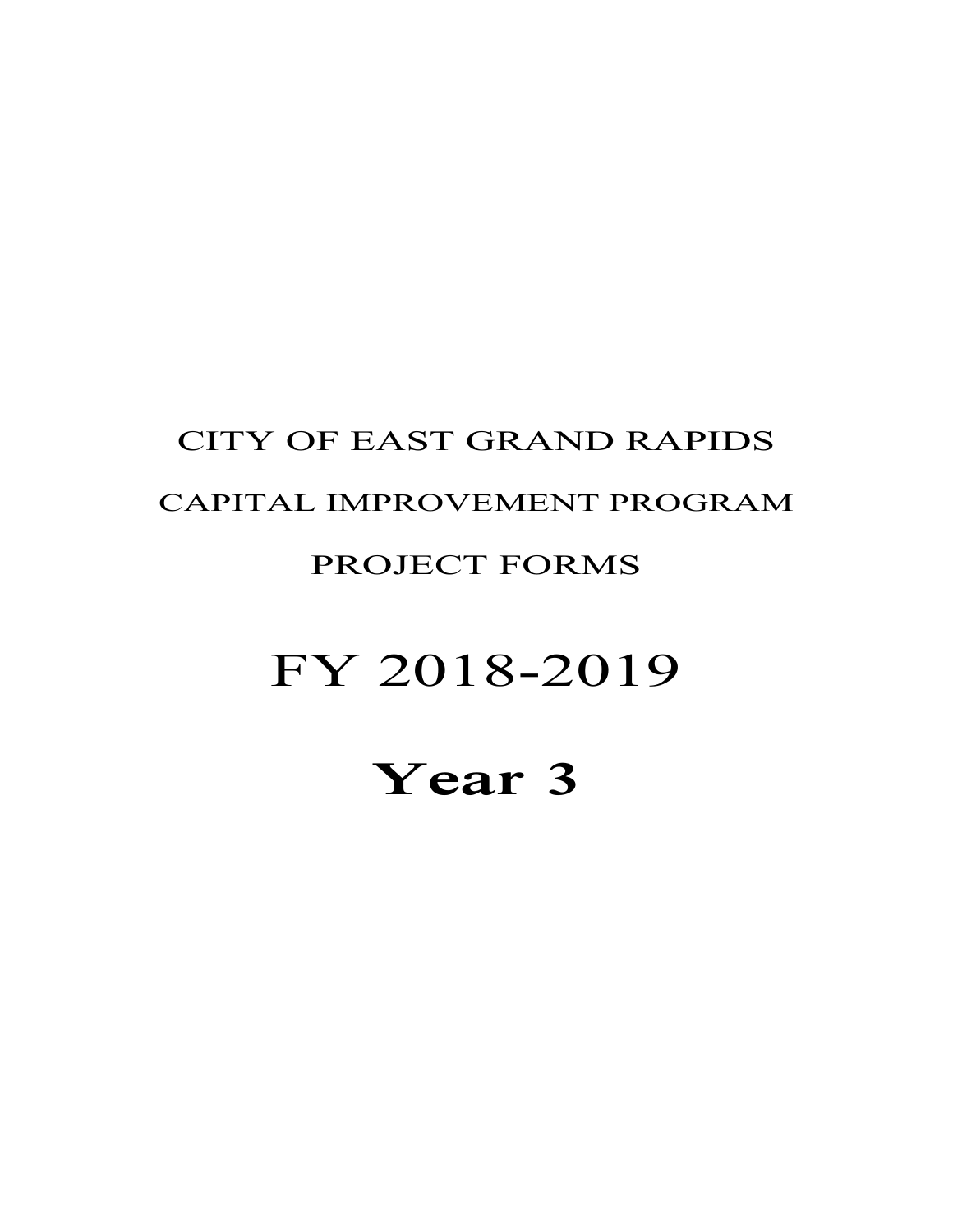| <b>Department</b>      | Public Works                                       |                       |     |
|------------------------|----------------------------------------------------|-----------------------|-----|
| <b>Description</b>     | <b>Community Center Carpet Replacement</b>         |                       |     |
| <b>New</b>             | N <sub>0</sub>                                     | Replacement           | Yes |
| <b>Current Age</b>     | 8                                                  | <b>Estimated Life</b> | 10  |
| <b>Reason for Need</b> | Replacement of Community Center carpets as needed. |                       |     |

|                                                           | <b>Cost 2016-17</b> | \$0          |
|-----------------------------------------------------------|---------------------|--------------|
|                                                           | <b>Cost 2017-18</b> | \$0          |
|                                                           | <b>Cost 2018-19</b> | \$10,000     |
|                                                           | <b>Total Cost</b>   | \$10,000     |
| <b>Potential</b><br><b>Funding Source</b>                 |                     |              |
| <b>Possible Savings or</b><br><b>Other Considerations</b> |                     |              |
| <b>Fund and Account</b>                                   | General Fund        | 101-265-9700 |
| <b>City Manager's</b><br><b>Recommendation</b>            |                     |              |
| <b>City Manager's</b><br><b>Explanation</b>               |                     |              |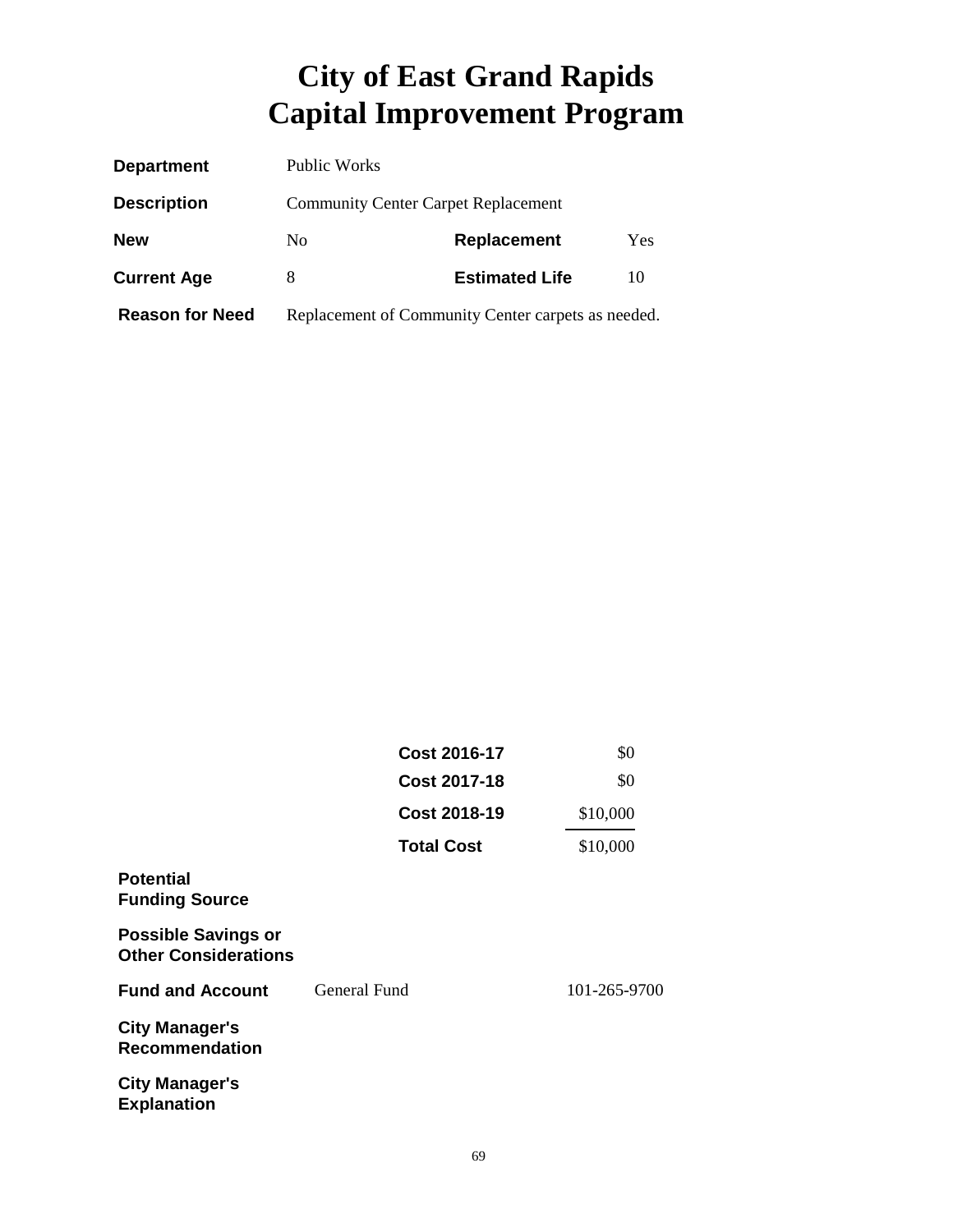| <b>Department</b>      | <b>Public Works</b>                                                                                                                                                                                                                                                                                                                                                                                                   |                       |                |
|------------------------|-----------------------------------------------------------------------------------------------------------------------------------------------------------------------------------------------------------------------------------------------------------------------------------------------------------------------------------------------------------------------------------------------------------------------|-----------------------|----------------|
| <b>Description</b>     | Local Street Construction FY 2018-2019                                                                                                                                                                                                                                                                                                                                                                                |                       |                |
| <b>New</b>             | No.                                                                                                                                                                                                                                                                                                                                                                                                                   | <b>Replacement</b>    | N <sub>0</sub> |
| <b>Current Age</b>     | Varies                                                                                                                                                                                                                                                                                                                                                                                                                | <b>Estimated Life</b> | $15-20$        |
| <b>Reason for Need</b> | Boston-Conlon to Andover: \$65,000<br>Boston-York to Breton: \$60,000<br>Oakwood-Lake to Breton: \$226,000<br>Oakwood-Lake to Woodcliff: \$65,000<br>Argentina-Breton to Pinecrest: \$123,000<br>Elmwood-Lake to Breton: \$239,000<br>Eastwood-Hall to Lake: \$99,000<br>San Jose-San Lu Rae to Argentina: \$73,000<br>San Juan/El Dorado-Argentina to San Jose: \$70,000<br>Santa Monica-Breton to Kenesaw: \$38,000 |                       |                |

\*SEE PG 30 FOR FY 2016-2017 AND PG 56 FOR FY 2017-2018\*

|                                                           | <b>Cost 2016-17</b>                             | \$0          |
|-----------------------------------------------------------|-------------------------------------------------|--------------|
|                                                           | <b>Cost 2017-18</b>                             | \$0          |
|                                                           | <b>Cost 2018-19</b>                             | \$1,058,000  |
|                                                           | <b>Total Cost</b>                               | \$1,058,000  |
| <b>Potential</b><br><b>Funding Source</b>                 | <b>Street Millage and General Fund Transfer</b> |              |
| <b>Possible Savings or</b><br><b>Other Considerations</b> | Bidding with Kent County Road Commission        |              |
| <b>Fund and Account</b>                                   | Local Street                                    | 203-451-9730 |
| <b>City Manager's</b><br><b>Recommendation</b>            |                                                 |              |
| <b>City Manager's</b><br><b>Explanation</b>               |                                                 |              |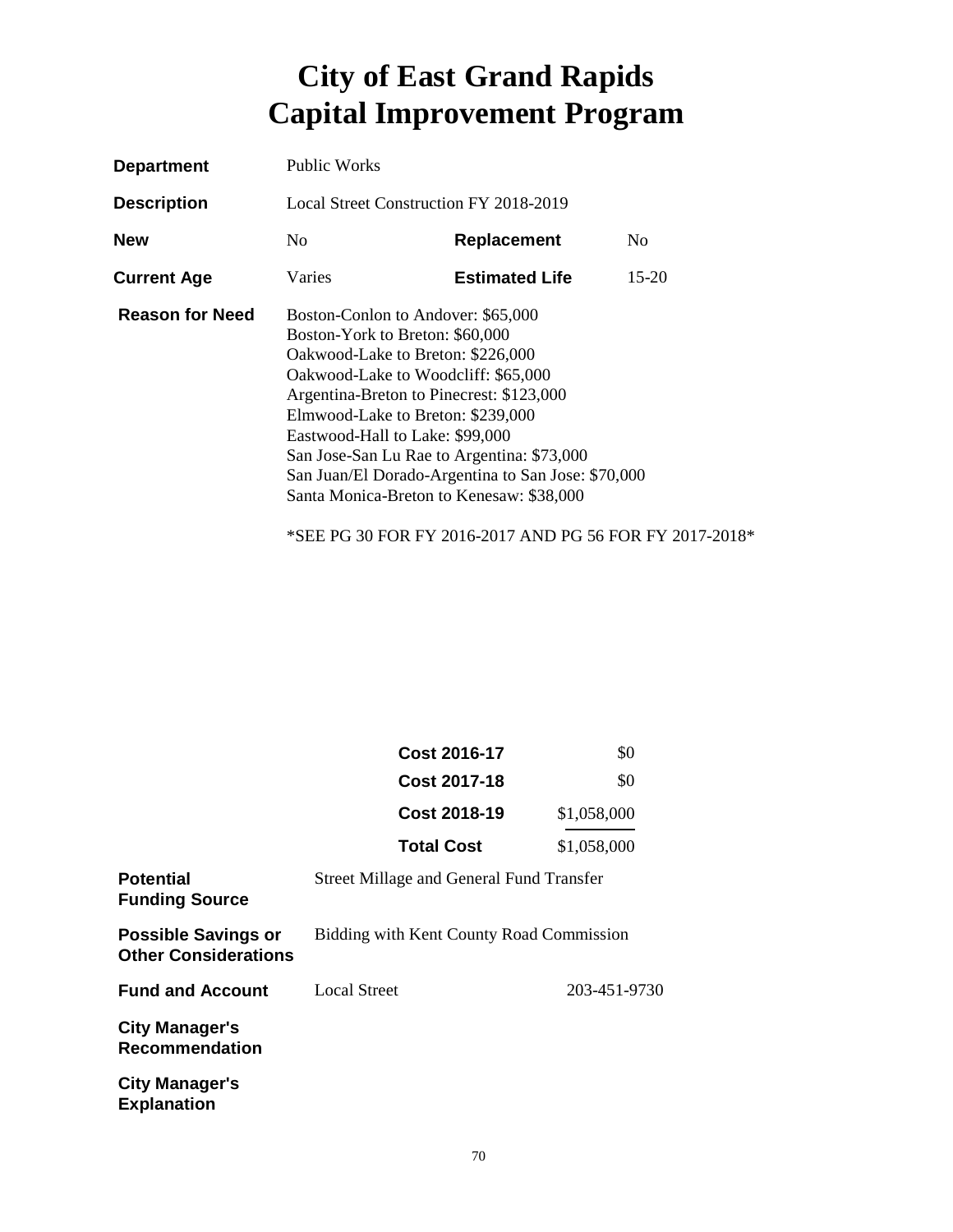| <b>Department</b>      | <b>Public Works</b>                                                                                                                                                                                                                                                                                                                                                                                                                                                            |                       |            |
|------------------------|--------------------------------------------------------------------------------------------------------------------------------------------------------------------------------------------------------------------------------------------------------------------------------------------------------------------------------------------------------------------------------------------------------------------------------------------------------------------------------|-----------------------|------------|
| <b>Description</b>     | <b>Replacement of Water Meters</b>                                                                                                                                                                                                                                                                                                                                                                                                                                             |                       |            |
| <b>New</b>             | <b>Yes</b>                                                                                                                                                                                                                                                                                                                                                                                                                                                                     | Replacement           | <b>Yes</b> |
| <b>Current Age</b>     | 18                                                                                                                                                                                                                                                                                                                                                                                                                                                                             | <b>Estimated Life</b> | 20         |
| <b>Reason for Need</b> | Current meters are approaching their maximum life. Replacement request<br>would for be for "smart" meters. Smart meters have the ability to<br>automatically read the meters and will provide more detailed data.<br>Total estimated cost for equipment and new meters is estimated at 1.3<br>million over 4 years. Included in that cost is approximately \$725,000 for<br>the cost of new meters. The remaining portion is to upgrade to "smart"<br>meter reading equipment. |                       |            |
|                        | 2018/2019<br>Change out of 1000 meters at a cost of 325,000                                                                                                                                                                                                                                                                                                                                                                                                                    |                       |            |

|                                                           | <b>Cost 2016-17</b>                                                | \$0                                                                                                                                          |
|-----------------------------------------------------------|--------------------------------------------------------------------|----------------------------------------------------------------------------------------------------------------------------------------------|
|                                                           | <b>Cost 2017-18</b>                                                | \$0                                                                                                                                          |
|                                                           | <b>Cost 2018-19</b>                                                | \$325,000                                                                                                                                    |
|                                                           | <b>Total Cost</b>                                                  | \$325,000                                                                                                                                    |
| <b>Potential</b><br><b>Funding Source</b>                 | are changed out                                                    | Charge for meter per account directly billed to residents when meters                                                                        |
| <b>Possible Savings or</b><br><b>Other Considerations</b> | which will save \$30,000 - \$50,000 per year once fully installed. | More accurate reads as the older meters slow down. In addition, the<br>City will save on having to pay for a third party to read the meters, |
| <b>Fund and Account</b>                                   | Water/Sewer Fund                                                   | 592-543-9700                                                                                                                                 |
| <b>City Manager's</b><br><b>Recommendation</b>            |                                                                    |                                                                                                                                              |
| <b>City Manager's</b><br><b>Explanation</b>               |                                                                    |                                                                                                                                              |